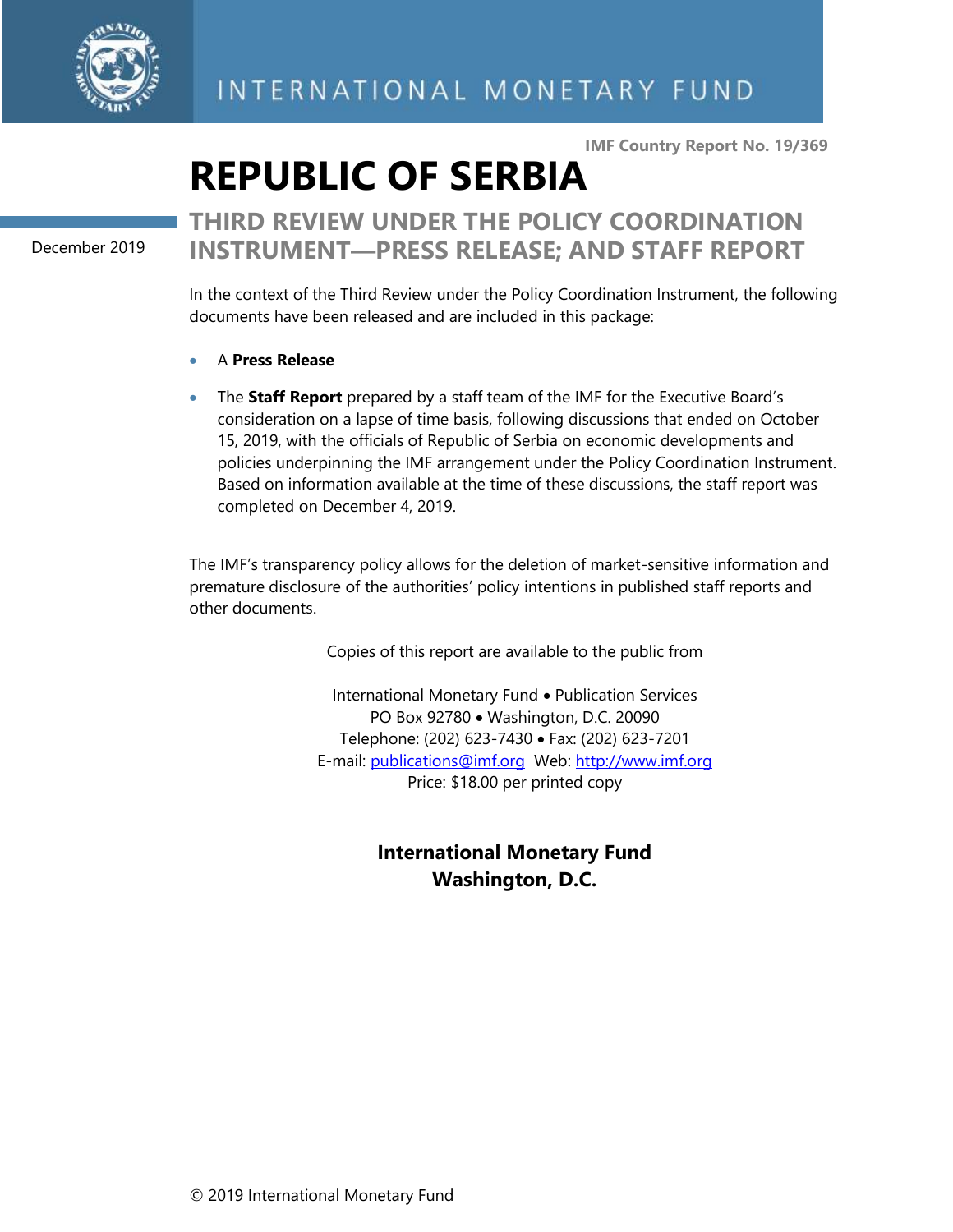

Press Release No. 19/464 FOR IMMEDIATE RELEASE December 19, 2019

 $\overline{a}$ 

International Monetary Fund 700 19th Street, NW Washington, D. C. 20431 USA

### **IMF Executive Board Completes Third Review Under the Policy Coordination Instrument for the Republic of Serbia**

- The implementation of Serbia's economic program is on track.
- The 2020 budget keeps public debt on a declining path, while creating space for capital investments and lower labor taxation.
- Structural reforms are advancing, but with delays in some areas.

On December 19, 2019, the Executive Board of the International Monetary Fund (IMF) completed the third review of Serbia's economic performance under the Policy Coordination Instrument (PCI)<sup>1</sup>. The Executive Board's decision was taken without a meeting.<sup>2</sup>

Serbia is the second IMF member country to request a PCI. The PCI was approved on July 18, 2018 (see [Press Release No. 18/299\)](https://www.imf.org/en/News/Articles/2018/07/18/pr18299-serbia-imf-executive-board-approves-30-month-policy-coordination-instrument) and aims to maintain macroeconomic and financial stability, while advancing an ambitious reform agenda to foster rapid growth, job creation and improved living standards.

Solid economic performance continues, supported by consumption, public investment, exports and record-high FDI inflows. Economic growth is projected at 3.5 percent in 2019 and 4 percent in 2020, with negative contributions from the external environment offset by strong domestic demand. Labor market conditions continue to firm and wages are increasing. Program implementation is on track and quantitative targets for end-September 2019 were met. Inflation remains close to the lower limit of the National Bank of Serbia's (NBS) inflation band and the NBS has implemented three rate cuts since July. Fiscal performance remains sound, public debt continues to decline, while progress has been made in reforming the tax administration and strengthening public investment management frameworks. Robust FDI inflows have led to dinar

<sup>&</sup>lt;sup>1</sup> The PCI is available to all IMF members that do not need Fund financial resources at the time of approval. It is designed for countries seeking to demonstrate commitment to a reform agenda or to unlock and coordinate financing from other official creditors or private investors.

<sup>&</sup>lt;sup>2</sup> The Executive Board takes decisions under its lapse-of-time procedure when the Board agrees that a proposal can be considered without convening formal discussions.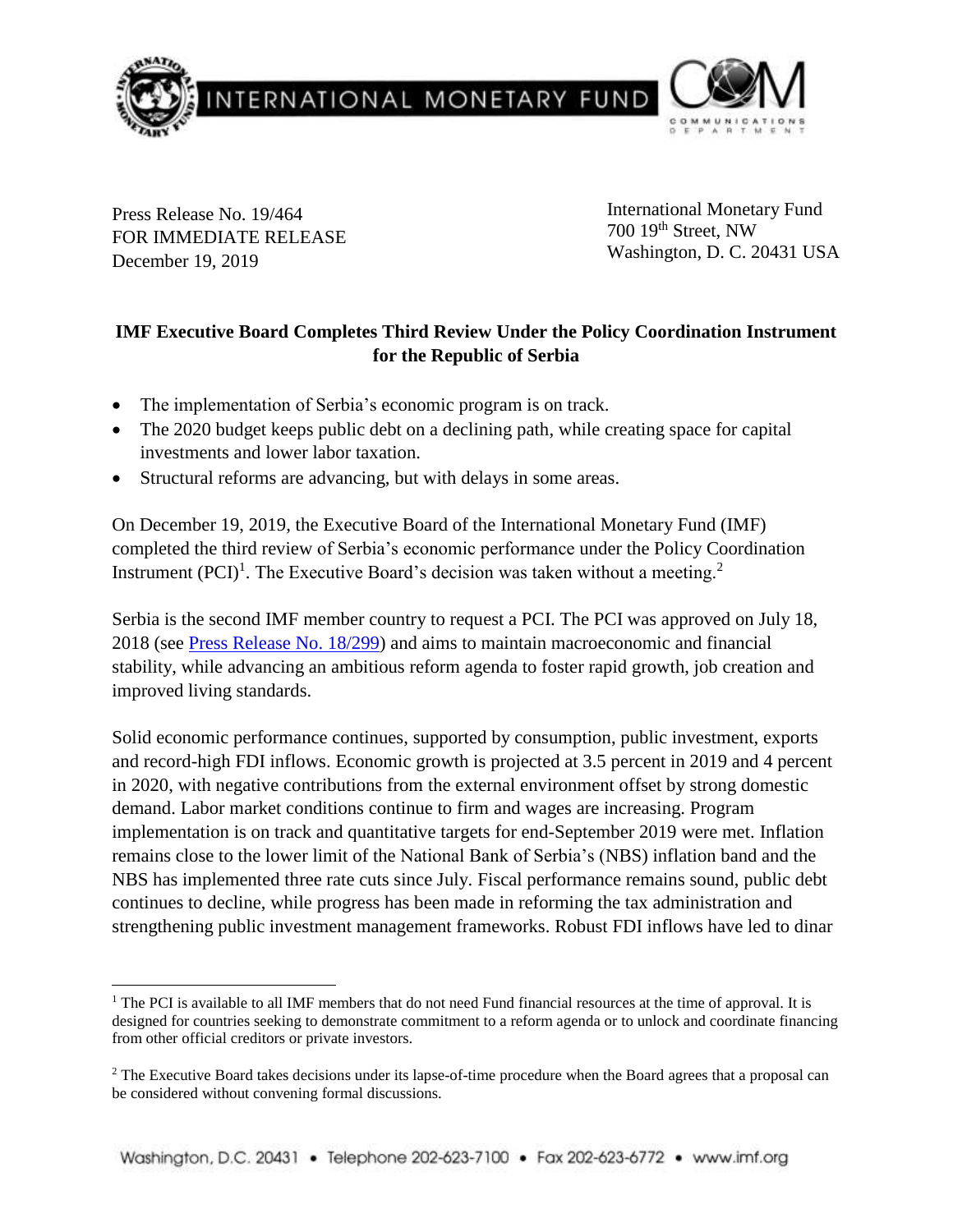appreciation pressures for most of 2019, and the NBS has been a net purchaser of foreign exchange.

The 2020 budget targets a deficit of 0.5 percent of GDP, keeping public debt on a declining path while creating some fiscal space for capital investments and a further lowering of the labor tax wedge. The financial sector indicators appear sound, but developing capital markets and continuing to promote dinarization will be important to further enhance financial stability and support medium-term growth. The authorities remain committed to advancing structural reforms in 2020, needed to boost Serbia's potential growth and improve the private investment climate. These include implementation of delayed reforms of the public wage system and public employment framework, introduction of new fiscal rules for 2021, as well as measures to strengthen SOE management and corporate governance.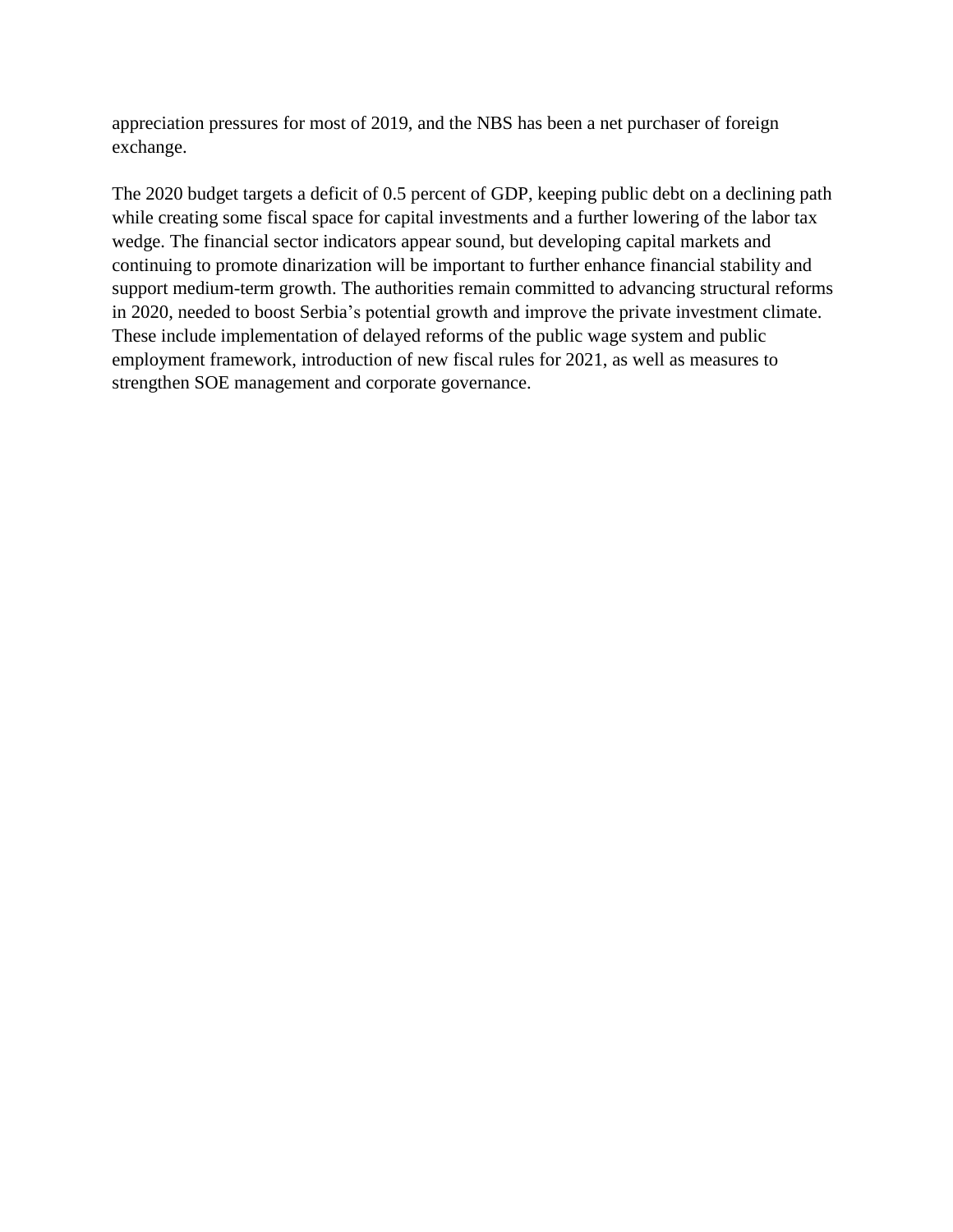|                                               | 2016    | 2017    | 2018    | 2019                |           | 2020                                                     |                           | 2021      |
|-----------------------------------------------|---------|---------|---------|---------------------|-----------|----------------------------------------------------------|---------------------------|-----------|
|                                               |         |         |         | <b>CR</b><br>19/238 |           | <b>CR</b><br>19/238                                      |                           |           |
|                                               |         |         |         |                     | Proj.     | (Percent change, unless otherwise indicated)             | Proj.                     | Proj.     |
| Real sector 1/                                |         |         |         |                     |           |                                                          |                           |           |
| Real GDP                                      | 3.3     | 2.0     | 4.4     | 3.5                 | 3.5       | 4.0                                                      | 4.0                       | 4.0       |
| Real domestic demand (absorption)             | 1.4     | 3.9     | 6.5     | 4.4                 | 4.6       | 3.8                                                      | 4.0                       | 3.6       |
| Consumer prices (average)                     | 1.1     | 3.1     | 2.0     | 2.2                 | 1.9       | 1.9                                                      | 2.0                       | 2.2       |
| GDP deflator                                  | 1.5     | 3.0     | 2.1     | 3.3                 | 3.3       | 3.5                                                      | 3.4                       | 3.4       |
| Unemployment rate (in percent) 2/             | 15.9    | 14.1    | 13.3    | $\cdots$            | $\ddotsc$ | $\cdots$                                                 | $\ddotsc$                 | $\ddotsc$ |
| Nominal GDP (in billions of dinars)           | 4,521   | 4,754   | 5,069   | 5,408               | 5,417     | 5,819                                                    | 5,827                     | 6,264     |
| General government finances                   |         |         |         |                     |           |                                                          | (Percent of GDP)          |           |
| Revenue 3/                                    | 40.8    | 41.5    | 41.5    | 40.8                | 41.4      | 40.1                                                     | 40.2                      | 39.8      |
| Expenditure 3/                                | 41.9    | 40.4    | 40.9    | 41.3                | 42.0      | 40.7                                                     | 40.7                      | 40.3      |
| Current 3/                                    | 37.9    | 36.7    | 36.4    | 36.7                | 37.2      | 36.1                                                     | 35.9                      | 35.6      |
|                                               | 3.2     | 3.1     | 4.1     | 4.3                 | 4.5       | 4.4                                                      | 4.7                       | 4.5       |
| Capital and net lending                       |         | 0.6     | 0.4     | 0.2                 | 0.2       | 0.2                                                      | 0.1                       | 0.2       |
| Amortization of called guarantees             | 0.9     |         |         |                     |           |                                                          |                           |           |
| Fiscal balance 4/                             | $-1.2$  | 1.1     | 0.6     | $-0.5$              | $-0.5$    | $-0.5$                                                   | $-0.5$                    | -0.5      |
| Primary fiscal balance (cash basis)           | 1.7     | 3.6     | 2.8     | 1.6                 | 1.5       | 1.4                                                      | 1.5                       | 1.5       |
| Structural primary fiscal balance 5/          | 1.7     | 3.7     | 2.8     | 1.9                 | 1.8       | 1.8                                                      | 1.6                       | 1.6       |
| Gross debt                                    | 68.9    | 58.7    | 54.5    | 52.3                | 52.7      | 49.3<br>(End of period 12-month change, percent)         | 51.4                      | 47.8      |
| Monetary sector                               |         |         |         |                     |           |                                                          |                           |           |
| Money $(M1)$                                  | 20.3    | 9.7     | 20.1    | 10.7                | 10.7      | 9.8                                                      | 9.7                       | 8.6       |
| Broad money (M2)                              | 9.8     | 3.3     | 15.0    | 8.8                 | 8.5       | 7.5                                                      | 7.4                       | 6.2       |
| Domestic credit to non-government 6/          | 1.8     | 4.4     | 10.1    | 7.1                 | 7.2       | 5.6                                                      | 7.3                       | 6.9       |
|                                               |         |         |         |                     |           |                                                          | (Period average, percent) |           |
| Interest rates (dinar)                        |         |         |         |                     |           |                                                          |                           |           |
| NBS key policy rate                           | 3.5     | 3.9     | 3.1     | .                   | .         |                                                          |                           |           |
| Interest rate on new FX and FX-indexed        |         |         |         |                     |           |                                                          |                           |           |
| loans                                         | 3.1     | 3.1     | 2.8     | $\cdots$            | .         | $\cdots$<br>(Percent of GDP, unless otherwise indicated) | $\ddotsc$                 | $\cdots$  |
| Balance of payments                           |         |         |         |                     |           |                                                          |                           |           |
| Current account balance                       | $-2.9$  | $-5.2$  | $-5.2$  | $-5.6$              | $-5.9$    | $-5.1$                                                   | $-5.3$                    | $-5.2$    |
| Exports of goods                              | 34.9    | 35.9    | 35.6    | 36.0                | 36.2      | 36.8                                                     | 36.7                      | 37.7      |
| Imports of goods                              | $-43.4$ | $-46.1$ | $-47.8$ | $-48.8$             | $-49.2$   | $-49.2$                                                  | $-49.3$                   | $-49.7$   |
| Trade of goods balance                        | $-8.5$  | $-10.2$ | $-12.2$ | $-12.8$             | $-13.0$   | $-12.4$                                                  | $-12.6$                   | $-12.0$   |
| Capital and financial account balance         | 0.6     | 4.8     | 6.5     | 6.6                 | 8.7       | 6.7                                                      | 6.7                       | 5.7       |
| External debt (percent of GDP)                | 75.7    | 67.2    | 61.6    | 58.3                | 58.4      | 55.1                                                     | 54.7                      | 51.1      |
| of which: Private external debt               | 29.4    | 29.8    | 29.2    | 27.6                | 27.5      | 25.9                                                     | 25.7                      | 24.3      |
| Gross official reserves (in billions of euro) | 10.2    | 10.0    | 11.3    | 11.8                | 12.5      | 12.5                                                     | 13.2                      | 13.5      |
| (in months of prospective imports)            | 5.5     | 4.7     | 4.8     | 4.7                 | 4.9       | 4.6                                                      | 4.8                       | 4.5       |
| (percent of short-term debt)                  | 412.5   | 262.3   | 163.7   | 167.7               | 191.5     | 178.8                                                    | 201.7                     | 205.7     |
| (percent of broad money, M2)                  | 58.7    | 53.2    | 52.2    | 51.1                | 54.2      | 50.7                                                     | 53.1                      | 50.4      |
| (percent of risk-weighted metric)             | 171.5   | 162.1   | 158.4   | 160.4               | 171.4     | 162.4                                                    | 170.7                     | 172.6     |
| Exchange rate (dinar/euro, period average)    | 123.1   | 121.4   | 118.3   |                     | .         | $\ddotsc$                                                | $\cdots$                  | $\cdots$  |
| REER (annual average change, in percent;      |         |         |         |                     |           |                                                          |                           |           |
| + indicates appreciation)                     | $-1.0$  | 2.9     | 2.8     |                     | $\cdots$  |                                                          | $\cdots$                  | $\cdots$  |
| Social indicators                             |         |         |         |                     |           |                                                          |                           |           |
| Per capita GDP (in US\$)                      | 5,756   | 6,284   | 7,246   | 7,503               | 7,445     | 8,174                                                    | 8,086                     | 8,787     |
| Real GDP per capita (percent change)          | 3.9     | 2.6     | 5.0     |                     | 3.9       |                                                          | 4.4                       | 4.4       |
| Population (in million)                       | 7.1     | 7.0     | 7.0     | 7.0                 | 7.0       | 6.9                                                      | 6.9                       | 6.9       |

#### **Republic of Serbia: Selected Economic Indicators, 2016-2021**

Sources: Serbian authorities; and IMF staff estimates and projections. 1/ SORS released revised national accounts in November 2018. 2/ Unemployment rate for working age population (15-64). 3/ Includes employer contributions.

4/ Includes amortization of called guarantees. 5/ Primary fiscal balance adjusted for the automatic effects of the output gap both on revenue and spending as well as one-offs.

6/ At constant exchange rates.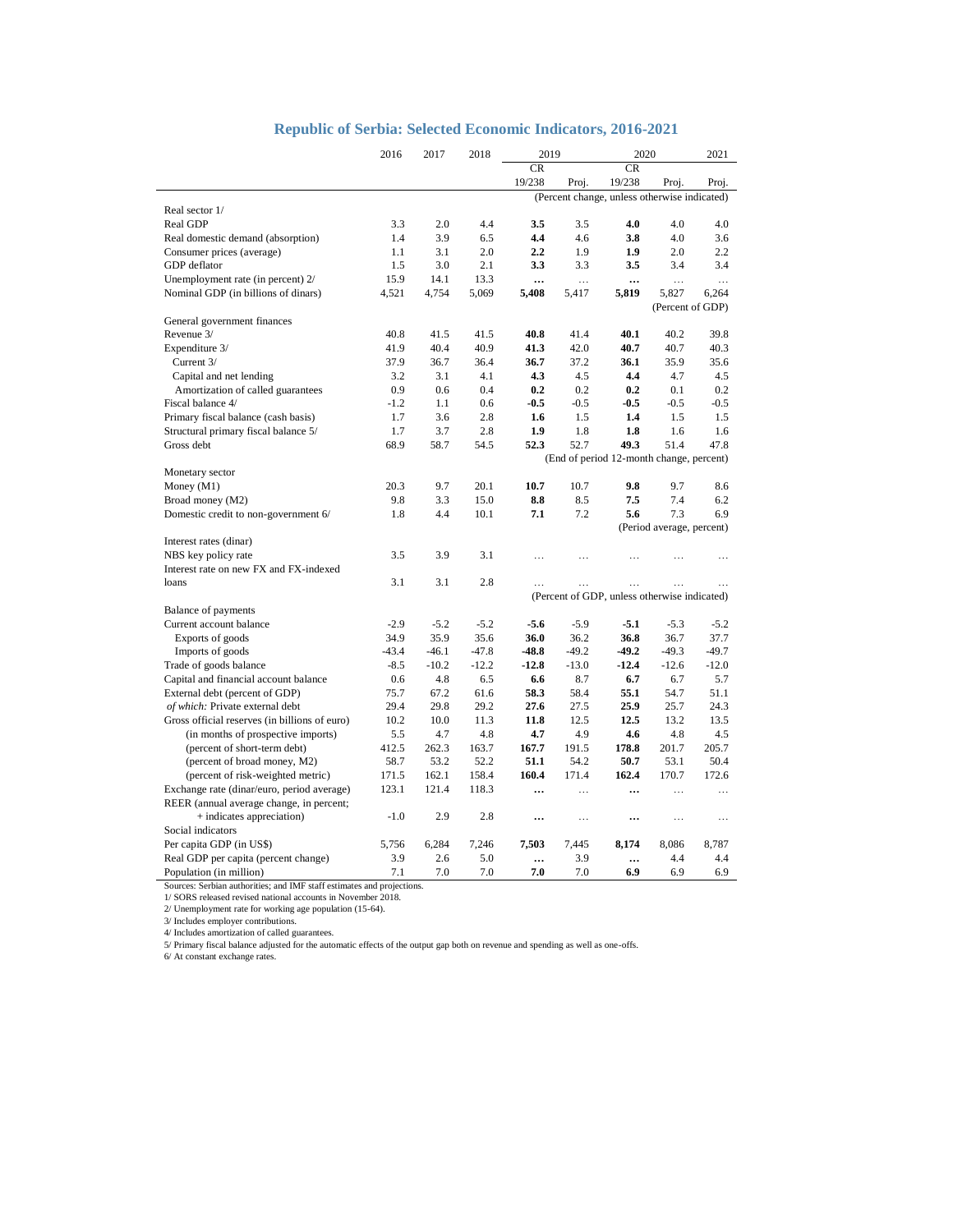

# **REPUBLIC OF SERBIA**

December 4, 2019

**THIRD REVIEW UNDER THE POLICY COORDINATION INSTRUMENT**

## **KEY ISSUES**

**Recent economic developments.** The program is on track and economic performance remains robust, with unemployment falling to record-low levels. Strong fiscal performance continued in the first three quarters of 2019, and the fiscal deficit is expected to be limited to 0.5 percent of GDP this year and next, in line with the program. But the public sector wage increases adopted with the 2019 supplementary budget exceed staff advice. Inflation has remained low, consistent with the program and the National Bank of Serbia (NBS) has appropriately implemented three rate cuts since July. The financial sector remains stable.

**Program performance.** All quantitative targets (QTs) for end-September 2019 were met. Most reform targets (RTs) have been implemented. Staff recommends completion of the third review under the Policy Coordination Instrument and establishment of end-September 2020 QTs.

### **Policy Recommendations**

- **Fiscal Policy.** Fiscal policy is on track so far, but it will be important to closely monitor 2019 budget implementation to ensure that the deficit stays within the program ceiling. While progress has been made in reforming the tax administration and strengthening public investment management frameworks, delayed reforms of the public wage system and public employment framework need to advance in 2020. Introduction of new fiscal rules for 2021 and beyond will help preserve hard-won gains and ensure fiscal sustainability.
- **Monetary and financial sector policies.** The accommodative monetary stance remains appropriate in light of low inflationary pressures. Developing capital markets and continuing to promote dinarization will be important to further enhance financial stability and support medium-term growth. The authorities' intention to further limit the risks related to unhedged forex exposures is welcome. The privatization of Komercijalna should be completed as planned.
- **Structural reforms.** Further actions are needed to strengthen state-owned enterprise (SOE) management and corporate governance. A thorough assessment of electricity tariffs is warranted to ensure full cost recovery.

**Risks.** Risks to the program are moderate. Serbia remains vulnerable to spillovers from external developments, particularly in key trading partners. Domestic risks center on delays in structural reforms, capacity constraints in reform implementation, electionrelated delays, or loss of fiscal discipline.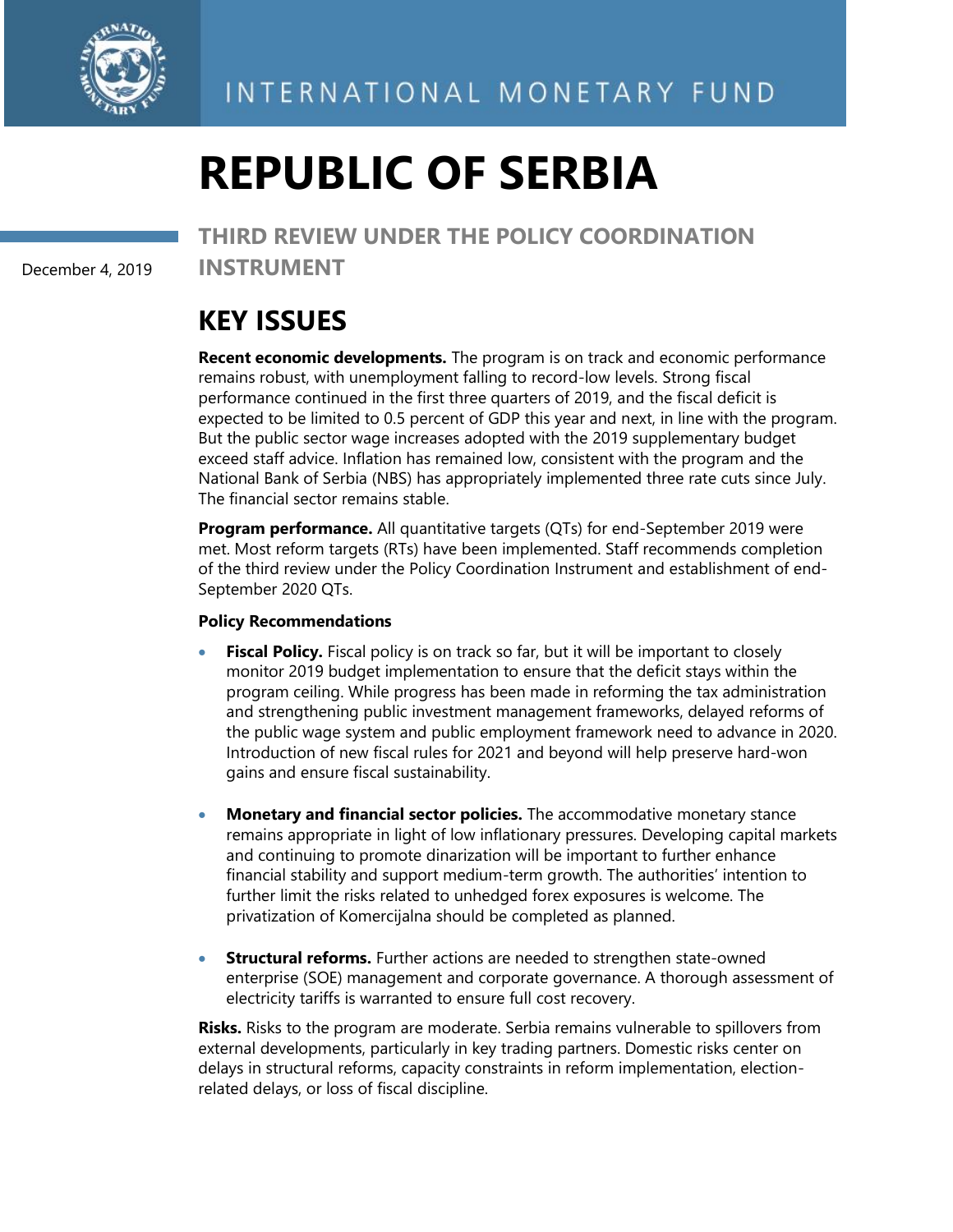### Approved By **Julie Kozack (EUR) Yan Sun (SPR)**

Discussions were held in Belgrade during October 3-15, 2019. The staff team comprised Jan Kees Martijn (head), Marina Marinkov (EUR), Pietro Dallari (FAD), Adrian Alter (MCM), Zsuzsa Munkacsi (SPR), Sebastian Sosa (resident representative), and Marko Paunović (Belgrade office). Vuk Djoković (OED) attended some discussions. HQ support was provided by Aniko Madaraszova and Piotr Kopyrski (both EUR).

### **CONTENTS**

| B. Monetary Policy: Strengthening Operational Frameworks___________________________________10 |  |
|-----------------------------------------------------------------------------------------------|--|
|                                                                                               |  |
|                                                                                               |  |
|                                                                                               |  |
|                                                                                               |  |
| <b>BOX</b>                                                                                    |  |
|                                                                                               |  |
| <b>FIGURES</b>                                                                                |  |
|                                                                                               |  |
|                                                                                               |  |
|                                                                                               |  |
|                                                                                               |  |
|                                                                                               |  |
|                                                                                               |  |
|                                                                                               |  |
| <b>TABLES</b>                                                                                 |  |

### 1. Selected Economic and Social Indicators, 2016**–**21 \_\_\_\_\_\_\_\_\_\_\_\_\_\_\_\_\_\_\_\_\_\_\_\_\_\_\_\_\_\_\_\_\_\_\_\_\_\_\_\_\_\_\_\_24 2. Medium-Term Framework, 2016**–**24\_\_\_\_\_\_\_\_\_\_\_\_\_\_\_\_\_\_\_\_\_\_\_\_\_\_\_\_\_\_\_\_\_\_\_\_\_\_\_\_\_\_\_\_\_\_\_\_\_\_\_\_\_\_\_\_\_\_\_25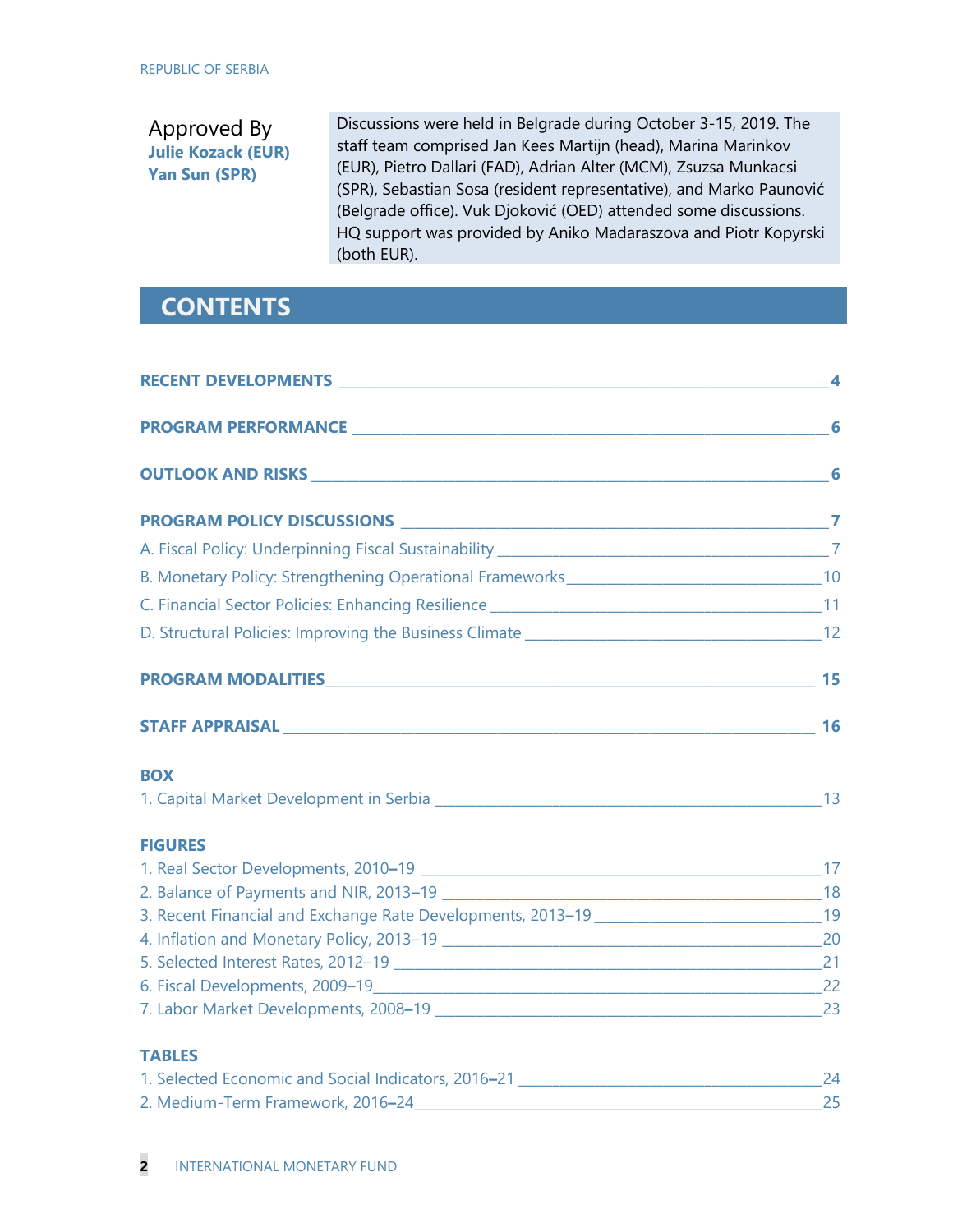| 3. Growth Composition, 2016-24 _______                                           | 26 |
|----------------------------------------------------------------------------------|----|
| 4a. Balance of Payments, 2016–24 (In billions of euros) ________________         | 27 |
| 4b. Balance of Payments, 2016–24 (Percent of GDP) __________                     | 28 |
| 5. External Financing Requirements, 2016-24                                      | 29 |
| 6a. General Government Fiscal Operations, 2016–24 (In billions of RSD)__________ | 30 |
| 6b. General Government Fiscal Operations, 2016–24 (Percent of GDP) _________     | 31 |
|                                                                                  | 32 |
| 8. NBS Balance Sheet, 2016-24                                                    | 33 |
| 9. Banking Sector Financial Soundness Indicators, 2014–19                        | 34 |
| 10. Schedule of Reviews Under the Policy Coordination Instrument, 2018-20        | 35 |
| <b>APPENDIX</b>                                                                  |    |
|                                                                                  |    |

| I. Program Statement                                |  |
|-----------------------------------------------------|--|
| Attachment I. Technical Memorandum of Understanding |  |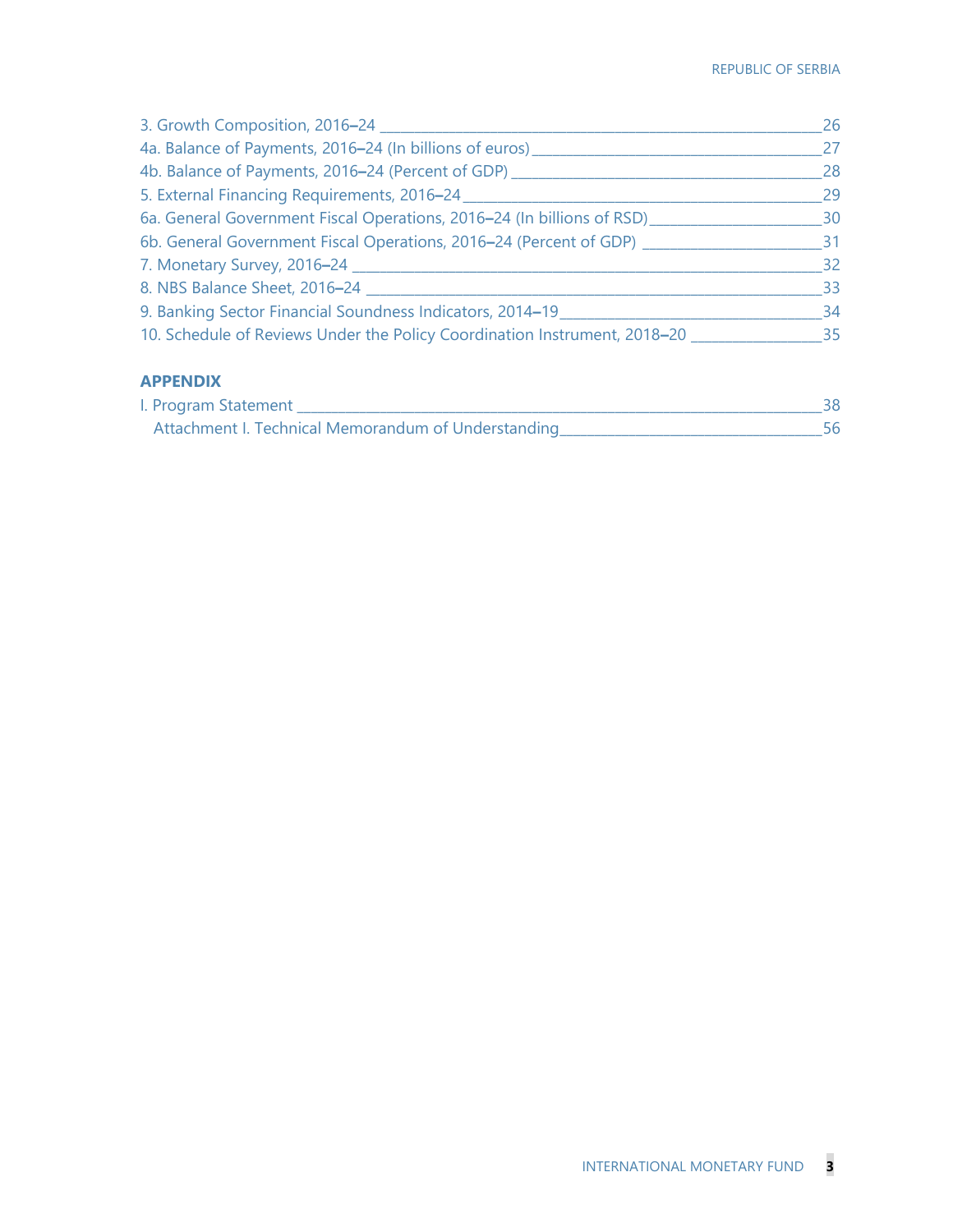### **RECENT DEVELOPMENTS**

### **1. Serbia continues to enjoy solid economic performance (Figures 1-7).** Domestic

demand remains strong, despite weaker growth in trading partners. Growth picked up in 2Q2019 and accelerated further in 3Q2019, led by services and construction. Labor market conditions continue to firm, supported by expanding formal employment and record-low unemployment. Average net wages are rising, by 8.7 percent in August, while an increase in the minimum wage of 11.1 percent will take effect from January 1, 2020.



Income inequality has steadily declined, with the Gini coefficient dropping from 40.0 to 35.6 percent between 2015 and 2018.

### **2. Nonetheless, inflation remains close to the lower limit of the inflation band.**

Headline inflation has slowed to 1 percent in October, mainly due to lower vegetable prices, and is expected to remain below the center of the target band. Motivated by weakening of inflationary pressures and developments in the international environment, the National Bank of Serbia (NBS) implemented three 25 bps rate cuts since July, reducing the key policy rate from 3 to 2.25 percent. Lending interest rates are declining, and



credit activity remains robust with corporate lending reaching its fastest pace in almost 7 years— 11.5 percent yoy in August. Dinarization for credit has stalled because of rising forex borrowing by corporates. Earlier this year, the authorities embarked on the conversion of all Swiss-franc indexed mortgage loans into euro, and some 90 percent of these loans have been converted.<sup>1</sup>

**3. The external position remains stable due to continued robust FDI and portfolio inflows.** Export growth has remained strong in the first nine months of 2019, notwithstanding the growth slowdown in EU trading partners. Furthermore, FDI reached record-high levels,

<sup>&</sup>lt;sup>1</sup> See Box 3, [CR 19/238.](https://www.imf.org/en/Publications/CR/Issues/2019/07/22/Republic-of-Serbia-Staff-Report-for-the-2019-Article-IV-Consultation-and-Second-Review-under-48511) In October 5-year bonds in the amount of 0.16 percent of GDP were issued to cover the budget costs related to the partial write-off of these Swiss-franc indexed loans.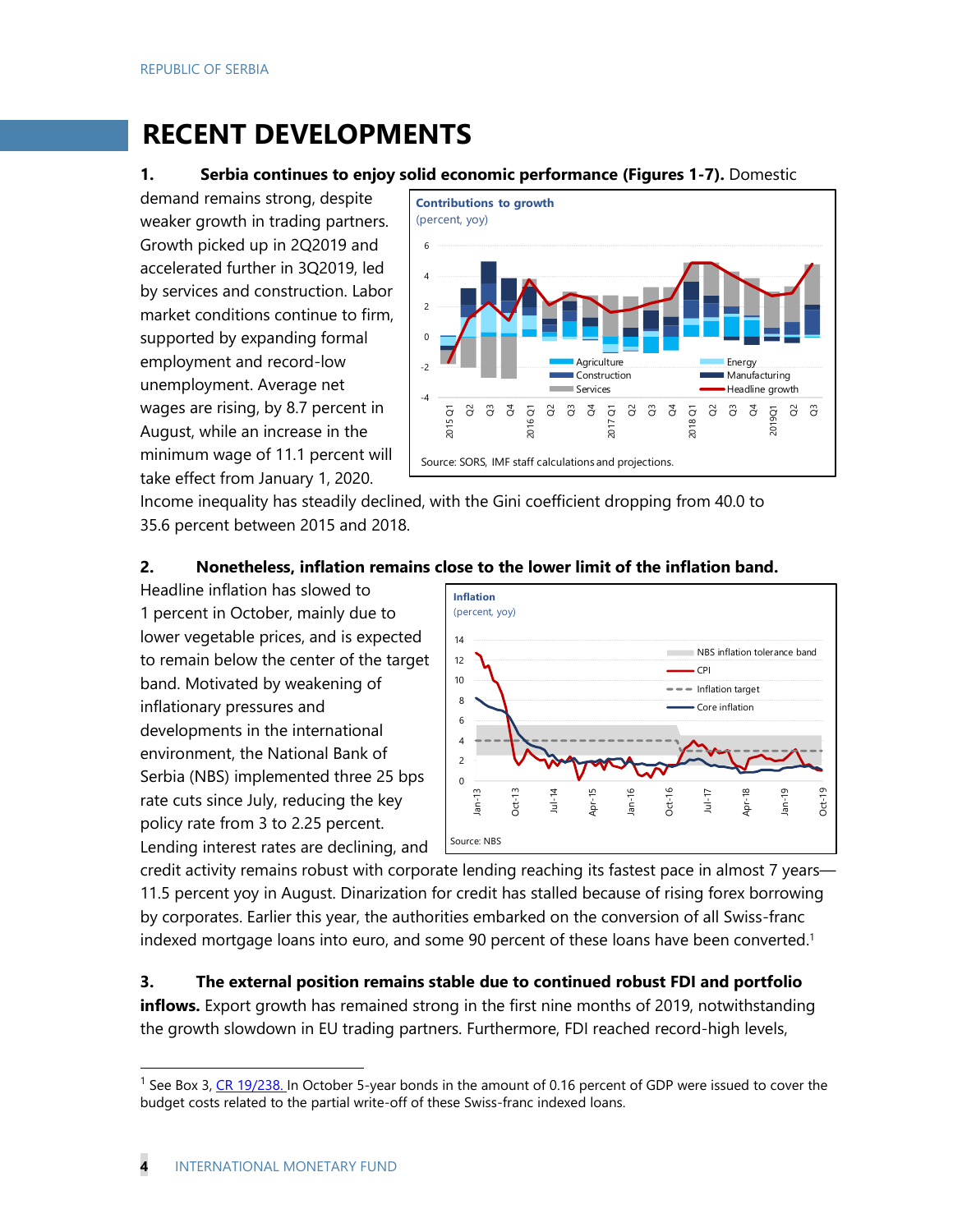fueling higher imports (in particular, related to the Serbian part of the TurkStream gas pipeline), while still more than covering the widening current account deficit. The robust inflows have led to dinar appreciation pressures during most of 2019, and the NBS has been a net purchaser of forex, limiting the nominal appreciation relative to the euro to 0.8 percent during January-October.

#### **4. Strong fiscal performance continued in the first nine months of 2019.** The general

government recorded a surplus of 0.6 percent of GDP during January-September. Revenue growth was boosted by higher than expected proceeds from personal income taxes, social security contributions, and excises. Lower disbursement of subsidies resulted in savings in current spending, despite higher consumption of goods and services. While year-todate capital investments fell slightly short of projections, they remain on track for another year of strong execution. In June the first Eurobond since 2013 was issued successfully (EUR 1 billion) to buy back a portion of more expensive dollar-denominated debt. The issue was reopened in November and an additional EUR 550 million was raised.

| <b>Serbia: General Government Fiscal Operations, RSD billion</b> |            |                        |         |
|------------------------------------------------------------------|------------|------------------------|---------|
|                                                                  |            | January-September 2019 |         |
|                                                                  | Prog. $/1$ | Act.                   | Diff.   |
| <b>Total revenue</b>                                             | 1.645.6    | 1.647.8                | 2.1     |
| Tax revenue                                                      | 1,449.3    | 1.454.0                | 4.7     |
| of which: VAT                                                    | 402.7      | 395.1                  | $-76$   |
| of which: Social security contributions                          | 480.6      | 489.4                  | 8.8     |
| of which: Excises                                                | 217.6      | 225.5                  | 7.9     |
| Non-tax revenue                                                  | 186.6      | 181.7                  | $-4.9$  |
| Capital revenue                                                  | 1.1        | 4.7                    | 3.6     |
| Grants                                                           | 8.6        | 7.4                    | $-1.3$  |
| <b>Total expenditure</b>                                         | 1,629.8    | 1,612.4                | $-17.4$ |
| Current expenditure                                              | 1.460.7    | 1.453.8                | $-6.9$  |
| Capital expenditure                                              | 157.0      | 143.1                  | $-13.8$ |
| Net lending                                                      | 4.9        | 6.8                    | 1.9     |
| Amortization of activated quarantees                             | 7.2        | 8.6                    | 1.4     |
| <b>Fiscal balance</b>                                            | 15.9       | 35.1                   | 19.2    |
| Memo:                                                            |            |                        |         |
| Wage bill                                                        | 377.0      | 379.8                  | 2.8     |
| Primary current expenditure of the Republican budget             | 718.4      | 681.1                  | $-37.3$ |
| General government debt (percent of GDP)                         | 52.5       | 52.8                   | 0.3     |
| Sources: Ministry of Finance, IMF staff calculations.            |            |                        |         |
| 1/ Programmed as of the second review.                           |            |                        |         |

**5. A supplementary budget for 2019 was adopted in October.** The general government deficit target was kept at 0.5 percent of GDP, implying a significant fiscal stimulus in the fourth quarter given fiscal performance through September. Revenues were revised up by 0.6 percent of GDP, on account of higher social security contributions and non-tax revenues. The available fiscal space was directed towards higher public investment (0.1 percent of GDP), a one-off bonus to pensioners (0.1 percent of GDP), public wage increases (0.1 percent of GDP), and higher spending on goods and services (0.3 percent of GDP). The wage increases granted to public sector workers (effective in November and ranging from 8 to 15 percent) are expected to increase the wage bill to GDP ratio to 9.5 percent this year and the next.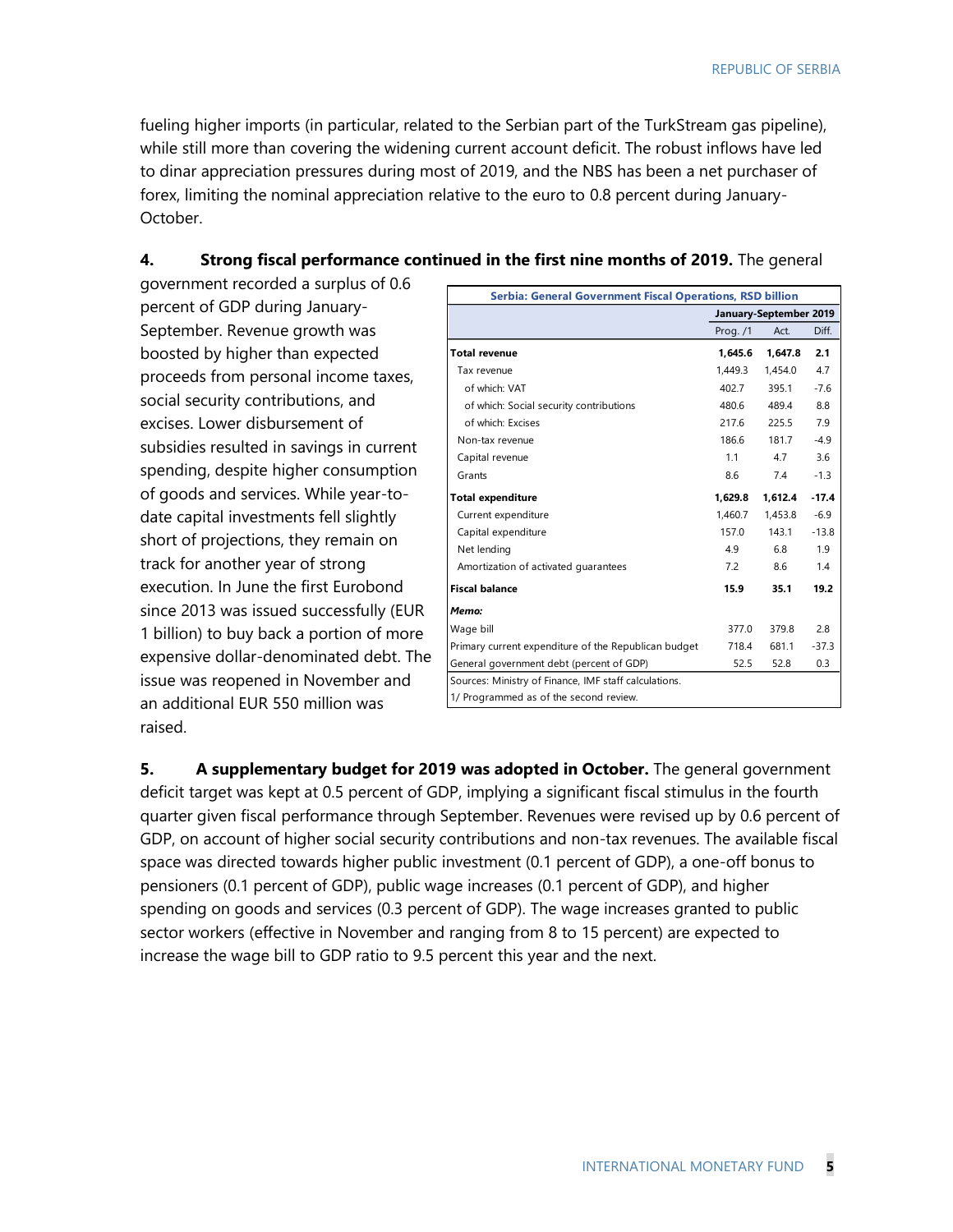### **PROGRAM PERFORMANCE**

**6. The program is on track (PS Tables 1-2).** The authorities reiterated their commitment to all program objectives and targets.

- **All end-September quantitative targets (QTs) and continuous targets (CTs) were observed.** The fiscal deficit ceiling for the general government was met. Although primary current expenditure of the Republican budget exceeded the June indicative target (IT) that was set in December 2018, the end-September QT was met. Inflation remains within the band of the inflation consultation clause, and domestic arrears by the consolidated general government decreased during the first three quarters of the year, thus staying below the ceiling. All standard CTs were met (PS Table 1b).
- **Most reform targets (RTs) have been implemented, though some with delays.** The rulebook to the 2017 Capital Project Regulation has been issued and the decree on capital investment projects updated (**end-January** and **end-April 2019 RTs**), the consolidation of core tax administration activities into fewer sites has been completed (**end-June 2019 RT**), and the amendments to the law on Deposit Insurance have been submitted to the National Assembly (**end-June 2019 RT**) and adopted. The tender for the second phase of the Deposit Insurance Agency (DIA) asset sale was launched in September (**end-September 2019 RT**), but the government decision on the revised public employment framework was not adopted as the authorities are still evaluating various options (**end-September 2019 RT, proposed to be revised and reset to end-September 2020**). Both **end-October 2019 RTs** have been met, with a decision on the preferred tax administration IT system upgrade and the publication of a comprehensive list of state-owned enterprises (SOEs).
- **The authorities have made progress in the RTs for the remainder of 2019.** The authorities have signed the updated Memorandum of Understanding (MoU) between the DIA and the NBS, and are on track to launch a tender for the valuation of property and assets of EPS, the electricity company (both **end-December 2019 RTs**).

### **OUTLOOK AND RISKS**

### **7. The economic outlook remains positive, supported by the continued reform momentum (Tables 1-8).**

**Real GDP growth** is projected at 3.5 percent in 2019, with a small negative output gap, and is projected to accelerate to 4 percent in 2020 and remain at that level over the mediumterm, with the output gap closed.<sup>2</sup> Strong FDI and an expected fiscal impulse in the second half of 2019 should support near term growth. Strong private consumption (on the back of

<sup>&</sup>lt;sup>2</sup> In September, the Serbian Statistics Office (SORS) revised growth for 2018 up from 4.3 to 4.4 percent.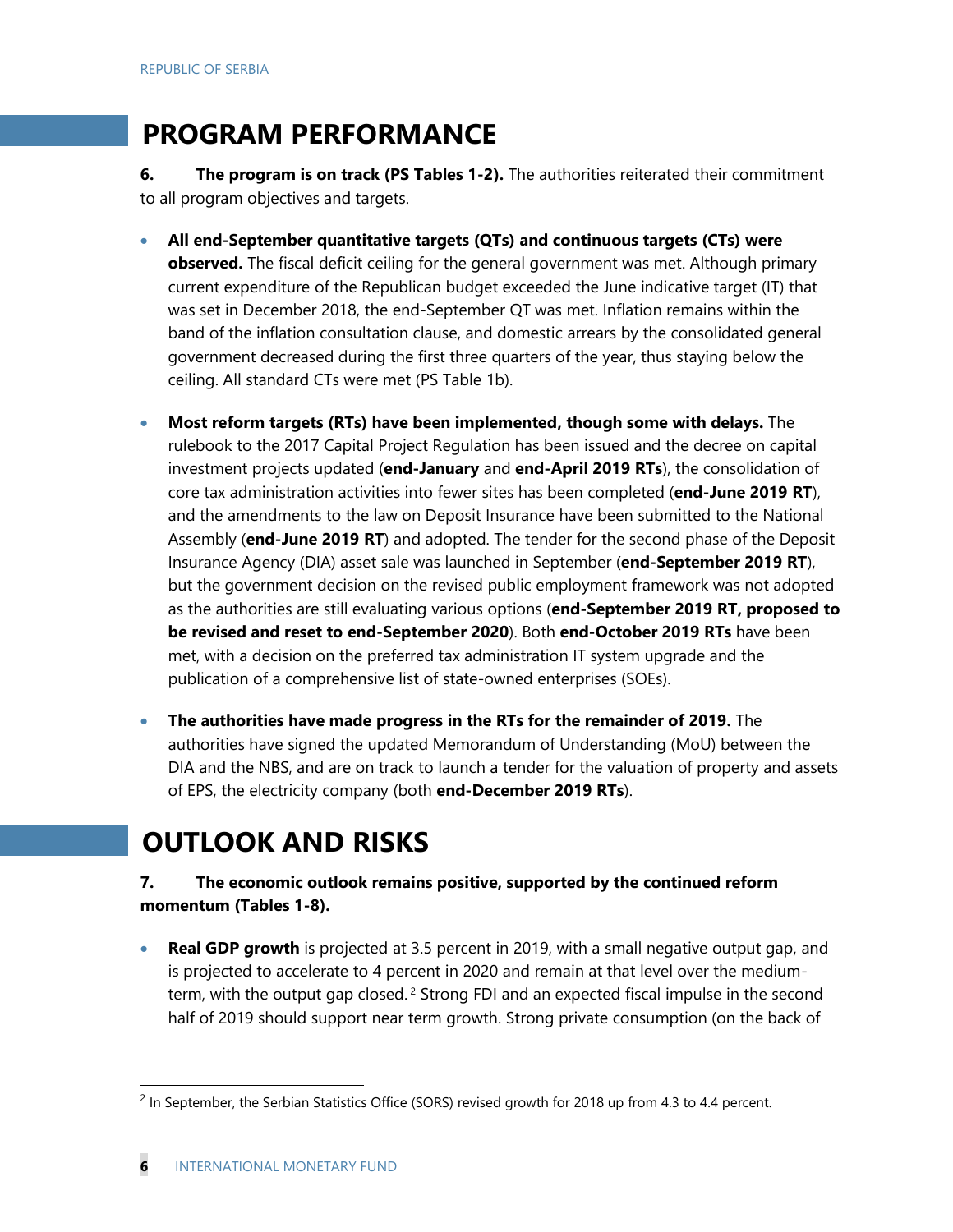strong wage growth) is also expected to support domestic demand, and help offset the negative impact of weaker external demand, especially in 2020.

- **Inflation** is projected to gradually increase over the medium term, as the output gap closes and imported inflation rises, reaching the midpoint of the target band by 2024.
- **The current account deficit** is expected to widen to 5.9 percent of GDP in 2019, before gradually declining to 4.1 percent by 2024. Much of this decline is explained by a projected softening of FDI (with a high import component) over the medium term. Nonetheless, net FDI inflows are expected to remain in excess of 5 percent of GDP over the medium term, thus continuing to more than fully cover the current-account deficit, and contributing to the ongoing expansion of export capacity. Reserves are projected to reach 12.5 billion euro by the end of 2019 (4.9 months of prospective imports), and slightly increase further during the entire projection period.

**8. Risks are tilted to the downside, mainly from external factors.** While the outlook is positive under the baseline, Serbia remains vulnerable to regional spillovers, in particular to prolonged weaknesses in growth of key trading partners.<sup>3</sup> Heightened global uncertainty and rising protectionism could further aggravate the economic outlook. Longer-term prospects could be hampered by resistance and capacity constraints to structural reforms or loss of fiscal discipline (see ¶11), including in the context of the parliamentary elections, scheduled for the Spring of 2020. On the upside, growth could outperform projections if FDI raises export growth faster than expected or if structural reforms succeed in rapidly improving the business environment.

### **PROGRAM POLICY DISCUSSIONS**

### **Fiscal Policy: Underpinning Fiscal Sustainability**

**9. After solid revenue performance in the first nine months of 2019, the focus during the rest of the year should be on managing spending plans.** Total revenue collection is expected to reach 41.4 percent of GDP, in line with the previous two years. Public debt continues to decline, while investor confidence remains instrumental for a gradual shift towards less expensive financing sources. Against this positive backdrop, staff advised the authorities to carefully manage the spending plans introduced in the revised budget, to avoid exceeding the deficit foreseen in the budget or the program. The authorities agreed and reiterated their commitment to the program targets.

### **10. The 2020 budget targets a deficit of 0.5 percent of GDP, consistent with PCI objectives (prior action).** The projected deficit remains appropriate, keeping public debt on a

<sup>&</sup>lt;sup>3</sup> Box 2, [CR 19/238](https://www.imf.org/en/Publications/CR/Issues/2019/07/22/Republic-of-Serbia-Staff-Report-for-the-2019-Article-IV-Consultation-and-Second-Review-under-48511)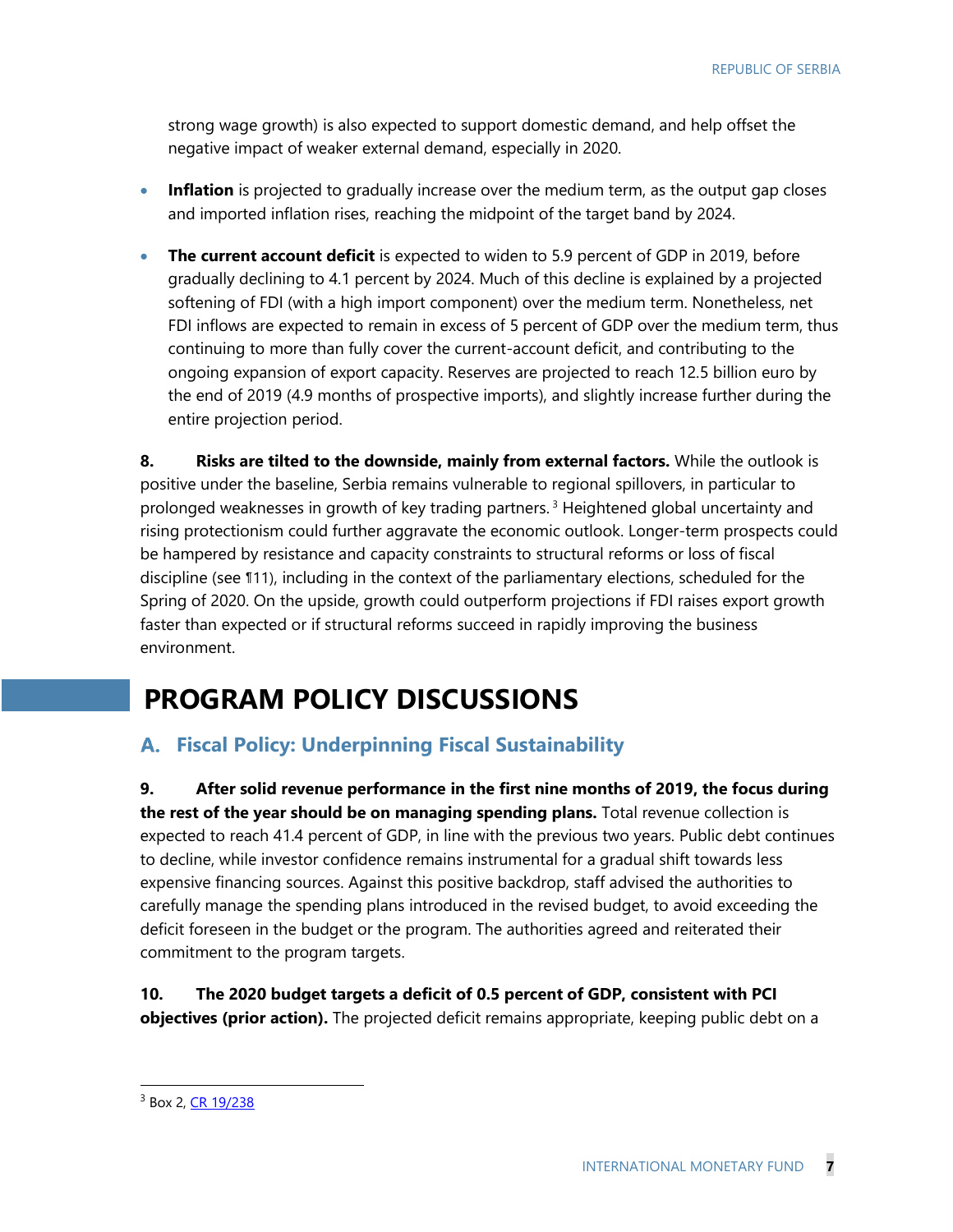declining path while providing some fiscal space for capital investments and a further lowering of the labor tax wedge. Staff welcomed several changes introduced in the 2020 budget:

- Labor taxation. The employers' part of pension and disability insurance contributions will be reduced by 0.5 percentage points, with a net cost to the budget of 0.1 percent of GDP. Nontaxable income will increase from RSD 15,300 to RSD 16,300 at a net cost of 0.05 percent of GDP. Tax incentives that reduce income tax and social security contributions will be introduced starting January 2020 for returning Serbian workers as well as for foreigners employed in Serbia—to support the supply of skilled labor.
- **Presumptive taxation.** The existing presumptive taxation regime, under which certain categories of self-employed workers pay a lump-sum tax on income, is being reformed to automate and streamline the application process, prevent abuse, and enhance equity and transparency. Preliminary simulations suggest that these changes will be slightly progressive, and broadly fiscally neutral. As the bulk of IT sector workers will no longer be eligible for presumptive taxation, targeted and time-bound exemptions from payroll and social security contributions will be introduced concurrently to these amendments, with the aim to promote formal employment and minimize costs for professionals exiting the presumptive regime.
- **Swiss rule for pensions.** A new pension indexation mechanism will enter into effect in January 2020, linking pension growth to 50 percent of inflation and 50 percent of the average nominal wage growth.<sup>4</sup> Under this rule, pension spending is projected to gradually fall as a percent of GDP.

**11. Staff expressed concern about the pace of increases in public sector wages.** The authorities argued that high wage increases are needed to retain workers in the country, in particular nurses. Staff acknowledged the need to give larger increases to retain specific groups of workers, but also noted that the overall public wage bill will grow faster than GDP for a second year in a row. While this does not represent an immediate threat to fiscal sustainability, it deviates from the authorities' commitment under the PCI. Staff stressed that providing average wage increases above nominal GDP growth can also create expectations that this policy will continue in the future, which would jeopardize part of the hard-won gains in fiscal consolidation and would reduce fiscal space for pro-growth, inclusive policies. Staff also cautioned against excessive increases in the minimum wage (11.1 percent in 2020), noting that they can have perverse incentives on formal employment. The authorities noted that this risk was addressed through the reduction in labor taxation.

### **12. Preparations for fiscal structural reforms agreed under the program are ongoing, with some implementation delays.**

<sup>&</sup>lt;sup>4</sup> For this purpose, inflation is measured as the annual average increase in the consumer price index (CPI), published by SORS. Average nominal wage growth is defined as average growth of wages in the economy net of taxes and contributions as published by SORS. Changes in prices and wages will be measured as the 12-months' average growth rate since June of the previous year.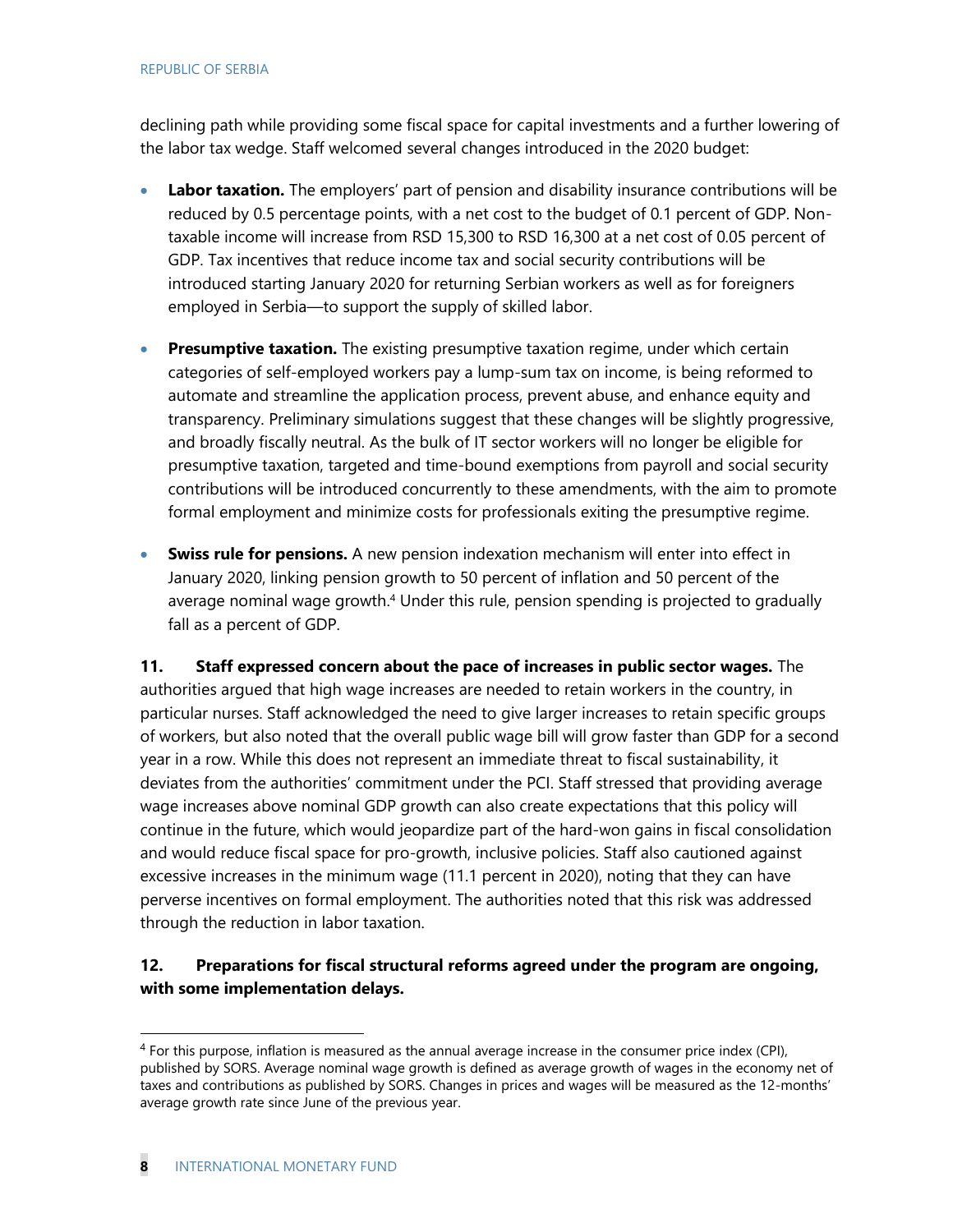- **Public wage system reform.** The authorities confirmed their intention to adopt the decree specifying the coefficients under the new wage system (including police and army personnel), but asked for additional time to properly calibrate the wage coefficients and base wages (**end-May 2020 RT; reset to end-July 2020**). Staff concurred with the importance of reassessing the coefficients before their passage into law to align them to current labor market conditions. Staff raised concerns regarding the limited fiscal space that will be available to ease implementation of the new system, following the large wage increases that take effect in November 2019.
- **Public employment framework.** The existing framework to control general government employment based on the Law on Maximum Number of Employees will expire at end-2019. However, this is not expected to relax hiring discipline, as the authorities intend to keep in place the hiring freeze and the Employment Commission to scrutinize exceptions. Over the medium term, the authorities remain committed to moving away from this centralized and rigid control mechanism towards a system based on workforce planning. Adoption of a government decision on a revised public employment framework has been postponed to September 2020, consistent with the timeline of technical assistance (**end-September 2019 RT; revised and reset to end-September 2020 RT**).
- **Fiscal Risk Department.** A Fiscal Risk Department within the Ministry of Finance has been created and staffed. The authorities confirmed their intention to finalize a strategy and methodology to properly monitor fiscal risks, supported by IMF and World Bank (WB) technical assistance (**new end-July 2020 RT**). A fiscal risk statement will be published as part of the Fiscal Strategy for 2021.
- **Debt management.** The authorities continue their efforts to increase the average maturity of debt and reduce the share denominated in foreign-currency, expand the investor base, and improve liquidity in secondary markets. To this end, they aim to introduce the settlement of Serbian securities through Euroclear, and to initiate a pilot Primary Dealer System supported by IMF technical assistance. Year-to-date issuance of a dinar-denominated 7-year benchmark bond was calibrated to meet JP Morgan index inclusion criteria.

**13. The authorities have made good progress in implementing tax administration reforms, but the pace of change must be maintained.** The separation of core and non-core administrative responsibilities of the Serbian Tax Administration (STA) has been completed with core functions consolidated into fewer sites (**end-June 2019 RT**). A five-year WB Tax Administration Modernization Project (TAMP) has been approved, which will contribute to advancing key reform areas in coordination with ongoing IMF technical assistance. Discussions centered on next steps:

• A decision on the preferred approach to redeveloping the IT system was adopted in October (**end-October 2019 RT**). The authorities opted for a Commercial Off the Shelf System (COTS) approach, in line with the outcome of an independent review and staff advice. The new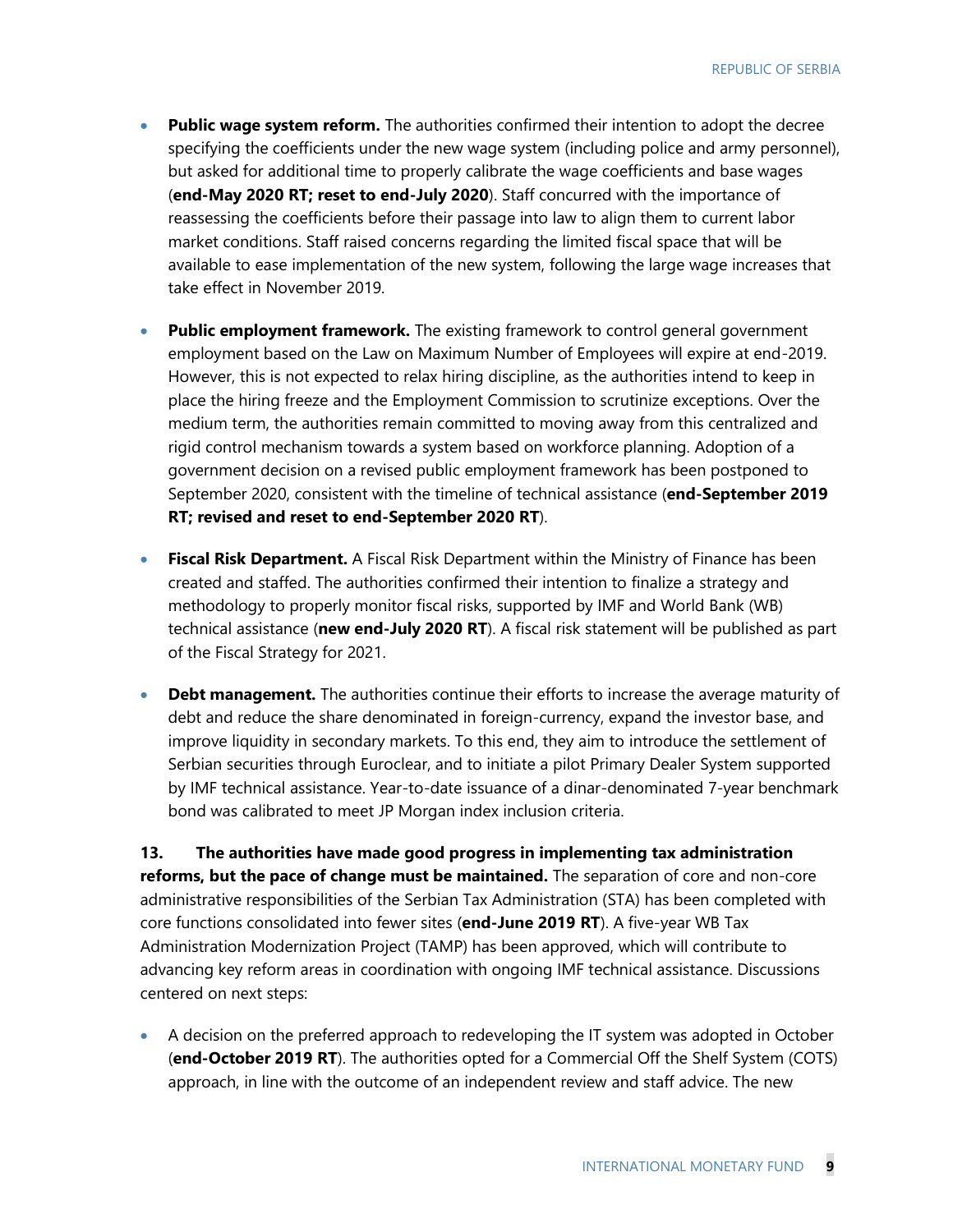system should provide a strong foundation for a modern ICT tax administration system. However, strong oversight and clear planning will be needed during the implementation .

- The Human Resources (HR) framework for recruitment, remuneration, and deployment of staff needs to be modernized. It is forecast that over 2,000 staff will need to be recruited between now and 2023. Staff stressed that a well-functioning STA is key to meet revenue targets, and urged the authorities to prioritize the STA's personnel needs.
- Staff welcomed progress in risk-based compliance activities and tax audits, and emphasized the importance to advance further, in accordance with IMF technical assistance. The mission discussed strategies to increase the effectiveness of the Large Taxpayer Office (LTO). In this regard, the authorities concurred that, upon passage of the relevant laws, the scope of indirect audit methodologies would be expanded.

**14. Strengthening public investment management frameworks is critical.** The Capital Investment Commission (CIC) was established in April 2019, and in July the authorities: (i) updated the decree on public investment project appraisal (**end-April 2019 RT**), and (ii) issued a detailed guideline as a Rule Book to regulate capital expenditure projects (**end-January 2019 RT**). Staff welcomed the authorities' plans to develop an integrated database of public investment projects, expected to be effective by 2021. Staff also underscored the importance of having in place a strong process of appraisal and selection of investment projects, and of building capacity and coordination across relevant ministries to support the new system.

### **Monetary Policy: Strengthening Operational Frameworks**

### **15. The accommodative monetary policy stance remains appropriate in light of low**

### **inflationary pressures.** The

authorities noted that the rate cuts during the summer had been transmitted into lower short-term interest rates, as well as deposit and lending rates. For the first time in two years, the authorities announced a 3.9 percent increase in the price of electricity effective from December. Together with the public sector wage increases, this could lead to an acceleration in inflation in 4Q2019.



**16. In the context of their dinarization strategy, the authorities are considering steps to limit risks from unhedged bank lending in euros.** Deposit dinarization is rising, but dinarization of credit has stalled, due to increased borrowing in foreign currency by corporates and write-offs of dinar receivables.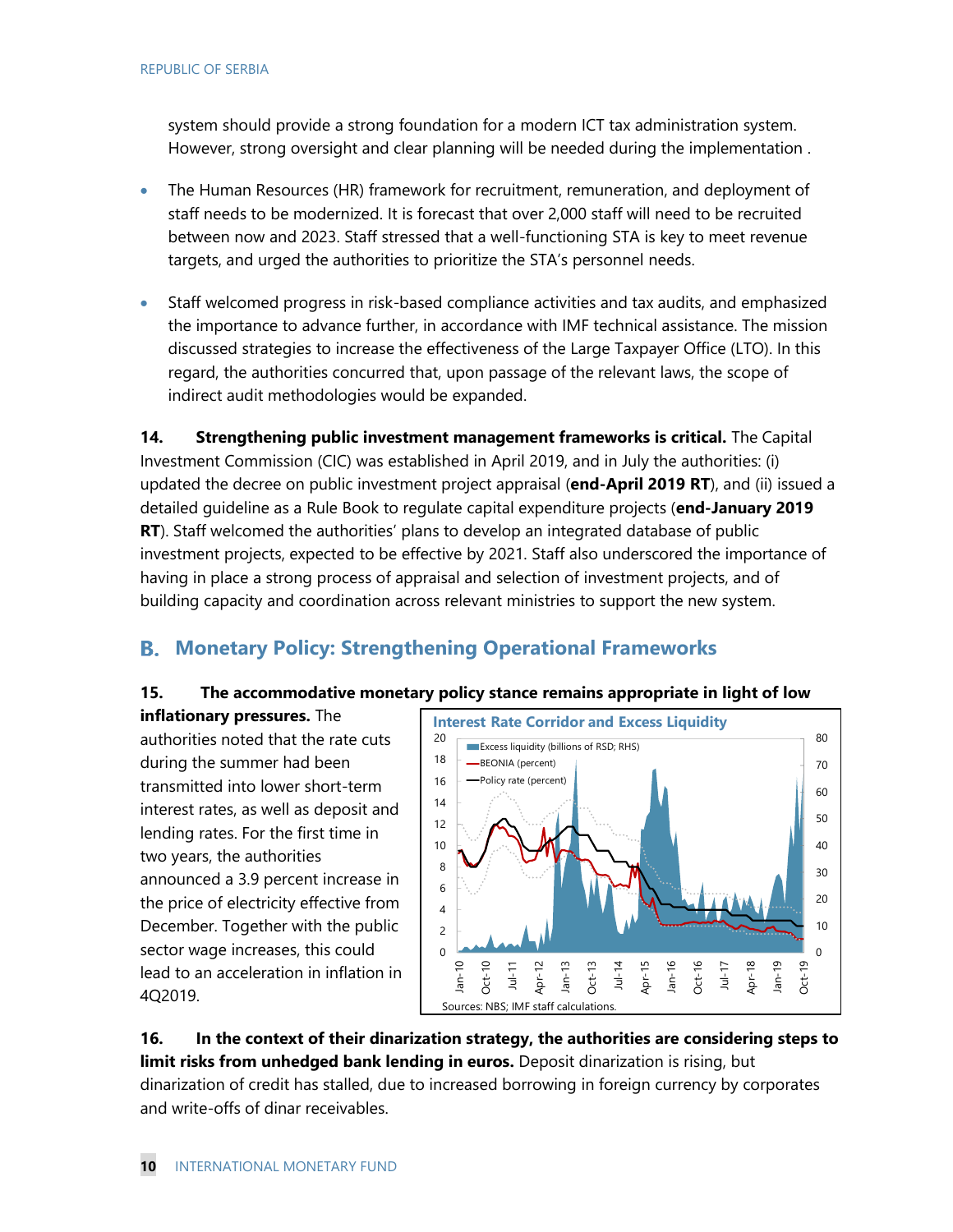- **Forex exposures.** Based on a recent bank survey, the authorities plan to introduce a uniform criterion for qualifying forex exposures as hedged and to consider prudential requirements to limit risks from unhedged forex loans. Staff would welcome such action as an important step towards limiting balance sheet risks. Staff suggested that measures could target both the supply and demand FX-linked loans and could include higher risk weights, higher down payments for mortgage loans, and/or stricter limits regarding debt service. Staff also noted that the high degree of exchange rate stability hindered the development of financial hedging instruments and could cause agents to underestimate FX-related balance sheet risks.
- **Long-term dinar funding.** The authorities intend to create favorable conditions for developing the dinar bond market, and especially to promote longer-term maturities. For instance, the NBS has maintained the beneficial treatment of dinar and long-term sources of funding for banks within the reserve requirement setup.

**17. The prudential regulations adopted by NBS have moderately curtailed the growth rate of cash loans.** Stricter prudential measures adopted in December 2018 helped temper the rapid growth of (uncollateralized) long-term cash and consumer loans, which posed risks to financial stability. These measures include a concentration risk indicator, which primarily targets banks' portfolio of cash and consumer loans, other than current account overdrafts or mortgage loans, and the introduction of a 60 percent credit indebtedness limit for individuals.

### **Financial Sector Policies: Enhancing Resilience**

**18. NPLs have fallen below 2008 levels and financial sector indicators appear sound, but with some heterogeneity.** At the end of September 2019, the system-wide gross NPL ratio dropped to 4.7 percent, primarily due to increased collection, assignment of receivables and write-offs. The average Tier I capital reached 22.1 percent (of risk weighted assets) at end-August 2019, while average liquidity positions are well above the regulatory minima. Return-on-equity (ROE, a profitability proxy) of the entire banking system hovered around 10 percent in the first eight months of 2019. However, about 1/4 of the banking system had ROE below 5 percent at end-August 2019 and above-average NPLs.

### **19. Implementation of the state-owned financial institutions reform agenda is progressing gradually:**

- **Komercijalna Banka.** The tender process for the sale of a controlling majority stake in the largest state-owned bank has been launched in May (**end-June 2019 RT**). After receiving four non-binding offers, binding bids are due by mid-December and the authorities expect to select a winner in January and complete the transaction by mid-2020.
- **Banka Poštanska Štedionica (BPS).** The strategy outlined in the 2015 government conclusion is generally being implemented, although the bank's loan portfolio is expanding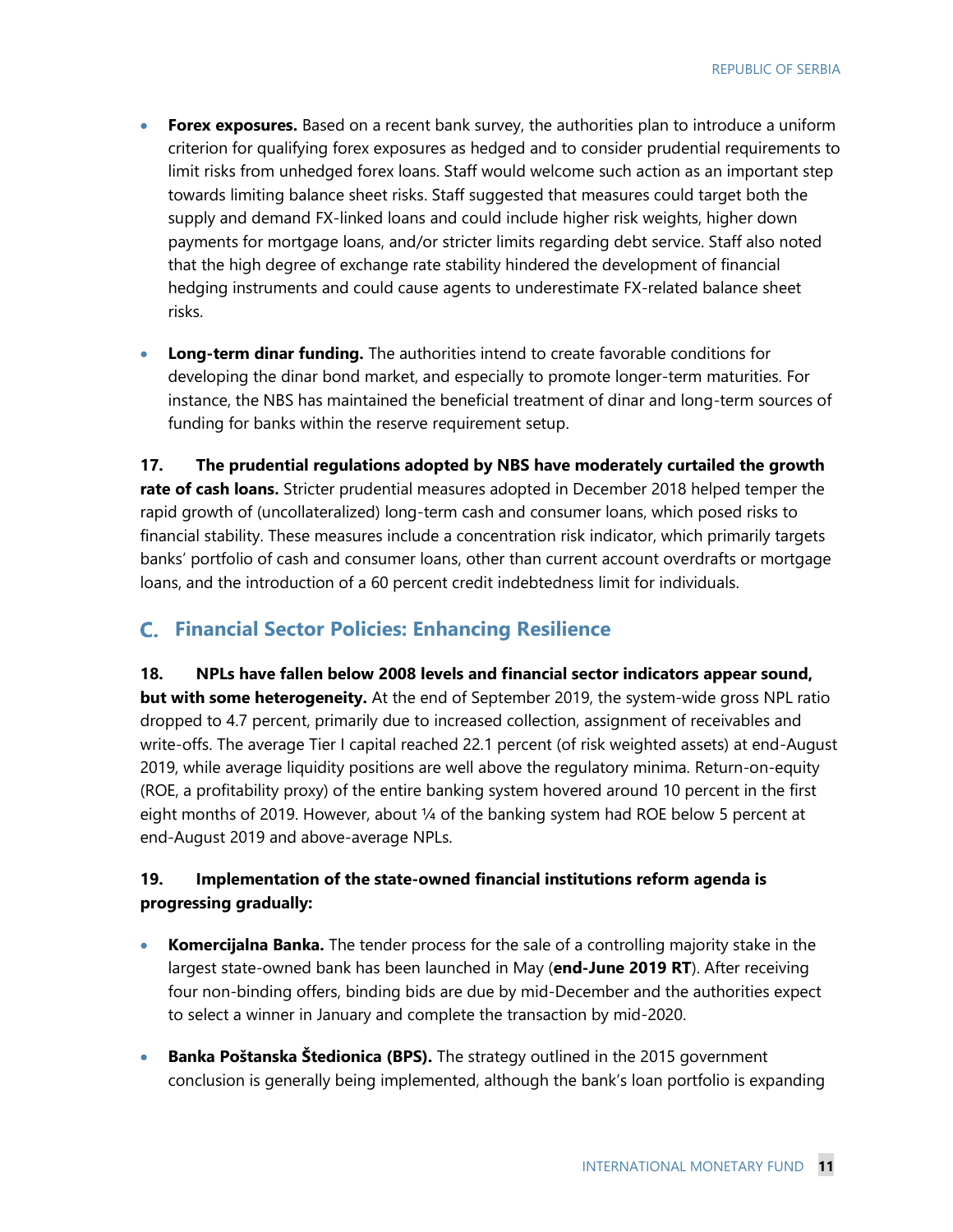faster than foreseen. Under the program, the authorities have committed to finalize the procurement process of the new core banking system by end-2019.

**20. Financial safety nets continue to be strengthened.** Amendments to the Law on Deposit Insurance were submitted to the parliament in July 2019 and adopted in October 2019. These amendments will lower the level of the—relatively high—deposit insurance contributions, and introduce the possibility of risk-based premiums. In addition, the 2015 MoU between the DIA and NBS has been updated to enhance information sharing on banks' risk profiles and resolution plans (**end-December 2019 RT**).

### **21. The DIA has also made important progress in resolving its portfolio of bad assets.**

The action plan to resolve the DIA portfolio of bad assets is on-track, involving two main phases: (i) The sale of the first portfolio with a book value of EUR 0.8 billion was completed in June 2019 (**end-December 2018 RT**); and (ii) The sale tender of the second portfolio (EUR 1.8 billion) has been launched in line with the time-bound action plan (**end-September 2019 RT**).

### **22. Capital markets development would allow the economy to perform at a higher**

**level.** The authorities are preparing plans to create meaningful financing opportunities through local capital markets, with IFIs assistance. A strategy focused on three distinct but interrelated areas of improvement could be considered: (i) money markets and hedging instruments; (ii) corporate bond market; and (iii) financial literacy (see Box 1).

**23. Implementation of AML/CFT measures is progressing.** All components of the action plan to resolve key weaknesses identified by FATF in 2018 were successfully addressed, which led to the removal from FATF's grey list in June 2019. However, close coordination among government agencies is needed to further improve the effectiveness of the AML/CFT system and to implement remaining recommendations. For instance, several laws are expected to be amended to meet requirements for designated non-financial businesses and professions. Moreover, a new National Strategy Against Money Laundering and the Financing of Terrorism for 2020-2024 is expected by end-2019.

### **Structural Policies: Improving the Business Climate**

**24. The reform of the remaining strategic SOEs is progressing slowly.** The mission urged the authorities to press ahead with SOE reforms, taking advantage of favorable market conditions.

• **Elektroprivreda Srbije (EPS).** To support plans to change EPS' legal status to a joint-stock company, the government is establishing ownership rights of all assets of the power company. As a next step, the authorities have reiterated their commitment to launch a tender for the valuation of EPS property and assets (**end-December 2019 RT**). They also reported that they are implementing the time-bound action plan for corporate governance reforms of the power company, with the support of EBRD consultants. Against the background of rising investment needs to expand generation capacity and meet environmental standards, staff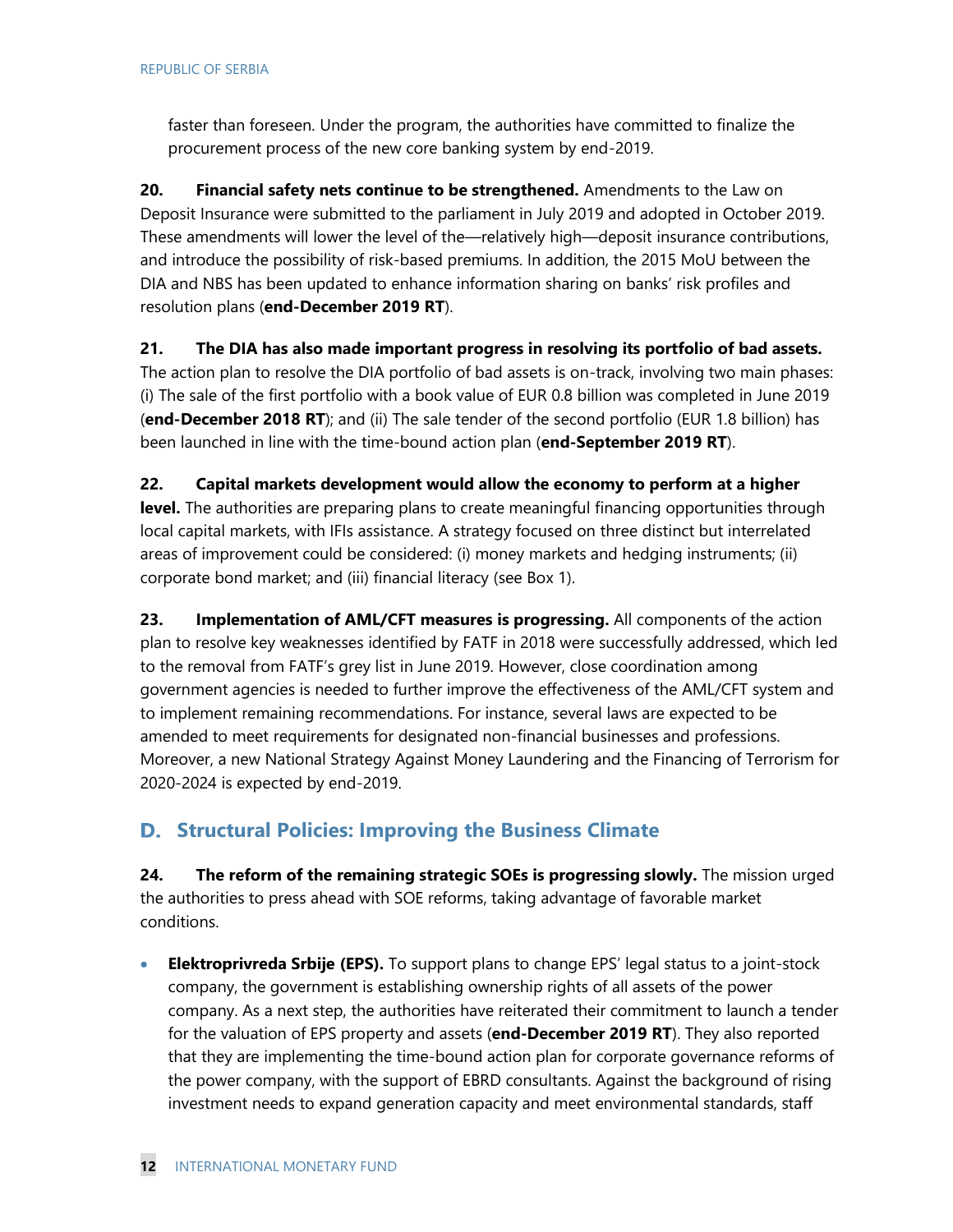welcomed the authorities' commitment to assess electricity tariffs by mid-2020 to ensure full cost recovery. The increase in electricity tariffs in December 2019 is a welcome first step in this direction.

#### **Box 1. Capital Market Development in Serbia**

*Capital markets in Serbia remain shallow and relatively underdeveloped, despite macro-fundamental prerequisites being in place. While the government bond market functions reasonably well, private sector financing through domestic debt and capital markets is limited, in particular due to the absence of an active corporate bond market. This box highlights some areas that could catalyze capital market development in Serbia.* 

**National capital market development strategy.** The authorities recognize capital markets development as an important priority for Serbia's economic progress (PS ¶29). A capital markets development task force, led by the MOF, has been created to prepare a capital market strategy and action plan guided by a recent WB diagnostic study.<sup>1</sup>

**Investor base.** A critical mass of investors is essential for supporting capital market development. The authorities should foster the development of a more sizeable long-term institutional investor base to bolster demand for bonds, which could include mutual funds, life insurance companies, and pension funds.<sup>2</sup> Settlement of government securities through Euroclear would help expand Serbia's nonresident investor base (¶12, PS ¶22).

**Legal and regulatory framework.** A strong legal and regulatory framework is an important precondition to support capital market development. In Serbia's case, the corporate law, insolvency law and the overall tax framework are largely in place, but there is still room for further improvement of the legal and regulatory framework. For example, corporate bond issuance procedures are perceived as complicated and lengthy, with commercial banks lending to corporates in a smoother and timelier manner. Serbia's EU accession negotiations will also be an important driver of changes in the legal and regulatory framework related to capital markets.

**Government bonds liquidity.** The government bond market is the foundation on which the wider capital market development is built. Serbia's government bond market has the necessary infrastructure and a benchmark yield curve is set by the regular issuance of dinar-denominated government securities. Nevertheless, secondary markets require further development to contribute better to price discovery and strengthening of the yield curve. The implementation of a primary dealer system would facilitate further improvements in government bond market liquidity while expanding and diversifying the investor base (¶12, PS ¶22).

**Financial education.** Information about capital market opportunities should be disseminated in order to attract investors and educate them about various alternatives to traditional banking. Unfortunately, awareness of alternative financial instruments is generally low in Serbia. Financial education remains limited, hindering long-term financing in local currency and the development of capital and hedging markets.

Note:

<sup>1/</sup> This box draws on that study: Republic of Serbia – [Capital Market Development,](https://openknowledge.worldbank.org/bitstream/handle/10986/32043/Serbia-Capital-Market-Development-Technical-Note.pdf?sequence=1&isAllowed=y) World Bank Technical Note, February 2019.

 $2/$  Concrete measures could include increasing the tax-deductibility of pension fund and insurance scheme contributions for dinar-denominated investments.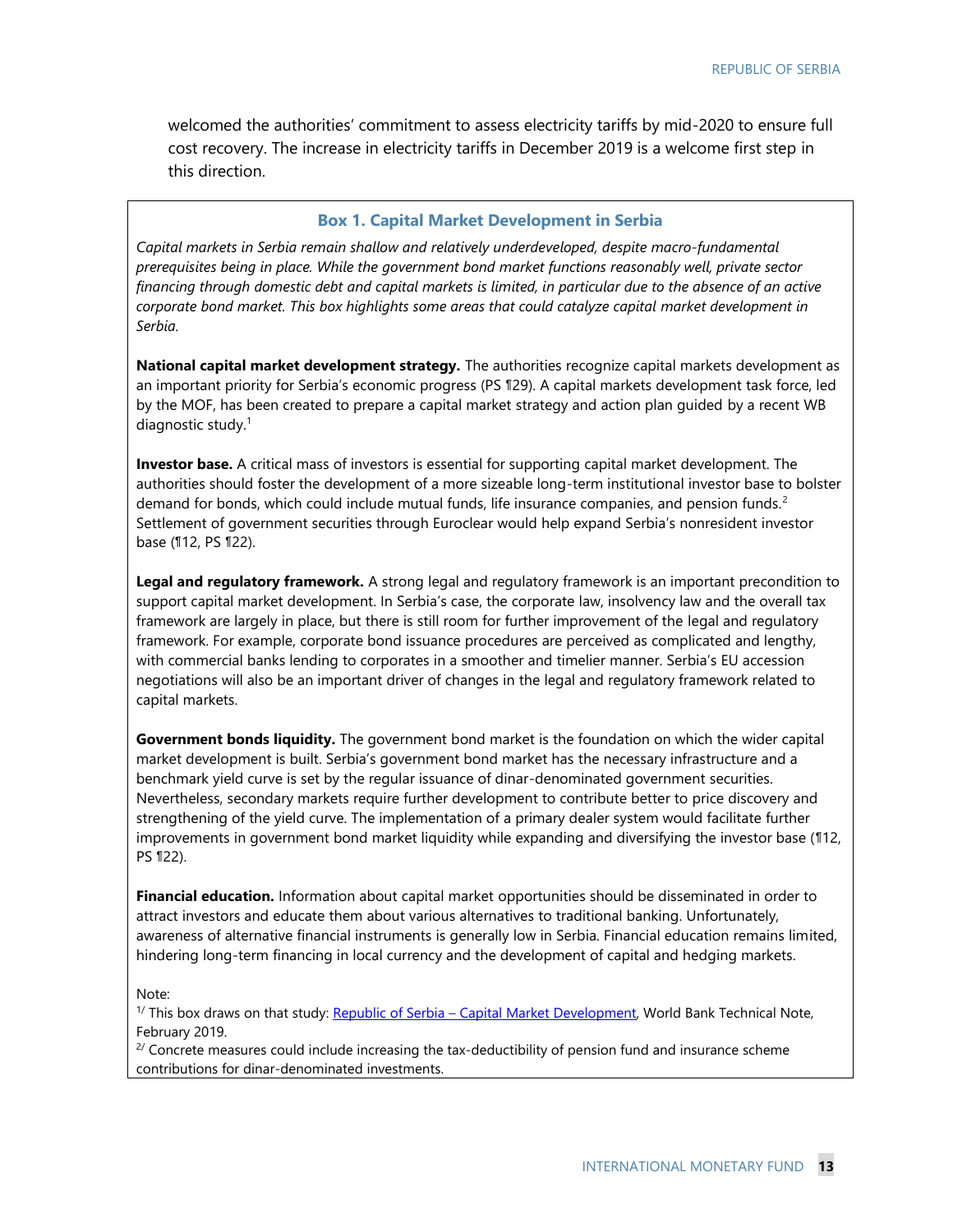#### REPUBLIC OF SERBIA

- **Srbijagas.** In light of Srbijagas's improved financial position, the authorities reported that the company is in the process of repaying state guaranteed loans from its own resources, with the aim to be current on all its obligations by 2021. Staff suggested further reducing government debt servicing support in the 2020 budget.
- **Others.** The authorities are exploring options for potential strategic investments for the chemical company MSK, but noted that the company has no outstanding arrears to Srbijagas and EPS. The privatization tender for the bus company Lasta has been postponed to mid-2020 to allow sufficient time to resolve outstanding issues, including labor optimization. The government has not yet adopted a plan to close the unviable Resavica coal mines, noting concerns about the social impact from potential downsizing.
- **Strategy for SOEs.** Staff stressed the importance of improving governance of key public enterprises, and urged the authorities to limit reliance on acting directors. In October, the authorities published a comprehensive list of all SOEs (**end-October 2019 RT**). The authorities have secured EBRD support for the preparation of an SOE ownership policy document (covering ownership objectives, financial and public policy targets, reporting guidelines, and guidelines for boards of directors) with a time-bound action plan to implement it (**revised and reset RT, end-July 2020**).

**25. The authorities have not yet launched the privatization tender for Petrohemija (end-February 2019 RT).** Staff reiterated the risks surrounding the firm's long-term viability from deteriorating market conditions and the expiration of favorable contracts, and encouraged the authorities to moving forward with the sale. The authorities explained that negotiations were ongoing to find an acceptable solution, and indicated that they may take a more active role in the plans to privatize the petrochemicals company in 2020.

**26. Tackling informality and improving the labor market could improve growth** 

**prospects.** Serbia improved its position in the recent WB Doing Business ranking, recording progress related to construction permits, access to electricity, protecting minority investors, paying taxes, enforcing contracts and resolving insolvency. Staff also reiterated the importance of strengthening anti-corruption measures.<sup>5</sup> The authorities reaffirmed their commitment to curb the grey economy with the implementation of a new action plan.<sup>6</sup> The authorities also noted their intention to liberalize working permits and labor markets, including through recently adopted amendments to the law on the employment of foreigners and the Law on Agency Employment.

<sup>5</sup> [CR 19/238.](https://www.imf.org/en/Publications/CR/Issues/2019/07/22/Republic-of-Serbia-Staff-Report-for-the-2019-Article-IV-Consultation-and-Second-Review-under-48511)

<sup>6</sup> [CR 19/238](https://www.imf.org/en/Publications/CR/Issues/2019/07/22/Republic-of-Serbia-Staff-Report-for-the-2019-Article-IV-Consultation-and-Second-Review-under-48511)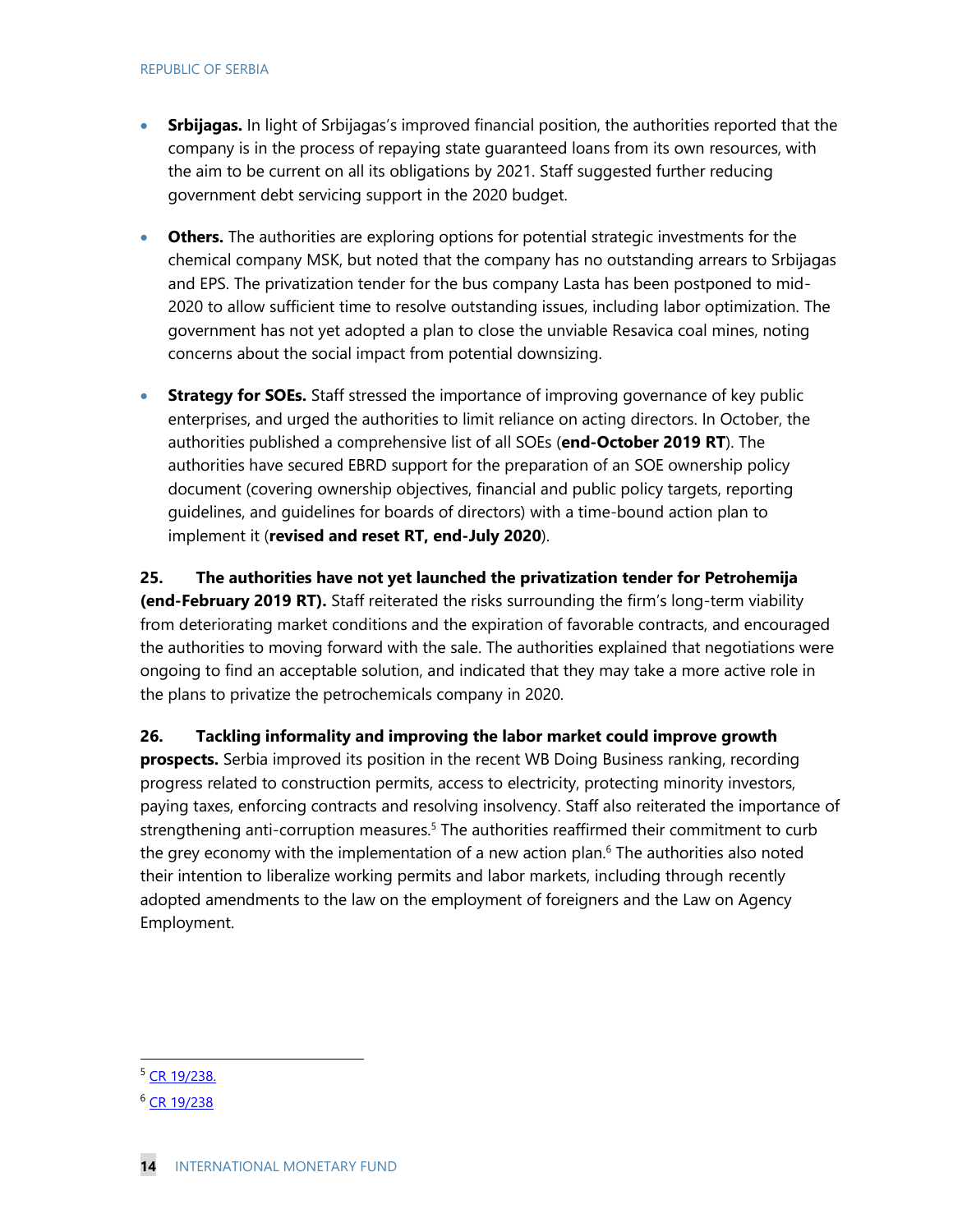### **PROGRAM MODALITIES**

**27. The program will continue to be monitored on a semi-annual basis.** Serbia does not need the Fund's financial assistance under the baseline and is not seeking financial assistance from the Fund as the program is fully financed. Reviews are set out in Table 10. QTs for the key set of macroeconomic variables monitored under the PCI are set out in PS Table 1a. RTs are reflected in PS Table 2, which aim to support the authorities' structural reform agenda in the areas of public financial management, tax administration, financial sector, SOEs, and business environment.

### **28. Program conditionality is to be updated (PS Tables 1-2):**

- Additional adjustors (equivalent to a maximum of RSD 11 billion, or 0.2 percent of GDP) for the general government deficit and the current primary spending at the Republic level are set on one-off expenditures associated with repayment of foreign currency savings to citizens of the former Federal Republic of Yugoslavia (TMU, ¶3). 7
- QTs for 2020 have been set in line with the 2020 budget.

 $\overline{\phantom{a}}$ 

- A prior action set for the completion of the third review is the passage of the 2020 budget consistent with the following program parameters (¶3): (i) an overall deficit in line with the medium-term target agreed under the PCI (0.5 percent); and (ii) within this limit, available fiscal space should be used to improve the execution of capital expenditures and lower the tax burden on labor.
- The end-May 2020 RT on approving a government decree defining wage coefficients under the new Public Sector Employee Wage System is proposed to be reset to end-July 2020 (¶12).
- Two RTs are proposed to be revised and reset: (i) the end-September 2019 RT to adopt a government decision on a revised public employment framework is proposed to be reset to end-September 2020 (¶12); and (ii) the end-February 2020 RT to adopt an SOE ownership policy document is proposed to be reset to end-July 2020 and also cover the preparation of an action plan (¶24).
- A new RT is proposed on preparation of a methodology to properly monitor fiscal risks (¶12).

**29. Serbia has small sovereign arrears outstanding.** The authorities are in contact with their Libyan counterparts to resolve Serbia's arrears to Libya, which arose in 1981 due to unsettled government obligations related to a loan for importing crude oil. Staff urged the authorities to persist with efforts to resolve these arrears as soon as possible.

 $7$  The deadline for submission of claims is set for December 23, 2019, so the exact amount for these expenditures is not yet known. The 2020 budget allocates some RSD 4 billion for this operation, so the adjustor applies to costs in excess of this amount.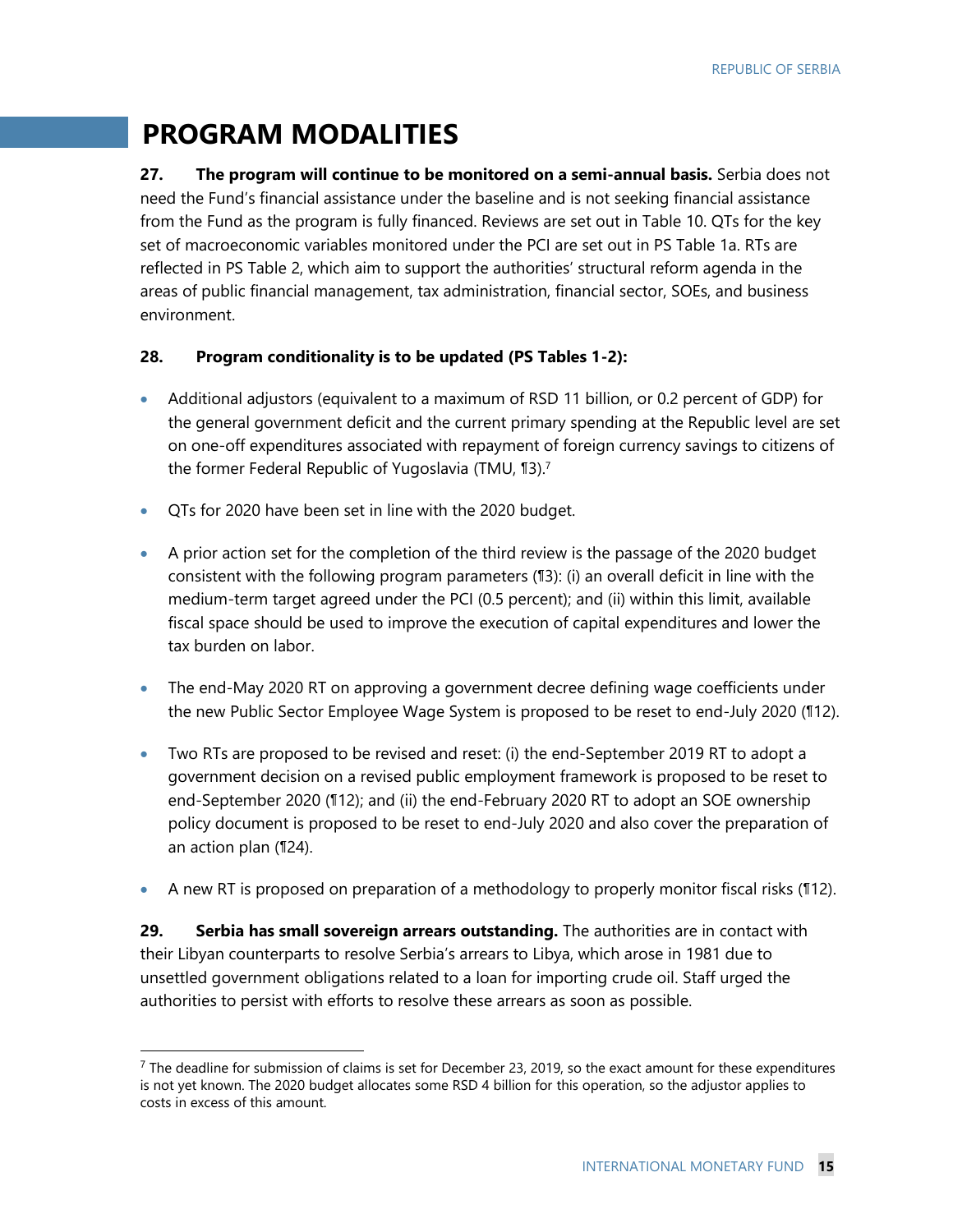### **STAFF APPRAISAL**

### **30. Economic performance remains robust while reforms under the PCI are advancing.**

Economic growth appears solid despite external headwinds, with low inflation, falling public debt and a current account deficit covered by high FDI inflows. The reforms under the PCI focus on strengthening institutions, and aim to secure sustainable growth and faster convergence with EU living standards.

### **31. Recently-implemented fiscal measures could test the fiscal limits under the**

**program.** The supplementary budget for 2019 and the 2020 budget maintain a deficit target of 0.5 percent of GDP. However, the supplementary budget allows for additional spending that should be managed carefully to ensure that the programmed deficit is not exceeded. Furthermore, the new wage increases result in an overall wage bill which is growing faster than GDP, which deviates from the authorities' program commitments and staff advice.

**32. Monetary and financial sector policies continue to support growth.** The current accommodative monetary policy is appropriate. Non-performing loans have fallen to lowest levels since 2008, while the deposit insurance framework has been strengthened. Measures to further limit the risks related to banks' unhedged forex exposures would be welcome. Developing capital markets and continuing to promote dinarization will be critical to support medium-term growth and financial stability. The expected privatization of Komercijalna Bank would be a major step forward.

**33. A heavy reform agenda remains for 2020.** The introduction of the Swiss formula for future pension increases was an important step to help contain current spending. Yet several important reforms need to be completed during the final year under the PCI. The introduction of new fiscal rules that should be effective as the program comes to an end will be critical to preserve hard-won gains and ensure fiscal sustainability. Further delays in the implementation of the reforms to the public wage system and employment frameworks should be avoided and efforts to resolve problem SOEs reinvigorated, including the long-awaited privatization of the petrochemicals company, Petrohemija.

**34. Resolution of governance issues should be a priority.** Under the PCI, Serbia has made progress towards implementing FATF recommendations, improving public investment management, and strengthening the tax administration. However, more needs to be done to improve the governance of the state-owned sector and reduce vulnerabilities to corruption, particularly in the areas of ownership policy and fiscal oversight. Other anti-corruption efforts and the provision of legal certainty also need to be strengthened, and would help advance the EU accession agenda.

### **35. Staff supports the completion of the third review under the Policy Coordination Instrument.**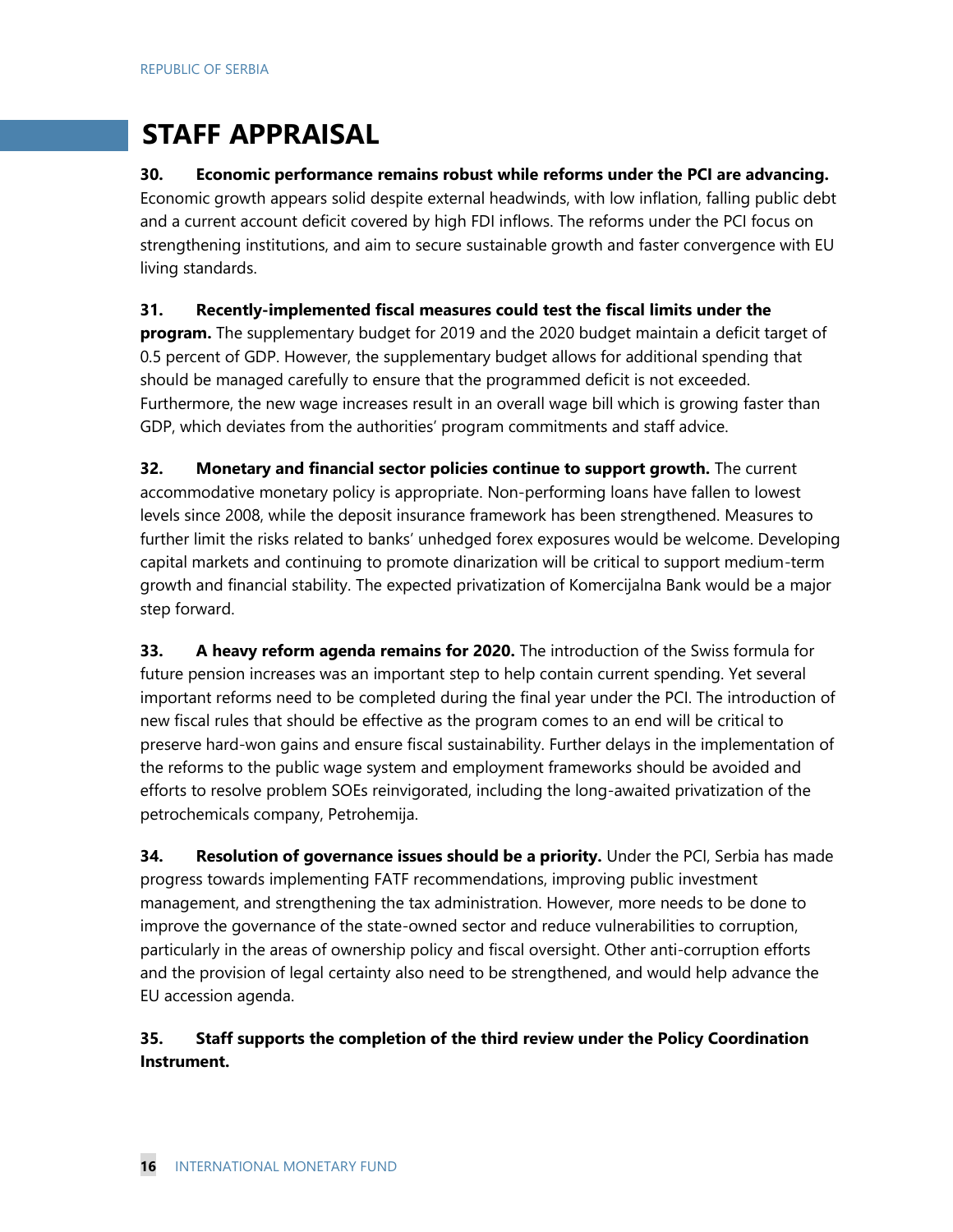

#### **Figure 1. Serbia: Real Sector Developments, 2010–19**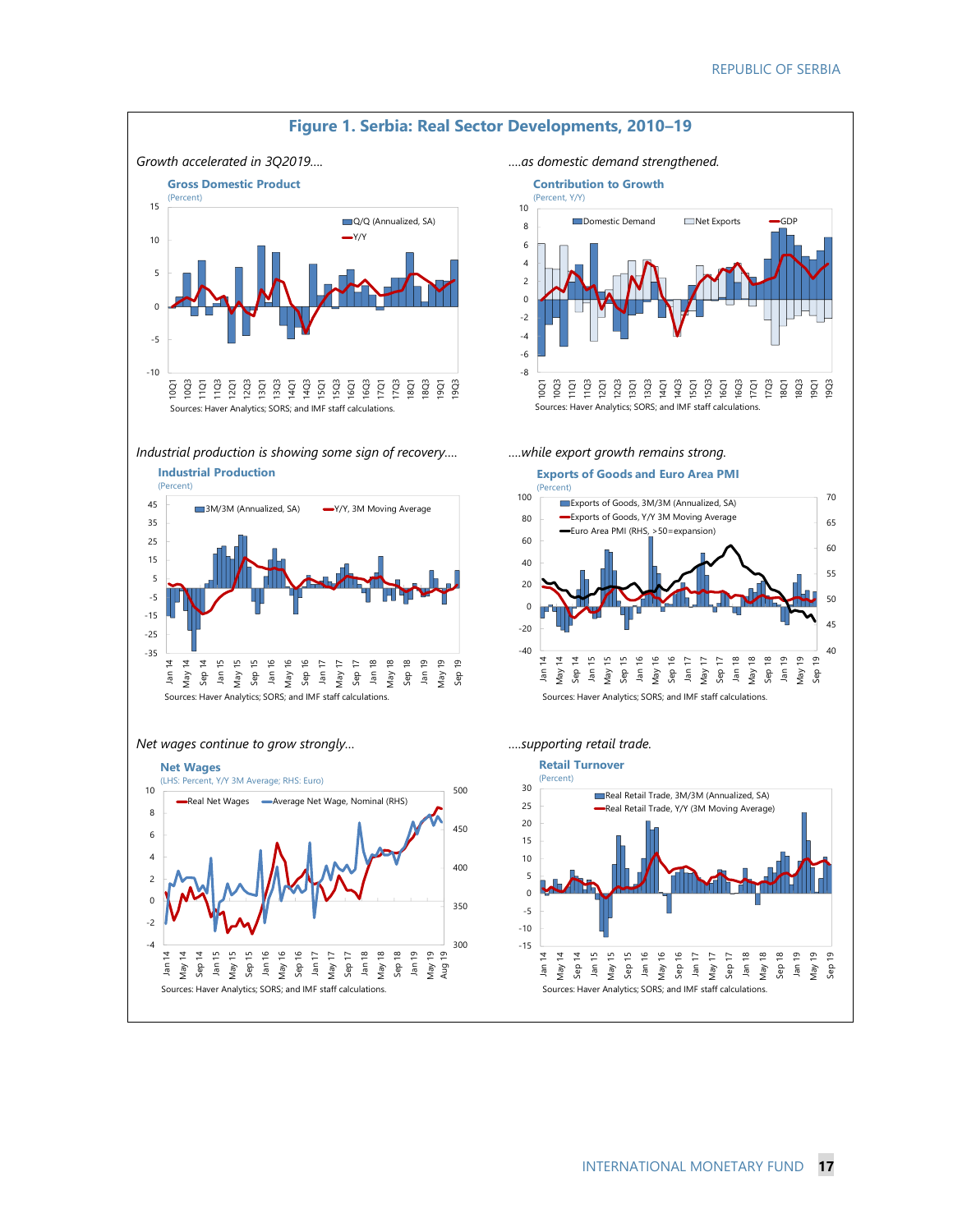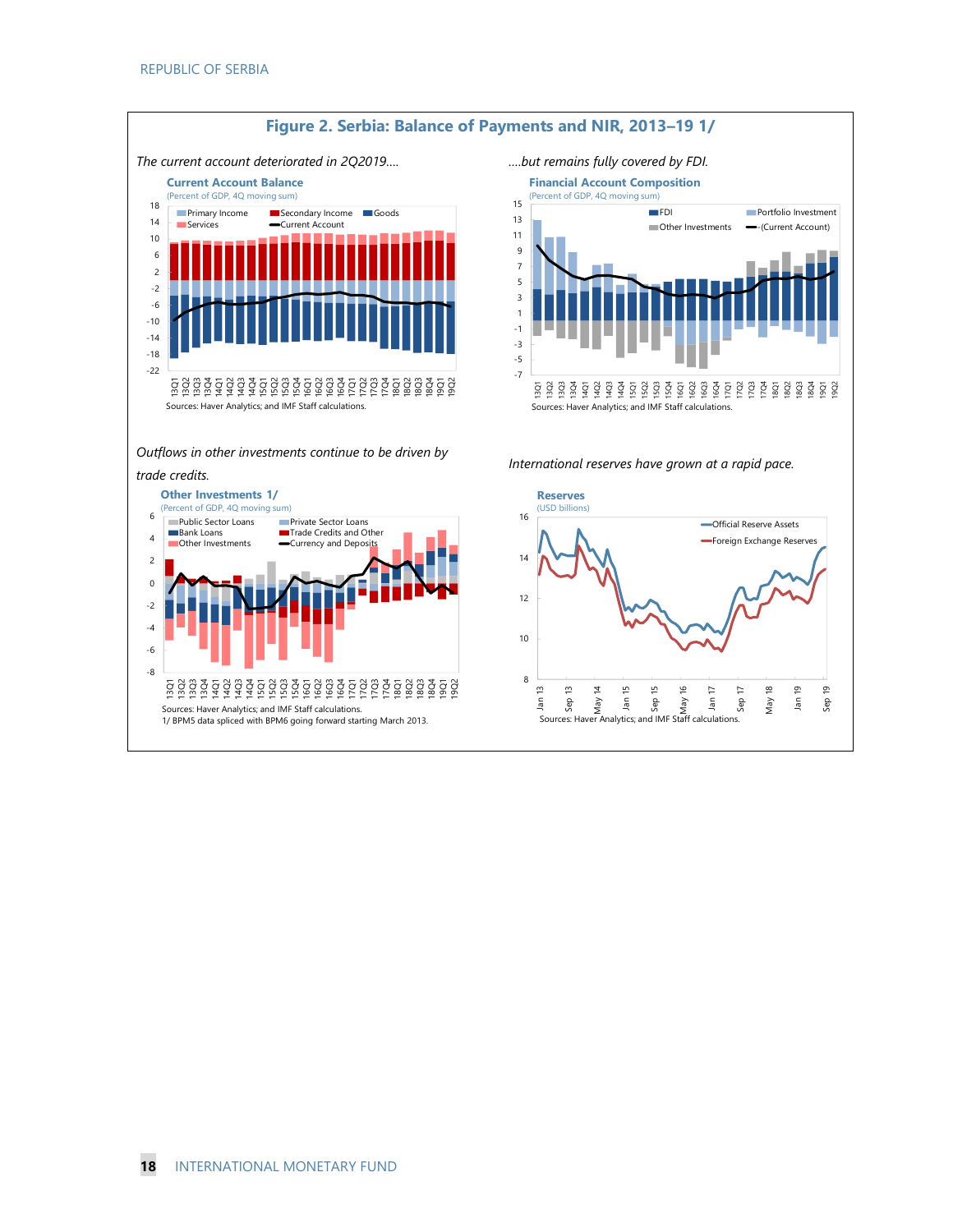

2 3

Jan 13 Jun 13 Jul 13 Nov 13 Apr 14 Tenness National Bank of Serbia.<br>The Interness National Bank of Serbia.<br>Sources: National Bank of Serbia.

 $\overline{0}$  $\overline{2}$ 4 6 8

Sources: National Bank of Serbia. Oct 19<sup>0</sup> 1 4 Jan 13 Jun 13 Nov 13 Apr 14 Sep 14 Feb 15 Jul 15 Dec 15 May 16 Oct 16 Mar 17 Aug 17 Jan 18 Jun 18 Nov 18 Apr 19 Sep 19 Sources: National Bank of Serbia. Oct 19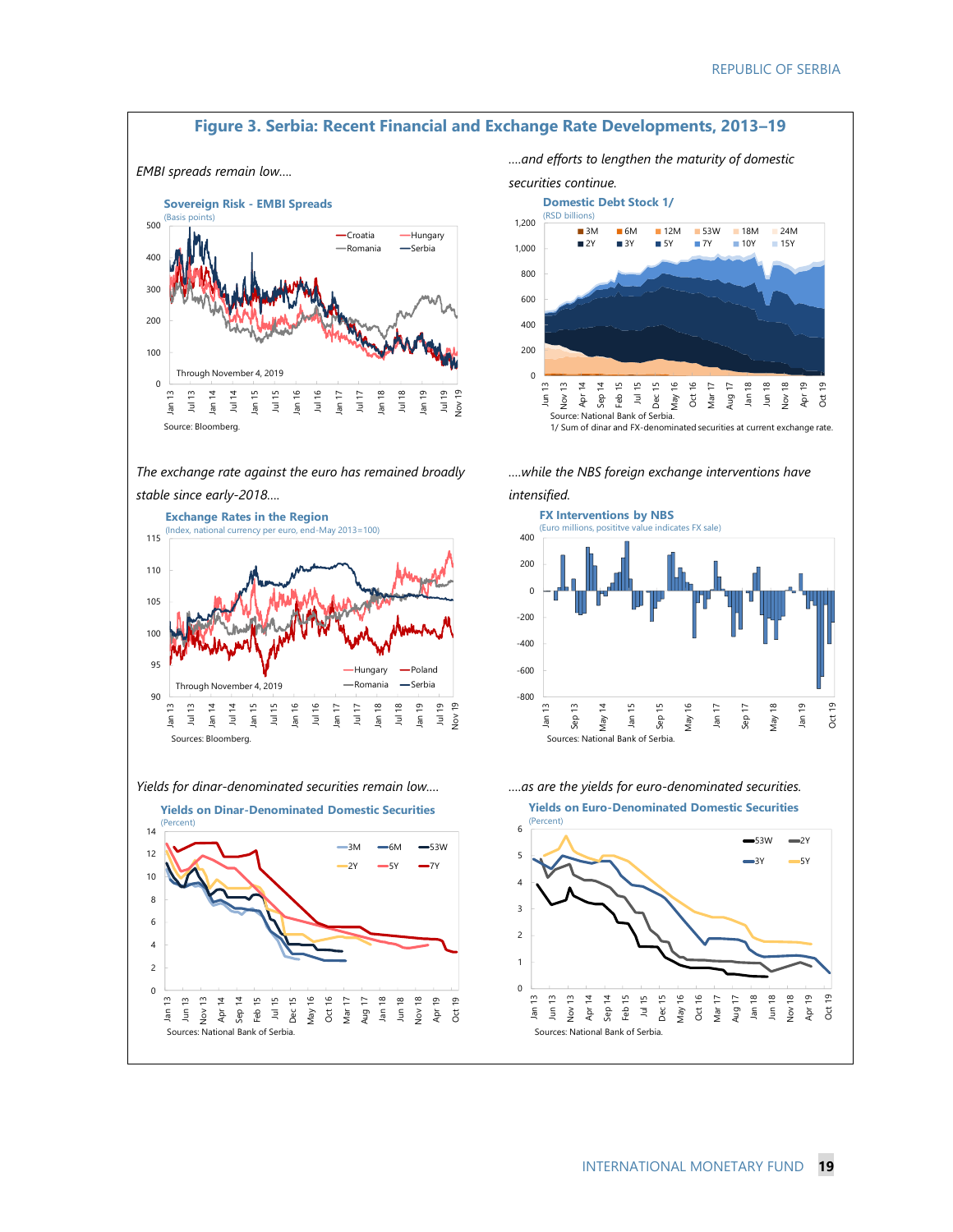

*A small negative output gap is projected for 2019. Inflation expectations remain contained.*



Sources: National Bank of Serbia; and IMF staff projections.

#### *The key policy rate has been cut in July, August and*

*November…*



*…as contribution from food prices declined.*

**Figure 4. Serbia: Inflation and Monetary Policy, 2013–19**



**One-Year-Ahead Inflation Expectations**  (Percent)



*…but remains above peer countries in real terms.*



### **Policy Rate in Real Terms in Selected Countries**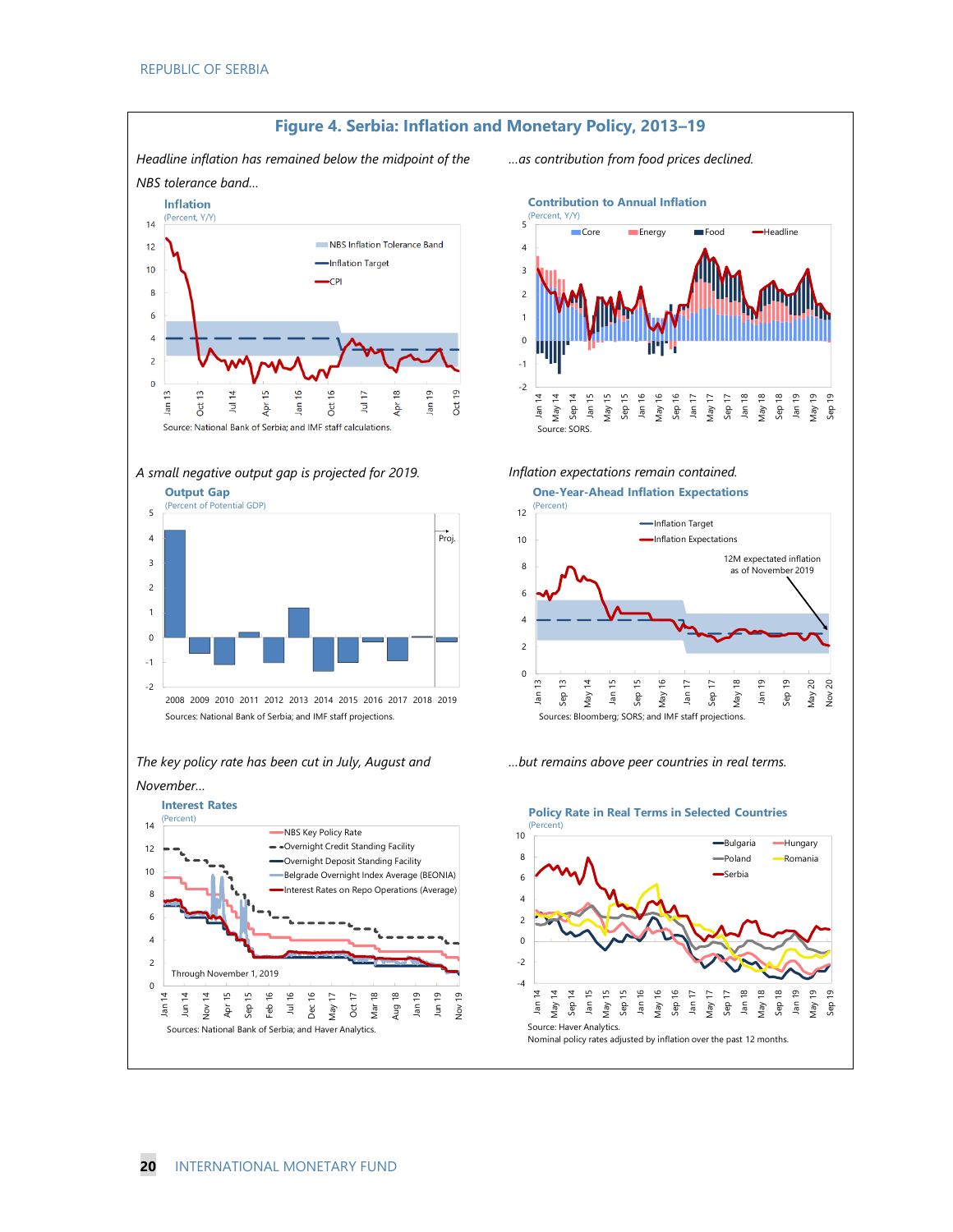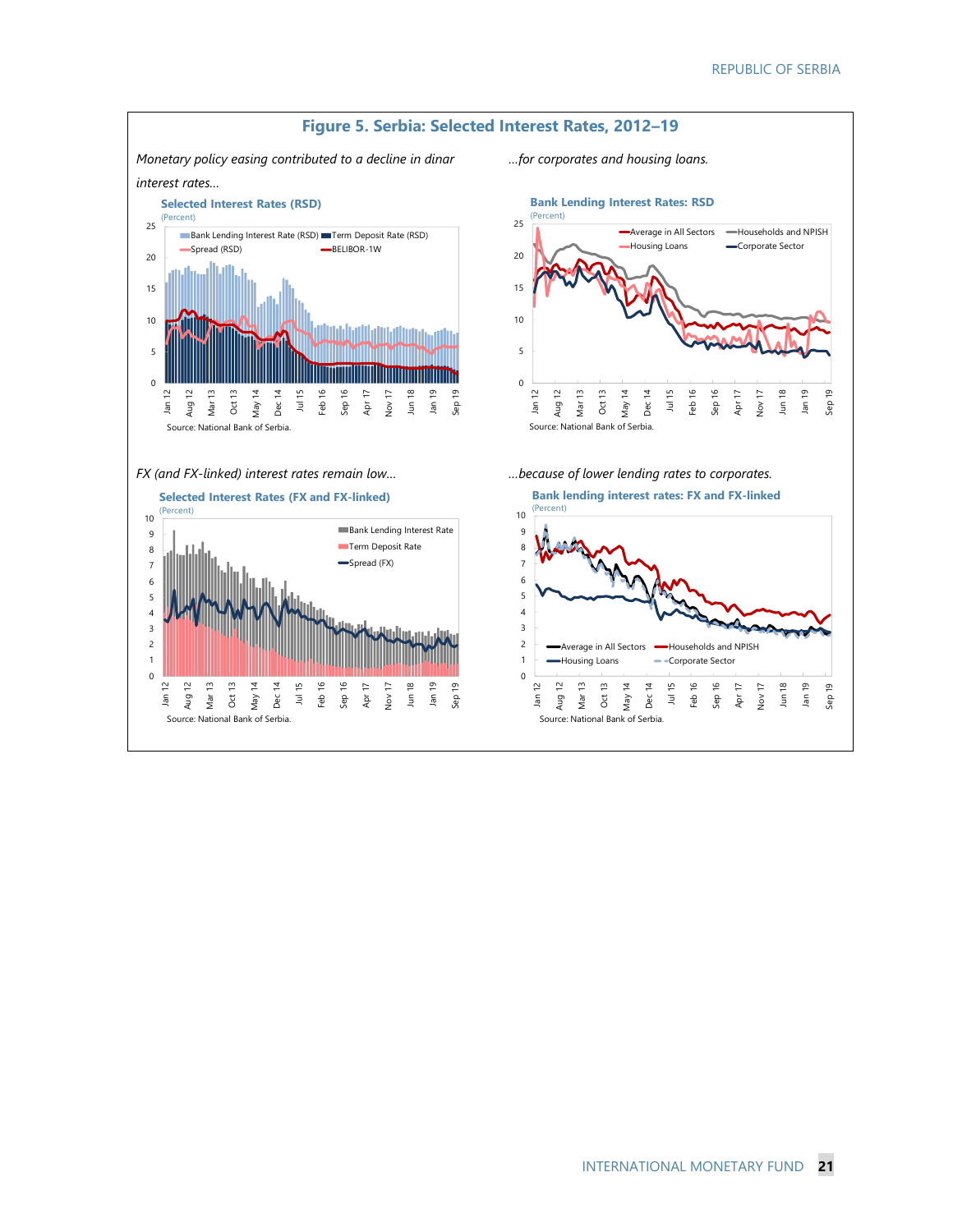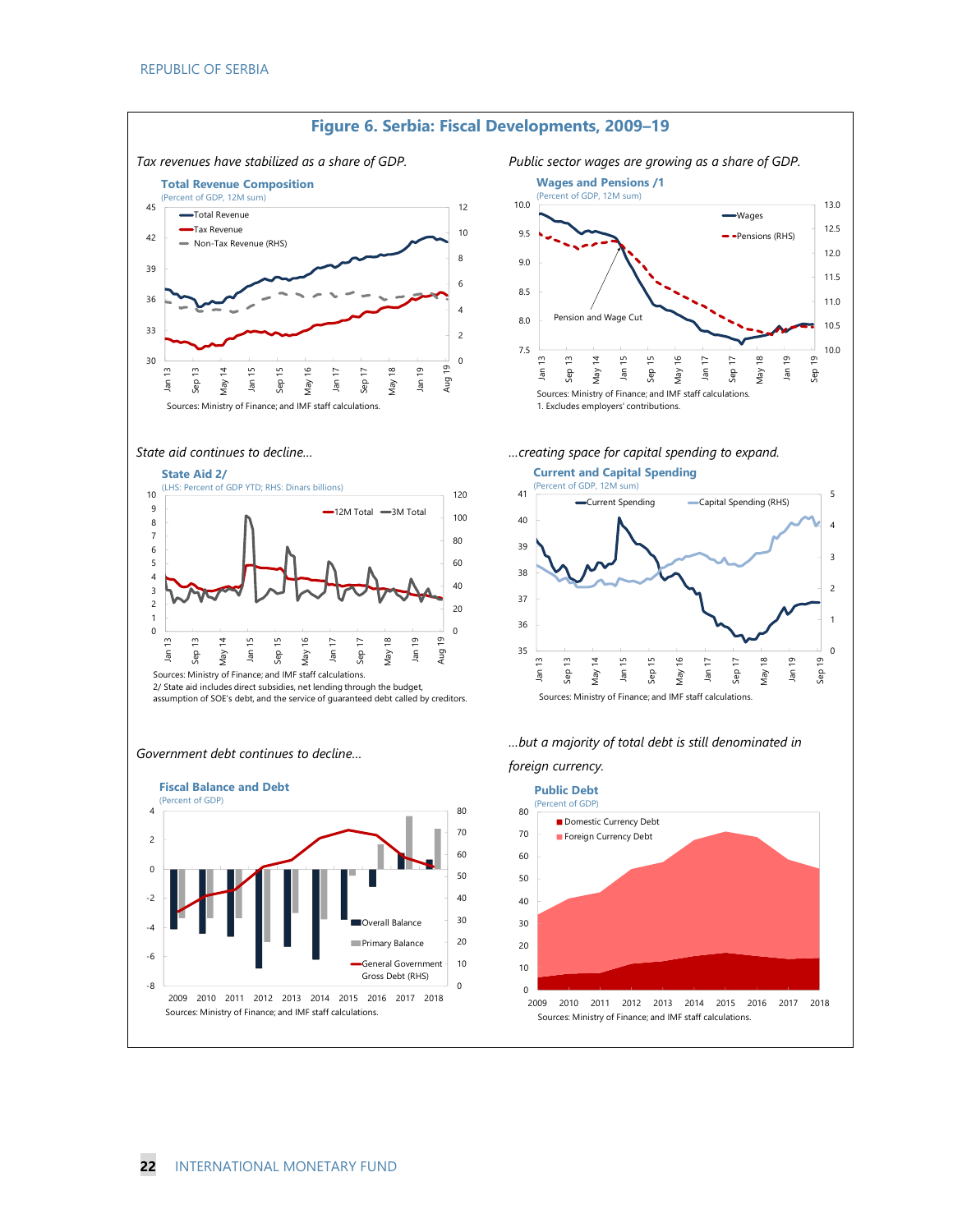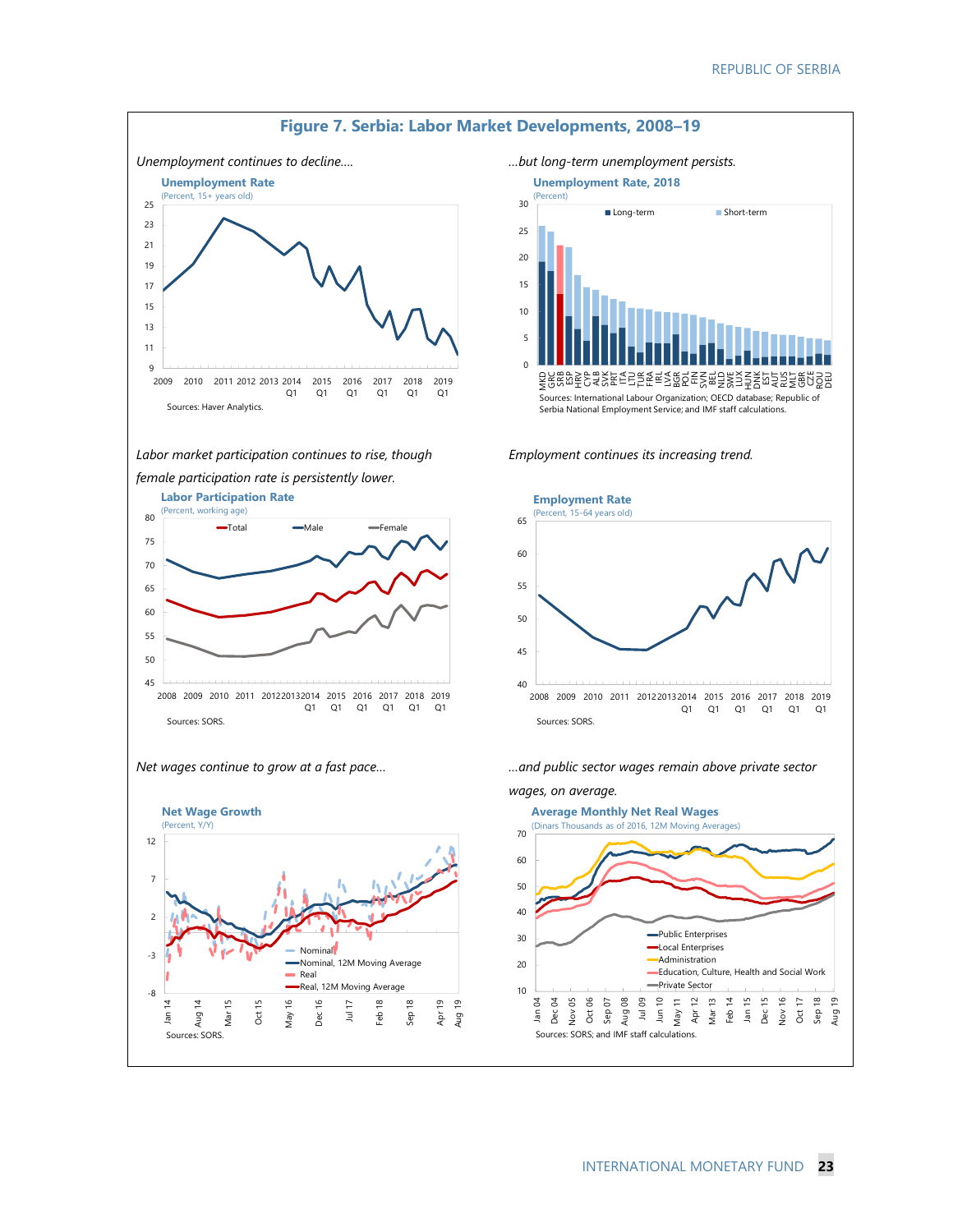| Real sector 1/<br>Real GDP<br>Real domestic demand (absorption)<br>Consumer prices (average)<br>GDP deflator | 3.3            |                    |                | CR 19/238                                    |           | Proj. CR 19/238                              | Proj.               | Proj.  |
|--------------------------------------------------------------------------------------------------------------|----------------|--------------------|----------------|----------------------------------------------|-----------|----------------------------------------------|---------------------|--------|
|                                                                                                              |                |                    |                |                                              |           |                                              |                     |        |
|                                                                                                              |                |                    |                |                                              |           | (Percent change, unless otherwise indicated) |                     |        |
|                                                                                                              |                |                    |                |                                              |           |                                              |                     |        |
|                                                                                                              |                | 2.0                | 4.4            | 3.5                                          | 3.5       | 4.0                                          | 4.0                 | 4.0    |
|                                                                                                              | 1.4            | 3.9                | 6.5            | 4.4                                          | 4.6       | 3.8                                          | 4.0                 | 3.6    |
|                                                                                                              | 1.1            | 3.1                | 2.0            | 2.2                                          | 1.9       | 1.9                                          | 2.0                 | 2.2    |
|                                                                                                              | 1.5            | 3.0                | 2.1            | 3.3                                          | 3.3       | 3.5                                          | 3.4                 | 3.4    |
| Unemployment rate (in percent) 2/                                                                            | 15.9           | 14.1               | 13.3           | $\ddotsc$                                    |           |                                              |                     |        |
| Nominal GDP (in billions of dinars)                                                                          | 4,521          |                    | 4,754 5,069    | 5,408 5,417                                  |           |                                              | 5,819 5,827 6,264   |        |
|                                                                                                              |                |                    |                | (Percent of GDP)                             |           |                                              |                     |        |
| General government finances                                                                                  |                |                    |                |                                              |           |                                              |                     |        |
| Revenue 3/                                                                                                   | 40.8           | 41.5               | 41.5           | 40.8                                         | 41.4      | 40.1                                         | 40.2                | 39.8   |
| Expenditure 3/                                                                                               | 41.9           | 40.4               | 40.9           | 41.3                                         | 42.0      | 40.7                                         | 40.7                | 40.3   |
| Current 3/                                                                                                   | 37.9           | 36.7               | 36.4           | 36.7                                         | 37.2      | 36.1                                         | 35.9                | 35.6   |
| Capital and net lending                                                                                      | 3.2            | 3.1                | 4.1            | 4.3                                          | 4.5       | 4.4                                          | 4.7                 | 4.5    |
| Amortization of called quarantees                                                                            | 0.9            | 0.6                | 0.4            | 0.2                                          | 0.2       | 0.2                                          | 0.1                 | 0.2    |
| Fiscal balance 4/                                                                                            | $-1.2$         | 1.1                | 0.6            | $-0.5$                                       | $-0.5$    | $-0.5$                                       | $-0.5$              | $-0.5$ |
| Primary fiscal balance (cash basis)                                                                          | 1.7            | 3.6                | 2.8            | 1.6                                          | 1.5       | 1.4                                          | 1.5                 | 1.5    |
| Structural primary fiscal balance 5/                                                                         | 1.7            | 3.7                | 2.8            | 1.9                                          | 1.8       | 1.8                                          | 1.6                 | 1.6    |
| Gross debt                                                                                                   | 68.9           | 58.7               | 54.5           | 52.3                                         | 52.7      | 49.3                                         | 51.4                | 47.8   |
|                                                                                                              |                |                    |                | (End of period 12-month change, percent)     |           |                                              |                     |        |
| Monetary sector                                                                                              |                |                    |                |                                              |           |                                              |                     |        |
| Money (M1)                                                                                                   | 20.3           | 9.7                | 20.1           | 10.7                                         | 10.7      | 9.8                                          | 9.7                 | 8.6    |
| Broad money (M2)                                                                                             | 9.8            | 3.3                | 15.0           | 8.8                                          | 8.5       | 7.5                                          | 7.4                 | 6.2    |
| Domestic credit to non-government 6/                                                                         | 1.8            | 4.4                | 10.1           | 7.1                                          | 7.2       | 5.6                                          | 7.3                 | 6.9    |
|                                                                                                              |                |                    |                | (Period average, percent)                    |           |                                              |                     |        |
| Interest rates (dinar)                                                                                       |                |                    |                |                                              |           |                                              |                     |        |
| NBS key policy rate                                                                                          | 3.5            | 3.9                | 3.1            | $\ddotsc$                                    | $\ddotsc$ | $\ddotsc$                                    | $\ddotsc$           |        |
| Interest rate on new FX and FX-indexed loans                                                                 | 3.1            | 3.1                | 2.8            | $\ddotsc$                                    | $\ddotsc$ | $\ddotsc$                                    | $\ddotsc$           |        |
|                                                                                                              |                |                    |                | (Percent of GDP, unless otherwise indicated) |           |                                              |                     |        |
| Balance of payments                                                                                          |                |                    |                |                                              |           |                                              |                     |        |
| Current account balance                                                                                      | $-2.9$<br>34.9 | $-5.2$<br>35.9     | $-5.2$<br>35.6 | $-5.6$<br>36.0                               | $-5.9$    | $-5.1$<br>36.8                               | $-5.3$<br>36.7      | $-5.2$ |
| Exports of goods                                                                                             |                |                    |                |                                              | 36.2      |                                              |                     | 37.7   |
| Imports of goods                                                                                             | $-43.4$        | $-46.1$            | $-47.8$        | $-48.8$                                      | $-49.2$   |                                              | $-49.2 -49.3 -49.7$ |        |
| Trade of goods balance                                                                                       | $-8.5$         | $-10.2$            | $-12.2$        | $-12.8$                                      | $-13.0$   | $-12.4$                                      | $-12.6 -12.0$       | 5.7    |
| Capital and financial account balance                                                                        | 0.6            | 4.8                | 6.5            | 6.6                                          | 8.7       | 6.7                                          | 6.7                 |        |
| External debt (percent of GDP)                                                                               | 75.7           | 67.2               | 61.6           | 58.3                                         | 58.4      | 55.1                                         | 54.7                | 51.1   |
| of which: Private external debt                                                                              | 29.4           | 29.8               | 29.2           | 27.6                                         | 27.5      | 25.9                                         | 25.7                | 24.3   |
| Gross official reserves (in billions of euro)                                                                | 10.2           | 10.0               | 11.3           | 11.8                                         | 12.5      | 12.5                                         | 13.2                | 13.5   |
| (in months of prospective imports)                                                                           | 5.5            | 4.7                | 4.8            | 4.7                                          | 4.9       | 4.6                                          | 4.8                 | 4.5    |
| (percent of short-term debt)                                                                                 | 412.5          |                    | 262.3 163.7    | 167.7 191.5                                  |           |                                              | 178.8 201.7 205.7   |        |
| (percent of broad money, M2)                                                                                 | 58.7           | 53.2               | 52.2           | 51.1                                         | 54.2      | 50.7                                         | 53.1                | 50.4   |
| (percent of risk-weighted metric)                                                                            | 171.5          |                    | 162.1 158.4    | 160.4 171.4                                  |           |                                              | 162.4 170.7 172.6   |        |
| Exchange rate (dinar/euro, period average)                                                                   | 123.1          |                    | 121.4 118.3    |                                              |           |                                              | $\ddotsc$           |        |
| REER (annual average change, in percent;<br>+ indicates appreciation)                                        | $-1.0$         | 2.9                | 2.8            |                                              |           |                                              |                     |        |
|                                                                                                              |                |                    |                |                                              |           |                                              |                     |        |
| Social indicators                                                                                            |                |                    |                |                                              |           |                                              |                     |        |
| Per capita GDP (in US\$)                                                                                     | 5,756          | 6,284 7,246<br>2.6 |                | 7,503 7,445                                  |           |                                              | 8,174 8,086 8,787   |        |
| Real GDP per capita (percent change)                                                                         | 3.9<br>7.1     | 7.0                | 5.0<br>7.0     | $\ddotsc$<br>7.0                             | 3.9       | $\ddotsc$                                    | 4.4                 | 4.4    |

### **Table 1. Serbia: Selected Economic and Social Indicators, 2016–21**

Sources: Serbian authorities; and IMF staff estimates and projections.

1/ SORS released revised national accounts in November 2018.

2/ Unemployment rate for working age population (15-64).

3/ Includes employer contributions.

4/ Includes amortization of called guarantees.

5/ Primary fiscal balance adjusted for the automatic effects of the output gap both on revenue

and spending as well as one-offs.

6/ At constant exchange rates.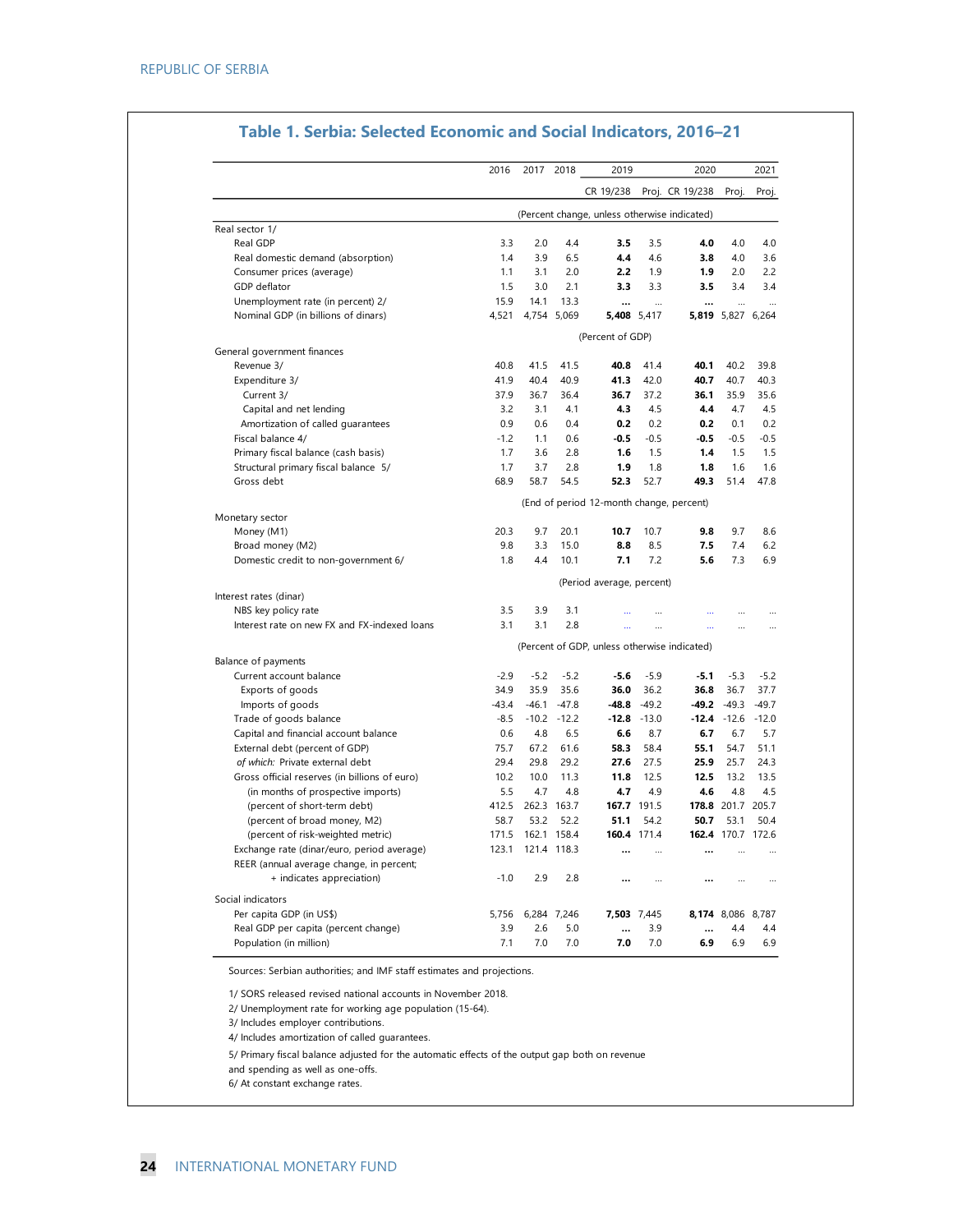|                                                         | 2016       | 2017       | 2018       | 2019       |            | 2020                                         |            | 2021            |            | 2022       | 2023       | 2024       |
|---------------------------------------------------------|------------|------------|------------|------------|------------|----------------------------------------------|------------|-----------------|------------|------------|------------|------------|
|                                                         |            |            |            | CR 19/238  | Proj.      | CR 19/238                                    |            | Proj. CR 19/238 | Proj.      | Proj.      | Proj.      | Proj.      |
|                                                         |            |            |            |            |            | (percent change)                             |            |                 |            |            |            |            |
| Real sector                                             |            |            |            |            |            |                                              |            |                 |            |            |            |            |
| GDP growth 1/                                           | 3.3        | 2.0        | 4.4        | 3.5        | 3.5        | 4.0                                          | 4.0        | 4.0             | 4.0        | 4.0        | 4.0        | 4.0        |
| Domestic demand (contribution)                          | 1.5        | 4.1        | 7.0        | 4.8        | 5.0        | 4.2                                          | 4.4        | 3.9             | 4.0        | 4.0        | 3.8        | 4.0        |
| Net exports (contribution)                              | 1.9        | $-2.1$     | $-2.6$     | $-1.3$     | $-1.5$     | $-0.2$                                       | $-0.4$     | 0.1             | 0.0        | 0.0        | 0.2        | 0.0        |
| Consumer price inflation (average)                      | 1.1        | 3.1        | 2.0        | 2.2        | 1.9        | 1.9                                          | 2.0        | 2.5             | 2.2        | 2.5        | 2.7        | 3.0        |
| Consumer price inflation (end of period)                | 1.5        | 3.0        | 2.0        | 2.0        | 1.6        | 2.2                                          | 1.9        | 2.5             | 2.2        | 2.5        | 2.8        | 3.0        |
| Output gap (in percent of potential)                    | $-0.2$     | $-0.9$     | 0.0        | $-0.2$     | $-0.2$     | 0.0                                          | 0.0        | 0.0             | 0.0        | 0.0        | 0.0        | 0.0        |
| Potential GDP growth                                    | 2.5        | 2.8        | 3.4        | 3.7        | 3.7        | 3.8                                          | 3.8        | 4.0             | 4.0        | 4.0        | 4.0        | 4.0        |
| Domestic credit to non-gov. (constant exchange rate) 2/ | 1.8        | 4.4        | 10.1       | 7.1        | 7.2        | 5.6                                          | 7.3        | 5.0             | 6.9        | 5.9        | 4.6        | 5.0        |
| General government                                      |            |            |            |            |            | (percent of GDP, unless otherwise indicated) |            |                 |            |            |            |            |
| Revenue 3/                                              | 40.8       | 41.5       | 41.5       | 40.8       | 41.4       | 40.1                                         | 40.2       | 39.8            | 39.8       | 39.5       | 39.2       | 38.9       |
| Expenditure 3/                                          | 41.9       | 40.4       | 40.9       | 41.3       | 42.0       | 40.7                                         | 40.7       | 40.4            | 40.3       | 40.0       | 39.7       | 39.4       |
| Current 3/                                              | 37.9       | 36.7       | 36.4       | 36.7       | 37.2       | 36.1                                         | 35.9       | 35.9            | 35.6       | 35.4       | 35.2       | 35.0       |
| of which: Wages and salaries 3/                         | 9.2        | 9.0        | 9.2        | 9.4        | 9.5        | 9.3                                          | 9.5        | 9.3             | 9.5        | 9.4        | 9.4        | 9.4        |
| of which: Pensions                                      | 11.1       | 10.7       | 10.4       | 10.4       | 10.6       | 10.3                                         | 10.2       | 10.3            | 10.1       | 10.1       | 10.1       | 10.1       |
| of which: Goods and services                            | 7.5        | 7.7        | 8.1        | 8.3        | 8.6        | 8.2                                          | 8.3        | 8.1             | 8.2        | 8.1        | 8.0        | 7.9        |
| Capital and net lending                                 | 3.2        | 3.1        | 4.1        | 4.3        | 4.5        | 4.4                                          | 4.7        | 4.3             | 4.5        | 4.4        | 4.3        | 4.3        |
| Amortization of called guarantees                       | 0.9        | 0.6        | 0.4        | 0.2        | 0.2        | 0.2                                          | 0.1        | 0.2             | 0.2        | 0.2        | 0.2        | 0.2        |
| Fiscal balance 4/                                       | $-1.2$     | 1.1        | 0.6        | $-0.5$     | $-0.5$     | $-0.5$                                       | $-0.5$     | $-0.5$          | $-0.5$     | $-0.5$     | $-0.5$     | $-0.5$     |
|                                                         | 2.3        | 2.3        |            |            |            |                                              |            |                 |            |            |            |            |
| change $(+)$ = consolidation)                           |            |            | $-0.5$     | $-1.1$     | $-1.2$     | -0.1                                         | 0.0        | 0.0             | 0.0        | 0.0        | 0.0        | 0.0        |
| Primary fiscal balance                                  | 1.7        | 3.6        | 2.8        | 1.6        | 1.5        | 1.4                                          | 1.5        | 1.4             | 1.5        | 1.5        | 1.5        | 1.5        |
| change $(+)$ = consolidation)                           | 2.1        | 1.9        | $-0.9$     | $-1.2$     | $-1.2$     | $-0.2$                                       | $-0.1$     | 0.0             | 0.0        | 0.0        | 0.0        | 0.0        |
| One-off fiscal items, net 5/                            | 0.1        | 0.3        | $-0.1$     | $-0.3$     | $-0.2$     | $-0.4$                                       | $-0.2$     | $-0.4$          | $-0.1$     | $-0.1$     | $-0.1$     | $-0.1$     |
| Structural primary balance                              | 1.7        | 3.7        | 2.8        | 1.9        | 1.8        | 1.8                                          | 1.6        | 1.8             | 1.6        | 1.6        | 1.6        | 1.6        |
| change $(+) =$ consolidation)                           | 1.7        | 2.0        | $-0.8$     | -1.0       | $-1.1$     | -0.1                                         | $-0.1$     | 0.0             | 0.0        | 0.0        | 0.0        | 0.0        |
| Structural primary balance net of capital expenditures  | 4.8        | 6.5        | 6.8        | 6.1        | 6.2        | 6.1                                          | 6.1        | 5.9             | 5.8        | 5.8        | 5.6        | 5.6        |
| Gross debt                                              | 68.9       | 58.7       | 54.5       | 52.3       | 52.7       | 49.3                                         | 51.4       | 46.4            | 47.8       | 44.7       | 42.1       | 39.6       |
| Effective interest rate on government borrowing         |            |            |            |            |            |                                              |            |                 |            |            |            |            |
| (percent)                                               | 4.3        | 4.1        | 3.9        | 4.0        | 4.1        | 3.9                                          | 3.9        | 4.1             | 4.1        | 4.4        | 4.6        | 4.9        |
| Domestic borrowing (including FX)<br>External borrowing | 5.2<br>3.3 | 4.8<br>3.2 | 5.1<br>3.1 | 4.9<br>3.4 | 5.2<br>3.3 | 5.0<br>3.5                                   | 5.3<br>3.4 | 5.0<br>3.5      | 5.3<br>3.4 | 5.3<br>3.4 | 5.3<br>3.4 | 5.3<br>3.4 |
|                                                         |            |            |            |            |            |                                              |            |                 |            |            |            |            |
| Balance of payments                                     |            |            |            |            |            | (percent of GDP, unless otherwise indicated) |            |                 |            |            |            |            |
| Current account                                         | $-2.9$     | $-5.2$     | $-5.2$     | $-5.6$     | $-5.9$     | $-5.1$                                       | $-5.3$     | $-5.1$          | $-5.2$     | $-4.7$     | $-3.9$     | $-3.7$     |
| of which: Trade balance                                 | $-8.5$     | $-10.2$    | $-12.2$    | $-12.8$    | $-13.0$    | $-12.4$                                      | $-12.6$    | -11.9           | $-12.0$    | $-11.4$    | $-10.9$    | $-10.4$    |
| of which: Current transfers, net (excl. grants)         | 8.4        | 8.6        | 9.0        | 8.7        | 8.7        | 8.7                                          | 8.7        | 8.1             | 8.1        | 8.0        | 8.0        | 7.7        |
| Capital and financial account                           | 0.6        | 4.8        | 6.5        | 6.6        | 8.7        | 6.7                                          | 6.7        | 5.8             | 5.7        | 4.6        | 4.6        | 3.3        |
| of which: Foreign direct investment                     | 5.2        | 6.2        | 7.4        | 6.1        | 7.8        | 5.9                                          | 6.3        | 5.4             | 5.5        | 5.5        | 5.5        | 5.5        |
| External debt (end of period)                           | 75.7       | 67.2       | 61.6       | 58.3       | 58.4       | 55.1                                         | 54.7       | 51.8            | 51.1       | 46.7       | 42.5       | 37.3       |
| of which: Private external debt                         | 29.4       | 29.8       | 29.2       | 27.6       | 27.5       | 25.9                                         | 25.7       | 24.5            | 24.3       | 22.5       | 20.9       | 19.1       |
| Gross official reserves                                 |            |            |            |            |            |                                              |            |                 |            |            |            |            |
| (in billions of euros)                                  | 10.2       | 10.0       | 11.3       | 11.8       | 12.5       | 12.5                                         | 13.2       | 12.9            | 13.5       | 13.4       | 13.8       | 13.5       |
| (in percent of short-term external debt)                | 412.5      | 262.3      | 163.7      | 167.7      | 191.5      | 178.8                                        | 201.7      | 184.4           | 205.7      | 205.1      | 211.6      | 207.1      |
| REER (ann. av. change; $+$ = appreciation)              | $-1.0$     | 2.9        | 2.8        |            |            |                                              |            |                 |            |            |            |            |

#### **Table 2. Serbia: Medium-Term Framework, 2016–24**

Sources: NBS, MoF, SORS and IMF staff estimates and projections. 1/ SORS released revised national accounts in November 2018.

2/ Using constant dinar/euro and dinar/swiss franc exchange rates for converting FX and FX-indexed loans to dinars.

3/ Includes employer contributions.

4/ Includes amortization of called guarantees.

5/ Calculated as one-off revenue items minus one-off expenditure items. Negative sign indicates net expenditure.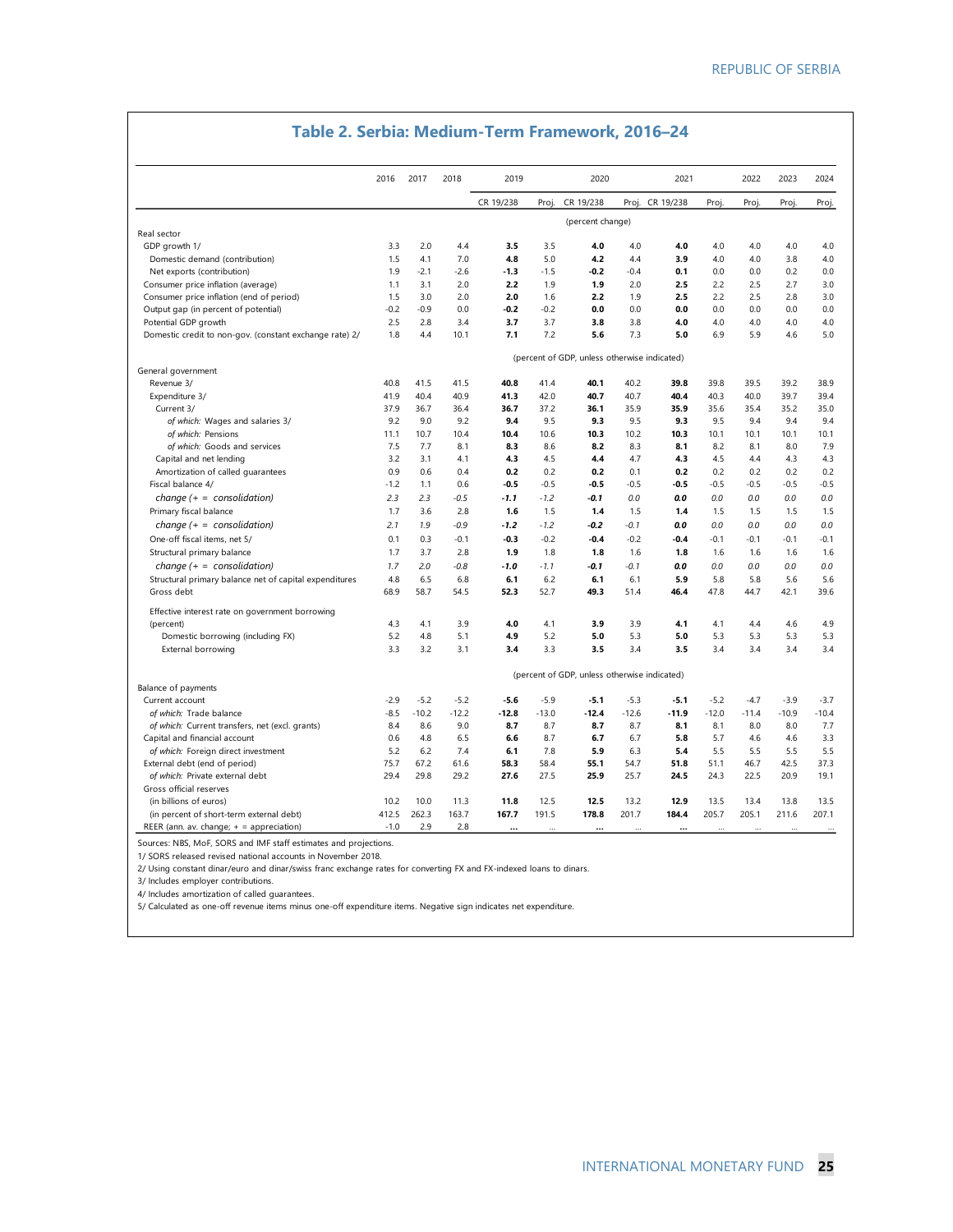|                                                               | 2016   | 2017   | 2018   | 2019      |        | 2020                                     |        | 2021            |       | 2022  | 2023   | 2024   |
|---------------------------------------------------------------|--------|--------|--------|-----------|--------|------------------------------------------|--------|-----------------|-------|-------|--------|--------|
|                                                               |        |        |        | CR 19/238 |        | Proj. CR 19/238                          |        | Proj. CR 19/238 | Proj. | Proj. | Proj.  | Proj.  |
|                                                               |        |        |        |           |        | (Percent change, unless otherwise noted) |        |                 |       |       |        |        |
| Real                                                          |        |        |        | 3.5       | 3.5    |                                          |        |                 |       |       |        |        |
| Gross Domestic Product (GDP)                                  | 3.3    | 2.0    | 4.4    |           |        | 4.0                                      | 4.0    | 4.0             | 4.0   | 4.0   | 4.0    | 4.0    |
| Domestic demand                                               | 1.4    | 3.9    | 6.5    | 4.4       | 4.6    | 3.8                                      | 4.0    | 3.6             | 3.6   | 3.6   | 3.4    | 3.6    |
| Consumption                                                   | 1.3    | 2.2    | 3.2    | 3.8       | 3.6    | 3.3                                      | 3.4    | 3.3             | 3.2   | 3.1   | 2.8    | 3.0    |
| Non-government                                                | 1.3    | 1.9    | 3.1    | 3.9       | 3.5    | 4.0                                      | 3.9    | 3.8             | 3.6   | 3.7   | 3.9    | 3.8    |
| Government                                                    | 1.3    | 3.3    | 3.7    | 3.4       | 4.1    | 0.5                                      | 1.5    | 1.3             | 1.3   | 0.4   | $-1.9$ | $-0.3$ |
| Investment                                                    | 2.0    | 11.5   | 20.3   | 6.5       | 7.9    | 5.7                                      | 5.9    | 4.4             | 5.1   | 5.4   | 5.6    | 5.5    |
| Gross fixed capital formation                                 | 5.4    | 7.3    | 17.8   | 7.4       | 8.8    | 6.5                                      | 6.4    | 5.0             | 5.4   | 5.7   | 5.9    | 5.9    |
| Non-government                                                | 2.6    | 10.3   | 12.7   | 5.5       | 7.2    | 7.0                                      | 7.2    | 6.0             | 6.5   | 6.5   | 6.9    | 6.5    |
| Government                                                    | 20.2   | $-6.1$ | 44.9   | 14.5      | 15.6   | 4.7                                      | 3.4    | 1.3             | 1.2   | 2.6   | 1.4    | 3.1    |
| Exports of goods and services                                 | 11.9   | 8.2    | 8.3    | 7.2       | 8.6    | 8.4                                      | 8.1    | 8.7             | 8.4   | 8.4   | 8.5    | 8.3    |
| Imports of goods and services                                 | 6.7    | 11.1   | 11.6   | 8.1       | 9.6    | 7.5                                      | 7.4    | 7.3             | 7.1   | 7.2   | 7.1    | 7.3    |
|                                                               |        |        |        |           |        | (contributions to GDP, percent)          |        |                 |       |       |        |        |
| Gross Domestic Product (GDP)                                  | 3.3    | 2.0    | 4.4    | 3.5       | 3.5    | 4.0                                      | 4.0    | 4.0             | 4.0   | 4.0   | 4.0    | 4.0    |
| Domestic demand (absorption)                                  | 1.5    | 4.1    | 7.0    | 4.8       | 5.0    | 4.2                                      | 4.4    | 3.9             | 4.0   | 4.0   | 3.8    | 4.0    |
| Net exports of goods and services                             | 1.9    | $-2.1$ | $-2.6$ | $-1.3$    | $-1.5$ | $-0.2$                                   | $-0.4$ | 0.1             | 0.0   | 0.0   | 0.2    | 0.0    |
| Consumption                                                   | 1.1    | 1.9    | 2.8    | 3.3       | 3.1    | 2.8                                      | 2.9    | 2.8             | 2.7   | 2.6   | 2.3    | 2.5    |
| Non-government                                                | 0.9    | 1.3    | 2.1    | 2.7       | 2.4    | 2.7                                      | 2.7    | 2.6             | 2.5   | 2.5   | 2.6    | 2.6    |
| Government                                                    | 0.2    | 0.6    | 0.6    | 0.6       | 0.7    | 0.1                                      | 0.3    | 0.2             | 0.2   | 0.1   | $-0.3$ | 0.0    |
| Investment                                                    | 0.4    | 2.2    | 4.2    | 1.5       | 1.9    | 1.4                                      | 1.5    | 1.1             | 1.3   | 1.4   | 1.5    | 1.5    |
| Gross fixed capital formation                                 | 1.0    | 1.3    | 3.4    | 1.5       | 1.9    | 1.4                                      | 1.5    | 1.1             | 1.3   | 1.4   | 1.4    | 1.5    |
| Non-government                                                | 0.4    | 1.5    | 2.1    | 0.9       | 1.3    | 1.1                                      | 1.3    | 1.0             | 1.2   | 1.2   | 1.4    | 1.3    |
| Government                                                    | 0.6    | $-0.2$ | 1.4    | 0.6       | 0.7    | 0.2                                      | 0.2    | 0.1             | 0.1   | 0.1   | 0.1    | 0.1    |
| Change in inventories                                         | $-0.6$ | 0.8    | 0.8    | 0.0       | 0.0    | 0.0                                      | 0.0    | 0.0             | 0.0   | 0.0   | 0.0    | 0.0    |
| Exports of goods and services                                 | 5.4    | 4.0    | 4.3    | 3.9       | 4.6    | 4.7                                      | 4.6    | 5.1             | 4.9   | 5.2   | 5.4    | 5.5    |
| Imports of goods and services                                 | 3.5    | 6.1    | 6.9    | 5.1       | 6.1    | 4.9                                      | 5.0    | 5.0             | 5.0   | 5.2   | 5.2    | 5.5    |
| <b>Nominal</b>                                                |        |        |        |           |        | (Percent change, unless otherwise noted) |        |                 |       |       |        |        |
| Gross Domestic Product (GDP)                                  | 4.9    | 5.2    | 6.6    | 6.9       | 6.9    | 7.6                                      | 7.6    | 7.4             | 7.5   | 7.6   | 7.7    | 7.9    |
| Domestic demand (absorption), contribution to GDP growth      | 2.9    | 7.3    | 9.1    | 7.7       | 8.1    | 7.7                                      | 7.3    | 7.3             | 7.5   | 7.5   | 7.5    | 7.7    |
| Net exports of goods and services, contribution to GDP growth | 1.9    | $-2.1$ | $-2.5$ | $-0.8$    | $-1.2$ | $-0.1$                                   | 0.3    | 0.1             | 0.0   | 0.1   | 0.2    | 0.2    |
| Non-government                                                | 3.3    | 5.0    | 4.3    | 5.8       | 5.5    | 5.9                                      | 5.9    | 6.3             | 5.9   | 6.3   | 6.7    | 6.9    |
| Government                                                    | 2.0    | 6.5    | 9.2    | 7.9       | 10.7   | 6.5                                      | 6.9    | 6.8             | 6.8   | 6.1   | 3.9    | 5.7    |
| Investment                                                    | 1.1    | 15.0   | 23.4   | 10.0      | 11.1   | 11.0                                     | 8.7    | 7.8             | 9.8   | 9.4   | 9.9    | 9.0    |
| Gross fixed capital formation                                 | 6.0    | 10.1   | 20.5   | 9.4       | 12.0   | 11.5                                     | 10.3   | 8.0             | 8.9   | 9.1   | 9.3    | 9.6    |
| Non-government                                                | 3.0    | 13.2   | 15.1   | 8.0       | 10.3   | 12.0                                     | 11.1   | 9.1             | 10.0  | 9.9   | 10.4   | 10.2   |
| Government                                                    | 21.7   | $-3.9$ | 48.9   | 14.5      | 18.9   | 9.6                                      | 7.2    | 4.2             | 4.5   | 5.9   | 4.7    | 6.6    |
| Exports of goods and services                                 | 12.6   | 9.3    | 7.1    | 8.6       | 10.0   | 10.3                                     | 10.3   | 10.5            | 9.7   | 10.2  | 10.5   | 10.7   |
| Imports of goods and services                                 | 7.2    | 12.5   | 10.6   | 8.6       | 10.6   | 8.8                                      | 8.3    | 8.7             | 8.4   | 8.9   | 9.0    | 9.2    |
| <b>Memorandum items:</b>                                      |        |        |        |           |        |                                          |        |                 |       |       |        |        |
| GDP deflator (percent)                                        | 1.5    | 3.0    | 2.1    | 3.3       | 3.3    | 3.5                                      | 3.4    | 3.3             | 3.4   | 3.5   | 3.6    | 3.8    |
| Nominal GDP (billions of dinars)                              | 4521   | 4754   | 5069   | 5408      | 5417   | 5819                                     | 5827   | 6252            | 6264  | 6740  | 7259   | 7833   |

### **Table 3. Serbia: Growth Composition, 2016–24 1/**

Sources: Serbian Statistical Office; and IMF staff estimates and projections. 1/ SORS released revised national accounts in November 2018.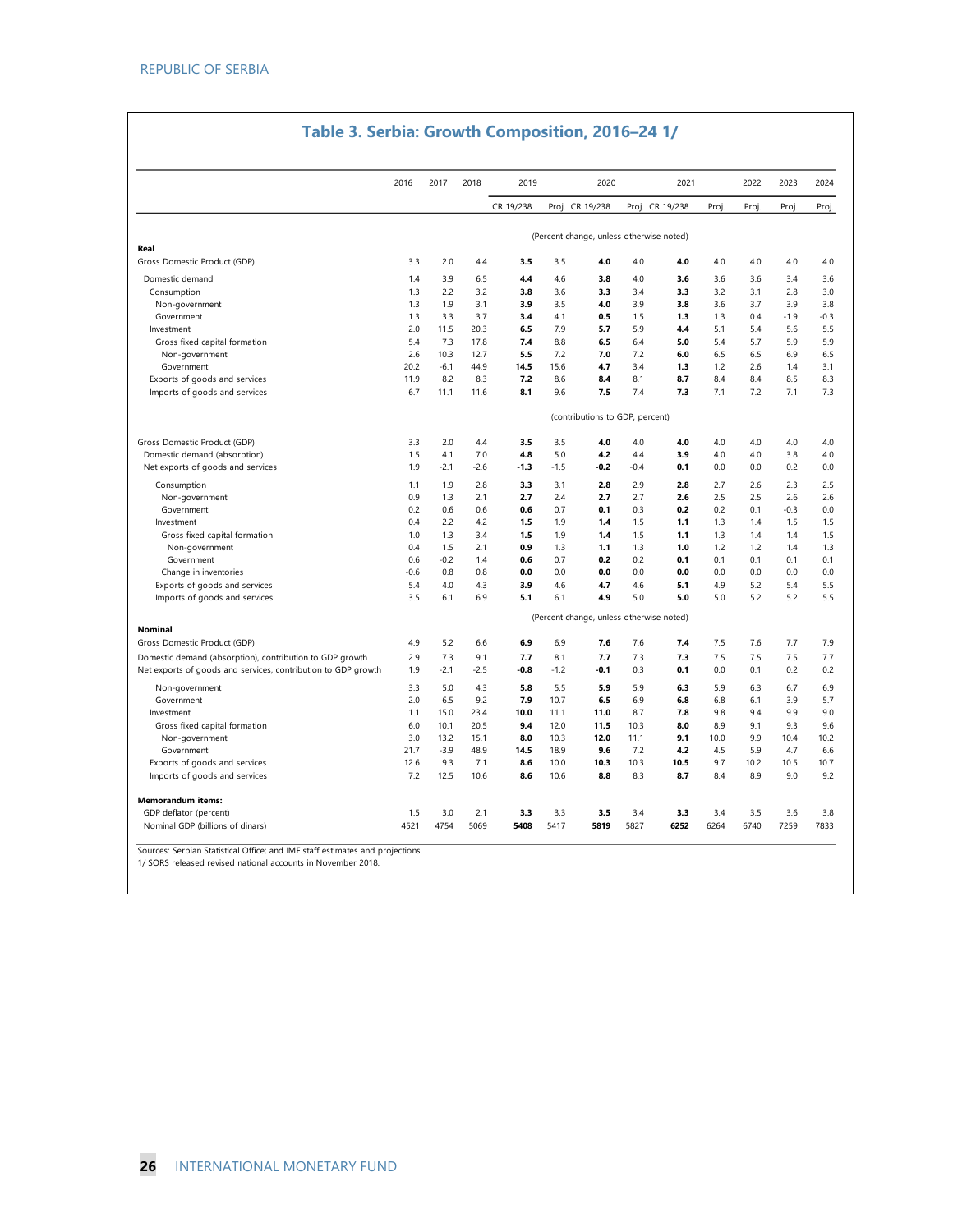### **Table 4a. Serbia: Balance of Payments, 2016–24 1/** (In billions of euros)

|                                            | 2016    | 2017    | 2018    | 2019      |         | 2020            |                     | 2021            |         | 2022    | 2023    | 2024    |
|--------------------------------------------|---------|---------|---------|-----------|---------|-----------------|---------------------|-----------------|---------|---------|---------|---------|
|                                            |         |         |         | CR 19/238 |         | Proj. CR 19/238 |                     | Proj. CR 19/238 | Proj.   | Proj.   | Proj.   | Proj.   |
|                                            |         |         |         |           |         |                 | (Billions of euros) |                 |         |         |         |         |
| Current account balance                    | $-1.1$  | $-2.1$  | $-2.2$  | $-2.5$    | $-2.7$  | $-2.5$          | $-2.6$              | $-2.7$          | $-2.8$  | $-2.7$  | $-2.4$  | $-2.4$  |
| Trade of goods balance                     | $-3.1$  | $-4.0$  | $-5.2$  | $-5.8$    | $-6.0$  | $-6.1$          | $-6.2$              | $-6.2$          | $-6.4$  | $-6.5$  | $-6.7$  | $-6.9$  |
| Exports of goods                           | 12.8    | 14.1    | 15.2    | 16.5      | 16.6    | 18.1            | 18.1                | 19.9            | 20.0    | 22.1    | 24.5    | 27.0    |
| Imports of goods                           | $-15.9$ | $-18.1$ | $-20.5$ | $-22.3$   | $-22.6$ | $-24.1$         | $-24.3$             | $-26.1$         | $-26.4$ | $-28.6$ | $-31.1$ | $-33.9$ |
| Services balance                           | 0.9     | 1.0     | 1.1     | 1.3       | 1.3     | 1.5             | 1.5                 | 1.7             | 1.7     | 1.9     | 2.2     | 2.4     |
| Exports of nonfactor services              | 4.6     | 5.2     | 6.0     | 6.6       | 6.8     | 7.3             | 7.5                 | 8.0             | 8.3     | 9.2     | 10.2    | 11.2    |
| Imports of nonfactor services              | $-3.7$  | $-4.3$  | $-4.9$  | $-5.3$    | $-5.5$  | $-5.8$          | $-6.1$              | $-6.3$          | $-6.6$  | $-7.3$  | $-8.0$  | $-8.8$  |
| Income balance                             | $-2.0$  | $-2.5$  | $-2.2$  | $-2.1$    | $-2.1$  | $-2.3$          | $-2.3$              | $-2.4$          | $-2.4$  | $-2.6$  | $-2.8$  | $-3.1$  |
| Net interest                               | $-1.0$  | $-0.9$  | $-0.7$  | $-0.6$    | $-0.7$  | $-0.7$          | $-0.7$              | $-0.7$          | $-0.7$  | $-0.8$  | $-0.9$  | $-0.9$  |
| Current transfer balance                   | 3.2     | 3.5     | 4.1     | 4.1       | 4.1     | 4.4             | 4.4                 | 4.3             | 4.3     | 4.6     | 4.9     | 5.1     |
| Others, including private remittances      | 3.1     | 3.4     | 3.9     | 4.0       | 4.0     | 4.3             | 4.3                 | 4.3             | 4.3     | 4.6     | 4.9     | 5.1     |
| Capital and financial account balance 2/   | 0.2     | 1.9     | 2.8     | 3.0       | 4.0     | 3.3             | 3.3                 | 3.1             | 3.0     | 2.6     | 2.8     | 2.1     |
| Foreign direct investment balance          | 1.9     | 2.4     | 3.2     | 2.8       | 3.6     | 2.9             | 3.1                 | 2.8             | 2.9     | 3.1     | 3.4     | 3.6     |
| Portfolio investment balance               | $-0.9$  | $-0.8$  | $-0.9$  | 0.1       | 0.3     | 0.1             | 0.0                 | 0.1             | 0.1     | $-0.3$  | $-0.3$  | $-0.2$  |
| of which: debt liabilities                 | $-0.9$  | $-0.8$  | $-0.9$  | 0.1       | 0.3     | 0.1             | 0.0                 | 0.1             | 0.1     | $-0.3$  | $-0.3$  | $-0.2$  |
| Other investment balance                   | $-0.7$  | 0.3     | 0.5     | 0.1       | 0.1     | 0.2             | 0.2                 | 0.1             | 0.0     | $-0.2$  | $-0.3$  | $-1.3$  |
| Public sector 2/3/                         | 0.3     | 0.0     | 0.2     | 0.0       | 0.0     | 0.1             | 0.1                 | $-0.1$          | $-0.2$  | $-0.1$  | $-0.2$  | $-1.1$  |
| Domestic banks                             | $-0.5$  | 0.9     | 0.2     | 0.1       | 0.1     | 0.1             | 0.1                 | 0.1             | 0.1     | $-0.1$  | $-0.1$  | $-0.2$  |
| Other private sector 4/                    | $-0.5$  | $-0.6$  | 0.1     | 0.1       | 0.1     | 0.0             | 0.0                 | 0.1             | 0.1     | 0.1     | 0.1     | 0.0     |
| Errors and omissions                       | 0.5     | 0.4     | 0.5     | 0.0       | 0.0     | 0.0             | 0.0                 | 0.0             | 0.0     | 0.0     | 0.0     | 0.0     |
| Overall balance                            | $-0.3$  | 0.2     | 1.1     | 0.5       | 1.3     | 0.8             | 0.7                 | 0.4             | 0.3     | 0.0     | 0.4     | $-0.3$  |
| Financing                                  | 0.3     | $-0.2$  | $-1.1$  | $-0.5$    | $-1.3$  | $-0.8$          | $-0.7$              | $-0.4$          | $-0.3$  | 0.0     | $-0.4$  | 0.3     |
| Gross international reserves (increase, -) | 0.3     | $-0.2$  | $-1.1$  | $-0.5$    | $-1.3$  | $-0.8$          | $-0.7$              | $-0.4$          | $-0.3$  | 0.0     | $-0.4$  | 0.3     |
| Financing Gap                              | 0.0     | 0.0     | 0.0     | 0.0       | 0.0     | 0.0             | 0.0                 | 0.0             | 0.0     | 0.0     | 0.0     | 0.0     |
| Use of Fund credit, net                    | 0.0     | 0.0     | 0.0     | 0.0       | 0.0     | 0.0             | 0.0                 | 0.0             | 0.0     | 0.0     | 0.0     | 0.0     |
| Purchases                                  | 0.0     | 0.0     | 0.0     | 0.0       | 0.0     | 0.0             | 0.0                 | 0.0             | 0.0     | 0.0     | 0.0     | 0.0     |
| Repurchases                                | 0.0     | 0.0     | 0.0     | 0.0       | 0.0     | 0.0             | 0.0                 | 0.0             | 0.0     | 0.0     | 0.0     | 0.0     |

Sources: NBS; and IMF staff estimates and projections. 1/ SORS released revised 2016 BOP in October 2017.

2/ Excluding net use of IMF resources.

3/ Includes SDR allocations in 2009.

4/ Includes trade credits (net).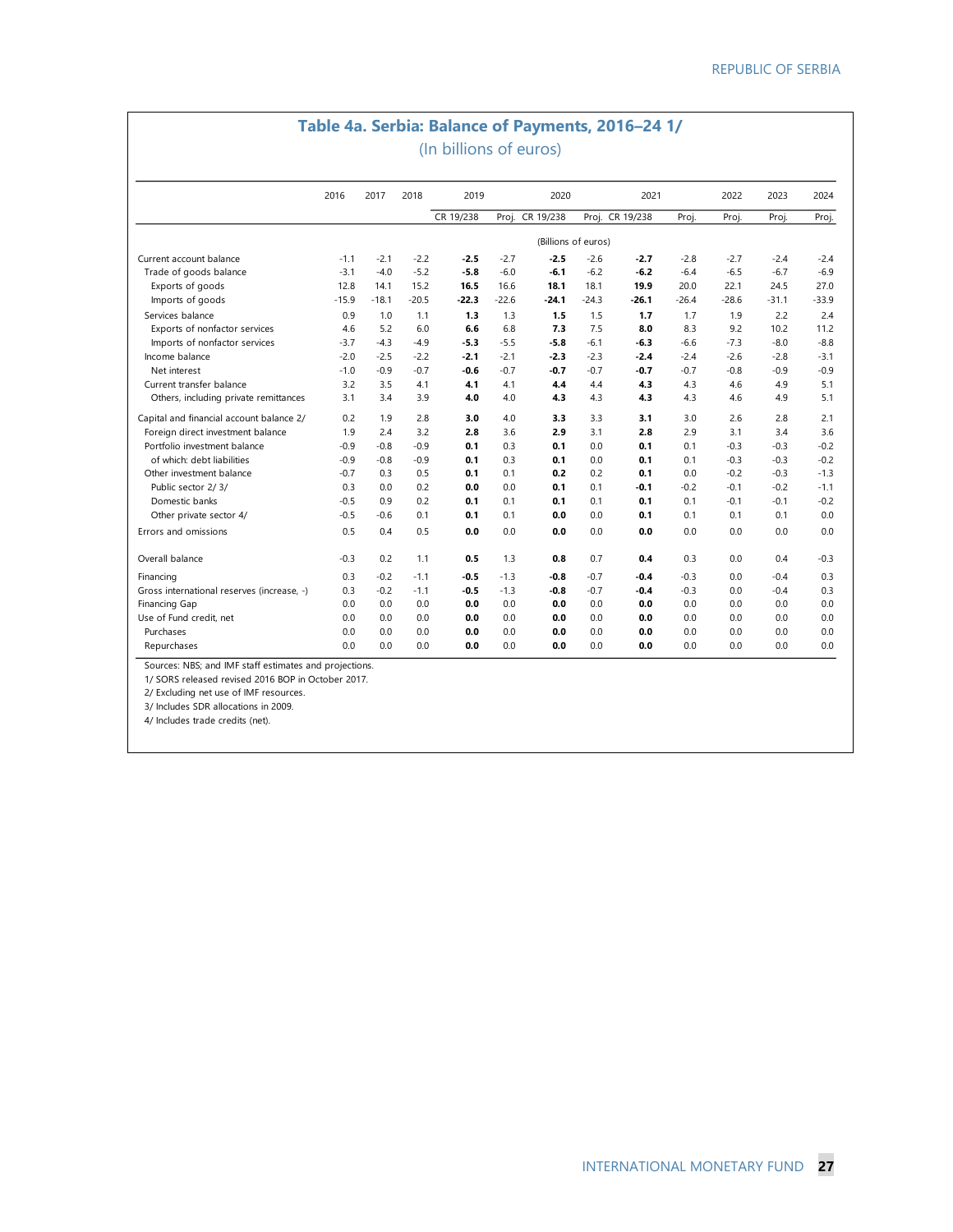### **Table 4b. Serbia: Balance of Payments, 2016–24 1/** (Percent of GDP)

|                                                | 2016    | 2017    | 2018    | 2019      |         | 2020            |                  | 2021            |         | 2022    | 2023    | 2024    |
|------------------------------------------------|---------|---------|---------|-----------|---------|-----------------|------------------|-----------------|---------|---------|---------|---------|
|                                                |         |         |         | CR 19/238 |         | Proj. CR 19/238 |                  | Proj. CR 19/238 | Proj.   | Proj.   | Proj.   | Proj.   |
|                                                |         |         |         |           |         |                 | (Percent of GDP) |                 |         |         |         |         |
| Current account balance                        | $-2.9$  | $-5.2$  | $-5.2$  | $-5.6$    | $-5.9$  | $-5.1$          | $-5.3$           | $-5.1$          | $-5.2$  | $-4.7$  | $-3.9$  | $-3.7$  |
| Trade of goods balance                         | $-8.5$  | $-10.2$ | $-12.2$ | $-12.8$   | $-13.0$ | $-12.4$         | $-12.6$          | $-11.9$         | $-12.0$ | $-11.4$ | $-10.9$ | $-10.4$ |
| Exports of goods                               | 34.9    | 35.9    | 35.6    | 36.0      | 36.2    | 36.8            | 36.7             | 37.9            | 37.7    | 38.7    | 39.9    | 40.9    |
| Imports of goods                               | $-43.4$ | $-46.1$ | $-47.8$ | $-48.8$   | $-49.2$ | $-49.2$         | $-49.3$          | $-49.7$         | $-49.7$ | $-50.2$ | $-50.7$ | $-51.3$ |
| Services balance                               | 2.5     | 2.5     | 2.5     | 2.9       | 2.8     | 3.1             | 3.0              | 3.3             | 3.3     | 3.4     | 3.6     | 3.7     |
| Income balance                                 | $-5.5$  | $-6.5$  | $-5.1$  | $-4.6$    | $-4.7$  | $-4.7$          | $-4.7$           | $-4.6$          | $-4.6$  | $-4.6$  | $-4.6$  | $-4.7$  |
| Current transfer balance                       | 8.6     | 9.0     | 9.7     | 8.9       | 8.9     | 8.9             | 8.9              | 8.1             | 8.1     | 8.0     | 8.0     | 7.7     |
| Official grants                                | 0.2     | 0.4     | 0.6     | 0.2       | 0.2     | 0.2             | 0.2              | 0.0             | 0.0     | 0.0     | 0.0     | 0.0     |
| Others, including private remittances          | 8.4     | 8.6     | 9.0     | 8.7       | 8.7     | 8.7             | 8.7              | 8.1             | 8.1     | 8.0     | 8.0     | 7.7     |
| Capital and financial account balance 2/       | 0.6     | 4.8     | 6.5     | 6.6       | 8.7     | 6.7             | 6.7              | 5.8             | 5.7     | 4.6     | 4.6     | 3.3     |
| Capital transfers balance                      | 0.0     | 0.0     | 0.0     | 0.0       | 0.0     | 0.0             | 0.0              | 0.0             | 0.0     | 0.0     | 0.0     | 0.0     |
| Foreign direct investment balance              | 5.2     | 6.2     | 7.4     | 6.1       | 7.8     | 5.9             | 6.3              | 5.4             | 5.5     | 5.5     | 5.5     | 5.5     |
| Portfolio investment balance                   | $-2.5$  | $-2.1$  | $-2.1$  | 0.3       | 0.7     | 0.3             | 0.1              | 0.2             | 0.2     | $-0.6$  | $-0.4$  | $-0.3$  |
| Other investment balance                       | $-2.0$  | 0.8     | 1.2     | 0.3       | 0.3     | 0.5             | 0.4              | 0.2             | 0.0     | $-0.3$  | $-0.4$  | $-1.9$  |
| Public sector 2/3/                             | 0.8     | 0.0     | 0.4     | 0.1       | 0.0     | 0.3             | 0.1              | -0.1            | $-0.4$  | $-0.3$  | $-0.4$  | $-1.6$  |
| Domestic banks                                 | $-1.4$  | 2.2     | 0.5     | 0.1       | 0.1     | 0.2             | 0.2              | 0.2             | 0.2     | $-0.2$  | $-0.2$  | $-0.3$  |
| Other private sector 4/                        | $-1.5$  | $-1.4$  | 0.3     | 0.1       | 0.1     | 0.1             | 0.1              | 0.2             | 0.2     | 0.2     | 0.2     | 0.0     |
| Errors and omissions                           | 1.5     | 1.0     | 1.3     | 0.0       | 0.0     | 0.0             | 0.0              | 0.0             | 0.0     | 0.0     | 0.0     | 0.0     |
| Overall balance                                | $-0.8$  | 0.6     | 2.6     | 1.1       | 2.8     | 1.6             | 1.4              | 0.8             | 0.5     | $-0.1$  | 0.7     | $-0.5$  |
| Memorandum items:                              |         |         |         |           |         |                 |                  |                 |         |         |         |         |
| Nominal growth of exports of goods             | 11.9    | 9.8     | 8.3     | 8.1       | 9.0     | 9.7             | 9.3              | 10.2            | 10.2    | 10.5    | 10.7    | 10.5    |
| Nominal growth of import of goods              | 5.5     | 13.4    | 13.4    | 8.9       | 10.2    | 8.2             | 7.9              | 8.4             | 8.3     | 8.6     | 8.7     | 9.0     |
| Volume growth of exports of goods              | 12.7    | 8.5     | 6.6     | 6.7       | 7.3     | 8.1             | 7.6              | 8.7             | 8.4     | 8.4     | 8.5     | 8.3     |
| Volume growth of import of goods               | 11.0    | 10.0    | 10.5    | 8.5       | 9.2     | 7.1             | 7.0              | 7.2             | 7.0     | 6.9     | 6.8     | 7.0     |
| Trading partner import growth                  | 5.6     | 7.8     | 4.4     | 4.0       | 3.9     | 4.0             | 3.9              | 4.0             | 3.9     | 3.9     | 3.9     | 3.9     |
| Export prices growth                           | $-0.7$  | 1.2     | 1.6     | 1.3       | 1.5     | 1.5             | 1.5              | 1.4             | 1.7     | 1.9     | 2.0     | 2.0     |
| Import prices growth                           | $-4.9$  | 3.1     | 2.6     | 0.4       | 0.9     | 1.0             | 0.8              | 1.1             | 1.2     | 1.5     | 1.8     | 1.8     |
| Change in terms of trade                       | 4.4     | $-1.8$  | $-1.0$  | 0.9       | 0.7     | 0.4             | 0.7              | 0.3             | 0.5     | 0.3     | 0.2     | 0.2     |
| Gross official reserves (in billions of euro)  | 10.2    | 10.0    | 11.3    | 11.8      | 12.5    | 12.5            | 13.2             | 12.9            | 13.5    | 13.4    | 13.8    | 13.5    |
| (In months of prospective imports of GNFS)     | 5.5     | 4.7     | 4.8     | 4.7       | 4.9     | 4.6             | 4.8              | 4.4             | 4.5     | 4.1     | 3.9     | 3.8     |
| (in percent of short-term debt)                | 412.5   | 262.3   | 163.7   | 167.7     | 191.5   | 178.8           | 201.7            | 184.4           | 205.7   | 205.1   | 211.6   | 207.1   |
| (in percent of broad money, M2)                | 58.7    | 53.2    | 52.2    | 51.1      | 54.2    | 50.7            | 53.1             | 48.8            | 50.4    | 46.7    | 44.9    | 40.8    |
| (in percent of risk-weighted metric, float) 5/ | 171.5   | 162.1   | 158.4   | 160.4     | 171.4   | 162.4           | 170.7            | 166.9           | 172.6   | 170.2   | 171.4   | 166.1   |
| (in percent of risk-weighted metric, other) 5/ | 115.4   | 109.7   | 110.2   | 110.8     | 117.7   | 112.2           | 117.7            | 112.4           | 116.4   | 112.7   | 112.1   | 107.1   |
|                                                |         | 39.2    | 42.9    | 45.7      | 45.9    | 49.1            |                  |                 | 53.1    | 57.1    | 61.4    | 66.0    |

Sources: NBS; and IMF staff estimates and projections.

1/ SORS released revised 2016 BOP in October 2017.

2/ Excluding net use of IMF resources.

3/ Includes SDR allocations in 2009.

4/ Includes trade credits (net).

5/ Although Serbia was reclassified as crawl-like exchange rate regime in 2018, Serbia does not target any specific exchange rate.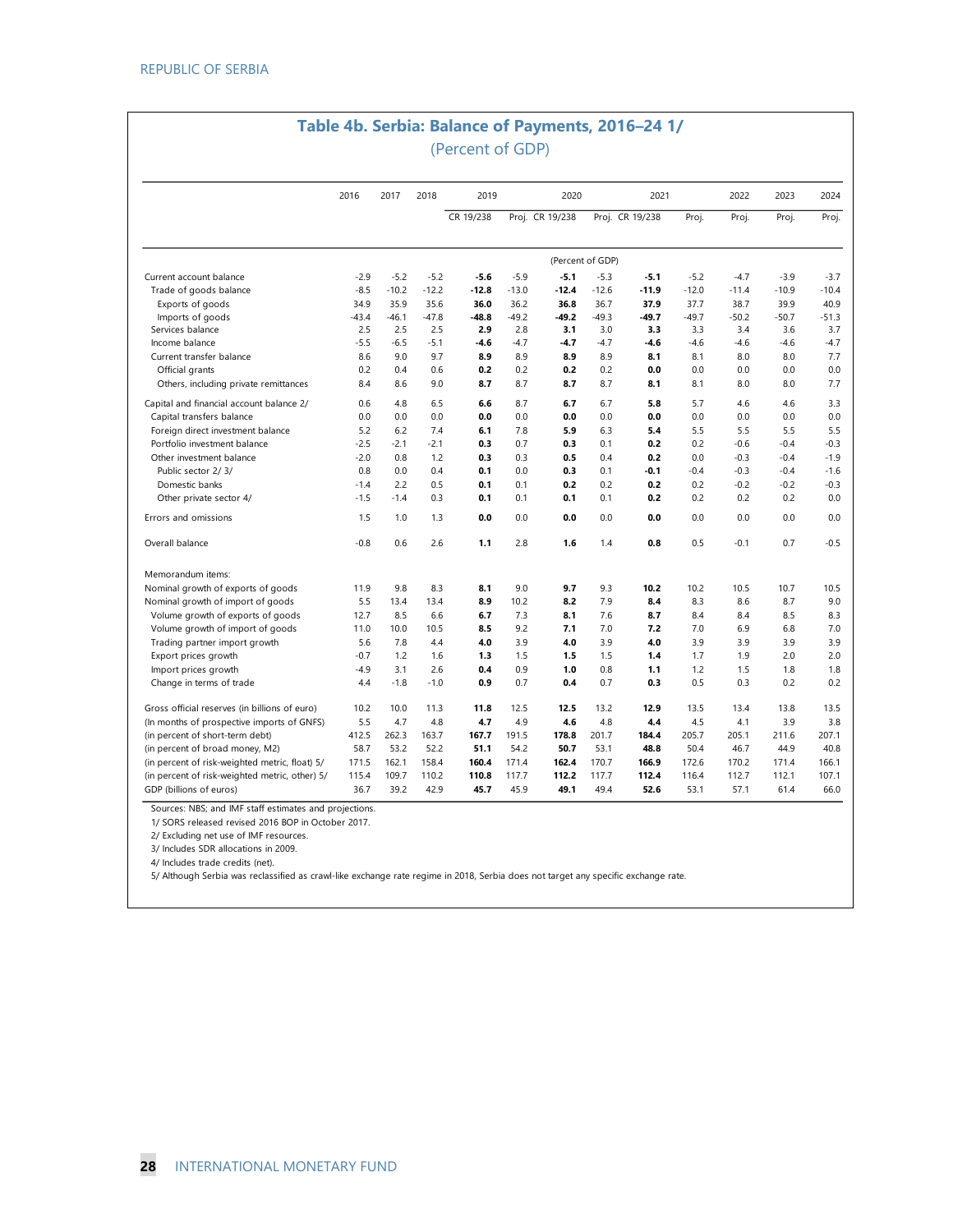|                                            | 2016   | 2017   | 2018   | 2019 | 2020                | 2021  | 2022 | 2023 | 2024   |
|--------------------------------------------|--------|--------|--------|------|---------------------|-------|------|------|--------|
|                                            |        |        |        |      | (Billions of euros) | Proj. |      |      |        |
|                                            |        |        |        |      |                     |       |      |      |        |
| 1. Total financing requirement             | 3.9    | 4.7    | 7.1    | 10.9 | 9.8                 | 10.9  | 9.3  | 8.9  | 8.6    |
| Current account deficit                    | 1.1    | 2.1    | 2.2    | 2.7  | 2.6                 | 2.8   | 2.7  | 2.4  | 2.4    |
| Debt amortization                          | 3.1    | 2.5    | 3.8    | 6.9  | 6.5                 | 7.8   | 6.7  | 6.1  | 6.4    |
| Medium and long-term debt                  | 2.8    | 1.8    | 2.9    | 5.4  | 5.0                 | 6.3   | 5.2  | 4.6  | 4.9    |
| Public sector                              | 1.0    | 0.6    | 1.9    | 3.0  | 1.9                 | 2.9   | 1.8  | 1.6  | 3.2    |
| Of which: Eurobonds                        | 0.2    | 0.7    | 1.0    | 1.5  | 0.6                 | 1.3   | 0.0  | 0.0  | 0.0    |
| Of which: Domestic bonds (non-residents)   | 0.0    | 0.0    | 0.0    | 0.6  | 0.6                 | 0.7   | 0.8  | 0.7  | 1.5    |
| Commercial banks                           | 1.0    | 1.2    | 0.3    | 1.0  | 1.5                 | 1.4   | 1.6  | 1.7  | 1.1    |
| Corporate sector                           | 0.8    | 0.0    | 0.7    | 1.4  | 1.7                 | 2.0   | 1.7  | 1.3  | 0.6    |
| Short-term debt                            | 0.3    | 0.7    | 0.9    | 1.5  | 1.5                 | 1.5   | 1.5  | 1.5  | 1.5    |
| Public sector                              | 0.0    | 0.0    | 0.0    | 0.0  | 0.0                 | 0.0   | 0.0  | 0.0  | 0.0    |
| Commercial banks                           | 0.2    | 0.6    | 0.8    | 1.3  | 1.3                 | 1.3   | 1.3  | 1.3  | 1.3    |
| Corporate sector                           | 0.1    | 0.1    | 0.1    | 0.2  | 0.2                 | 0.2   | 0.2  | 0.2  | 0.2    |
| Change in gross reserves (increase=+)      | $-0.3$ | 0.2    | 1.1    | 1.3  | 0.7                 | 0.3   | 0.0  | 0.4  | $-0.3$ |
| 2. Total financing sources                 | 3.9    | 4.7    | 7.1    | 10.9 | 9.8                 | 10.9  | 9.3  | 8.9  | 8.6    |
| Capital transfers                          | 0.0    | 0.0    | 0.0    | 0.0  | 0.0                 | 0.0   | 0.0  | 0.0  | 0.0    |
| Foreign direct investment (net)            | 1.9    | 2.4    | 3.2    | 3.6  | 3.1                 | 2.9   | 3.1  | 3.4  | 3.6    |
| Portfolio investment (net) 1/              | 0.0    | 0.0    | $-0.1$ | 0.0  | 0.0                 | 0.0   | 0.0  | 0.0  | 0.0    |
| Debt financing                             | 2.7    | 2.9    | 4.3    | 7.3  | 6.8                 | 7.9   | 6.2  | 5.6  | 4.9    |
| Medium and long-term debt                  | 2.0    | 2.0    | 2.8    | 5.8  | 5.3                 | 6.4   | 4.7  | 4.1  | 3.4    |
| Public sector 2/                           | 1.1    | 0.0    | 1.1    | 3.3  | 2.0                 | 2.8   | 1.4  | 1.1  | 1.9    |
| Of which: Eurobonds                        | 0.0    | 0.0    | 0.0    | 1.5  | 0.3                 | 1.5   | 0.0  | 0.0  | 1.0    |
| Of which: Domestic bonds (non-residents)   | 0.0    | 0.0    | 0.0    | 1.0  | 0.9                 | 0.7   | 0.5  | 0.4  | 0.2    |
| Commercial banks                           | 0.3    | 1.1    | 0.5    | 1.0  | 1.6                 | 1.5   | 1.5  | 1.6  | 0.9    |
| Corporate sector                           | 0.6    | 0.8    | 1.2    | 1.4  | 1.7                 | 2.1   | 1.8  | 1.4  | 0.6    |
| Short-term debt                            | 0.7    | 0.9    | 1.5    | 1.5  | 1.5                 | 1.5   | 1.5  | 1.5  | 1.5    |
| Public sector                              | 0.0    | 0.0    | 0.0    | 0.0  | 0.0                 | 0.0   | 0.0  | 0.0  | 0.0    |
| Commercial banks                           | 0.6    | 0.8    | 1.3    | 1.3  | 1.3                 | 1.3   | 1.3  | 1.3  | 1.3    |
| Corporate sector                           | 0.1    | 0.1    | 0.2    | 0.2  | 0.2                 | 0.2   | 0.2  | 0.2  | 0.2    |
| Other net capital inflows 3/               | $-0.6$ | $-0.5$ | $-0.3$ | 0.0  | 0.0                 | 0.0   | 0.0  | 0.0  | 0.0    |
| o/w trade credit and currency and deposits | 0.3    | 0.1    | 0.1    | 0.0  | 0.0                 | 0.0   | 0.0  | 0.0  | 0.0    |
| 3. Total financing needs                   | 0.0    | 0.0    | 0.0    | 0.0  | 0.0                 | 0.0   | 0.0  | 0.0  | 0.0    |
| <b>Memorandum items:</b>                   |        |        |        |      |                     |       |      |      |        |
| Debt service                               | 4.1    | 3.3    | 4.5    | 7.6  | 7.2                 | 8.6   | 7.5  | 7.0  | 7.3    |
| Interest                                   | 0.9    | 0.8    | 0.7    | 0.7  | 0.7                 | 0.7   | 0.8  | 0.9  | 0.9    |
| Amortization                               | 3.1    | 2.5    | 3.8    | 6.9  | 6.5                 | 7.8   | 6.7  | 6.1  | 6.4    |

### **Table 5. Serbia: External Financing Requirements, 2016–24**

Sources: NBS; and Fund staff estimates and projections.

1/ Only includes equity securities and financial derivatives.

2/ Excluding IMF.

Г

3/ Includes all other net financial flows and errors and omissions.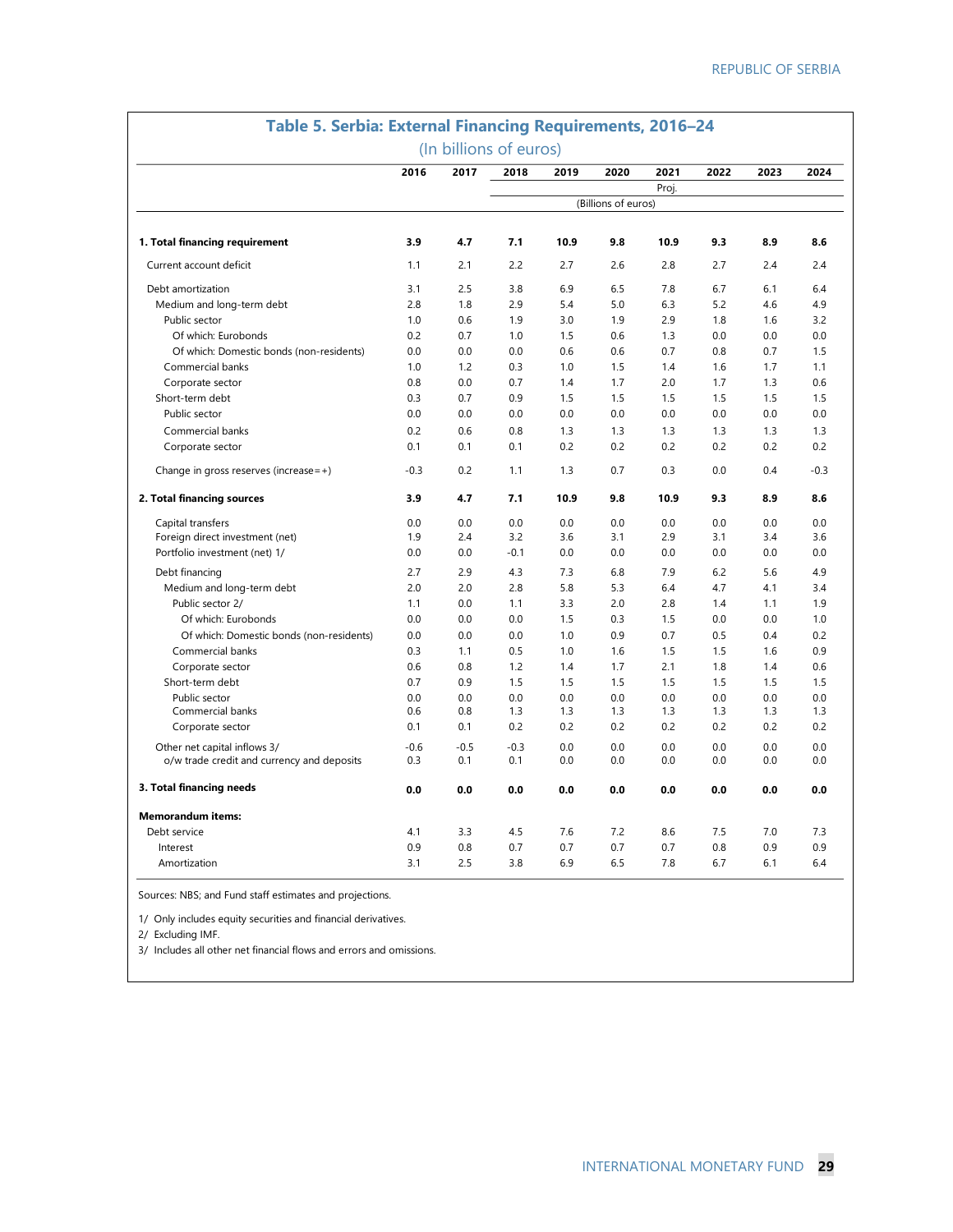### **Table 6a. Serbia: General Government Fiscal Operations, 2016–24 1/**

(In billions of RSD)

|                                                     | 2016        | 2017           | 2018        | 2019        |             | 2020        |                         | 2021            |             | 2022        | 2023           | 2024        |
|-----------------------------------------------------|-------------|----------------|-------------|-------------|-------------|-------------|-------------------------|-----------------|-------------|-------------|----------------|-------------|
|                                                     |             |                |             | CR 19/238   | Proj.       | CR 19/238   |                         | Proj. CR 19/238 | Proj.       | Proj.       | Proj.          | Proj.       |
| Revenue                                             | 1,843       | 1,973          | 2,105       | 2,208       | 2.244       | 2,334       | 2.341                   | 2,490           | 2,496       | 2,664       | 2,847          | 3,049       |
| Taxes                                               | 1,586       | 1,718          | 1,822       | 1,949       | 1,978       | 2,086       | 2.084                   | 2,226           | 2,226       | 2,378       | 2,542          | 2,727       |
| Personal income tax                                 | 155         | 168            | 179         | 196         | 202         | 209         | 216                     | 220             | 227         | 240         | 255            | 276         |
| Social security contributions 2/                    | 527         | 567            | 620         | 657         | 671         | 711         | 725                     | 755             | 773         | 826         | 888            | 953         |
| Taxes on profits                                    | 80          | 112            | 112         | 129         | 128         | 126         | 114                     | 142             | 130         | 138         | 149            | 160         |
| Value-added taxes                                   | 454         | 479            | 500         | 548         | 545         | 592         | 582                     | 630             | 620         | 663         | 708            | 762         |
| Excises                                             | 266         | 280            | 290         | 293         | 301         | 312         | 311                     | 335             | 332         | 356         | 379            | 401         |
| Taxes on international trade                        | 36          | 40             | 44          | 47          | 47          | 52          | 52                      | 56              | 55          | 60          | 64             | 68          |
| Other taxes                                         | 67          | 72             | 77          | 78          | 83          | 83          | 84                      | 88              | 89          | 94          | 100            | 107         |
| Non-tax revenue                                     | 239         | 241            | 263         | 244         | 249         | 233         | 240                     | 247             | 252         | 267         | 285            | 304         |
| Capital revenue                                     | 8           | 6              | 6           | $\mathbf 0$ | 0           | 0           | $\mathbf 0$             | 0               | $\mathbf 0$ | $\mathbf 0$ | $\mathbf 0$    | $\mathbf 0$ |
| Grants                                              | 9           | 9              | 15          | 15          | 16          | 15          | 17                      | 16              | 18          | 19          | 20             | 19          |
| Expenditure                                         | 1,897       | 1,921          | 2,073       | 2.234       | 2,273       | 2,366       | 2,370                   | 2,523           | 2,525       | 2,695       | 2,881          | 3,085       |
| Current expenditure                                 | 1,715       | 1,745          | 1,845       | 1,986       | 2,016       | 2,099       | 2,090                   | 2,242           | 2,231       | 2,384       | 2,556          | 2,739       |
| Wages and salaries 3/                               | 418         | 426            | 469         | 507         | 514         | 543         | 555                     | 582             | 595         | 636         | 681            | 733         |
| Goods and services                                  | 339         | 365            | 412         | 449         | 466         | 475         | 483                     | 504             | 511         | 544         | 581            | 620         |
| Interest                                            | 132         | 121            | 109         | 111         | 113         | 111         | 114                     | 119             | 122         | 132         | 141            | 152         |
| Subsidies                                           | 113         | 113            | 110         | 132         | 128         | 130         | 114                     | 140             | 123         | 132         | 142            | 154         |
| Transfers                                           | 714         | 720            | 746         | 787         | 795         | 840         | 825                     | 897             | 881         | 941         | 1,011          | 1,080       |
| Pensions 4/                                         | 503         | 506            | 525         | 563         | 572         | 602         | 594                     | 643             | 635         | 681         | 734            | 788         |
| Other transfers 5/                                  | 211         | 214            | 221         | 224         | 223         | 238         | 231                     | 254             | 246         | 260         | 276            | 292         |
|                                                     | 139         |                | 199         | 228         | 237         | 250         | 260                     |                 |             |             |                |             |
| Capital expenditure                                 |             | 134            |             |             |             |             |                         | 260             | 266         | 282         | 295            | 316         |
| Net lending                                         | 3           | 13             | 9           | 7           | 9           | 8           | 13                      | 8               | 14          | 15          | 16             | 18          |
| Amortization of activated guarantees                | 39<br>$-54$ | 29<br>52       | 20<br>32    | 13<br>-26   | 12<br>$-30$ | 9<br>-32    | $\overline{7}$<br>$-29$ | 13<br>-33       | 14<br>$-29$ | 14<br>$-31$ | 13<br>$-33$    | 13          |
| Fiscal balance                                      |             |                |             |             |             |             |                         |                 |             |             |                | $-35$       |
| Financing                                           | 54          | $-52$          | $-32$       | 26          | 30          | 32          | 29                      | 33              | 29          | 31          | 33             | 35          |
| Privatization proceeds                              | 5           | $\overline{c}$ | $\mathbf 0$ | 15          | 20          | $\mathbf 0$ | $\mathbf 0$             | 0               | 0           | $\mathbf 0$ | $\mathsf 0$    | $\pmb{0}$   |
| Equity investment                                   | $\mathbf 0$ | $\mathbf 0$    | $\pmb{0}$   | $\pmb{0}$   | $\mathbf 0$ | 0           | $\mathbf 0$             | $\pmb{0}$       | 0           | $\pmb{0}$   | $\pmb{0}$      | $\pmb{0}$   |
| Domestic                                            | 20          | $-38$          | 45          | 7           | $-18$       | 23          | -3                      | 20              | 36          | 28          | 26             | 13          |
| Banks                                               | 148         | -66            | 35          | 17          | $-42$       | 12          | $-41$                   | 12              | -40         | -33         | $-44$          | -41         |
| Government deposits ((-) means accumulation)        | 35          | 5              | 5           | $-14$       | $-36$       | $-4$        | -59                     | -6              | $-13$       | $-9$        | $-20$          | $-1$        |
| Securities held by banks (net)                      | 99          | $-3$           | 36          | 41          | $\pmb{0}$   | 48          | 27                      | 45              | $\pmb{0}$   | 3           | $\pmb{0}$      | $\pmb{0}$   |
| Other domestic bank financing                       | 14          | -68            | -6          | -10         | $-7$        | -31         | $-9$                    | -27             | -27         | $-27$       | -25            | $-40$       |
| Non-banks (incl. non-residents)                     | $-128$      | 28             | 10          | -10         | 24          | 10          | 38                      | 8               | 76          | 61          | 70             | 54          |
| Securities held by non-banks (non-residents, net)   | $-37$       | 43             | 19          | 7           | 35          | 10          | 43                      | 8               | 78          | 63          | 71             | 55          |
| Others (incl. amortization)                         | $-91$       | $-15$          | $-9$        | $-16$       | $-11$       | 0           | $-5$                    | 0               | $-2$        | $-2$        | $-1$           | $-1$        |
| External                                            | 29          | $-16$          | $-77$       | 4           | 28          | 9           | 32                      | 13              | $-6$        | 3           | $\overline{7}$ | 23          |
| Program                                             | $\mathbf 0$ | 61             | 0           | 0           | $\mathbf 0$ | 0           | $\mathbf 0$             | 0               | 0           | $\pmb{0}$   | $\pmb{0}$      | $\mathbf 0$ |
| Project                                             | 73          | 60             | 79          | 62          | 65          | 95          | 82                      | 95              | 69          | 76          | 64             | 54          |
| Bonds and loans                                     | 23          | $\mathbf 0$    | 40          | 41          | 223         | 127         | 53                      | 218             | 182         | 27          | 22             | 142         |
| Amortization                                        | $-67$       | $-137$         | $-195$      | -98         | $-259$      | $-214$      | $-103$                  | $-284$          | $-257$      | $-100$      | $-78$          | $-174$      |
| Memorandum items:                                   |             |                |             |             |             |             |                         |                 |             |             |                |             |
| Wages and salaries excluding severance payments     | 418         | 426            | 469         | 507         | 514         | 543         | 555                     | 582             | 595         | 636         | 681            | 733         |
| Gross 1 wages and salaries                          | 354         | 361            | 397         | 431         | 438         | 463         | 475                     | 497             | 508         | 543         | 581            | 626         |
| Arrears accumulation (domestic)                     | $-1$        | $-1$           | 1           | $-1$        | $-1$        | $-1$        | $-1$                    | 0               | 0           | $\pmb{0}$   | $\pmb{0}$      | $\mathbf 0$ |
| Quasi-fiscal support to SOEs (gross new issuance of |             |                |             |             |             |             |                         |                 |             |             |                |             |
| quarantees)                                         | 86          | 54             | 38          | 30          | 16          | 15          | 25                      | 5               | 5           | 5           | $\pmb{0}$      | $\mathbf 0$ |
| Government deposits (stock)                         | 107         | 102            | 97          | 111         | 132         | 115         | 191                     | 122             | 204         | 214         | 233            | 234         |
| Gross public debt                                   | 3114        | 2792           | 2760        | 2831        | 2854        | 2871        | 2995                    | 2902            | 2992        | 3015        | 3055           | 3100        |
| Gross public debt (including restitution)           | 3357        | 3035           | 3003        | 3074        | 3097        | 3094        | 3238                    | 3105            | 3215        | 3219        | 3239           | 3265        |
| Nominal GDP (billions of dinars)                    | 4521        | 4754           | 5069        | 5408        | 5417        | 5819        | 5827                    | 6252            | 6264        | 6740        | 7259           | 7833        |

Sources: Ministry of Finance; and IMF staff estimates and projections.

 1/ Includes the republican budget, local governments, social security funds, and the Road Company, but excludes indirect budget beneficiaries (IBBs) that are reporting only on an annual basis.

2/ Includes employer contributions.

3/ Including severence payments. Includes employer contributions.

4/ Includes RSD10 billion military pension payment in 2015 following a Constitution Court ruling.

5/ Excluding foreign currency deposit payments to households, reclassified below the line.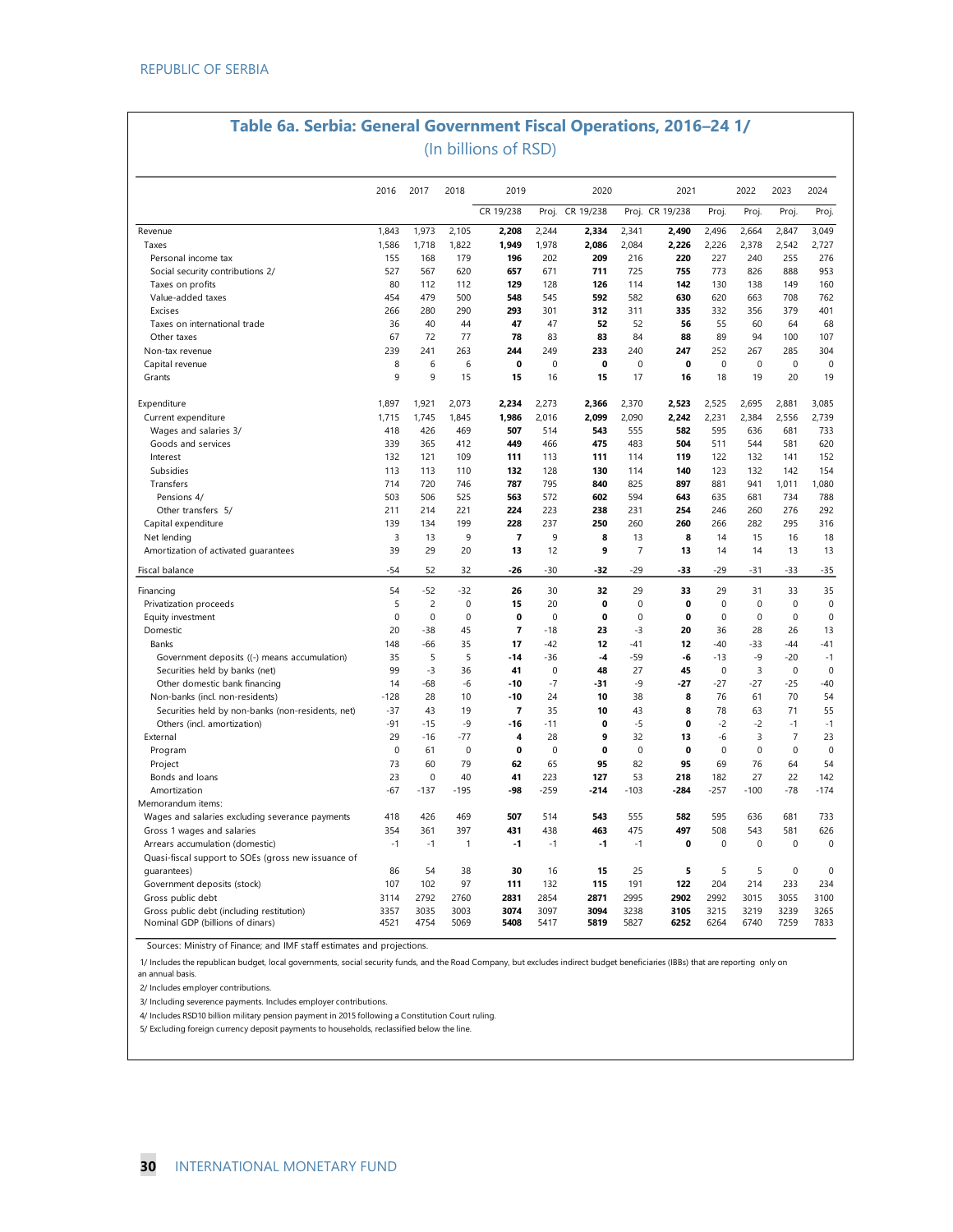|                                                        |             |             |            | (Percent of GDP) |             |                 |             |                 |            |            |            |            |
|--------------------------------------------------------|-------------|-------------|------------|------------------|-------------|-----------------|-------------|-----------------|------------|------------|------------|------------|
|                                                        | 2016        | 2017        | 2018       | 2019             |             | 2020            |             | 2021            |            | 2022       | 2023       | 2024       |
|                                                        |             |             |            | CR 19/238        |             | Proj. CR 19/238 |             | Proj. CR 19/238 | Proj.      | Proj.      | Proj.      | Proj.      |
| Revenue                                                | 40.8        | 41.5        | 41.5       | 40.8             | 41.4        | 40.1            | 40.2        | 39.8            | 39.8       | 39.5       | 39.2       | 38.9       |
| Taxes                                                  | 35.1        | 36.1        | 36.0       | 36.0             | 36.5        | 35.8            | 35.8        | 35.6            | 35.5       | 35.3       | 35.0       | 34.8       |
| Personal income tax                                    | 3.4         | 3.5         | 3.5        | 3.6              | 3.7         | 3.6             | 3.7         | 3.5             | 3.6        | 3.6        | 3.5        | 3.5        |
| Social security contributions 2/                       | 11.7        | 11.9        | 12.2       | 12.1             | 12.4        | 12.2            | 12.4        | 12.1            | 12.3       | 12.3       | 12.2       | 12.2       |
| Taxes on profits<br>Value-added taxes                  | 1.8<br>10.0 | 2.4<br>10.1 | 2.2<br>9.9 | 2.4<br>10.1      | 2.4<br>10.1 | 2.2<br>10.2     | 2.0<br>10.0 | 2.3<br>10.1     | 2.1<br>9.9 | 2.1<br>9.8 | 2.0<br>9.8 | 2.0<br>9.7 |
| Excises                                                | 5.9         | 5.9         | 5.7        | 5.4              | 5.6         | 5.4             | 5.3         | 5.4             | 5.3        | 5.3        | 5.2        | 5.1        |
| Taxes on international trade                           | 0.8         | 0.8         | 0.9        | 0.9              | 0.9         | 0.9             | 0.9         | 0.9             | 0.9        | 0.9        | 0.9        | 0.9        |
| Other taxes                                            | 1.5         | 1.5         | 1.5        | 1.4              | 1.5         | 1.4             | 1.4         | 1.4             | 1.4        | 1.4        | 1.4        | 1.4        |
| Non-tax revenue                                        | 5.3         | 5.1         | 5.2        | 4.5              | 4.6         | 4.0             | 4.1         | 3.9             | 4.0        | 4.0        | 3.9        | 3.9        |
| Capital revenue                                        | 0.2         | 0.1         | 0.1        | 0.0              | 0.0         | 0.0             | 0.0         | 0.0             | 0.0        | 0.0        | 0.0        | 0.0        |
| Grants                                                 | 0.2         | 0.2         | 0.3        | 0.3              | 0.3         | 0.3             | 0.3         | 0.3             | 0.3        | 0.3        | 0.3        | 0.2        |
| Expenditure                                            | 41.9        | 40.4        | 40.9       | 41.3             | 42.0        | 40.7            | 40.7        | 40.4            | 40.3       | 40.0       | 39.7       | 39.4       |
| Current expenditure                                    | 37.9        | 36.7        | 36.4       | 36.7             | 37.2        | 36.1            | 35.9        | 35.9            | 35.6       | 35.4       | 35.2       | 35.0       |
| Wages and salaries 3/                                  | 9.2         | 9.0         | 9.2        | 9.4              | 9.5         | 9.3             | 9.5         | 9.3             | 9.5        | 9.4        | 9.4        | 9.4        |
| Goods and services                                     | 7.5         | 7.7         | 8.1        | 8.3              | 8.6         | 8.2             | 8.3         | 8.1             | 8.2        | 8.1        | 8.0        | 7.9        |
| Interest                                               | 2.9         | 2.5         | 2.1        | 2.1              | 2.1         | 1.9             | 1.9         | 1.9             | 1.9        | 2.0        | 1.9        | 1.9        |
| Subsidies                                              | 2.5         | 2.4         | 2.2        | 2.4              | 2.4         | 2,2             | 2.0         | 2.2             | 2.0        | 2.0        | 2.0        | 2.0        |
| Transfers                                              | 15.8        | 15.1        | 14.7       | 14.6             | 14.7        | 14.4            | 14.2        | 14.3            | 14.1       | 14.0       | 13.9       | 13.8       |
| Pensions 4/                                            | 11.1        | 10.7        | 10.4       | 10.4             | 10.6        | 10.3            | 10.2        | 10.3            | 10.1       | 10.1       | 10.1       | 10.1       |
| Other transfers 5/                                     | 4.7         | 4.5         | 4.4        | 4.1              | 4.1         | 4.1             | 4.0         | 4.1             | 3.9        | 3.9        | 3.8        | 3.7        |
| Capital expenditure                                    | 3.1         | 2.8         | 3.9        | 4.2              | 4.4         | 4.3             | 4.5         | 4.2             | 4.2        | 4.2        | 4.1        | 4.0        |
| Net lending                                            | 0.1         | 0.3         | 0.2        | 0.1              | 0.2         | 0.1             | 0.2         | 0.1             | 0.2        | 0.2        | 0.2        | 0.2        |
|                                                        | 0.9         | 0.6         | 0.4        | 0.2              | 0.2         |                 | 0.1         | 0.2             | 0.2        | 0.2        | 0.2        | 0.2        |
| Amortization of activated guarantees<br>Fiscal balance | $-1.2$      | 1.1         | 0.6        | $-0.5$           | $-0.5$      | 0.2<br>-0.5     | $-0.5$      | $-0.5$          | $-0.5$     | $-0.5$     | $-0.5$     | -0.5       |
|                                                        |             |             |            |                  |             |                 |             |                 |            |            |            |            |
| Financing                                              | 1.2         | $-1.1$      | $-0.6$     | 0.5              | 0.5         | 0.5             | 0.5         | 0.5             | 0.5        | 0.5        | 0.5        | 0.5        |
| Privatization proceeds                                 | 0.1         | 0.0         | 0.0        | 0.3              | 0.4         | 0.0             | 0.0         | 0.0             | 0.0        | 0.0        | 0.0        | 0.0        |
| Equity investment                                      | 0.0         | 0.0         | 0.0        | 0.0              | 0.0         | 0.0             | 0.0         | 0.0             | 0.0        | 0.0        | 0.0        | 0.0        |
| Domestic                                               | 0.4         | -0.8        | 0.9        | 0.1              | $-0.3$      | 0.4             | $-0.1$      | 0.3             | 0.6        | 0.4        | 0.4        | 0.2        |
| Banks                                                  | 3.3         | $-1.4$      | 0.7        | 0.3              | $-0.8$      | 0.2             | $-0.7$      | 0.2             | $-0.6$     | $-0.5$     | $-0.6$     | $-0.5$     |
| Government deposits ((-) means accumulation)           | 0.8         | 0.1         | 0.1        | $-0.3$           | $-0.7$      | -0.1            | $-1.0$      | $-0.1$          | $-0.2$     | $-0.1$     | $-0.3$     | 0.0        |
| Securities held by banks (net)                         | 2.2         | $-0.1$      | 0.7        | 0.8              | 0.0         | 0.8             | 0.5         | 0.7             | 0.0        | 0.0        | 0.0        | 0.0        |
| Other domestic bank financing                          | 0.3         | $-1.4$      | $-0.1$     | $-0.2$           | $-0.1$      | -0.5            | $-0.2$      | $-0.4$          | $-0.4$     | $-0.4$     | $-0.3$     | $-0.5$     |
| Non-banks (incl. non-residents)                        | $-2.8$      | 0.6         | 0.2        | $-0.2$           | 0.4         | 0.2             | 0.7         | 0.1             | 1.2        | 0.9        | 1.0        | 0.7        |
| Securities held by non-banks (non-residents, net)      | $-0.8$      | 0.9         | 0.4        | 0.1              | 0.6         | 0.2             | 0.7         | 0.1             | 1.3        | 0.9        | 1.0        | 0.7        |
| Others (incl. amortization)                            | $-2.0$      | $-0.3$      | $-0.2$     | $-0.3$           | $-0.2$      | 0.0             | $-0.1$      | 0.0             | 0.0        | 0.0        | 0.0        | 0.0        |
| External                                               | 0.6         | $-0.3$      | $-1.5$     | 0.1              | 0.5         | 0.2             | 0.6         | 0.2             | $-0.1$     | 0.0        | 0.1        | 0.3        |
| Program                                                | 0.0         | 1.3         | 0.0        | 0.0              | 0.0         | 0.0             | 0.0         | 0.0             | 0.0        | 0.0        | 0.0        | 0.0        |
| Project                                                | 1.6         | 1.3         | 1.6        | 1.1              | 1.2         | 1.6             | 1.4         | 1.6             | 1.1        | 1.1        | 0.9        | 0.7        |
| Bonds and loans                                        | 0.5         | 0.0         | 0.8        | 0.8              | 4.1         | 2.2             | 0.9         | 3.5             | 2.9        | 0.4        | 0.3        | 1.8        |
| Amortization                                           | $-1.5$      | $-2.9$      | $-3.9$     | $-1.8$           | $-4.8$      | -3.7            | $-1.8$      | $-4.5$          | $-4.1$     | $-1.5$     | $-1.1$     | $-2.2$     |
| Memorandum items:                                      |             |             |            |                  |             |                 |             |                 |            |            |            |            |
| Wages and salaries excluding severance payments        | 9.2         | 9.0         | 9.2        | 9.4              | 9.5         | 9.3             | 9.5         | 9.3             | 9.5        | 9.4        | 9.4        | 9.4        |
| Gross 1 wages and salaries                             | 7.8         | 7.6         | 7.8        | 8.0              | 8.1         | 8.0             | 8.1         | 7.9             | 8.1        | 8.1        | 8.0        | 8.0        |
| Arrears accumulation (domestic)                        | 0.0         | 0.0         | 0.0        | 0.0              | 0.0         | 0.0             | 0.0         | 0.0             | 0.0        | 0.0        | 0.0        | 0.0        |
| Government deposits (stock)                            | 2.4         | 2.1         | 1.9        | 2.1              | 2.4         | 2.0             | 3.3         | 1.9             | 3.3        | 3.2        | 3.2        | 3.0        |
| Gross financing need                                   | 12.3        | 9.0         | 8.5        | 8.2              | 11.1        | 8.0             | 6.5         | 7.7             | 7.4        | 5.5        | 4.9        | 5.7        |
| Gross public debt                                      | 68.9        | 58.7        | 54.5       | 52.3             | 52.7        | 49.3            | 51.4        | 46.4            | 47.8       | 44.7       | 42.1       | 39.6       |
| Gross public debt (including restitution)              | 74.3        | 63.8        | 59.3       | 56.8             | 57.2        | 53.2            | 55.6        | 49.7            | 51.3       | 47.8       | 44.6       | 41.7       |
| Nominal GDP (billions of dinars)                       | 4,521       | 4,754       | 5,069      | 5,408            | 5,417       | 5,819           | 5,827       | 6,252           | 6,264      | 6,740      | 7,259      | 7,833      |

### **Table 6b. Serbia: General Government Fiscal Operations, 2016–24 1/**

Sources: Ministry of Finance; and IMF staff estimates and projections.

 1/ Includes the republican budget, local governments, social security funds, and the Road Company, but excludes indirect budget beneficiaries (IBBs) that are reporting only on an annual basis.

2/ Includes employer contributions.

3/ Including severence payments. Includes employer contributions.

4/ Includes RSD10 billion military pension payment in 2015 following a Constitution Court ruling.

5/ Excluding foreign currency deposit payments to households, reclassified below the line.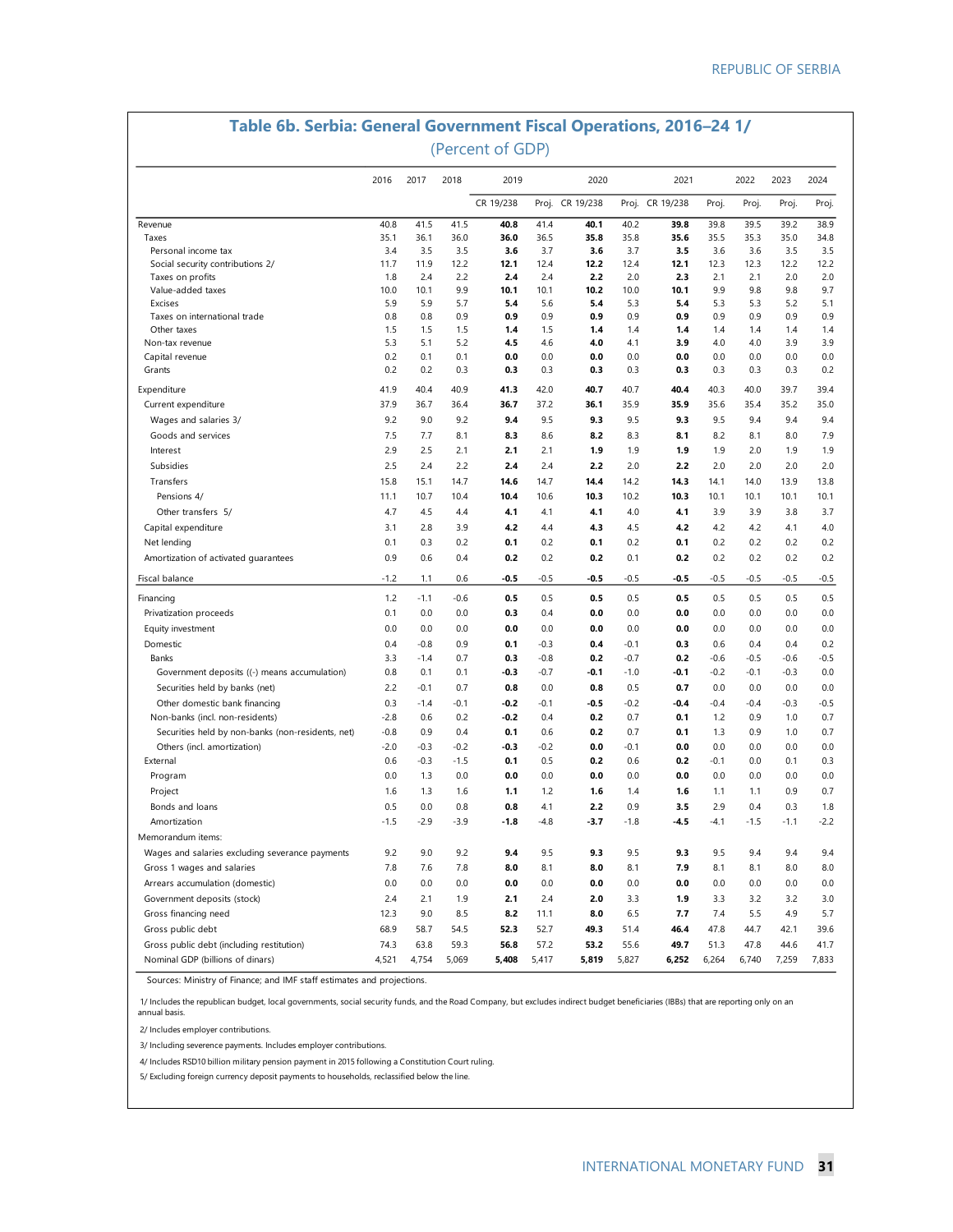| CR 19/238<br>Proj. CR 19/238<br>Proj. CR 19/238<br>Proj.<br>Proj.<br>Proj.<br>(Billions of dinars, unless otherwise indicated; end of period) 1/<br>1156<br>986<br>1116<br>1170<br>1255<br>1255<br>1326<br>1430<br>Net foreign assets 2/<br>1295<br>1348<br>1359<br>9.4<br>8.3<br>9.4<br>9.9<br>10.6<br>10.9<br>12.1<br>in billions of euro<br>10.6<br>11.2<br>11.4<br>11.5<br>1512<br>1391<br>1616<br>1676<br>1760<br>1773<br>1840<br>1823<br>1872<br>1869<br>1923<br>Foreign assets<br>1271<br>1402<br>1487<br>1498<br>1599<br>1596<br>1649<br><b>NBS</b><br>1191<br>1342<br>1567<br>1548<br>241<br>200<br>273<br>274<br>275<br>275<br>273<br>274<br>Commercial banks<br>273<br>273<br>273<br>$-356$<br>$-405$<br>$-500$<br>$-507$<br>$-504$<br>$-514$<br>$-528$<br>$-524$<br>$-510$<br>$-493$<br>Foreign liabilities (-)<br>-518<br><b>NBS</b><br>-6<br>$-3$<br>-3<br>$-3$<br>-3<br>$-3$<br>-3<br>$-3$<br>$-3$<br>$-3$<br>$-4$<br>$-401$<br>$-525$<br>$-350$<br>$-497$<br>$-504$<br>$-501$<br>-514<br>$-511$<br>$-521$<br>$-506$<br>$-490$<br>Commercial banks<br>989<br>1,231<br>1,605<br>1,876<br>1,808<br>1,978<br>Net domestic assets<br>1,435<br>1,511<br>1,728<br>1,645<br>2,101<br>2,321<br>2,362<br>2,552<br>2,725<br>2,657<br>2,886<br>2,806<br>3,033<br>2,953<br>3,094<br>3,192<br>Domestic credit<br>295<br>341<br>353<br>357<br>380<br>270<br>398<br>238<br>214<br>Government, net<br>346<br>174<br><b>NBS</b><br>$-210$<br>$-215$<br>$-233$<br>$-239$<br>$-268$<br>$-248$<br>$-327$<br>$-253$<br>$-340$<br>$-349$<br>$-370$<br>5<br>5<br>5<br>4<br>$\overline{4}$<br>5<br>5<br>5<br>5<br>5<br>5<br>Claims on government<br>219<br>238<br>244<br>273<br>253<br>332<br>258<br>345<br>355<br>375<br>Liabilities (deposits)<br>214<br>568<br>578<br>595<br>562<br>628<br>596<br>650<br>578<br>Banks<br>551<br>563<br>544<br>638<br>630<br>625<br>691<br>659<br>714<br>607<br>Claims on government<br>641<br>659<br>641<br>627<br>87<br>63<br>63<br>63<br>63<br>63<br>63<br>Liabilities (deposits)<br>63<br>63<br>63<br>63<br>$-20$<br>$-31$<br>$-28$<br>$-28$<br>$-28$<br>-28<br>$-28$<br>$-28$<br>$-28$<br>$-28$<br>$-28$<br>Local governments, net<br>2,000<br>2,040<br>2,235<br>2,396<br>2,390<br>2,534<br>2,565<br>2,664<br>2,744<br>2,908<br>3,047<br>Non-government sector<br>840<br>Households<br>905<br>1,018<br>1,117<br>1,114<br>1,204<br>1,218<br>1,296<br>1,334<br>1,435<br>1,510<br>1,127<br>1,103<br>1,188<br>1,249<br>1,245<br>1,298<br>1,314<br>1,334<br>1,375<br>1,436<br>1,498<br>Enterprises<br>34<br>32<br>29<br>31<br>39<br>Other<br>31<br>33<br>33<br>34<br>35<br>37<br>$-1,332$<br>$-1,131$<br>$-1,119$<br>$-1,145$<br>$-1,157$<br>$-1,161$<br>$-1,158$<br>$-1,145$<br>$-1,116$<br>$-1,091$<br>Other assets, net<br>$-1,117$<br>$-997$<br>Capital accounts (-)<br>$-1,016$<br>$-963$<br>-997<br>$-1,013$<br>$-1,011$<br>$-1,027$<br>$-1,008$<br>$-1,011$<br>-979<br>$-941$<br><b>NBS</b><br>$-391$<br>$-298$<br>$-324$<br>$-324$<br>$-324$<br>-324<br>$-324$<br>$-308$<br>$-308$<br>$-262$<br>$-210$<br>$-664$<br>-673<br>$-689$<br>$-703$<br>$-700$<br>$-703$<br>$-717$<br>Banks<br>-625<br>$-673$<br>-686<br>$-731$<br>$-281$<br>$-161$<br>$-121$<br>$-124$<br>$-133$<br>-148<br>$-136$<br>$-151$<br>$-136$<br>$-139$<br>$-153$<br>Provisions (-)<br>$-7$<br>2<br>$\overline{a}$<br>$\overline{c}$<br>$\overline{\mathbf{c}}$<br>$\overline{c}$<br>$\overline{c}$<br>$\overline{c}$<br>$-34$<br>2<br>Other assets<br>$\mathbf{1}$<br>Broad money (M2)<br>2146<br>2217<br>2551<br>2775<br>2766<br>2983<br>2971<br>3171<br>3156<br>3338<br>3531<br>M <sub>1</sub><br>566<br>621<br>745<br>825<br>825<br>906<br>905<br>983<br>983<br>1058<br>1152<br>202<br>202<br>222<br>222<br>Currency in circulation<br>159<br>164<br>183<br>241<br>241<br>259<br>282<br>407<br>457<br>563<br>623<br>623<br>684<br>683<br>742<br>742<br>799<br>869<br>Demand deposits<br>290<br>Time and saving deposits<br>195<br>196<br>220<br>243<br>243<br>267<br>267<br>290<br>312<br>340<br>1385<br>1400<br>1585<br>1707<br>1698<br>1811<br>1799<br>1898<br>1883<br>1967<br>2039<br>Foreign currency deposits<br>15.2<br>15.2<br>15.9<br>17.2<br>in billions of euro<br>11.2<br>11.8<br>13.4<br>14.4<br>14.4<br>15.9<br>16.6<br>Memorandum items:<br>(year-on-year change unless indicated otherwise)<br>7.7<br>M1<br>20.3<br>9.7<br>20.1<br>10.7<br>10.7<br>9.8<br>9.7<br>8.5<br>8.6<br>8.8<br>M <sub>2</sub><br>9.8<br>3.3<br>15.0<br>8.8<br>8.5<br>7.5<br>7.4<br>6.3<br>6.2<br>5.8<br>5.8<br>5.1<br>4.9<br>Velocity (Dinar part of money supply)<br>5.9<br>5.8<br>5.3<br>5.1<br>5.0<br>5.0<br>4.9<br>4.9<br>4.9<br>2.1<br>2.0<br>1.9<br>2.0<br>2.0<br>2.0<br>2.0<br>2.0<br>2.0<br>2.1<br>2.1<br>Velocity (M2)<br>15.9<br>7.2<br>5.5<br>5.4<br>Deposits at constant exchange rate<br>8.5<br>5.9<br>8.5<br>8.5<br>7.1<br>6.0<br>6.0<br>3.2<br>1.9<br>6.5<br>5.2<br>4.8<br>4.2<br>5.3<br>4.0<br>5.3<br>4.7<br>3.9<br>Credit to non-gov. (current exchange rate)<br>2.1<br>4.8<br>7.2<br>5.0<br>5.1<br>4.0<br>5.2<br>3.9<br>5.3<br>4.6<br>3.8<br>Credit to non-gov. (constant exchange rates) 3/<br>7.2<br>6.9<br>5.9<br>4.6<br>Domestic<br>1.8<br>4.4<br>10.1<br>7.1<br>5.6<br>7.3<br>5.0<br>9.8<br>12.9<br>9.6<br>9.5<br>7.5<br>5.2<br>Households<br>9.8<br>9.6<br>7.6<br>9.3<br>7.5<br>Enterprises and other sectors<br>$-3.3$<br>0.5<br>7.9<br>5.0<br>5.2<br>3.8<br>5.5<br>2.6<br>4.6<br>4.5<br>4.1<br>External<br>2.8<br>5.4<br>1.2<br>0.5<br>0.5<br>0.3<br>0.3<br>1.2<br>1.2<br>1.1<br>1.4<br>Credit to non-gov. (real terms) 4/<br>1.6<br>$-1.1$<br>4.5<br>3.1<br>3.1<br>2.0<br>3.2<br>1.5<br>3.1<br>2.1<br>1.1<br>$-1.0$<br>3.4<br>2.0<br>Domestic credit to non-gov. (real terms)<br>1.1<br>7.4<br>5.1<br>5.2<br>3.5<br>5.3<br>2.5<br>4.7<br>8.8<br>7.6<br>7.7<br>7.2<br>4.9<br>2.4<br>Households<br>4.6<br>10.3<br>5.4<br>5.0<br>7.1<br>Enterprises and other sectors<br>$-3.8$<br>$-5.1$<br>5.1<br>3.0<br>3.1<br>1.7<br>3.5<br>0.2<br>2.3<br>1.9<br>1.5<br>$-0.9$<br>External<br>2.6<br>$-1.2$<br>$-1.5$<br>$-1.5$<br>$-1.6$<br>$-1.5$<br>$-1.1$<br>$-1.3$<br>$-1.2$<br>$-1.3$<br>12-m change in NBS's NFA, billions of euros<br>0.1<br>$-0.2$<br>0.6<br>0.8<br>0.7<br>0.3<br>0.3<br>$-0.1$<br>0.5<br>1.8<br>1.0<br>69.7<br>68.2<br>66.3<br>65.6<br>64.8<br>63.9<br>Deposit euroization (percent of total) 5/<br>66.9<br>66.2<br>65.4<br>64.6<br>62.8 |                                          | 2016 | 2017 | 2018 | 2019 |      | 2020 |      | 2021 |      | 2022 | 2023 | 2024           |
|-----------------------------------------------------------------------------------------------------------------------------------------------------------------------------------------------------------------------------------------------------------------------------------------------------------------------------------------------------------------------------------------------------------------------------------------------------------------------------------------------------------------------------------------------------------------------------------------------------------------------------------------------------------------------------------------------------------------------------------------------------------------------------------------------------------------------------------------------------------------------------------------------------------------------------------------------------------------------------------------------------------------------------------------------------------------------------------------------------------------------------------------------------------------------------------------------------------------------------------------------------------------------------------------------------------------------------------------------------------------------------------------------------------------------------------------------------------------------------------------------------------------------------------------------------------------------------------------------------------------------------------------------------------------------------------------------------------------------------------------------------------------------------------------------------------------------------------------------------------------------------------------------------------------------------------------------------------------------------------------------------------------------------------------------------------------------------------------------------------------------------------------------------------------------------------------------------------------------------------------------------------------------------------------------------------------------------------------------------------------------------------------------------------------------------------------------------------------------------------------------------------------------------------------------------------------------------------------------------------------------------------------------------------------------------------------------------------------------------------------------------------------------------------------------------------------------------------------------------------------------------------------------------------------------------------------------------------------------------------------------------------------------------------------------------------------------------------------------------------------------------------------------------------------------------------------------------------------------------------------------------------------------------------------------------------------------------------------------------------------------------------------------------------------------------------------------------------------------------------------------------------------------------------------------------------------------------------------------------------------------------------------------------------------------------------------------------------------------------------------------------------------------------------------------------------------------------------------------------------------------------------------------------------------------------------------------------------------------------------------------------------------------------------------------------------------------------------------------------------------------------------------------------------------------------------------------------------------------------------------------------------------------------------------------------------------------------------------------------------------------------------------------------------------------------------------------------------------------------------------------------------------------------------------------------------------------------------------------------------------------------------------------------------------------------------------------------------------------------------------------------------------------------------------------------------------------------------------------------------------------------------------------------------------------------------------------------------------------------------------------------------------------------------------------------------------------------------------------------------------------------------------------------------------------------------------------------------------------------------------------------------------------------------------------------------------------------------------------------------------------------------------------------------------------------------------------------------------------------------------------------------------------------------------------------------------------------------------------------------------------------------------------------------------------------------------------------------------------------------------------------------------------------------------------------------------------------------------------------------------------------------------------------------------------------------------------------------------------------------------------------------------------------------------------------------------------------------------------------------------------------------------------------------------------------------------------------------------------------------------------------------------------------------------------------------------------------------------------------------------------------|------------------------------------------|------|------|------|------|------|------|------|------|------|------|------|----------------|
|                                                                                                                                                                                                                                                                                                                                                                                                                                                                                                                                                                                                                                                                                                                                                                                                                                                                                                                                                                                                                                                                                                                                                                                                                                                                                                                                                                                                                                                                                                                                                                                                                                                                                                                                                                                                                                                                                                                                                                                                                                                                                                                                                                                                                                                                                                                                                                                                                                                                                                                                                                                                                                                                                                                                                                                                                                                                                                                                                                                                                                                                                                                                                                                                                                                                                                                                                                                                                                                                                                                                                                                                                                                                                                                                                                                                                                                                                                                                                                                                                                                                                                                                                                                                                                                                                                                                                                                                                                                                                                                                                                                                                                                                                                                                                                                                                                                                                                                                                                                                                                                                                                                                                                                                                                                                                                                                                                                                                                                                                                                                                                                                                                                                                                                                                                                                                                                                                                                                                                                                                                                                                                                                                                                                                                                                                                                                                                             |                                          |      |      |      |      |      |      |      |      |      |      |      | Proj.          |
|                                                                                                                                                                                                                                                                                                                                                                                                                                                                                                                                                                                                                                                                                                                                                                                                                                                                                                                                                                                                                                                                                                                                                                                                                                                                                                                                                                                                                                                                                                                                                                                                                                                                                                                                                                                                                                                                                                                                                                                                                                                                                                                                                                                                                                                                                                                                                                                                                                                                                                                                                                                                                                                                                                                                                                                                                                                                                                                                                                                                                                                                                                                                                                                                                                                                                                                                                                                                                                                                                                                                                                                                                                                                                                                                                                                                                                                                                                                                                                                                                                                                                                                                                                                                                                                                                                                                                                                                                                                                                                                                                                                                                                                                                                                                                                                                                                                                                                                                                                                                                                                                                                                                                                                                                                                                                                                                                                                                                                                                                                                                                                                                                                                                                                                                                                                                                                                                                                                                                                                                                                                                                                                                                                                                                                                                                                                                                                             |                                          |      |      |      |      |      |      |      |      |      |      |      |                |
|                                                                                                                                                                                                                                                                                                                                                                                                                                                                                                                                                                                                                                                                                                                                                                                                                                                                                                                                                                                                                                                                                                                                                                                                                                                                                                                                                                                                                                                                                                                                                                                                                                                                                                                                                                                                                                                                                                                                                                                                                                                                                                                                                                                                                                                                                                                                                                                                                                                                                                                                                                                                                                                                                                                                                                                                                                                                                                                                                                                                                                                                                                                                                                                                                                                                                                                                                                                                                                                                                                                                                                                                                                                                                                                                                                                                                                                                                                                                                                                                                                                                                                                                                                                                                                                                                                                                                                                                                                                                                                                                                                                                                                                                                                                                                                                                                                                                                                                                                                                                                                                                                                                                                                                                                                                                                                                                                                                                                                                                                                                                                                                                                                                                                                                                                                                                                                                                                                                                                                                                                                                                                                                                                                                                                                                                                                                                                                             |                                          |      |      |      |      |      |      |      |      |      |      |      | 1426           |
|                                                                                                                                                                                                                                                                                                                                                                                                                                                                                                                                                                                                                                                                                                                                                                                                                                                                                                                                                                                                                                                                                                                                                                                                                                                                                                                                                                                                                                                                                                                                                                                                                                                                                                                                                                                                                                                                                                                                                                                                                                                                                                                                                                                                                                                                                                                                                                                                                                                                                                                                                                                                                                                                                                                                                                                                                                                                                                                                                                                                                                                                                                                                                                                                                                                                                                                                                                                                                                                                                                                                                                                                                                                                                                                                                                                                                                                                                                                                                                                                                                                                                                                                                                                                                                                                                                                                                                                                                                                                                                                                                                                                                                                                                                                                                                                                                                                                                                                                                                                                                                                                                                                                                                                                                                                                                                                                                                                                                                                                                                                                                                                                                                                                                                                                                                                                                                                                                                                                                                                                                                                                                                                                                                                                                                                                                                                                                                             |                                          |      |      |      |      |      |      |      |      |      |      |      | 12.0           |
|                                                                                                                                                                                                                                                                                                                                                                                                                                                                                                                                                                                                                                                                                                                                                                                                                                                                                                                                                                                                                                                                                                                                                                                                                                                                                                                                                                                                                                                                                                                                                                                                                                                                                                                                                                                                                                                                                                                                                                                                                                                                                                                                                                                                                                                                                                                                                                                                                                                                                                                                                                                                                                                                                                                                                                                                                                                                                                                                                                                                                                                                                                                                                                                                                                                                                                                                                                                                                                                                                                                                                                                                                                                                                                                                                                                                                                                                                                                                                                                                                                                                                                                                                                                                                                                                                                                                                                                                                                                                                                                                                                                                                                                                                                                                                                                                                                                                                                                                                                                                                                                                                                                                                                                                                                                                                                                                                                                                                                                                                                                                                                                                                                                                                                                                                                                                                                                                                                                                                                                                                                                                                                                                                                                                                                                                                                                                                                             |                                          |      |      |      |      |      |      |      |      |      |      |      | 1894           |
|                                                                                                                                                                                                                                                                                                                                                                                                                                                                                                                                                                                                                                                                                                                                                                                                                                                                                                                                                                                                                                                                                                                                                                                                                                                                                                                                                                                                                                                                                                                                                                                                                                                                                                                                                                                                                                                                                                                                                                                                                                                                                                                                                                                                                                                                                                                                                                                                                                                                                                                                                                                                                                                                                                                                                                                                                                                                                                                                                                                                                                                                                                                                                                                                                                                                                                                                                                                                                                                                                                                                                                                                                                                                                                                                                                                                                                                                                                                                                                                                                                                                                                                                                                                                                                                                                                                                                                                                                                                                                                                                                                                                                                                                                                                                                                                                                                                                                                                                                                                                                                                                                                                                                                                                                                                                                                                                                                                                                                                                                                                                                                                                                                                                                                                                                                                                                                                                                                                                                                                                                                                                                                                                                                                                                                                                                                                                                                             |                                          |      |      |      |      |      |      |      |      |      |      |      | 1620           |
|                                                                                                                                                                                                                                                                                                                                                                                                                                                                                                                                                                                                                                                                                                                                                                                                                                                                                                                                                                                                                                                                                                                                                                                                                                                                                                                                                                                                                                                                                                                                                                                                                                                                                                                                                                                                                                                                                                                                                                                                                                                                                                                                                                                                                                                                                                                                                                                                                                                                                                                                                                                                                                                                                                                                                                                                                                                                                                                                                                                                                                                                                                                                                                                                                                                                                                                                                                                                                                                                                                                                                                                                                                                                                                                                                                                                                                                                                                                                                                                                                                                                                                                                                                                                                                                                                                                                                                                                                                                                                                                                                                                                                                                                                                                                                                                                                                                                                                                                                                                                                                                                                                                                                                                                                                                                                                                                                                                                                                                                                                                                                                                                                                                                                                                                                                                                                                                                                                                                                                                                                                                                                                                                                                                                                                                                                                                                                                             |                                          |      |      |      |      |      |      |      |      |      |      |      | 275            |
|                                                                                                                                                                                                                                                                                                                                                                                                                                                                                                                                                                                                                                                                                                                                                                                                                                                                                                                                                                                                                                                                                                                                                                                                                                                                                                                                                                                                                                                                                                                                                                                                                                                                                                                                                                                                                                                                                                                                                                                                                                                                                                                                                                                                                                                                                                                                                                                                                                                                                                                                                                                                                                                                                                                                                                                                                                                                                                                                                                                                                                                                                                                                                                                                                                                                                                                                                                                                                                                                                                                                                                                                                                                                                                                                                                                                                                                                                                                                                                                                                                                                                                                                                                                                                                                                                                                                                                                                                                                                                                                                                                                                                                                                                                                                                                                                                                                                                                                                                                                                                                                                                                                                                                                                                                                                                                                                                                                                                                                                                                                                                                                                                                                                                                                                                                                                                                                                                                                                                                                                                                                                                                                                                                                                                                                                                                                                                                             |                                          |      |      |      |      |      |      |      |      |      |      |      | -468           |
|                                                                                                                                                                                                                                                                                                                                                                                                                                                                                                                                                                                                                                                                                                                                                                                                                                                                                                                                                                                                                                                                                                                                                                                                                                                                                                                                                                                                                                                                                                                                                                                                                                                                                                                                                                                                                                                                                                                                                                                                                                                                                                                                                                                                                                                                                                                                                                                                                                                                                                                                                                                                                                                                                                                                                                                                                                                                                                                                                                                                                                                                                                                                                                                                                                                                                                                                                                                                                                                                                                                                                                                                                                                                                                                                                                                                                                                                                                                                                                                                                                                                                                                                                                                                                                                                                                                                                                                                                                                                                                                                                                                                                                                                                                                                                                                                                                                                                                                                                                                                                                                                                                                                                                                                                                                                                                                                                                                                                                                                                                                                                                                                                                                                                                                                                                                                                                                                                                                                                                                                                                                                                                                                                                                                                                                                                                                                                                             |                                          |      |      |      |      |      |      |      |      |      |      |      | $-3$<br>$-465$ |
|                                                                                                                                                                                                                                                                                                                                                                                                                                                                                                                                                                                                                                                                                                                                                                                                                                                                                                                                                                                                                                                                                                                                                                                                                                                                                                                                                                                                                                                                                                                                                                                                                                                                                                                                                                                                                                                                                                                                                                                                                                                                                                                                                                                                                                                                                                                                                                                                                                                                                                                                                                                                                                                                                                                                                                                                                                                                                                                                                                                                                                                                                                                                                                                                                                                                                                                                                                                                                                                                                                                                                                                                                                                                                                                                                                                                                                                                                                                                                                                                                                                                                                                                                                                                                                                                                                                                                                                                                                                                                                                                                                                                                                                                                                                                                                                                                                                                                                                                                                                                                                                                                                                                                                                                                                                                                                                                                                                                                                                                                                                                                                                                                                                                                                                                                                                                                                                                                                                                                                                                                                                                                                                                                                                                                                                                                                                                                                             |                                          |      |      |      |      |      |      |      |      |      |      |      |                |
|                                                                                                                                                                                                                                                                                                                                                                                                                                                                                                                                                                                                                                                                                                                                                                                                                                                                                                                                                                                                                                                                                                                                                                                                                                                                                                                                                                                                                                                                                                                                                                                                                                                                                                                                                                                                                                                                                                                                                                                                                                                                                                                                                                                                                                                                                                                                                                                                                                                                                                                                                                                                                                                                                                                                                                                                                                                                                                                                                                                                                                                                                                                                                                                                                                                                                                                                                                                                                                                                                                                                                                                                                                                                                                                                                                                                                                                                                                                                                                                                                                                                                                                                                                                                                                                                                                                                                                                                                                                                                                                                                                                                                                                                                                                                                                                                                                                                                                                                                                                                                                                                                                                                                                                                                                                                                                                                                                                                                                                                                                                                                                                                                                                                                                                                                                                                                                                                                                                                                                                                                                                                                                                                                                                                                                                                                                                                                                             |                                          |      |      |      |      |      |      |      |      |      |      |      | 2,302          |
|                                                                                                                                                                                                                                                                                                                                                                                                                                                                                                                                                                                                                                                                                                                                                                                                                                                                                                                                                                                                                                                                                                                                                                                                                                                                                                                                                                                                                                                                                                                                                                                                                                                                                                                                                                                                                                                                                                                                                                                                                                                                                                                                                                                                                                                                                                                                                                                                                                                                                                                                                                                                                                                                                                                                                                                                                                                                                                                                                                                                                                                                                                                                                                                                                                                                                                                                                                                                                                                                                                                                                                                                                                                                                                                                                                                                                                                                                                                                                                                                                                                                                                                                                                                                                                                                                                                                                                                                                                                                                                                                                                                                                                                                                                                                                                                                                                                                                                                                                                                                                                                                                                                                                                                                                                                                                                                                                                                                                                                                                                                                                                                                                                                                                                                                                                                                                                                                                                                                                                                                                                                                                                                                                                                                                                                                                                                                                                             |                                          |      |      |      |      |      |      |      |      |      |      |      | 3,355          |
|                                                                                                                                                                                                                                                                                                                                                                                                                                                                                                                                                                                                                                                                                                                                                                                                                                                                                                                                                                                                                                                                                                                                                                                                                                                                                                                                                                                                                                                                                                                                                                                                                                                                                                                                                                                                                                                                                                                                                                                                                                                                                                                                                                                                                                                                                                                                                                                                                                                                                                                                                                                                                                                                                                                                                                                                                                                                                                                                                                                                                                                                                                                                                                                                                                                                                                                                                                                                                                                                                                                                                                                                                                                                                                                                                                                                                                                                                                                                                                                                                                                                                                                                                                                                                                                                                                                                                                                                                                                                                                                                                                                                                                                                                                                                                                                                                                                                                                                                                                                                                                                                                                                                                                                                                                                                                                                                                                                                                                                                                                                                                                                                                                                                                                                                                                                                                                                                                                                                                                                                                                                                                                                                                                                                                                                                                                                                                                             |                                          |      |      |      |      |      |      |      |      |      |      |      | 177            |
|                                                                                                                                                                                                                                                                                                                                                                                                                                                                                                                                                                                                                                                                                                                                                                                                                                                                                                                                                                                                                                                                                                                                                                                                                                                                                                                                                                                                                                                                                                                                                                                                                                                                                                                                                                                                                                                                                                                                                                                                                                                                                                                                                                                                                                                                                                                                                                                                                                                                                                                                                                                                                                                                                                                                                                                                                                                                                                                                                                                                                                                                                                                                                                                                                                                                                                                                                                                                                                                                                                                                                                                                                                                                                                                                                                                                                                                                                                                                                                                                                                                                                                                                                                                                                                                                                                                                                                                                                                                                                                                                                                                                                                                                                                                                                                                                                                                                                                                                                                                                                                                                                                                                                                                                                                                                                                                                                                                                                                                                                                                                                                                                                                                                                                                                                                                                                                                                                                                                                                                                                                                                                                                                                                                                                                                                                                                                                                             |                                          |      |      |      |      |      |      |      |      |      |      |      | $-328$         |
|                                                                                                                                                                                                                                                                                                                                                                                                                                                                                                                                                                                                                                                                                                                                                                                                                                                                                                                                                                                                                                                                                                                                                                                                                                                                                                                                                                                                                                                                                                                                                                                                                                                                                                                                                                                                                                                                                                                                                                                                                                                                                                                                                                                                                                                                                                                                                                                                                                                                                                                                                                                                                                                                                                                                                                                                                                                                                                                                                                                                                                                                                                                                                                                                                                                                                                                                                                                                                                                                                                                                                                                                                                                                                                                                                                                                                                                                                                                                                                                                                                                                                                                                                                                                                                                                                                                                                                                                                                                                                                                                                                                                                                                                                                                                                                                                                                                                                                                                                                                                                                                                                                                                                                                                                                                                                                                                                                                                                                                                                                                                                                                                                                                                                                                                                                                                                                                                                                                                                                                                                                                                                                                                                                                                                                                                                                                                                                             |                                          |      |      |      |      |      |      |      |      |      |      |      | 5              |
|                                                                                                                                                                                                                                                                                                                                                                                                                                                                                                                                                                                                                                                                                                                                                                                                                                                                                                                                                                                                                                                                                                                                                                                                                                                                                                                                                                                                                                                                                                                                                                                                                                                                                                                                                                                                                                                                                                                                                                                                                                                                                                                                                                                                                                                                                                                                                                                                                                                                                                                                                                                                                                                                                                                                                                                                                                                                                                                                                                                                                                                                                                                                                                                                                                                                                                                                                                                                                                                                                                                                                                                                                                                                                                                                                                                                                                                                                                                                                                                                                                                                                                                                                                                                                                                                                                                                                                                                                                                                                                                                                                                                                                                                                                                                                                                                                                                                                                                                                                                                                                                                                                                                                                                                                                                                                                                                                                                                                                                                                                                                                                                                                                                                                                                                                                                                                                                                                                                                                                                                                                                                                                                                                                                                                                                                                                                                                                             |                                          |      |      |      |      |      |      |      |      |      |      |      | 333            |
|                                                                                                                                                                                                                                                                                                                                                                                                                                                                                                                                                                                                                                                                                                                                                                                                                                                                                                                                                                                                                                                                                                                                                                                                                                                                                                                                                                                                                                                                                                                                                                                                                                                                                                                                                                                                                                                                                                                                                                                                                                                                                                                                                                                                                                                                                                                                                                                                                                                                                                                                                                                                                                                                                                                                                                                                                                                                                                                                                                                                                                                                                                                                                                                                                                                                                                                                                                                                                                                                                                                                                                                                                                                                                                                                                                                                                                                                                                                                                                                                                                                                                                                                                                                                                                                                                                                                                                                                                                                                                                                                                                                                                                                                                                                                                                                                                                                                                                                                                                                                                                                                                                                                                                                                                                                                                                                                                                                                                                                                                                                                                                                                                                                                                                                                                                                                                                                                                                                                                                                                                                                                                                                                                                                                                                                                                                                                                                             |                                          |      |      |      |      |      |      |      |      |      |      |      | 505<br>568     |
|                                                                                                                                                                                                                                                                                                                                                                                                                                                                                                                                                                                                                                                                                                                                                                                                                                                                                                                                                                                                                                                                                                                                                                                                                                                                                                                                                                                                                                                                                                                                                                                                                                                                                                                                                                                                                                                                                                                                                                                                                                                                                                                                                                                                                                                                                                                                                                                                                                                                                                                                                                                                                                                                                                                                                                                                                                                                                                                                                                                                                                                                                                                                                                                                                                                                                                                                                                                                                                                                                                                                                                                                                                                                                                                                                                                                                                                                                                                                                                                                                                                                                                                                                                                                                                                                                                                                                                                                                                                                                                                                                                                                                                                                                                                                                                                                                                                                                                                                                                                                                                                                                                                                                                                                                                                                                                                                                                                                                                                                                                                                                                                                                                                                                                                                                                                                                                                                                                                                                                                                                                                                                                                                                                                                                                                                                                                                                                             |                                          |      |      |      |      |      |      |      |      |      |      |      | 63             |
|                                                                                                                                                                                                                                                                                                                                                                                                                                                                                                                                                                                                                                                                                                                                                                                                                                                                                                                                                                                                                                                                                                                                                                                                                                                                                                                                                                                                                                                                                                                                                                                                                                                                                                                                                                                                                                                                                                                                                                                                                                                                                                                                                                                                                                                                                                                                                                                                                                                                                                                                                                                                                                                                                                                                                                                                                                                                                                                                                                                                                                                                                                                                                                                                                                                                                                                                                                                                                                                                                                                                                                                                                                                                                                                                                                                                                                                                                                                                                                                                                                                                                                                                                                                                                                                                                                                                                                                                                                                                                                                                                                                                                                                                                                                                                                                                                                                                                                                                                                                                                                                                                                                                                                                                                                                                                                                                                                                                                                                                                                                                                                                                                                                                                                                                                                                                                                                                                                                                                                                                                                                                                                                                                                                                                                                                                                                                                                             |                                          |      |      |      |      |      |      |      |      |      |      |      | $-28$          |
|                                                                                                                                                                                                                                                                                                                                                                                                                                                                                                                                                                                                                                                                                                                                                                                                                                                                                                                                                                                                                                                                                                                                                                                                                                                                                                                                                                                                                                                                                                                                                                                                                                                                                                                                                                                                                                                                                                                                                                                                                                                                                                                                                                                                                                                                                                                                                                                                                                                                                                                                                                                                                                                                                                                                                                                                                                                                                                                                                                                                                                                                                                                                                                                                                                                                                                                                                                                                                                                                                                                                                                                                                                                                                                                                                                                                                                                                                                                                                                                                                                                                                                                                                                                                                                                                                                                                                                                                                                                                                                                                                                                                                                                                                                                                                                                                                                                                                                                                                                                                                                                                                                                                                                                                                                                                                                                                                                                                                                                                                                                                                                                                                                                                                                                                                                                                                                                                                                                                                                                                                                                                                                                                                                                                                                                                                                                                                                             |                                          |      |      |      |      |      |      |      |      |      |      |      | 3,206          |
|                                                                                                                                                                                                                                                                                                                                                                                                                                                                                                                                                                                                                                                                                                                                                                                                                                                                                                                                                                                                                                                                                                                                                                                                                                                                                                                                                                                                                                                                                                                                                                                                                                                                                                                                                                                                                                                                                                                                                                                                                                                                                                                                                                                                                                                                                                                                                                                                                                                                                                                                                                                                                                                                                                                                                                                                                                                                                                                                                                                                                                                                                                                                                                                                                                                                                                                                                                                                                                                                                                                                                                                                                                                                                                                                                                                                                                                                                                                                                                                                                                                                                                                                                                                                                                                                                                                                                                                                                                                                                                                                                                                                                                                                                                                                                                                                                                                                                                                                                                                                                                                                                                                                                                                                                                                                                                                                                                                                                                                                                                                                                                                                                                                                                                                                                                                                                                                                                                                                                                                                                                                                                                                                                                                                                                                                                                                                                                             |                                          |      |      |      |      |      |      |      |      |      |      |      | 1,604          |
|                                                                                                                                                                                                                                                                                                                                                                                                                                                                                                                                                                                                                                                                                                                                                                                                                                                                                                                                                                                                                                                                                                                                                                                                                                                                                                                                                                                                                                                                                                                                                                                                                                                                                                                                                                                                                                                                                                                                                                                                                                                                                                                                                                                                                                                                                                                                                                                                                                                                                                                                                                                                                                                                                                                                                                                                                                                                                                                                                                                                                                                                                                                                                                                                                                                                                                                                                                                                                                                                                                                                                                                                                                                                                                                                                                                                                                                                                                                                                                                                                                                                                                                                                                                                                                                                                                                                                                                                                                                                                                                                                                                                                                                                                                                                                                                                                                                                                                                                                                                                                                                                                                                                                                                                                                                                                                                                                                                                                                                                                                                                                                                                                                                                                                                                                                                                                                                                                                                                                                                                                                                                                                                                                                                                                                                                                                                                                                             |                                          |      |      |      |      |      |      |      |      |      |      |      | 1,561          |
|                                                                                                                                                                                                                                                                                                                                                                                                                                                                                                                                                                                                                                                                                                                                                                                                                                                                                                                                                                                                                                                                                                                                                                                                                                                                                                                                                                                                                                                                                                                                                                                                                                                                                                                                                                                                                                                                                                                                                                                                                                                                                                                                                                                                                                                                                                                                                                                                                                                                                                                                                                                                                                                                                                                                                                                                                                                                                                                                                                                                                                                                                                                                                                                                                                                                                                                                                                                                                                                                                                                                                                                                                                                                                                                                                                                                                                                                                                                                                                                                                                                                                                                                                                                                                                                                                                                                                                                                                                                                                                                                                                                                                                                                                                                                                                                                                                                                                                                                                                                                                                                                                                                                                                                                                                                                                                                                                                                                                                                                                                                                                                                                                                                                                                                                                                                                                                                                                                                                                                                                                                                                                                                                                                                                                                                                                                                                                                             |                                          |      |      |      |      |      |      |      |      |      |      |      | 41             |
|                                                                                                                                                                                                                                                                                                                                                                                                                                                                                                                                                                                                                                                                                                                                                                                                                                                                                                                                                                                                                                                                                                                                                                                                                                                                                                                                                                                                                                                                                                                                                                                                                                                                                                                                                                                                                                                                                                                                                                                                                                                                                                                                                                                                                                                                                                                                                                                                                                                                                                                                                                                                                                                                                                                                                                                                                                                                                                                                                                                                                                                                                                                                                                                                                                                                                                                                                                                                                                                                                                                                                                                                                                                                                                                                                                                                                                                                                                                                                                                                                                                                                                                                                                                                                                                                                                                                                                                                                                                                                                                                                                                                                                                                                                                                                                                                                                                                                                                                                                                                                                                                                                                                                                                                                                                                                                                                                                                                                                                                                                                                                                                                                                                                                                                                                                                                                                                                                                                                                                                                                                                                                                                                                                                                                                                                                                                                                                             |                                          |      |      |      |      |      |      |      |      |      |      |      | $-1,053$       |
|                                                                                                                                                                                                                                                                                                                                                                                                                                                                                                                                                                                                                                                                                                                                                                                                                                                                                                                                                                                                                                                                                                                                                                                                                                                                                                                                                                                                                                                                                                                                                                                                                                                                                                                                                                                                                                                                                                                                                                                                                                                                                                                                                                                                                                                                                                                                                                                                                                                                                                                                                                                                                                                                                                                                                                                                                                                                                                                                                                                                                                                                                                                                                                                                                                                                                                                                                                                                                                                                                                                                                                                                                                                                                                                                                                                                                                                                                                                                                                                                                                                                                                                                                                                                                                                                                                                                                                                                                                                                                                                                                                                                                                                                                                                                                                                                                                                                                                                                                                                                                                                                                                                                                                                                                                                                                                                                                                                                                                                                                                                                                                                                                                                                                                                                                                                                                                                                                                                                                                                                                                                                                                                                                                                                                                                                                                                                                                             |                                          |      |      |      |      |      |      |      |      |      |      |      | $-902$         |
|                                                                                                                                                                                                                                                                                                                                                                                                                                                                                                                                                                                                                                                                                                                                                                                                                                                                                                                                                                                                                                                                                                                                                                                                                                                                                                                                                                                                                                                                                                                                                                                                                                                                                                                                                                                                                                                                                                                                                                                                                                                                                                                                                                                                                                                                                                                                                                                                                                                                                                                                                                                                                                                                                                                                                                                                                                                                                                                                                                                                                                                                                                                                                                                                                                                                                                                                                                                                                                                                                                                                                                                                                                                                                                                                                                                                                                                                                                                                                                                                                                                                                                                                                                                                                                                                                                                                                                                                                                                                                                                                                                                                                                                                                                                                                                                                                                                                                                                                                                                                                                                                                                                                                                                                                                                                                                                                                                                                                                                                                                                                                                                                                                                                                                                                                                                                                                                                                                                                                                                                                                                                                                                                                                                                                                                                                                                                                                             |                                          |      |      |      |      |      |      |      |      |      |      |      | $-168$         |
|                                                                                                                                                                                                                                                                                                                                                                                                                                                                                                                                                                                                                                                                                                                                                                                                                                                                                                                                                                                                                                                                                                                                                                                                                                                                                                                                                                                                                                                                                                                                                                                                                                                                                                                                                                                                                                                                                                                                                                                                                                                                                                                                                                                                                                                                                                                                                                                                                                                                                                                                                                                                                                                                                                                                                                                                                                                                                                                                                                                                                                                                                                                                                                                                                                                                                                                                                                                                                                                                                                                                                                                                                                                                                                                                                                                                                                                                                                                                                                                                                                                                                                                                                                                                                                                                                                                                                                                                                                                                                                                                                                                                                                                                                                                                                                                                                                                                                                                                                                                                                                                                                                                                                                                                                                                                                                                                                                                                                                                                                                                                                                                                                                                                                                                                                                                                                                                                                                                                                                                                                                                                                                                                                                                                                                                                                                                                                                             |                                          |      |      |      |      |      |      |      |      |      |      |      | $-735$         |
|                                                                                                                                                                                                                                                                                                                                                                                                                                                                                                                                                                                                                                                                                                                                                                                                                                                                                                                                                                                                                                                                                                                                                                                                                                                                                                                                                                                                                                                                                                                                                                                                                                                                                                                                                                                                                                                                                                                                                                                                                                                                                                                                                                                                                                                                                                                                                                                                                                                                                                                                                                                                                                                                                                                                                                                                                                                                                                                                                                                                                                                                                                                                                                                                                                                                                                                                                                                                                                                                                                                                                                                                                                                                                                                                                                                                                                                                                                                                                                                                                                                                                                                                                                                                                                                                                                                                                                                                                                                                                                                                                                                                                                                                                                                                                                                                                                                                                                                                                                                                                                                                                                                                                                                                                                                                                                                                                                                                                                                                                                                                                                                                                                                                                                                                                                                                                                                                                                                                                                                                                                                                                                                                                                                                                                                                                                                                                                             |                                          |      |      |      |      |      |      |      |      |      |      |      | $-153$         |
|                                                                                                                                                                                                                                                                                                                                                                                                                                                                                                                                                                                                                                                                                                                                                                                                                                                                                                                                                                                                                                                                                                                                                                                                                                                                                                                                                                                                                                                                                                                                                                                                                                                                                                                                                                                                                                                                                                                                                                                                                                                                                                                                                                                                                                                                                                                                                                                                                                                                                                                                                                                                                                                                                                                                                                                                                                                                                                                                                                                                                                                                                                                                                                                                                                                                                                                                                                                                                                                                                                                                                                                                                                                                                                                                                                                                                                                                                                                                                                                                                                                                                                                                                                                                                                                                                                                                                                                                                                                                                                                                                                                                                                                                                                                                                                                                                                                                                                                                                                                                                                                                                                                                                                                                                                                                                                                                                                                                                                                                                                                                                                                                                                                                                                                                                                                                                                                                                                                                                                                                                                                                                                                                                                                                                                                                                                                                                                             |                                          |      |      |      |      |      |      |      |      |      |      |      | $\overline{c}$ |
|                                                                                                                                                                                                                                                                                                                                                                                                                                                                                                                                                                                                                                                                                                                                                                                                                                                                                                                                                                                                                                                                                                                                                                                                                                                                                                                                                                                                                                                                                                                                                                                                                                                                                                                                                                                                                                                                                                                                                                                                                                                                                                                                                                                                                                                                                                                                                                                                                                                                                                                                                                                                                                                                                                                                                                                                                                                                                                                                                                                                                                                                                                                                                                                                                                                                                                                                                                                                                                                                                                                                                                                                                                                                                                                                                                                                                                                                                                                                                                                                                                                                                                                                                                                                                                                                                                                                                                                                                                                                                                                                                                                                                                                                                                                                                                                                                                                                                                                                                                                                                                                                                                                                                                                                                                                                                                                                                                                                                                                                                                                                                                                                                                                                                                                                                                                                                                                                                                                                                                                                                                                                                                                                                                                                                                                                                                                                                                             |                                          |      |      |      |      |      |      |      |      |      |      |      | 3728           |
|                                                                                                                                                                                                                                                                                                                                                                                                                                                                                                                                                                                                                                                                                                                                                                                                                                                                                                                                                                                                                                                                                                                                                                                                                                                                                                                                                                                                                                                                                                                                                                                                                                                                                                                                                                                                                                                                                                                                                                                                                                                                                                                                                                                                                                                                                                                                                                                                                                                                                                                                                                                                                                                                                                                                                                                                                                                                                                                                                                                                                                                                                                                                                                                                                                                                                                                                                                                                                                                                                                                                                                                                                                                                                                                                                                                                                                                                                                                                                                                                                                                                                                                                                                                                                                                                                                                                                                                                                                                                                                                                                                                                                                                                                                                                                                                                                                                                                                                                                                                                                                                                                                                                                                                                                                                                                                                                                                                                                                                                                                                                                                                                                                                                                                                                                                                                                                                                                                                                                                                                                                                                                                                                                                                                                                                                                                                                                                             |                                          |      |      |      |      |      |      |      |      |      |      |      | 1222           |
|                                                                                                                                                                                                                                                                                                                                                                                                                                                                                                                                                                                                                                                                                                                                                                                                                                                                                                                                                                                                                                                                                                                                                                                                                                                                                                                                                                                                                                                                                                                                                                                                                                                                                                                                                                                                                                                                                                                                                                                                                                                                                                                                                                                                                                                                                                                                                                                                                                                                                                                                                                                                                                                                                                                                                                                                                                                                                                                                                                                                                                                                                                                                                                                                                                                                                                                                                                                                                                                                                                                                                                                                                                                                                                                                                                                                                                                                                                                                                                                                                                                                                                                                                                                                                                                                                                                                                                                                                                                                                                                                                                                                                                                                                                                                                                                                                                                                                                                                                                                                                                                                                                                                                                                                                                                                                                                                                                                                                                                                                                                                                                                                                                                                                                                                                                                                                                                                                                                                                                                                                                                                                                                                                                                                                                                                                                                                                                             |                                          |      |      |      |      |      |      |      |      |      |      |      | 300            |
|                                                                                                                                                                                                                                                                                                                                                                                                                                                                                                                                                                                                                                                                                                                                                                                                                                                                                                                                                                                                                                                                                                                                                                                                                                                                                                                                                                                                                                                                                                                                                                                                                                                                                                                                                                                                                                                                                                                                                                                                                                                                                                                                                                                                                                                                                                                                                                                                                                                                                                                                                                                                                                                                                                                                                                                                                                                                                                                                                                                                                                                                                                                                                                                                                                                                                                                                                                                                                                                                                                                                                                                                                                                                                                                                                                                                                                                                                                                                                                                                                                                                                                                                                                                                                                                                                                                                                                                                                                                                                                                                                                                                                                                                                                                                                                                                                                                                                                                                                                                                                                                                                                                                                                                                                                                                                                                                                                                                                                                                                                                                                                                                                                                                                                                                                                                                                                                                                                                                                                                                                                                                                                                                                                                                                                                                                                                                                                             |                                          |      |      |      |      |      |      |      |      |      |      |      | 923            |
|                                                                                                                                                                                                                                                                                                                                                                                                                                                                                                                                                                                                                                                                                                                                                                                                                                                                                                                                                                                                                                                                                                                                                                                                                                                                                                                                                                                                                                                                                                                                                                                                                                                                                                                                                                                                                                                                                                                                                                                                                                                                                                                                                                                                                                                                                                                                                                                                                                                                                                                                                                                                                                                                                                                                                                                                                                                                                                                                                                                                                                                                                                                                                                                                                                                                                                                                                                                                                                                                                                                                                                                                                                                                                                                                                                                                                                                                                                                                                                                                                                                                                                                                                                                                                                                                                                                                                                                                                                                                                                                                                                                                                                                                                                                                                                                                                                                                                                                                                                                                                                                                                                                                                                                                                                                                                                                                                                                                                                                                                                                                                                                                                                                                                                                                                                                                                                                                                                                                                                                                                                                                                                                                                                                                                                                                                                                                                                             |                                          |      |      |      |      |      |      |      |      |      |      |      | 361            |
|                                                                                                                                                                                                                                                                                                                                                                                                                                                                                                                                                                                                                                                                                                                                                                                                                                                                                                                                                                                                                                                                                                                                                                                                                                                                                                                                                                                                                                                                                                                                                                                                                                                                                                                                                                                                                                                                                                                                                                                                                                                                                                                                                                                                                                                                                                                                                                                                                                                                                                                                                                                                                                                                                                                                                                                                                                                                                                                                                                                                                                                                                                                                                                                                                                                                                                                                                                                                                                                                                                                                                                                                                                                                                                                                                                                                                                                                                                                                                                                                                                                                                                                                                                                                                                                                                                                                                                                                                                                                                                                                                                                                                                                                                                                                                                                                                                                                                                                                                                                                                                                                                                                                                                                                                                                                                                                                                                                                                                                                                                                                                                                                                                                                                                                                                                                                                                                                                                                                                                                                                                                                                                                                                                                                                                                                                                                                                                             |                                          |      |      |      |      |      |      |      |      |      |      |      | 2145           |
|                                                                                                                                                                                                                                                                                                                                                                                                                                                                                                                                                                                                                                                                                                                                                                                                                                                                                                                                                                                                                                                                                                                                                                                                                                                                                                                                                                                                                                                                                                                                                                                                                                                                                                                                                                                                                                                                                                                                                                                                                                                                                                                                                                                                                                                                                                                                                                                                                                                                                                                                                                                                                                                                                                                                                                                                                                                                                                                                                                                                                                                                                                                                                                                                                                                                                                                                                                                                                                                                                                                                                                                                                                                                                                                                                                                                                                                                                                                                                                                                                                                                                                                                                                                                                                                                                                                                                                                                                                                                                                                                                                                                                                                                                                                                                                                                                                                                                                                                                                                                                                                                                                                                                                                                                                                                                                                                                                                                                                                                                                                                                                                                                                                                                                                                                                                                                                                                                                                                                                                                                                                                                                                                                                                                                                                                                                                                                                             |                                          |      |      |      |      |      |      |      |      |      |      |      | 18.1           |
|                                                                                                                                                                                                                                                                                                                                                                                                                                                                                                                                                                                                                                                                                                                                                                                                                                                                                                                                                                                                                                                                                                                                                                                                                                                                                                                                                                                                                                                                                                                                                                                                                                                                                                                                                                                                                                                                                                                                                                                                                                                                                                                                                                                                                                                                                                                                                                                                                                                                                                                                                                                                                                                                                                                                                                                                                                                                                                                                                                                                                                                                                                                                                                                                                                                                                                                                                                                                                                                                                                                                                                                                                                                                                                                                                                                                                                                                                                                                                                                                                                                                                                                                                                                                                                                                                                                                                                                                                                                                                                                                                                                                                                                                                                                                                                                                                                                                                                                                                                                                                                                                                                                                                                                                                                                                                                                                                                                                                                                                                                                                                                                                                                                                                                                                                                                                                                                                                                                                                                                                                                                                                                                                                                                                                                                                                                                                                                             |                                          |      |      |      |      |      |      |      |      |      |      |      |                |
|                                                                                                                                                                                                                                                                                                                                                                                                                                                                                                                                                                                                                                                                                                                                                                                                                                                                                                                                                                                                                                                                                                                                                                                                                                                                                                                                                                                                                                                                                                                                                                                                                                                                                                                                                                                                                                                                                                                                                                                                                                                                                                                                                                                                                                                                                                                                                                                                                                                                                                                                                                                                                                                                                                                                                                                                                                                                                                                                                                                                                                                                                                                                                                                                                                                                                                                                                                                                                                                                                                                                                                                                                                                                                                                                                                                                                                                                                                                                                                                                                                                                                                                                                                                                                                                                                                                                                                                                                                                                                                                                                                                                                                                                                                                                                                                                                                                                                                                                                                                                                                                                                                                                                                                                                                                                                                                                                                                                                                                                                                                                                                                                                                                                                                                                                                                                                                                                                                                                                                                                                                                                                                                                                                                                                                                                                                                                                                             |                                          |      |      |      |      |      |      |      |      |      |      |      | 6.2            |
|                                                                                                                                                                                                                                                                                                                                                                                                                                                                                                                                                                                                                                                                                                                                                                                                                                                                                                                                                                                                                                                                                                                                                                                                                                                                                                                                                                                                                                                                                                                                                                                                                                                                                                                                                                                                                                                                                                                                                                                                                                                                                                                                                                                                                                                                                                                                                                                                                                                                                                                                                                                                                                                                                                                                                                                                                                                                                                                                                                                                                                                                                                                                                                                                                                                                                                                                                                                                                                                                                                                                                                                                                                                                                                                                                                                                                                                                                                                                                                                                                                                                                                                                                                                                                                                                                                                                                                                                                                                                                                                                                                                                                                                                                                                                                                                                                                                                                                                                                                                                                                                                                                                                                                                                                                                                                                                                                                                                                                                                                                                                                                                                                                                                                                                                                                                                                                                                                                                                                                                                                                                                                                                                                                                                                                                                                                                                                                             |                                          |      |      |      |      |      |      |      |      |      |      |      | 5.6            |
|                                                                                                                                                                                                                                                                                                                                                                                                                                                                                                                                                                                                                                                                                                                                                                                                                                                                                                                                                                                                                                                                                                                                                                                                                                                                                                                                                                                                                                                                                                                                                                                                                                                                                                                                                                                                                                                                                                                                                                                                                                                                                                                                                                                                                                                                                                                                                                                                                                                                                                                                                                                                                                                                                                                                                                                                                                                                                                                                                                                                                                                                                                                                                                                                                                                                                                                                                                                                                                                                                                                                                                                                                                                                                                                                                                                                                                                                                                                                                                                                                                                                                                                                                                                                                                                                                                                                                                                                                                                                                                                                                                                                                                                                                                                                                                                                                                                                                                                                                                                                                                                                                                                                                                                                                                                                                                                                                                                                                                                                                                                                                                                                                                                                                                                                                                                                                                                                                                                                                                                                                                                                                                                                                                                                                                                                                                                                                                             |                                          |      |      |      |      |      |      |      |      |      |      |      | 4.9            |
|                                                                                                                                                                                                                                                                                                                                                                                                                                                                                                                                                                                                                                                                                                                                                                                                                                                                                                                                                                                                                                                                                                                                                                                                                                                                                                                                                                                                                                                                                                                                                                                                                                                                                                                                                                                                                                                                                                                                                                                                                                                                                                                                                                                                                                                                                                                                                                                                                                                                                                                                                                                                                                                                                                                                                                                                                                                                                                                                                                                                                                                                                                                                                                                                                                                                                                                                                                                                                                                                                                                                                                                                                                                                                                                                                                                                                                                                                                                                                                                                                                                                                                                                                                                                                                                                                                                                                                                                                                                                                                                                                                                                                                                                                                                                                                                                                                                                                                                                                                                                                                                                                                                                                                                                                                                                                                                                                                                                                                                                                                                                                                                                                                                                                                                                                                                                                                                                                                                                                                                                                                                                                                                                                                                                                                                                                                                                                                             |                                          |      |      |      |      |      |      |      |      |      |      |      | 2.1            |
|                                                                                                                                                                                                                                                                                                                                                                                                                                                                                                                                                                                                                                                                                                                                                                                                                                                                                                                                                                                                                                                                                                                                                                                                                                                                                                                                                                                                                                                                                                                                                                                                                                                                                                                                                                                                                                                                                                                                                                                                                                                                                                                                                                                                                                                                                                                                                                                                                                                                                                                                                                                                                                                                                                                                                                                                                                                                                                                                                                                                                                                                                                                                                                                                                                                                                                                                                                                                                                                                                                                                                                                                                                                                                                                                                                                                                                                                                                                                                                                                                                                                                                                                                                                                                                                                                                                                                                                                                                                                                                                                                                                                                                                                                                                                                                                                                                                                                                                                                                                                                                                                                                                                                                                                                                                                                                                                                                                                                                                                                                                                                                                                                                                                                                                                                                                                                                                                                                                                                                                                                                                                                                                                                                                                                                                                                                                                                                             |                                          |      |      |      |      |      |      |      |      |      |      |      | 5.3            |
|                                                                                                                                                                                                                                                                                                                                                                                                                                                                                                                                                                                                                                                                                                                                                                                                                                                                                                                                                                                                                                                                                                                                                                                                                                                                                                                                                                                                                                                                                                                                                                                                                                                                                                                                                                                                                                                                                                                                                                                                                                                                                                                                                                                                                                                                                                                                                                                                                                                                                                                                                                                                                                                                                                                                                                                                                                                                                                                                                                                                                                                                                                                                                                                                                                                                                                                                                                                                                                                                                                                                                                                                                                                                                                                                                                                                                                                                                                                                                                                                                                                                                                                                                                                                                                                                                                                                                                                                                                                                                                                                                                                                                                                                                                                                                                                                                                                                                                                                                                                                                                                                                                                                                                                                                                                                                                                                                                                                                                                                                                                                                                                                                                                                                                                                                                                                                                                                                                                                                                                                                                                                                                                                                                                                                                                                                                                                                                             |                                          |      |      |      |      |      |      |      |      |      |      |      | 4.0            |
|                                                                                                                                                                                                                                                                                                                                                                                                                                                                                                                                                                                                                                                                                                                                                                                                                                                                                                                                                                                                                                                                                                                                                                                                                                                                                                                                                                                                                                                                                                                                                                                                                                                                                                                                                                                                                                                                                                                                                                                                                                                                                                                                                                                                                                                                                                                                                                                                                                                                                                                                                                                                                                                                                                                                                                                                                                                                                                                                                                                                                                                                                                                                                                                                                                                                                                                                                                                                                                                                                                                                                                                                                                                                                                                                                                                                                                                                                                                                                                                                                                                                                                                                                                                                                                                                                                                                                                                                                                                                                                                                                                                                                                                                                                                                                                                                                                                                                                                                                                                                                                                                                                                                                                                                                                                                                                                                                                                                                                                                                                                                                                                                                                                                                                                                                                                                                                                                                                                                                                                                                                                                                                                                                                                                                                                                                                                                                                             |                                          |      |      |      |      |      |      |      |      |      |      |      | 3.8            |
|                                                                                                                                                                                                                                                                                                                                                                                                                                                                                                                                                                                                                                                                                                                                                                                                                                                                                                                                                                                                                                                                                                                                                                                                                                                                                                                                                                                                                                                                                                                                                                                                                                                                                                                                                                                                                                                                                                                                                                                                                                                                                                                                                                                                                                                                                                                                                                                                                                                                                                                                                                                                                                                                                                                                                                                                                                                                                                                                                                                                                                                                                                                                                                                                                                                                                                                                                                                                                                                                                                                                                                                                                                                                                                                                                                                                                                                                                                                                                                                                                                                                                                                                                                                                                                                                                                                                                                                                                                                                                                                                                                                                                                                                                                                                                                                                                                                                                                                                                                                                                                                                                                                                                                                                                                                                                                                                                                                                                                                                                                                                                                                                                                                                                                                                                                                                                                                                                                                                                                                                                                                                                                                                                                                                                                                                                                                                                                             |                                          |      |      |      |      |      |      |      |      |      |      |      | 5.0            |
|                                                                                                                                                                                                                                                                                                                                                                                                                                                                                                                                                                                                                                                                                                                                                                                                                                                                                                                                                                                                                                                                                                                                                                                                                                                                                                                                                                                                                                                                                                                                                                                                                                                                                                                                                                                                                                                                                                                                                                                                                                                                                                                                                                                                                                                                                                                                                                                                                                                                                                                                                                                                                                                                                                                                                                                                                                                                                                                                                                                                                                                                                                                                                                                                                                                                                                                                                                                                                                                                                                                                                                                                                                                                                                                                                                                                                                                                                                                                                                                                                                                                                                                                                                                                                                                                                                                                                                                                                                                                                                                                                                                                                                                                                                                                                                                                                                                                                                                                                                                                                                                                                                                                                                                                                                                                                                                                                                                                                                                                                                                                                                                                                                                                                                                                                                                                                                                                                                                                                                                                                                                                                                                                                                                                                                                                                                                                                                             |                                          |      |      |      |      |      |      |      |      |      |      |      | 6.1            |
|                                                                                                                                                                                                                                                                                                                                                                                                                                                                                                                                                                                                                                                                                                                                                                                                                                                                                                                                                                                                                                                                                                                                                                                                                                                                                                                                                                                                                                                                                                                                                                                                                                                                                                                                                                                                                                                                                                                                                                                                                                                                                                                                                                                                                                                                                                                                                                                                                                                                                                                                                                                                                                                                                                                                                                                                                                                                                                                                                                                                                                                                                                                                                                                                                                                                                                                                                                                                                                                                                                                                                                                                                                                                                                                                                                                                                                                                                                                                                                                                                                                                                                                                                                                                                                                                                                                                                                                                                                                                                                                                                                                                                                                                                                                                                                                                                                                                                                                                                                                                                                                                                                                                                                                                                                                                                                                                                                                                                                                                                                                                                                                                                                                                                                                                                                                                                                                                                                                                                                                                                                                                                                                                                                                                                                                                                                                                                                             |                                          |      |      |      |      |      |      |      |      |      |      |      | 4.0            |
|                                                                                                                                                                                                                                                                                                                                                                                                                                                                                                                                                                                                                                                                                                                                                                                                                                                                                                                                                                                                                                                                                                                                                                                                                                                                                                                                                                                                                                                                                                                                                                                                                                                                                                                                                                                                                                                                                                                                                                                                                                                                                                                                                                                                                                                                                                                                                                                                                                                                                                                                                                                                                                                                                                                                                                                                                                                                                                                                                                                                                                                                                                                                                                                                                                                                                                                                                                                                                                                                                                                                                                                                                                                                                                                                                                                                                                                                                                                                                                                                                                                                                                                                                                                                                                                                                                                                                                                                                                                                                                                                                                                                                                                                                                                                                                                                                                                                                                                                                                                                                                                                                                                                                                                                                                                                                                                                                                                                                                                                                                                                                                                                                                                                                                                                                                                                                                                                                                                                                                                                                                                                                                                                                                                                                                                                                                                                                                             |                                          |      |      |      |      |      |      |      |      |      |      |      | 0.2            |
|                                                                                                                                                                                                                                                                                                                                                                                                                                                                                                                                                                                                                                                                                                                                                                                                                                                                                                                                                                                                                                                                                                                                                                                                                                                                                                                                                                                                                                                                                                                                                                                                                                                                                                                                                                                                                                                                                                                                                                                                                                                                                                                                                                                                                                                                                                                                                                                                                                                                                                                                                                                                                                                                                                                                                                                                                                                                                                                                                                                                                                                                                                                                                                                                                                                                                                                                                                                                                                                                                                                                                                                                                                                                                                                                                                                                                                                                                                                                                                                                                                                                                                                                                                                                                                                                                                                                                                                                                                                                                                                                                                                                                                                                                                                                                                                                                                                                                                                                                                                                                                                                                                                                                                                                                                                                                                                                                                                                                                                                                                                                                                                                                                                                                                                                                                                                                                                                                                                                                                                                                                                                                                                                                                                                                                                                                                                                                                             |                                          |      |      |      |      |      |      |      |      |      |      |      | 1.0            |
|                                                                                                                                                                                                                                                                                                                                                                                                                                                                                                                                                                                                                                                                                                                                                                                                                                                                                                                                                                                                                                                                                                                                                                                                                                                                                                                                                                                                                                                                                                                                                                                                                                                                                                                                                                                                                                                                                                                                                                                                                                                                                                                                                                                                                                                                                                                                                                                                                                                                                                                                                                                                                                                                                                                                                                                                                                                                                                                                                                                                                                                                                                                                                                                                                                                                                                                                                                                                                                                                                                                                                                                                                                                                                                                                                                                                                                                                                                                                                                                                                                                                                                                                                                                                                                                                                                                                                                                                                                                                                                                                                                                                                                                                                                                                                                                                                                                                                                                                                                                                                                                                                                                                                                                                                                                                                                                                                                                                                                                                                                                                                                                                                                                                                                                                                                                                                                                                                                                                                                                                                                                                                                                                                                                                                                                                                                                                                                             |                                          |      |      |      |      |      |      |      |      |      |      |      | 2.2            |
|                                                                                                                                                                                                                                                                                                                                                                                                                                                                                                                                                                                                                                                                                                                                                                                                                                                                                                                                                                                                                                                                                                                                                                                                                                                                                                                                                                                                                                                                                                                                                                                                                                                                                                                                                                                                                                                                                                                                                                                                                                                                                                                                                                                                                                                                                                                                                                                                                                                                                                                                                                                                                                                                                                                                                                                                                                                                                                                                                                                                                                                                                                                                                                                                                                                                                                                                                                                                                                                                                                                                                                                                                                                                                                                                                                                                                                                                                                                                                                                                                                                                                                                                                                                                                                                                                                                                                                                                                                                                                                                                                                                                                                                                                                                                                                                                                                                                                                                                                                                                                                                                                                                                                                                                                                                                                                                                                                                                                                                                                                                                                                                                                                                                                                                                                                                                                                                                                                                                                                                                                                                                                                                                                                                                                                                                                                                                                                             |                                          |      |      |      |      |      |      |      |      |      |      |      | 3.1            |
|                                                                                                                                                                                                                                                                                                                                                                                                                                                                                                                                                                                                                                                                                                                                                                                                                                                                                                                                                                                                                                                                                                                                                                                                                                                                                                                                                                                                                                                                                                                                                                                                                                                                                                                                                                                                                                                                                                                                                                                                                                                                                                                                                                                                                                                                                                                                                                                                                                                                                                                                                                                                                                                                                                                                                                                                                                                                                                                                                                                                                                                                                                                                                                                                                                                                                                                                                                                                                                                                                                                                                                                                                                                                                                                                                                                                                                                                                                                                                                                                                                                                                                                                                                                                                                                                                                                                                                                                                                                                                                                                                                                                                                                                                                                                                                                                                                                                                                                                                                                                                                                                                                                                                                                                                                                                                                                                                                                                                                                                                                                                                                                                                                                                                                                                                                                                                                                                                                                                                                                                                                                                                                                                                                                                                                                                                                                                                                             |                                          |      |      |      |      |      |      |      |      |      |      |      | 1.2            |
|                                                                                                                                                                                                                                                                                                                                                                                                                                                                                                                                                                                                                                                                                                                                                                                                                                                                                                                                                                                                                                                                                                                                                                                                                                                                                                                                                                                                                                                                                                                                                                                                                                                                                                                                                                                                                                                                                                                                                                                                                                                                                                                                                                                                                                                                                                                                                                                                                                                                                                                                                                                                                                                                                                                                                                                                                                                                                                                                                                                                                                                                                                                                                                                                                                                                                                                                                                                                                                                                                                                                                                                                                                                                                                                                                                                                                                                                                                                                                                                                                                                                                                                                                                                                                                                                                                                                                                                                                                                                                                                                                                                                                                                                                                                                                                                                                                                                                                                                                                                                                                                                                                                                                                                                                                                                                                                                                                                                                                                                                                                                                                                                                                                                                                                                                                                                                                                                                                                                                                                                                                                                                                                                                                                                                                                                                                                                                                             |                                          |      |      |      |      |      |      |      |      |      |      |      | $-2.4$         |
|                                                                                                                                                                                                                                                                                                                                                                                                                                                                                                                                                                                                                                                                                                                                                                                                                                                                                                                                                                                                                                                                                                                                                                                                                                                                                                                                                                                                                                                                                                                                                                                                                                                                                                                                                                                                                                                                                                                                                                                                                                                                                                                                                                                                                                                                                                                                                                                                                                                                                                                                                                                                                                                                                                                                                                                                                                                                                                                                                                                                                                                                                                                                                                                                                                                                                                                                                                                                                                                                                                                                                                                                                                                                                                                                                                                                                                                                                                                                                                                                                                                                                                                                                                                                                                                                                                                                                                                                                                                                                                                                                                                                                                                                                                                                                                                                                                                                                                                                                                                                                                                                                                                                                                                                                                                                                                                                                                                                                                                                                                                                                                                                                                                                                                                                                                                                                                                                                                                                                                                                                                                                                                                                                                                                                                                                                                                                                                             |                                          |      |      |      |      |      |      |      |      |      |      |      | $-0.8$         |
|                                                                                                                                                                                                                                                                                                                                                                                                                                                                                                                                                                                                                                                                                                                                                                                                                                                                                                                                                                                                                                                                                                                                                                                                                                                                                                                                                                                                                                                                                                                                                                                                                                                                                                                                                                                                                                                                                                                                                                                                                                                                                                                                                                                                                                                                                                                                                                                                                                                                                                                                                                                                                                                                                                                                                                                                                                                                                                                                                                                                                                                                                                                                                                                                                                                                                                                                                                                                                                                                                                                                                                                                                                                                                                                                                                                                                                                                                                                                                                                                                                                                                                                                                                                                                                                                                                                                                                                                                                                                                                                                                                                                                                                                                                                                                                                                                                                                                                                                                                                                                                                                                                                                                                                                                                                                                                                                                                                                                                                                                                                                                                                                                                                                                                                                                                                                                                                                                                                                                                                                                                                                                                                                                                                                                                                                                                                                                                             |                                          |      |      |      |      |      |      |      |      |      |      |      | 62.6           |
|                                                                                                                                                                                                                                                                                                                                                                                                                                                                                                                                                                                                                                                                                                                                                                                                                                                                                                                                                                                                                                                                                                                                                                                                                                                                                                                                                                                                                                                                                                                                                                                                                                                                                                                                                                                                                                                                                                                                                                                                                                                                                                                                                                                                                                                                                                                                                                                                                                                                                                                                                                                                                                                                                                                                                                                                                                                                                                                                                                                                                                                                                                                                                                                                                                                                                                                                                                                                                                                                                                                                                                                                                                                                                                                                                                                                                                                                                                                                                                                                                                                                                                                                                                                                                                                                                                                                                                                                                                                                                                                                                                                                                                                                                                                                                                                                                                                                                                                                                                                                                                                                                                                                                                                                                                                                                                                                                                                                                                                                                                                                                                                                                                                                                                                                                                                                                                                                                                                                                                                                                                                                                                                                                                                                                                                                                                                                                                             | Credit euroization (percent of total) 5/ | 68.3 | 67.1 | 66.9 | 66.3 | 66.3 | 65.5 | 65.5 | 64.7 | 64.7 | 63.9 | 62.9 | 61.9           |

Sources: National Bank of Serbia; and IMF staff estimates and projections.

1/ Foreign exchange denominated items are converted at current exchange rates.

2/ Excluding undivided assets and liabilities of the FSRY and liabilities to banks in liquidation.

3/ Using constant program dinar/euro and dinar/swiss franc exchange rates for converting FX and FX-indexed loans to dinars agreed under 2015-17 SBA.

4/ Calculated as nominal credit at current exchange rates deflated by the change in the 12-month CPI index. 5/ Using current exchange rates.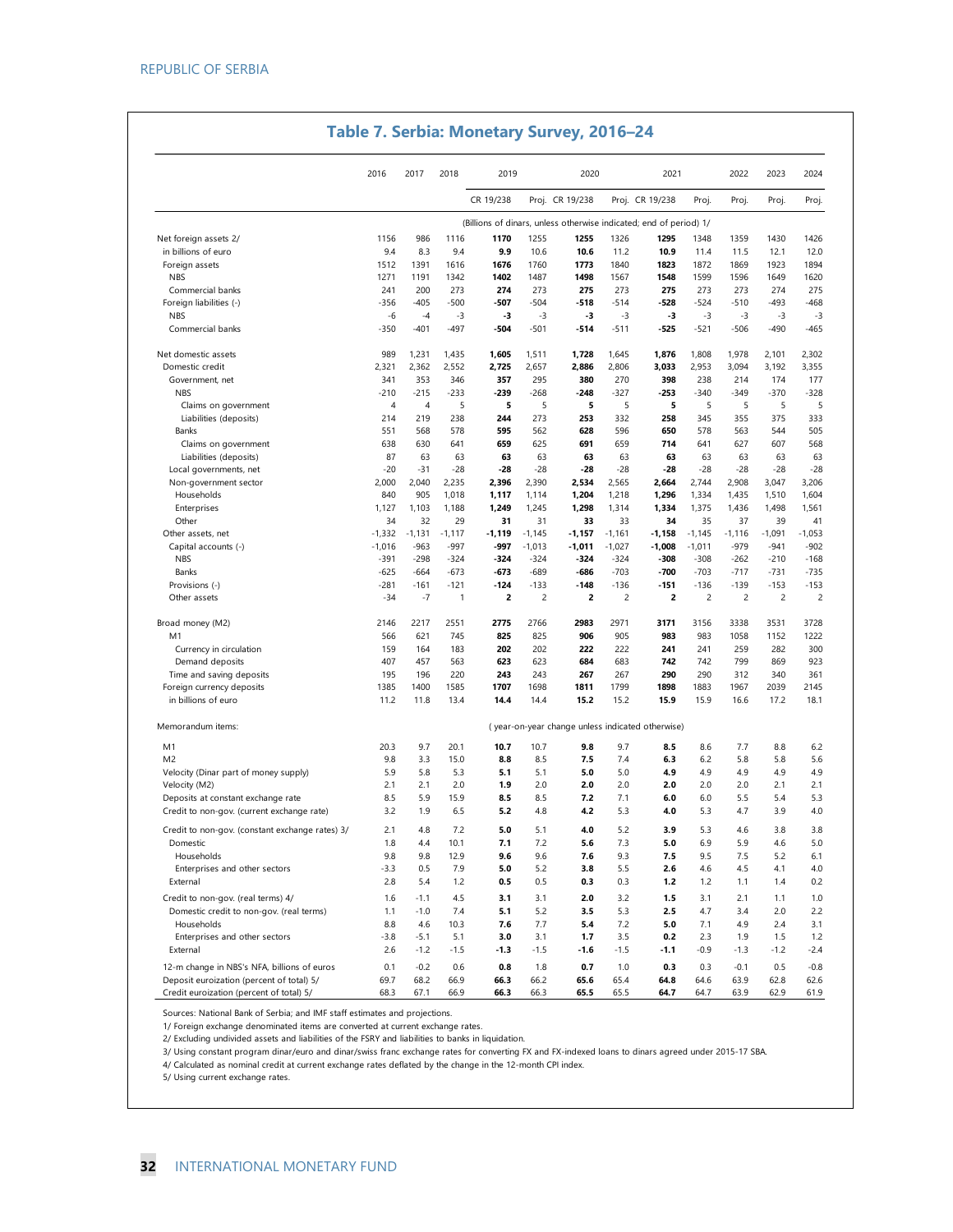### **Table 8. Serbia: NBS Balance Sheet, 2016–24**

|                                                 | 2016           | 2017           | 2018   | 2019      |        | 2020                                                               |        | 2021      |        | 2022   | 2023   | 2024   |
|-------------------------------------------------|----------------|----------------|--------|-----------|--------|--------------------------------------------------------------------|--------|-----------|--------|--------|--------|--------|
|                                                 |                |                |        | CR 19/238 | Proj.  | CR 19/238                                                          | Proj.  | CR 19/238 | Proj.  | Proj.  | Proj.  | Proj.  |
|                                                 |                |                |        |           |        | (Billions of dinars, unless otherwise indicated; end of period) 1/ |        |           |        |        |        |        |
| Net foreign assets                              | 1265           | 1187           | 1339   | 1399      | 1484   | 1495                                                               | 1564   | 1545      | 1596   | 1592   | 1646   | 1616   |
| (In billions of euro)                           | 10.3           | 10.0           | 11.3   | 11.8      | 12.6   | 12.6                                                               | 13.3   | 13.0      | 13.5   | 13.5   | 13.9   | 13.6   |
| Gross foreign reserves                          | 1271           | 1191           | 1342   | 1402      | 1487   | 1498                                                               | 1567   | 1548      | 1599   | 1596   | 1649   | 1620   |
| Gross reserve liabilities (-)                   | -6             | $-4$           | $-3$   | $-3$      | $-3$   | -3                                                                 | $-3$   | $-3$      | $-3$   | $-3$   | $-3$   | $-3$   |
| Net domestic assets                             | $-663$         | $-596$         | $-607$ | $-636$    | $-721$ | $-652$                                                             | $-724$ | $-633$    | $-686$ | $-613$ | $-577$ | $-463$ |
| Net domestic credit                             | $-272$         | $-298$         | $-282$ | $-311$    | $-397$ | $-328$                                                             | $-399$ | $-325$    | $-378$ | $-351$ | $-367$ | $-295$ |
| Net credit to government                        | $-210$         | $-215$         | $-233$ | $-239$    | $-268$ | $-248$                                                             | $-327$ | $-253$    | $-340$ | $-349$ | $-370$ | $-328$ |
| Claims on government                            | $\overline{4}$ | $\overline{4}$ | 5      | 5         | 5      | 5                                                                  | 5      | 5         | 5      | 5      | 5      | 5      |
| Liabilities to government (-)                   | $-214$         | $-219$         | $-238$ | $-244$    | $-273$ | $-253$                                                             | $-332$ | $-258$    | $-345$ | $-355$ | $-375$ | $-333$ |
| Liabilities to government (-): local currency   | $-95$          | $-118$         | $-137$ | $-137$    | $-137$ | $-137$                                                             | $-137$ | $-137$    | $-137$ | $-137$ | $-137$ | $-137$ |
| Liabilities to government (-): foreign currency | $-119$         | $-101$         | $-101$ | $-107$    | $-136$ | $-116$                                                             | $-194$ | $-121$    | $-208$ | $-217$ | $-238$ | $-195$ |
| Net credit to local governments                 | $-43$          | $-48$          | $-46$  | $-48$     | $-48$  | $-48$                                                              | $-48$  | $-48$     | $-48$  | $-48$  | $-48$  | $-48$  |
| Net claims on banks                             | $-33$          | $-45$          | $-16$  | $-37$     | $-94$  | $-44$                                                              | $-37$  | $-37$     | $-2$   | 33     | 38     | 68     |
| Capital accounts (-)                            | $-391$         | $-298$         | $-324$ | $-324$    | $-324$ | $-324$                                                             | $-324$ | $-308$    | $-308$ | $-262$ | $-210$ | $-168$ |
| Reserve money                                   | 602            | 591            | 732    | 764       | 762    | 842                                                                | 840    | 912       | 910    | 979    | 1069   | 1154   |
| Currency in circulation                         | 159            | 164            | 183    | 202       | 202    | 222                                                                | 222    | 241       | 241    | 259    | 282    | 300    |
| Commercial bank reserves                        | 221            | 232            | 269    | 307       | 307    | 350                                                                | 350    | 388       | 388    | 426    | 483    | 534    |
| Required reserves                               | 147            | 156            | 171    | 184       | 183    | 196                                                                | 194    | 205       | 203    | 212    | 220    | 232    |
| Excess reserves                                 | 73             | 76             | 98     | 122       | 123    | 155                                                                | 156    | 183       | 185    | 214    | 262    | 302    |
| FX deposits by banks, billions of euros         | 1.8            | 1.6            | 2.4    | 2.2       | 2.2    | 2.3                                                                | 2.3    | 2.4       | 2.4    | 2.5    | 2.6    | 2.7    |

Sources: National Bank of Serbia; and IMF staff estimates and projections.

1/ Foreign exchange denominated items are converted at current exchange rates.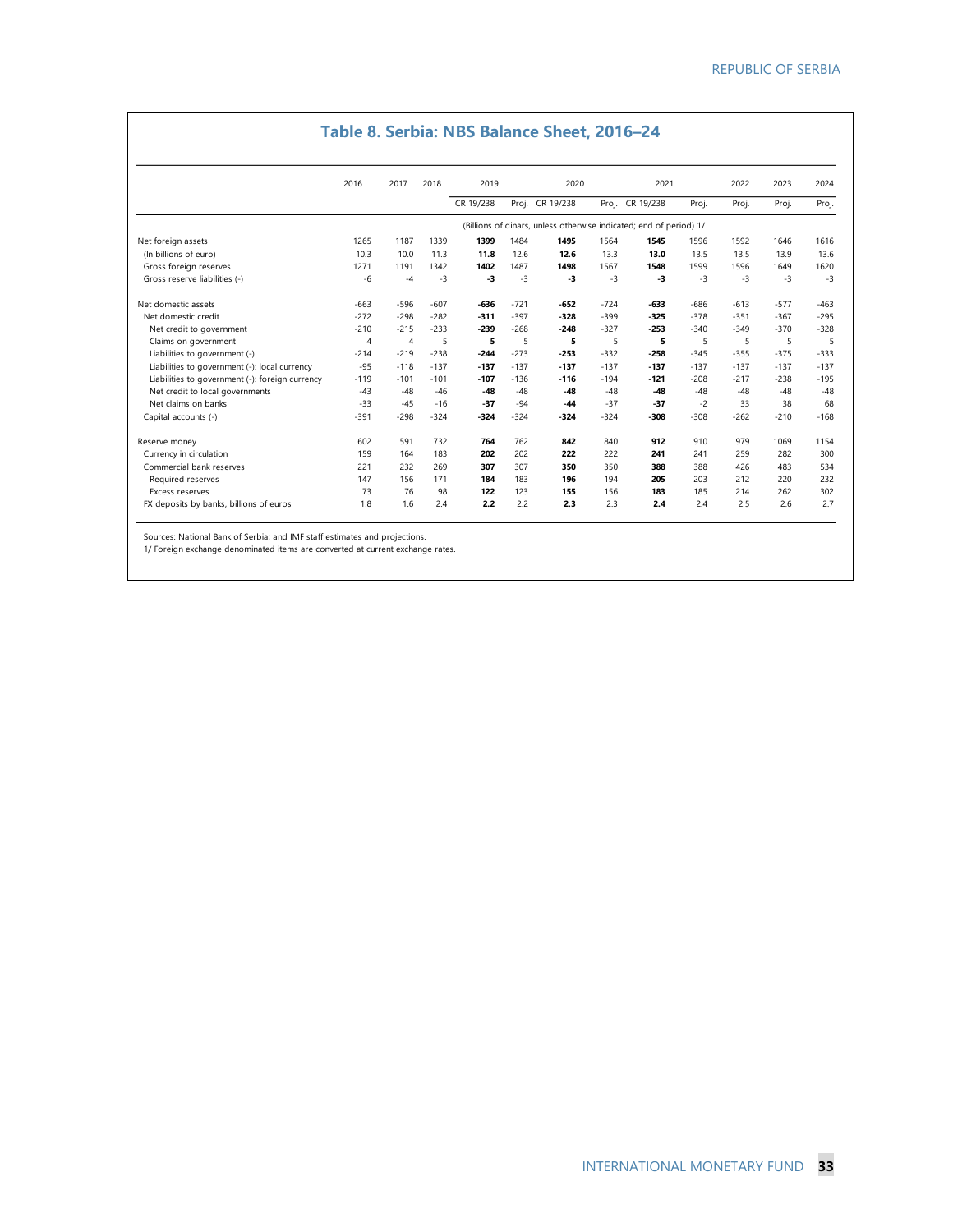|                                                                     | 2014  | 2015  | 2016  | 2017  |       | 2018  |       |       | 2019  |       |
|---------------------------------------------------------------------|-------|-------|-------|-------|-------|-------|-------|-------|-------|-------|
|                                                                     |       |       |       |       | Mar   | Jun   | Sep   | Dec   | Mar   | Jun   |
| Capital adequacy                                                    |       |       |       |       |       |       |       |       |       |       |
| Regulatory capital to risk-weighted assets                          | 20.0  | 20.9  | 21.8  | 22.6  | 22.7  | 22.9  | 22.8  | 22.3  | 23.7  | 23.2  |
| Regulatory Tier 1 capital to risk-weighted assets                   | 17.6  | 18.8  | 20.0  | 21.6  | 21.8  | 22.1  | 21.9  | 21.1  | 22.6  | 22.1  |
| Nonperforming loans net of provisions to regulatory capital         | 56.0  | 44.0  | 27.1  | 17.7  | 15.4  | 12.7  | 10.3  | 9.7   | 8.2   | 8.1   |
| Regulatory Tier 1 capital to assets                                 | 10.1  | 10.7  | 11.6  | 13.7  | 13.9  | 14.3  | 14.2  | 13.5  | 14.8  | 14.8  |
| Large exposures to capital                                          | 130.5 | 115.7 | 86.0  | 69.3  | 73.3  | 68.6  | 68.2  | 77.4  | 63.4  | 64.0  |
| Regulatory capital to assets                                        | 11.4  | 11.9  | 12.7  | 14.4  | 14.5  | 14.8  | 14.9  | 14.2  | 15.5  | 15.6  |
| Asset quality                                                       |       |       |       |       |       |       |       |       |       |       |
| Nonperforming loans to total gross loans                            | 21.5  | 21.6  | 17.0  | 9.8   | 9.2   | 7.8   | 6.4   | 5.7   | 5.5   | 5.2   |
| Sectoral distribution of loans (percent of total loans)             |       |       |       |       |       |       |       |       |       |       |
| Deposit takers                                                      | 0.8   | 0.1   | 0.5   | 0.3   | 0.2   | 0.3   | 0.4   | 0.4   | 0.3   | 0.5   |
| Central bank                                                        | 0.4   | 1.6   | 1.7   | 2.1   | 1.9   | 3.0   | 1.8   | 0.7   | 0.7   | 1.7   |
| General government                                                  | 2.3   | 1.7   | 1.5   | 1.3   | 1.2   | 1.2   | 1.2   | 1.1   | 1.2   | 1.3   |
| Other financial corporations                                        | 0.5   | 0.7   | 0.9   | 0.9   | 0.7   | 0.8   | 0.9   | 0.8   | 0.9   | 0.9   |
| Nonfinancial corporations                                           | 56.3  | 55.9  | 52.6  | 50.5  | 50.6  | 49.1  | 49.0  | 50.0  | 49.9  | 49.2  |
| Agriculture                                                         | 3.5   | 3.7   | 3.6   | 3.5   | 3.4   | 3.5   | 3.6   | 3.5   | 3.3   | 3.2   |
| Industry                                                            | 19.2  | 18.4  | 16.5  | 16.2  | 16.3  | 16.2  | 15.9  | 16.5  | 16.5  | 15.7  |
| Construction                                                        | 4.2   | 3.8   | 4.1   | 4.0   | 4.1   | 4.1   | 4.2   | 4.2   | 4.5   | 4.5   |
| Trade                                                               | 13.9  | 13.9  | 14.3  | 14.6  | 14.9  | 14.2  | 14.5  | 14.0  | 14.2  | 13.8  |
| Other loans to nonfinancial corporations                            | 15.6  | 16.2  | 14.1  | 12.2  | 11.9  | 11.0  | 10.7  | 11.8  | 11.4  | 12.0  |
| Households and NPISH                                                | 38.3  | 39.1  | 41.5  | 42.9  | 43.8  | 43.7  | 44.7  | 44.3  | 45.1  | 44.2  |
| Households and NPISH of which: mortgage loans to total loa          | 18.0  | 18.1  | 17.9  | 16.9  | 17.2  | 16.8  | 17.0  | 16.8  | 17.0  | 16.1  |
| Foreign sector                                                      | 1.4   | 0.9   | 1.4   | 2.0   | 1.6   | 1.9   | 2.2   | 2.6   | 2.0   | 2.1   |
| IFRS provision for NPLs to gross NPLs                               | 54.9  | 62.3  | 67.8  | 58.1  | 60.8  | 60.9  | 61.3  | 60.2  | 61.3  | 60.8  |
| IFRS provision of total loans to total gross loans                  | 12.7  | 14.4  | 12.4  | 6.6   | 6.7   | 5.8   | 5.0   | 4.5   | 4.4   | 4.1   |
| <b>Earnings and Profitability</b>                                   |       |       |       |       |       |       |       |       |       |       |
| Return on assets                                                    | 0.1   | 0.3   | 0.7   | 2.1   | 2.1   | 2.1   | 2.1   | 2.2   | 1.7   | 1.8   |
| Return on equity                                                    | 0.6   | 1.5   | 3.3   | 10.5  | 10.5  | 10.6  | 10.7  | 11.3  | 9.7   | 9.7   |
| Liquidity                                                           |       |       |       |       |       |       |       |       |       |       |
| Customer deposits to total (noninterbank) loans                     | 95.7  | 99.7  | 108.1 | 106.9 | 105.4 | 106.8 | 105.3 | 110.6 | 109.6 | 107.4 |
| Foreign-currency-denominated loans to total loans                   | 70.1  | 72.3  | 69.4  | 67.5  | 67.3  | 67.0  | 67.8  | 68.5  | 68.2  | 67.6  |
| Average monthly liquidity ratio                                     | 2.2   | 2.1   | 2.1   | 2.0   | 2.2   | 2.1   | 2.1   | 2.0   | 2.2   | 2.1   |
| Average monthly narrow liquidity ratio                              | 1.7   | 1.7   | 1.7   | 1.7   | 1.8   | 1.8   | 1.8   | 1.7   | 1.8   | 1.8   |
| Sensitivity to Market Risk                                          |       |       |       |       |       |       |       |       |       |       |
| Foreign-currency-denominated liabilities to total liabilities       | 74.7  | 72.7  | 71.1  | 69.7  | 70.2  | 69.8  | 69.4  | 69.3  | 69.8  | 68.3  |
| Classified off-balance sheet items to classified balance sheet asse | 27.6  | 30.6  | 32.4  | 36.4  | 36.0  | 37.1  | 37.6  | 36.8  | 37.6  | 37.7  |

### **Table 9. Serbia: Banking Sector Financial Soundness Indicators, 2014–19**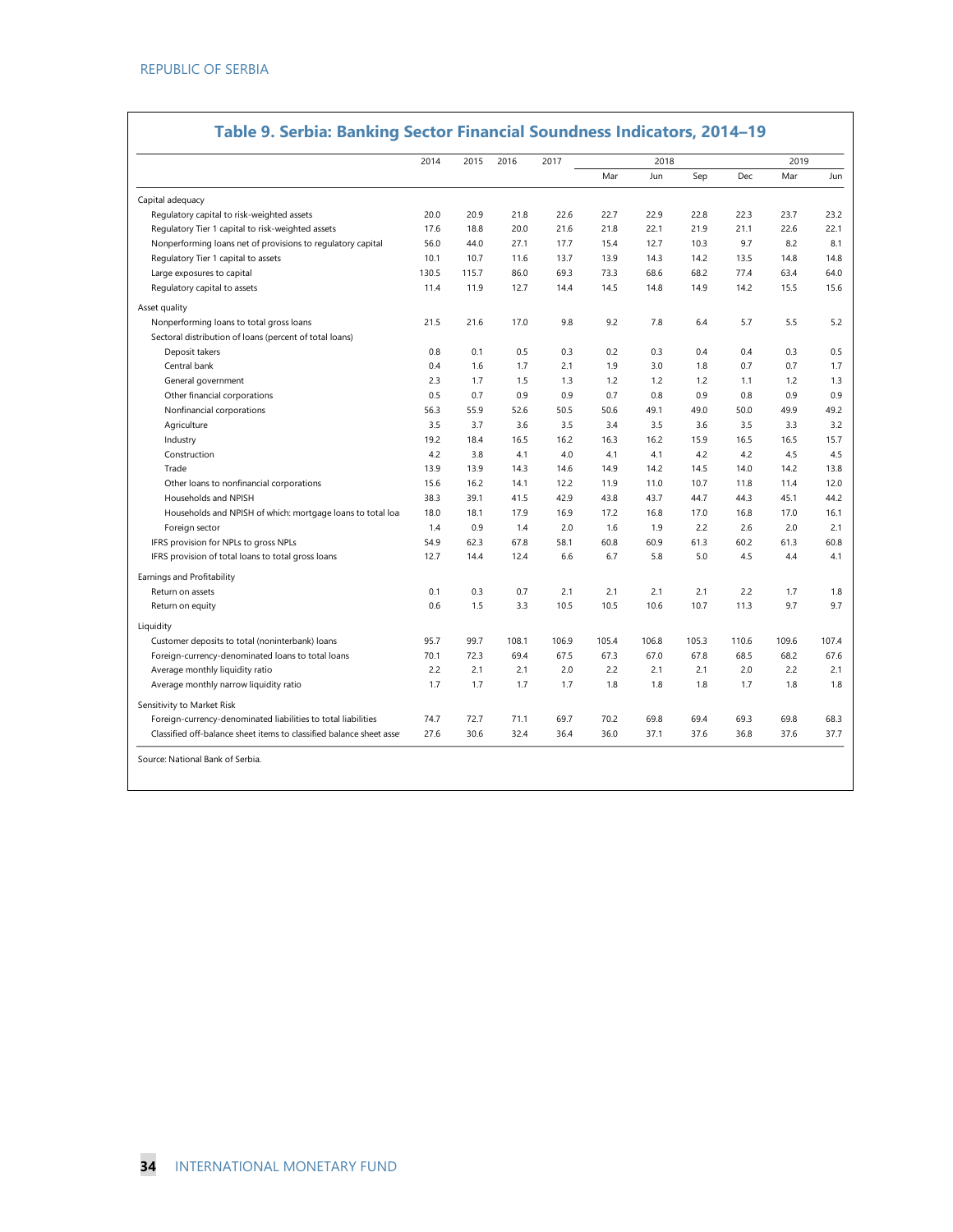| <b>Program Review</b>             | <b>Proposed Date</b> |
|-----------------------------------|----------------------|
| Board discussion of a PCI request | July 18, 2018        |
| <b>First Review</b>               | December 1, 2018     |
| Second Review                     | June 1, 2019         |
| <b>Third Review</b>               | December 1, 2019     |
| <b>Fourth Review</b>              | June 1, 2020         |
| <b>Fifth Review</b>               | December 1, 2020     |

### **Table 10. Serbia: Schedule of Reviews Under the Policy Coordination Instrument, 2018–20**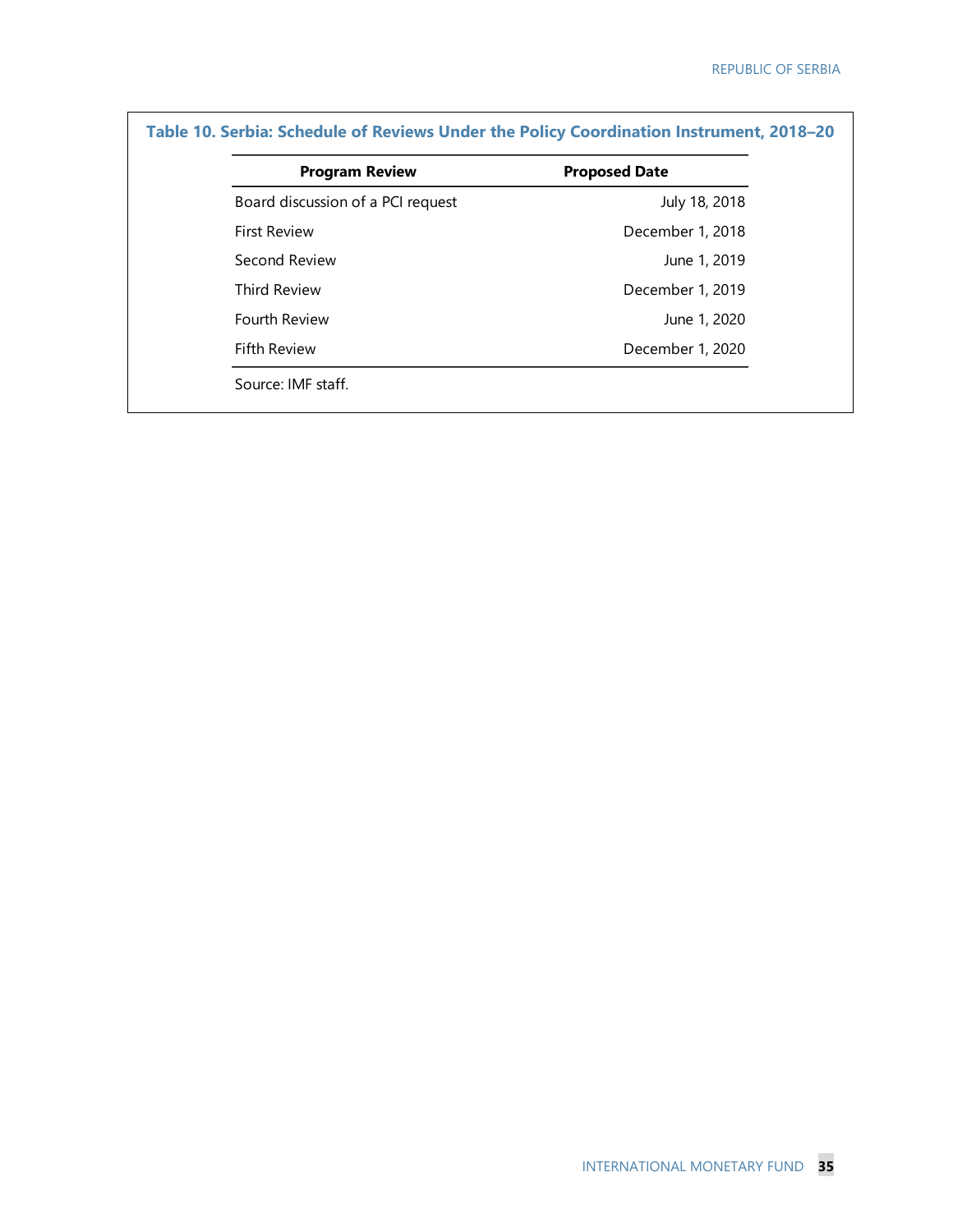### **Appendix I. Program Statement**

Ms. Kristalina Georgieva Belgrade, December 2, 2019

Managing Director International Monetary Fund Washington, D.C., 20431 U.S.A.

Dear Ms. Georgieva:

Our economic program, supported by a Policy Coordination Instrument (PCI) approved by the IMF Executive Board on July 18, 2018, aims at maintaining macroeconomic and financial stability and advancing an ambitious structural and institutional reform agenda to foster rapid and inclusive growth, job creation and improved living standards. This Program Statement (PS) describes progress made so far and sets out the economic policies that the Government and the National Bank of Serbia (NBS) intend to implement under the PCI.

End-September quantitative program targets (QTs)—including on the fiscal balance and current primary spending—have been met and good progress has been made on reform targets. Inflation has remained within the NBS target band and within the inner limit of the program inflation consultation clause.

The implementation of our program will continue to be monitored through quantitative, standard continuous, and reform targets, and an inflation consultation clause, as described in the PS and the attached Technical Memorandum of Understanding (TMU). Reviews by the Fund will continue to be completed on a semi-annual basis to assess program implementation progress and reach understandings on additional measures that may be needed to achieve its objectives.

We believe that the policies set forth in this PS are adequate to achieve the objectives of the PCIsupported program, and we will promptly take any additional measures that may become appropriate for this purpose. We will consult with the Fund before adopting any such measures or in advance of revisions to the policies contained in this PS. Moreover, we will provide all information requested by the Fund to assess implementation of the program.

In line with our commitment to transparency, we wish to make this letter available to the public, along with the PS and TMU, as well as the IMF staff report on the third review. We therefore authorize their publication and posting on the IMF website, subject to Executive Board approval. These documents will also be posted on the official website of the Serbian government.

Sincerely,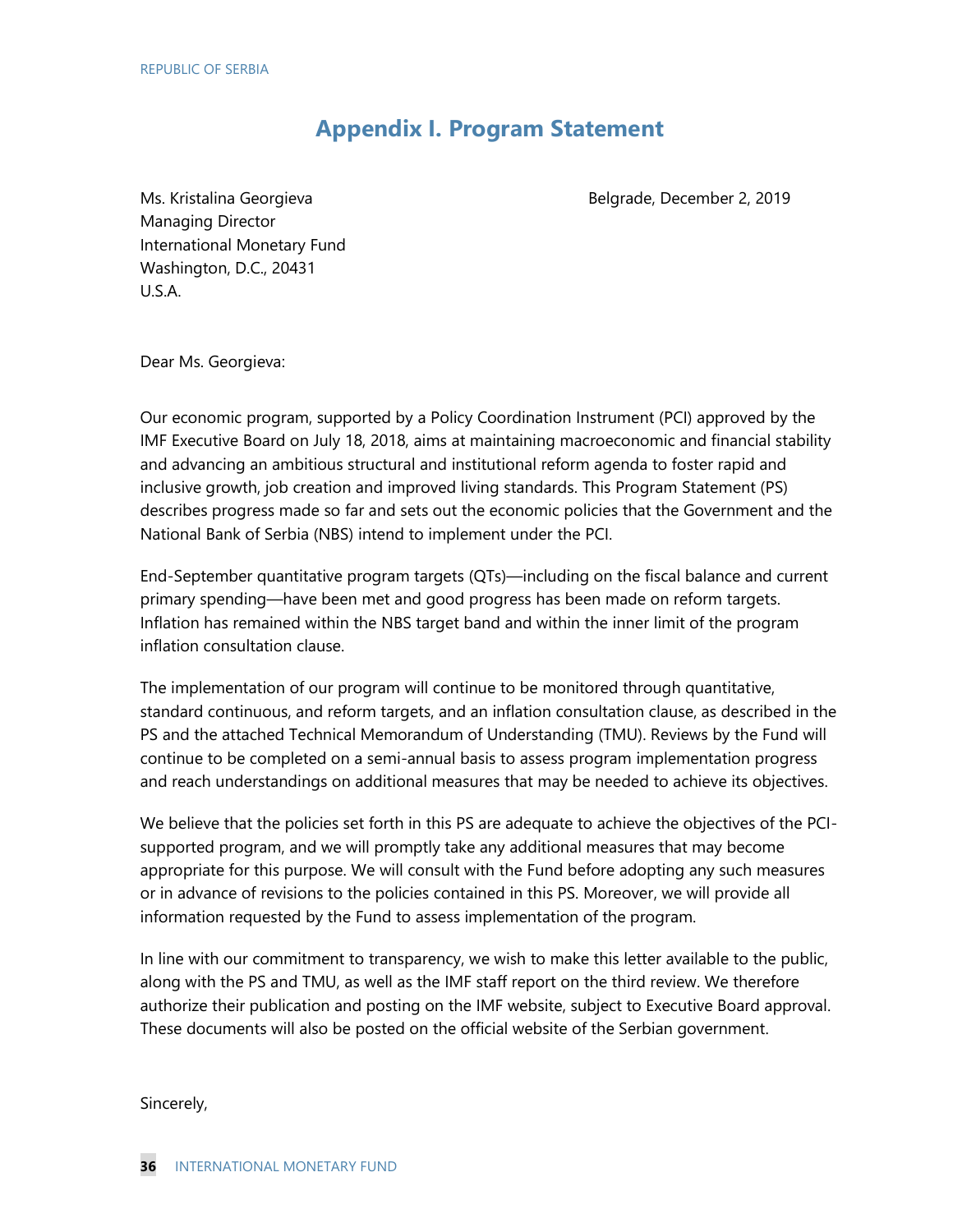/s/ Ana Brnabić Prime Minister

/s/ /s/ Jorgovanka Tabaković Narodni i Siniša Mali Governor of the National Bank of Serbia Minister of Finance

Attachment: Technical Memorandum of Understanding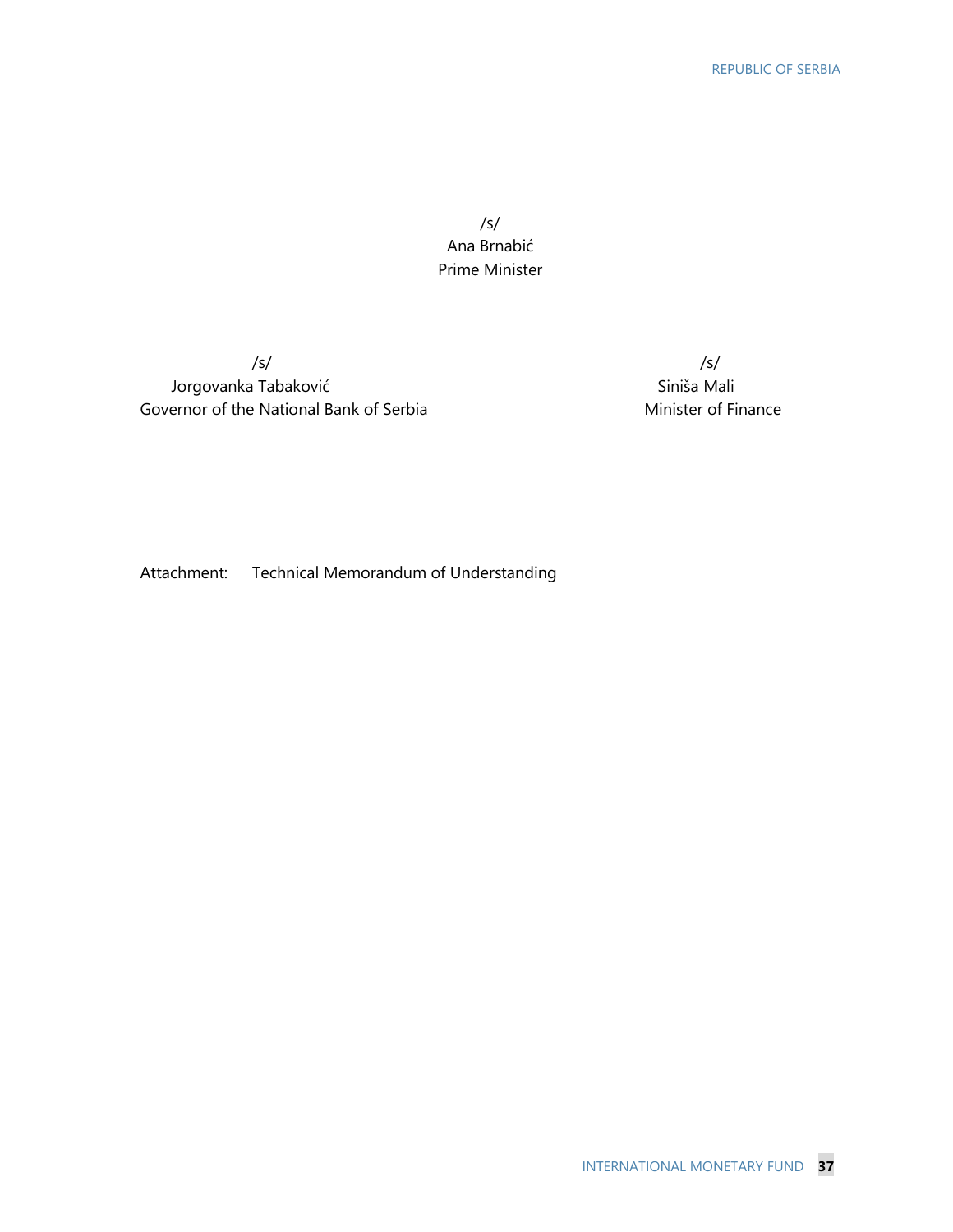### **Program Statement**

**1. This program statement sets out our economic program for the remainder of this year and 2020.** The program aims to strengthen the foundation for healthy economic growth by addressing Serbia's short-term and structural economic weaknesses. To this end, the program focuses on policies to ensure macroeconomic stability, most notably by maintaining fiscal sustainability, bolster financial sector resilience, and improve competitiveness.

**2. Our policies will continue to focus on maintaining macro and financial stability**  while supporting growth. We are projecting a small overall fiscal deficit in 2019 and 2020, with public debt on a firm downward path. The external position remains broadly in line with fundamentals. Monetary policy has kept inflation low and stable, while supporting economic activity and maintaining broad exchange rate stability. Strong business and consumer confidence have bolstered private investment, employment, and growth.

**3. We will continue to advance our structural reform agenda.** We have made progress in reforming tax administration, strengthening public financial management, resolving SOEs and privatizing the largest state-owned bank. We plan further measures to tackle informality, reform public administration, and strengthen corporate governance of public enterprises and SOEs. We will continue to implement reforms in public finance and tax administration, including by introducing new and credible fiscal rules.

**4. The goals of the program are compatible with our aspirations to join the EU.** Implementing this program will allow Serbia to realize the sizable potential for convergence towards EU-income levels.

### **Recent Economic Developments and Outlook**

**5.** Macroeconomic performance remains strong. Growth reached 2.8 percent yoy in the first half of the year, supported by robust domestic demand. Formal employment continues to expand and unemployment has fallen to record-low levels, while wages are rising steadily. Headline inflation stood at 1 percent yoy in October, while core inflation remains low and stable at 1.1 percent in the same month. Our strong performance has been recognized by key credit rating agencies, as reflected in recent improvements in our rating or outlook.

### **6. Consistent implementation of the policy measures and reforms envisaged under our program should continue to improve private sector dynamism, and foster job creation and growth**.

**Real GDP growth** is projected at 3.5 percent in 2019 and 4 percent in 2020 and over the medium term. Full implementation of our structural reform agenda will further boost Serbia's growth potential.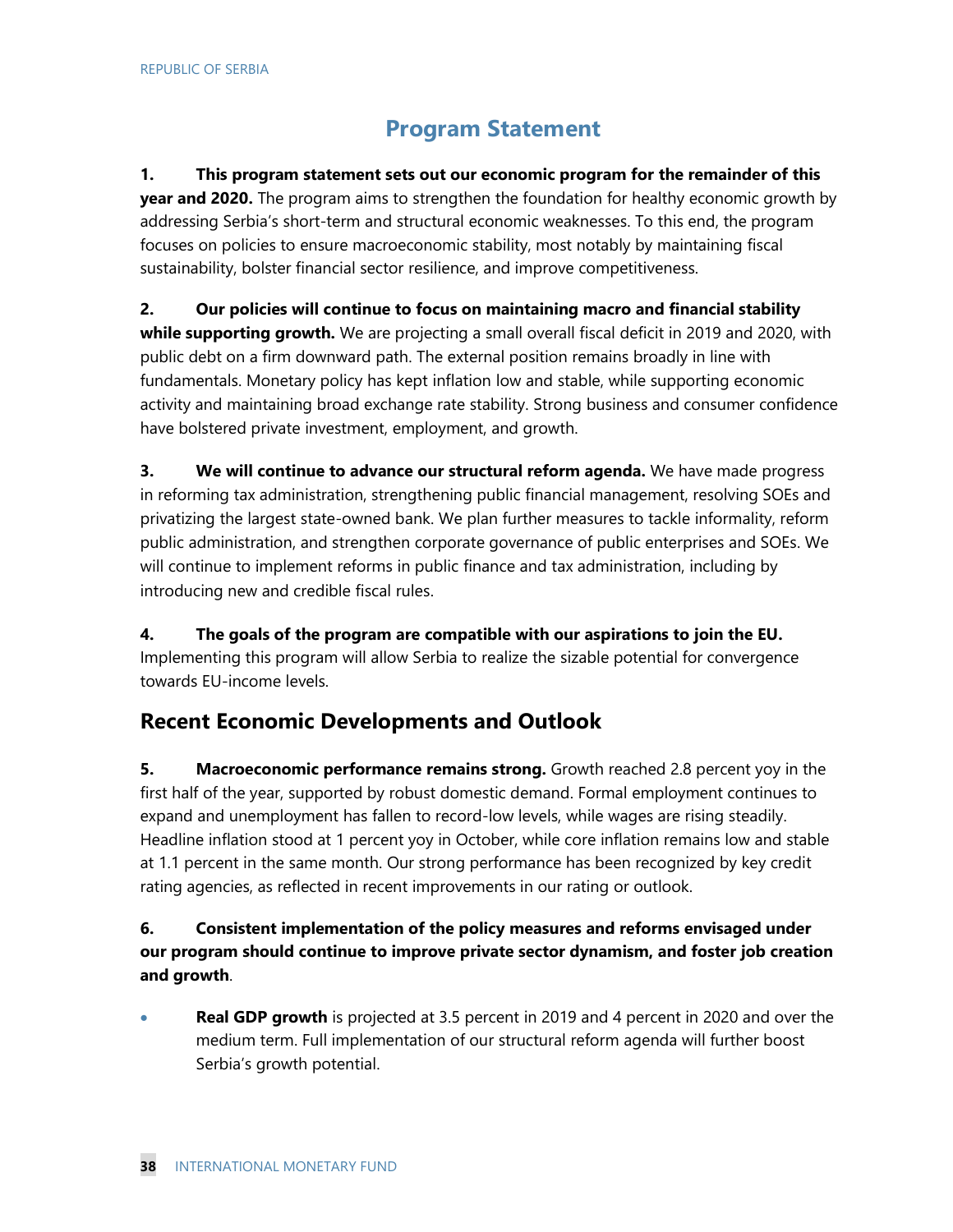- **Inflation** is projected to be in the lower half of the inflation target band in 2020 and to gradually converge to 3 percent by over the medium term.
- **The current account deficit** is projected at 5.5 percent in 2019, gradually falling below 4 percent of GDP over the medium term. These projected deficits will continue to be fully financed by net FDI. External financing will continue to consist mostly of FDI, and bilateral and infrastructure project loans.

### **Economic Policies**

### **Fiscal Policies**

**7. Strong fiscal performance continued in the first nine months of 2019.** The general government recorded a surplus of RSD 35.1 billion in the period January-September, while the adjusted program target allowed for a surplus of RSD 1.3 billion. Capital spending execution was strong, while current spending, including mandatory spending on wages and pensions, grew broadly in line with expectations. Public debt fell to 52.8 percent of GDP in September 2019, while yields on government securities have remained at near record-low levels.

**8. To use the fiscal space projected for 2019, in October we adopted a supplementary budget envisaging additional current and capital spending.** The supplementary budget allows for an increase of RSD 16.8 billion in capital expenditures, advancing the 2020 public sector wage increases to December 2019, granting a one-off bonus of RSD 5,000 to each pensioner, and supporting some previously under-budgeted social assistance programs. Wage increases amount to 15 percent for nurses, 10 percent for doctors, researchers and scientists, 9 percent for social services (including health and education) and security forces, and 8 percent for civil servants. With this budget supplement, we project a general government deficit of 0.5 percent of GDP in 2019, as expected at the time of the second review. Current spending at the Republic level is projected to stay within the program ceiling, although both the public sector wage and the pensions bill will increase by about 0.2 percent of GDP. We have identified financial cushions within the revised budget and, if necessary, we will contain spending as needed to ensure that the general government deficit and primary current spending at the Republic level remain within the agreed ceilings.

**9. We are committed to maintain fiscal discipline to keep the public debt-to-GDP**  ratio on a downward trajectory, while supporting growth. For 2020, we target a general government deficit of 0.5 percent of GDP, in line with program objectives. Public debt is projected to decline further to 51.4 percent of GDP, while the debt profile will continue to improve, with increased maturity and a higher share of dinar-denominated debt. The fiscal stance in 2020 is broadly neutral but still allows for an increase in capital spending; a moderate reduction of the labor tax burden; an increase of public sector wages; and completing the unwinding of the crisis-era wage cuts for public enterprises and SOEs. Our measures will ensure that both the pension and general government wage bills do not increase in percent of GDP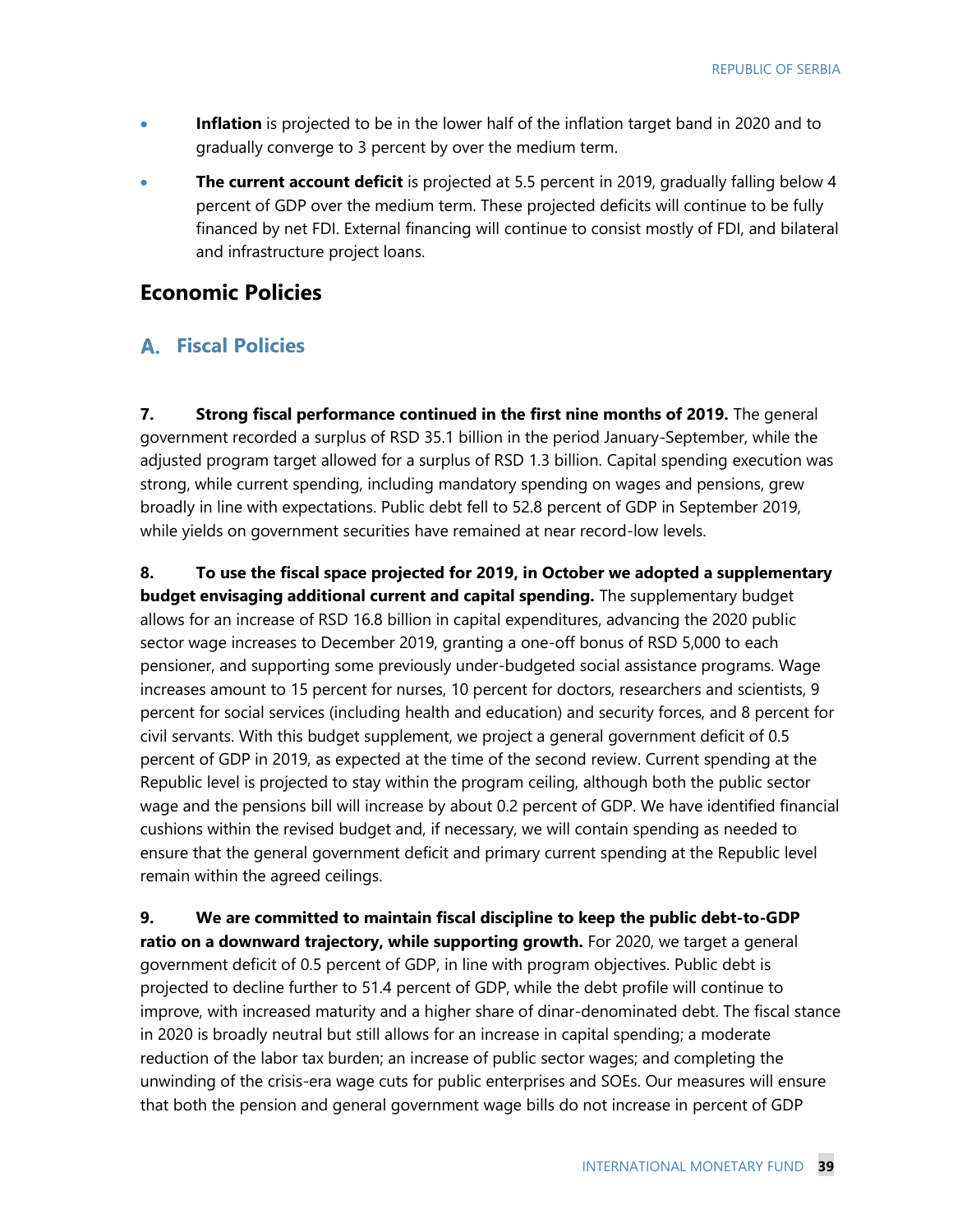compared to 2019. For 2021 onwards, we will aim at overall deficits consistent with the new fiscal rules that will be introduced during 2020, with a view to bring public debt to 40 percent of GDP by 2024.

**10.** As a **prior action**, the National Assembly approved the 2020 budget consistent with program fiscal parameters aimed at containing the fiscal deficit and primary current spending. Furthermore,

- We will increase capital spending by RSD 16.6 billion to address Serbia's sizeable infrastructure needs.
- We will moderately reduce the tax burden on labor by reducing the pension contribution by ½ percentage point. We will also increase the threshold of non-taxable personal income to RSD 16,300.
- We will rationalize the presumptive tax system effective in 2020 to improve efficiency and prevent abuses. We will streamline the number of criteria to qualify for the presumptive taxation system and automate the enrollment process to reduce the administrative burden of the STA. To prevent abuses, we will redefine the base for computing presumptive taxes for some professions. These changes are expected to be fiscally neutral.
- To facilitate these amendments and promote the creation of employment we will also introduce exemptions in 2020 through 2022 from payroll taxes and social security contributions for firms based on employment created in 2020.
- Effective January 2020, we will increase pensions based on a new indexation mechanism. The new annual indexation formula will link pension growth to 50 percent of inflation and 50 percent of the average nominal wage growth. For this purpose, inflation is measured as the annual average increase in the consumer price index (CPI), published by SORS. Average nominal wage growth is defined as average growth of wages in the economy as published by SORS.
- We will complete the unwinding of the crisis-era wage cuts for public enterprises and SOEs, while ensuring that the general government wage bill does not increase in percent of GDP compared to 2019.

**11. We will aim to further reduce fiscal risks and will prepare contingency measures as needed.** We will maintain an adequate liquidity buffer and will not accumulate public sector external debt payment arrears (continuous target). We will also refrain from accumulating domestic payment arrears (quantitative target). Our efforts to contain public spending will continue to be monitored through a ceiling on current primary spending of Serbia's Republican budget, excluding capital spending and interest payments (quantitative target).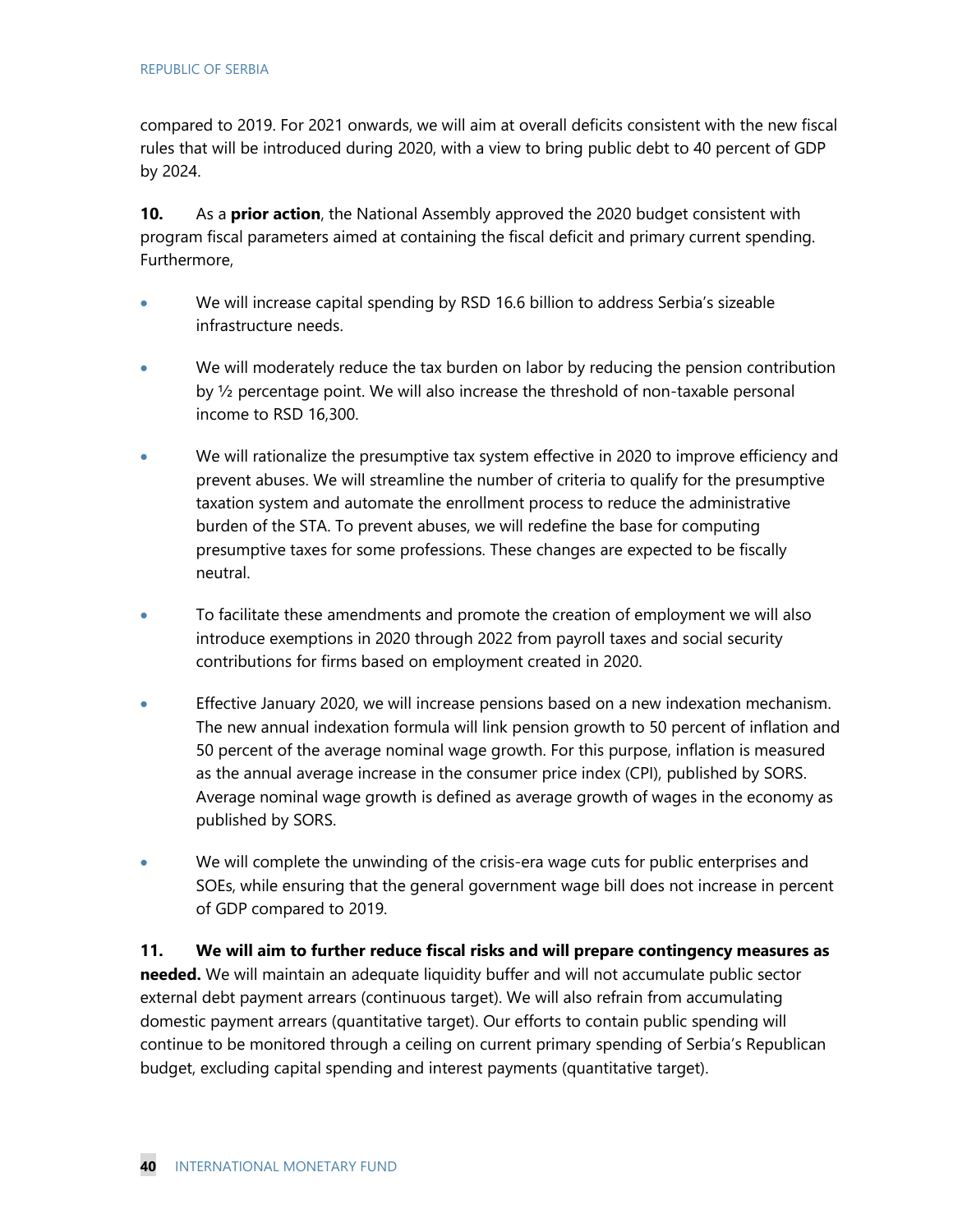### **Structural Fiscal Policies**

#### **12. We are committed to modernize tax administration to strengthen revenue**

**collection and improve the business environment.** Our reform efforts are based on IMF technical assistance and the Tax Administration Diagnostic Assessment Tool review.

- We are committed to fully implement the Transformation Action Plan (TAP, 2018-23), which provides strategic guidance and a time-bound action plan to create a modern tax administration utilizing electronic business processes, improved taxpayer services, and a risk-based approach to compliance.
- In June 2019, we completed (i) the separation of core and non-core activities of the STA, supported by separate organizational structures with their own program budget allocation, headquarters design, business plans, management structures, and reporting lines; and (ii) the consolidation of core tax administration functions into fewer sites (**end-June 2019 reform target**). This first round of consolidation implemented a reduction to 37 branch offices and a large taxpayers office.
- A recently appointed head of the non-core business stream is now responsible for leading the design and implementation of the new non-core business stream organization and management arrangements. This will help to ensure that the focus for the Transformation project team is on the administration reform of the core taxes.
- The next phase of reforms aims at modernizing IT and records management systems and business process re-engineering. A decision on the preferred approach to redeveloping the IT system was adopted in October with the assistance of an external consultant (**end-October 2019 reform target**). We expect that the new system will facilitate an effective implementation of key reform plan activities, including the modernization of business processes.
- Measures to reduce the average processing time for VAT refunds continue to yield positive results. Refunds are processed according to the legally prescribed timelines and the STA takes a cautious approach to minimize fraud. In the future, STA will continue to process the VAT refunds within the deadlines prescribed by the law (15/45 days for exporters and others, respectively), but it will strive to refund VAT earlier to low-risk taxpayers.
- To increase the share of revenues collected by the large taxpayer office (LTO) to at least 45 percent of total tax revenues by end-2020, the STA will develop measures to assess the level of compliance of this taxpayer segment; expand the risk profiling of taxpayers overseen by the LTO; and increase the LTO staffing levels.
- To enhance revenue mobilization, following the adoption of the Law on Origin of Assets, the STA will create a special unit to analyze the level of noncompliance of high net worth individuals, including by applying indirect audit methods, and start implementing a response strategy.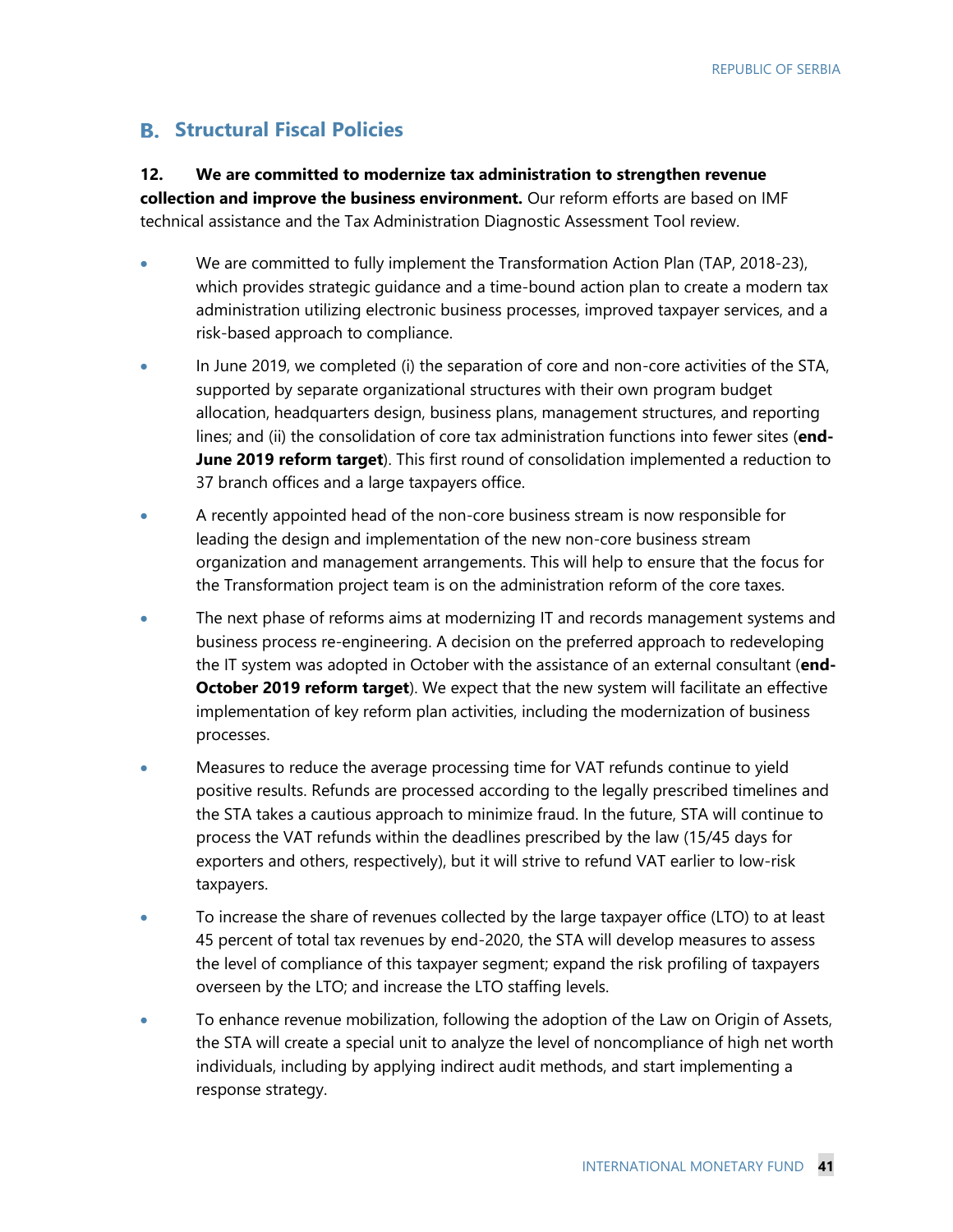- The World Bank Tax Administration Modernization Project approved in April 2019 includes four components: (i) a review of the legal environment; (ii) improvement of the STA organization and operations, which include business process re-engineering; (iii) ICT system and record management modernization, including the implementation of an efiscalization system and (iv) project management and change management. In November 2019, we appointed a project manager and an assistant manager to ensure an efficient implementation of the modernization project.
- To ensure that the STA has adequate capacity to fulfill its tasks, we will accommodate and prioritize an increase in its staffing. In this context, we have also decided to build a new and suitable headquarter building for the STA.

### **13. We plan to advance the general government employment and wage system reforms, which are critical for improving the efficiency of public services and containing current expenditure.**

• **Public wage system reform.** The 2016 Law on the Public Sector Employees Wage System sets the stage for a new system where employees are granted equal pay for equal work across the public sector, in a more transparent and systematic manner. Secondary legislation for local governments and public services (health, education, culture, and social protection) was approved in December 2017. We plan to apply the new wage system to all public sector employees (including the police and army) during 2020, in time for the 2021 wage increases. To prepare for this, we plan to adopt the decree specifying the coefficients under the new wage system (**end-May 2020 reform target, reset to end-July 2020**). We will set the base under the new system to prevent an increase of the general government wage bill as a share of GDP and we will define the coefficients in a way that prevents the possible emergence of problems of staff retention and/or bottlenecks in hiring new employees in specific segments.

### • **General government employment framework.**

- The current framework is governed by (i) the Law on the Maximum Number of Employees in the Public Sector, and annual decisions on the maximum number of permanent employees in public administration, public services, the Autonomous Government of Vojvodina, and local selfgovernments, which set the employment ceiling on permanent staff at the institution level; and (ii) and a Budget law, which regulates an employment freeze, with exceptions managed through the Employment Commission. This system, which includes local public enterprises, has helped to reduce public employment, but also resulted in reliance on fixed-term and contractual positions and staffing shortages in some areas.
- We plan to replace this existing framework based on the Law on the Maximum Number of Employees in the Public Sector with a new system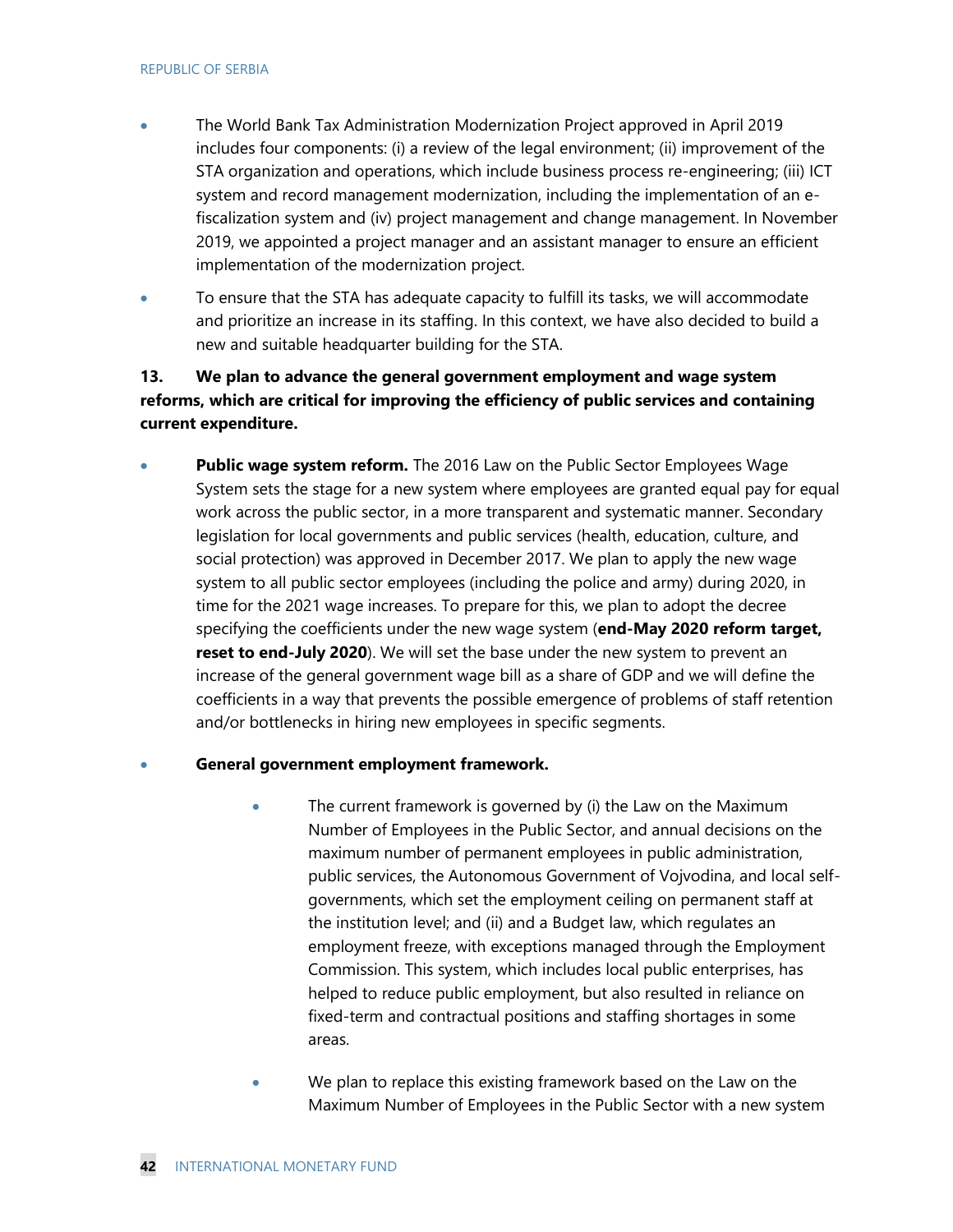based on personnel planning for all public sector entities according to the law. The new system should ensure medium-term workforce planning by all public sector institutions as well as alignment with budgetary constraints. We will adopt a government decision on a revised public employment framework along these lines effective 2021 **(end-September 2019 RT, revised and reset to end-September 2020 RT)**. Once this new system is sufficiently effective and comprehensive we aim to phase out the controls through the hiring freeze and the Employment Commission.

- In the meantime, the Employment Commission will allow the hiring of staff within the institutions' budget limits.
- We have also developed a new electronic public employment registry for the Public Administration, which will be effective by end-2020 starting with a pilot for the Ministry of Finance.

**14. We are strengthening the public investment management framework.** This will help to reduce infrastructure gaps—both in terms of quantity and quality.

- We have made progress in improving capital spending execution, but further efforts are warranted. We will continue to include all project loans in the budget.
- In line with the 2018 Planning System Law, which established a national planning framework, we will prepare a National Development Plan and a corresponding Investment Plan by 2020.
- Based on IMF and World Bank technical assistance, in July 2019 we issued a detailed guideline as a Rule Book to regulate capital expenditure projects covering project appraisal and selection (**end-January 2019 reform target**).
- In April 2019, we established the Capital Investment Commission (CIC) and in July we updated the decree on public investment project appraisal to (i) clarify the roles of the MOF, CIC, and other line ministries; and (ii) remove the exclusion of IPA-funded projects as well as those financed through government-to-government agreements (**end-April 2019 reform target**).
- We will develop a single project pipeline of ongoing and future projects by end-May 2020.
- We are developing a Public Investment Management System (PIMIS)—including an integrated database of public investment projects. The new system will be procured in 2020 and be effective by 2021.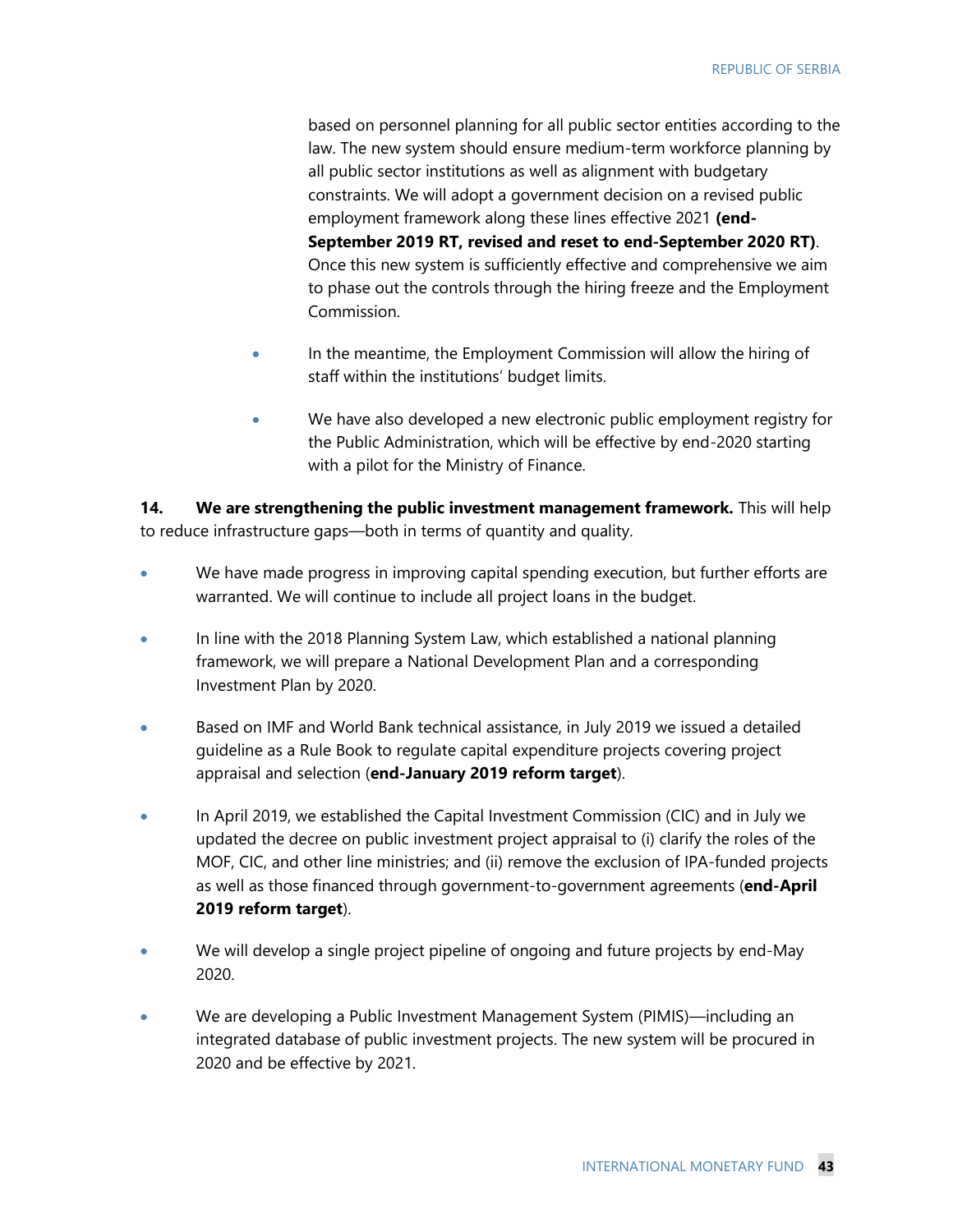### **15. We will consider, based on existing fiscal space, possible new measures to support**

**growth and improve the business climate.** In October 2019, we adopted a new law on the control of State aid, aligned with EU requirements, that will promote transparency. We will assess the impact of a set of measures adopted in 2019 to promote innovation and R&D, including revised depreciation allowances, full recognition of marketing costs, relief of tax burden on earnings in the form of stock options, tax relief on recreational benefits for employees, increased tax deduction of R&D costs, and Intellectual Property (IP) box tax incentives.

### **16. We aim at strengthening fiscal frameworks, by adopting a new set of fiscal rules.**

- To ensure a more rules-based pension system, we reintroduced the indexation of pensions effective January 2020 and will refrain from any additional ad-hoc pension increases. Indexation will automatically be suspended should the pension bill exceed 11 percent of GDP.
- As part of a broader revision of the budget system law, in September we will propose a deficit-based fiscal rule anchored on public debt, with a view to adopt it in parliament by end-November. We aim to achieve: (i) a more transparent and credible operational annual ceiling (in principle, ranging from zero to 1 percent of GDP) for the overall general government fiscal deficit; (ii) improved accountability and facilitate transition towards the EU fiscal framework; and (iii) retain a strong role of the Fiscal Council. The new fiscal rule will become effective with the 2021 budget.

### **17. We will continue to enhance public financial management.**

- To prevent arrears to public enterprises, we will continue the publication of monthly reporting of overdue receivables to Srbijagas and EPS of their top-20 debtors on the companies' websites.
- We will continue to strictly limit the issuance of state quarantees. We will not issue any new state guarantees for liquidity support, or state guarantees for any company in the portfolio of the former Privatization Agency. The Government will continue to refrain from issuing any implicit state guarantees.
- We will continue to submit financial plans of social security funds with estimates for their indirect beneficiaries to the National Assembly, in parallel with the Republican budget. We have gradually been including all indirect budget beneficiaries of the central government (except for indirect budget beneficiaries of the Ministry of Education) in the Information System for Budget Execution (ISIB). We have upgraded the budget execution system to be able to support the integration of new users.
- We are committed to ensure that a full assessment of all proposed Public-Private Partnerships (PPPs) is reviewed by the Ministry of Finance (MOF), including PPPs' key financing features, cost-benefit analysis, and risk sharing arrangements with the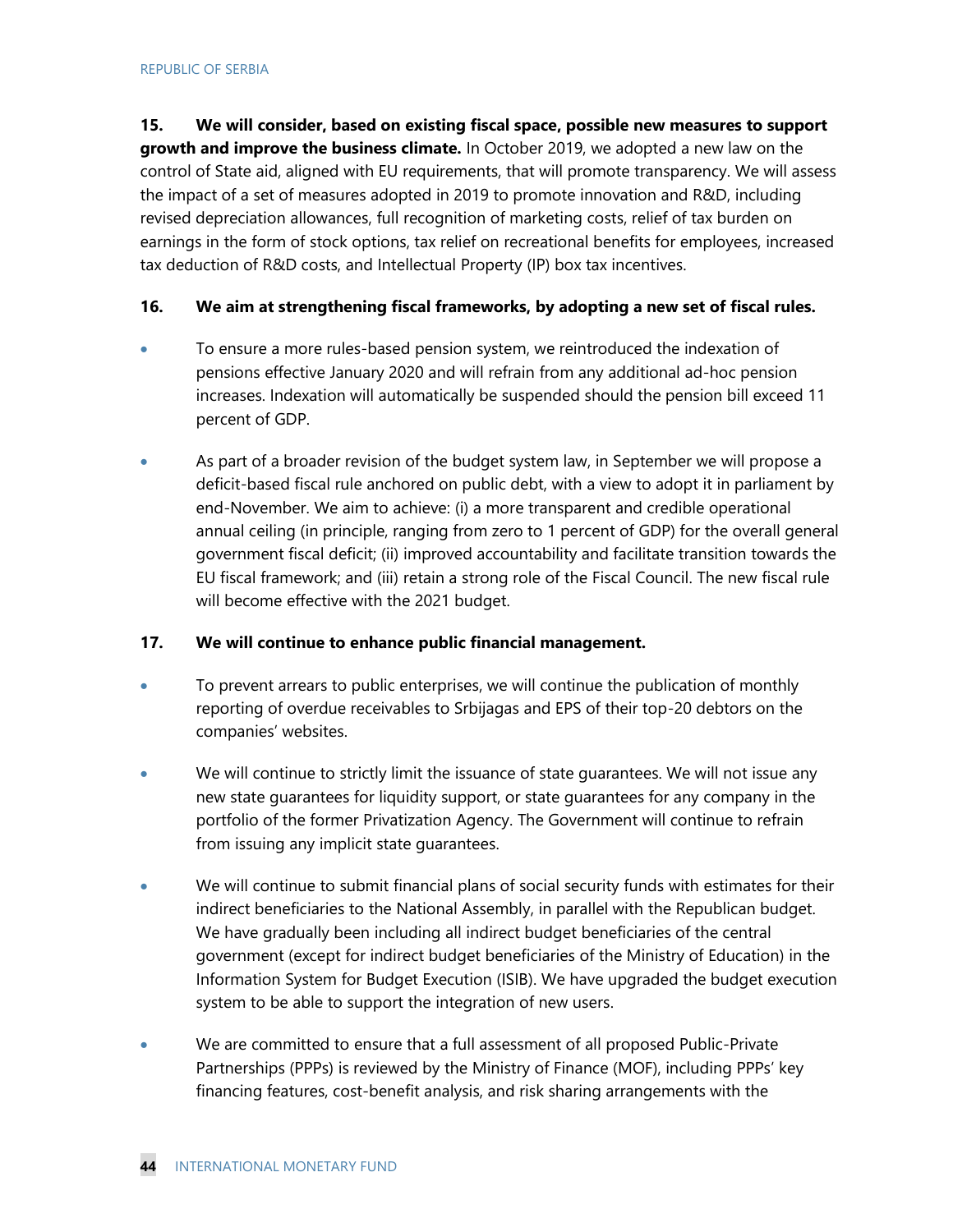government. To improve control of fiscal implications and risks, the existing legislation requires that PPPs over EUR 50 million are submitted to the government for consideration only after receiving the MOF's consent.

- We will continue to strengthen the role and capacity of the Fiscal Risks Management unit at the MOF. We will prepare, supported by IMF and World Bank technical assistance, a strategy and methodology to properly monitor fiscal risks **(new end-July 2020 reform target)**. The strategy will prioritize the assessment of fiscal risks stemming from (i) SOEs; (ii) local governments; (iii) public-private partnerships; (iv) litigation; and (v) natural disasters.
- We will make plans to move to a medium-term budget orientation and will continue to ensure a stricter adherence to the budget calendar. In this regard, we published our fiscal strategy for 2020 in June 2019 and past financial statements in September 2019, with a view to publish the 2019 financial statement by end-October 2020.
- We have resolved recent small domestic arrears and addressed the underlying factors to prevent the emergence of new ones, including by ensuring sufficient budgetary resources for maternity benefits.

### **Monetary and Exchange Rate Policies**

**18. Inflation has remained low and the exchange rate to the euro relatively stable.**  Headline inflation has mostly stayed within the inflation target range. Core inflation remains low and inflation expectations are well-anchored—one-year ahead inflation expectations of the financial and corporate sectors are below the 3 percent target.

**19. The current inflation targeting framework remains appropriate for maintaining stable inflation and protecting the economy against external shocks.** We remain committed to the objective of keeping inflation within the tolerance band (3 percent  $\pm 1\frac{1}{2}$  percentage points). Inflation developments will continue to be monitored via a consultation clause with consultation bands set around the central projection (Table 1). Amid low inflationary pressures and to support lending and economic growth, we implemented three 25 bps rate cuts in July, August, and November reducing the key policy rate from 3 to 2.25 percent.

**20. We will maintain the current managed float exchange rate regime in line with the inflation targeting framework.** We believe that well-managed exchange rate flexibility provides a needed buffer against external shocks. Therefore, foreign exchange interventions will continue to be used to smooth excessive short-term exchange rate volatility without targeting a specific level or path for the exchange rate, while considering the implications for financial sector and price stability. We assess the current level of gross international reserves as comfortable for precautionary purposes.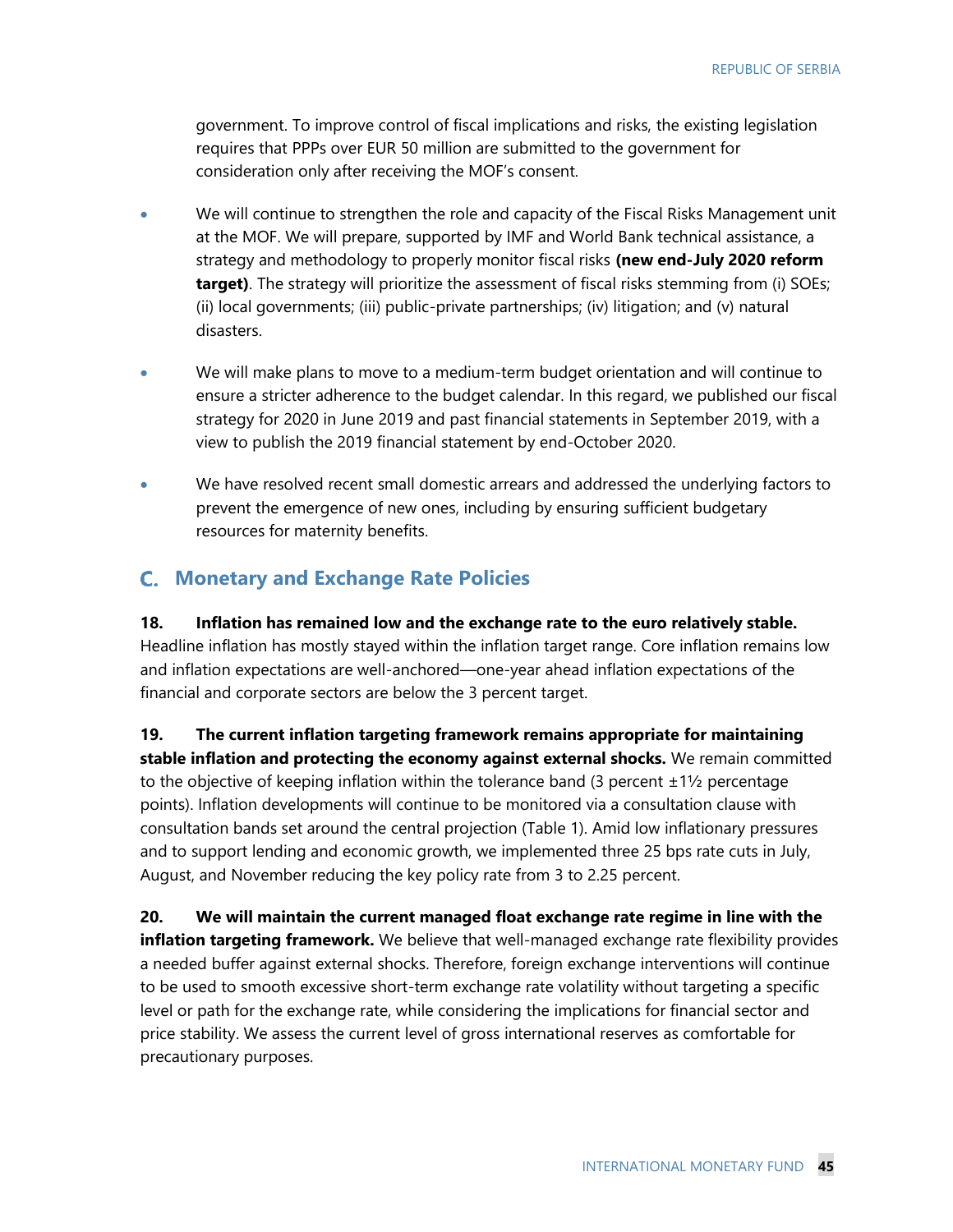**21. Promoting dinarization remains an important objective.** The dinarization strategy adopted in 2012—and updated in 2018—is based on three pillars: (i) maintaining overall macroeconomic stability; (ii) creating favorable conditions for developing the dinar bond market; and (iii) promoting hedging instruments. Macroeconomic conditions have remained stable, which should support dinarization. Several measures to foster dinarization remain in place, such as higher reserve requirements on FX deposits and mandatory down-payment ratios for FX loans. We have enhanced our communication to the public on the risks of unhedged FX borrowing, the need of prudent management of FX risks, the availability of hedging instruments, and the benefits of dinar savings. In October 2018, we introduced a new instant payment system to encourage dinar mobile payments, reduced transaction costs, and limit informality. Since April 2019, banks are required to enable instant payments on all available channels. We have increased the share of public debt in local currency, issuing dinar securities at longer maturities (up to 10 years). By September 2019, deposit and credit dinarization reached 33.5 percent and 33.3 percent, respectively.

### **22. Our updated dinarization strategy aims to further strengthen liquidity management and develop local currency debt and hedging markets.**

- We will consider additional measures to (i) further develop local and foreign currency derivative markets, and (ii) encourage prudent pricing of credit risks of unhedged foreign currency borrowing.
- Based on results from a recent survey of banks' exposures to foreign currency borrowers, we will consider introducing a uniform criterion for qualifying exposures as hedged, and stricter prudential requirements for certain FX borrowing.
- We continue to strengthen public debt management. We are aiming to make possible the settlement of Serbian government securities through Euroclear, which will help expand the investor base, reduce transaction costs, and improve liquidity. We plan to establish a primary dealer system and develop adequate supervisory framework. A Market Maker Agreement will be agreed with the involved parties by end-May 2020. Concurrently, the necessary changes to the Public Debt Law and the Law on Capital Market will be approved. To this end, a working group comprising of representatives of the PDA, MOF, prospective primary dealers, and other relevant institutions has been established and a pilot will be effective by end-September 2020.

**23.** During the period of the PCI we will not, without IMF approval, impose or intensify restrictions on the making of payments and transfers for current international transactions, nor introduce or modify any multiple currency practices or conclude any bilateral payment agreements that are inconsistent with Article VIII of the IMF's Articles of Agreement. Moreover, we will not impose or intensify import restrictions for balance of payments reasons.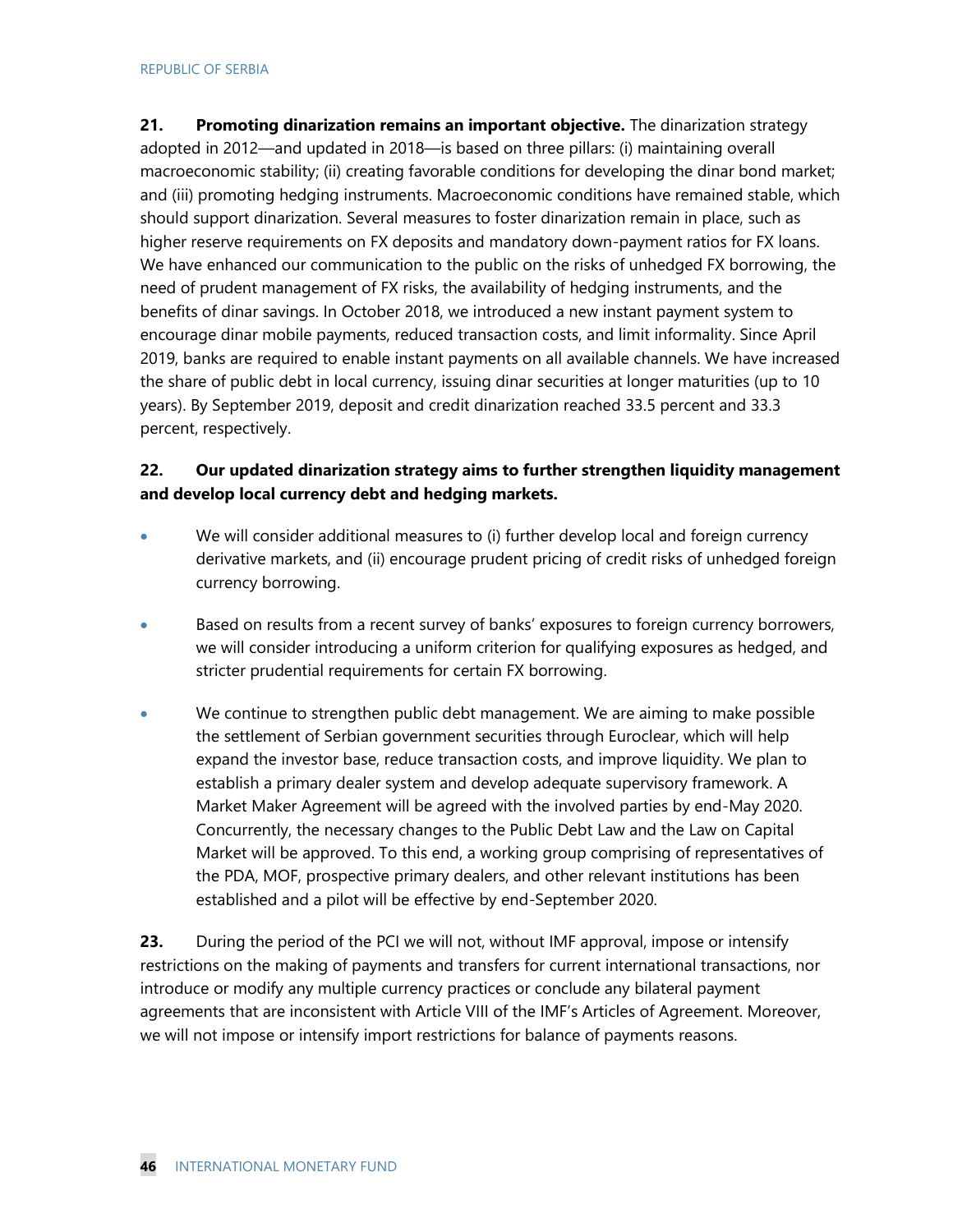### **Financial Sector Policies**

### **24. We will continue to strengthen financial sector regulatory and supervisory**

**frameworks, to fully align them with international standards.** The NBS has adopted in December 2018 regulatory measures that limit banks' portfolio of long-term cash and consumer loans and set debt-to-income limits on loans to individuals. We will continue to enhance the prudential framework for banks and insurance companies to ensure full compliance with international standards and EU requirements. We will further harmonize our financial legal framework with EU Acquis taking into account the specificities of the Serbian financial market.

**25. We will further enhance financial safety nets.** Significant progress has been achieved in strengthening the bank resolution, deposit insurance, and crisis management frameworks.

- We are further aligning the deposit insurance scheme with international standards. Key recommendations from the recent IADI core principles assessment conducted by the World Bank included: clarifying the role of the Deposit Insurance Agency (DIA) in financing resolution, updating the information-sharing agreements between the DIA and the NBS as well as other stakeholders, developing a business continuity plan for the DIA and a system-wide contingency plan.
- To address the findings of the review, in July 2019 we submitted to parliament amendments to the Law on Deposit Insurance (**end-June 2019 reform target**). These amendments, adopted by parliament in October, among other modifications allowed for the introduction of risk-based premia, established backstop funding, and modified the basis for the computation of deposit insurance premiums and targets from eligible to insured deposits, while extending the deadline to reach the target fund level. The amendments imply a significant reduction in the average effective premium paid by banks and ensure further alignment with EU directives (EU DGSD).
- In November, we updated the 2015 MoU between the DIA and NBS to enhance the information sharing between both institution on banks' risk profiles and resolution plans, and the joint development of a least cost test (**end-December 2019 reform target**).

**26. The reduction of NPL ratios has been impressive.** As of September, the NPL ratio has fallen to a record-low 4.7 percent, the lowest level since 2008. However, NPLs in some SOBs remain at relatively higher levels, although they are fully covered by regulatory reserves for estimated losses and significant improvements have been made driven primarily by write-offs. Our updated NPL resolution strategy focuses on measures to prevent accumulation of new NPLs, further improve bankruptcy frameworks, and accelerate NPL resolution in SOBs, while broadening the scope to include the export credit agency (AOFI), the Development Fund (DF), and the bad assets managed by the Deposit Insurance Agency (DIA) on behalf of the State and the bankruptcy estates of banks in liquidation. We have been implementing measures under the updated strategy based on the corresponding action plan.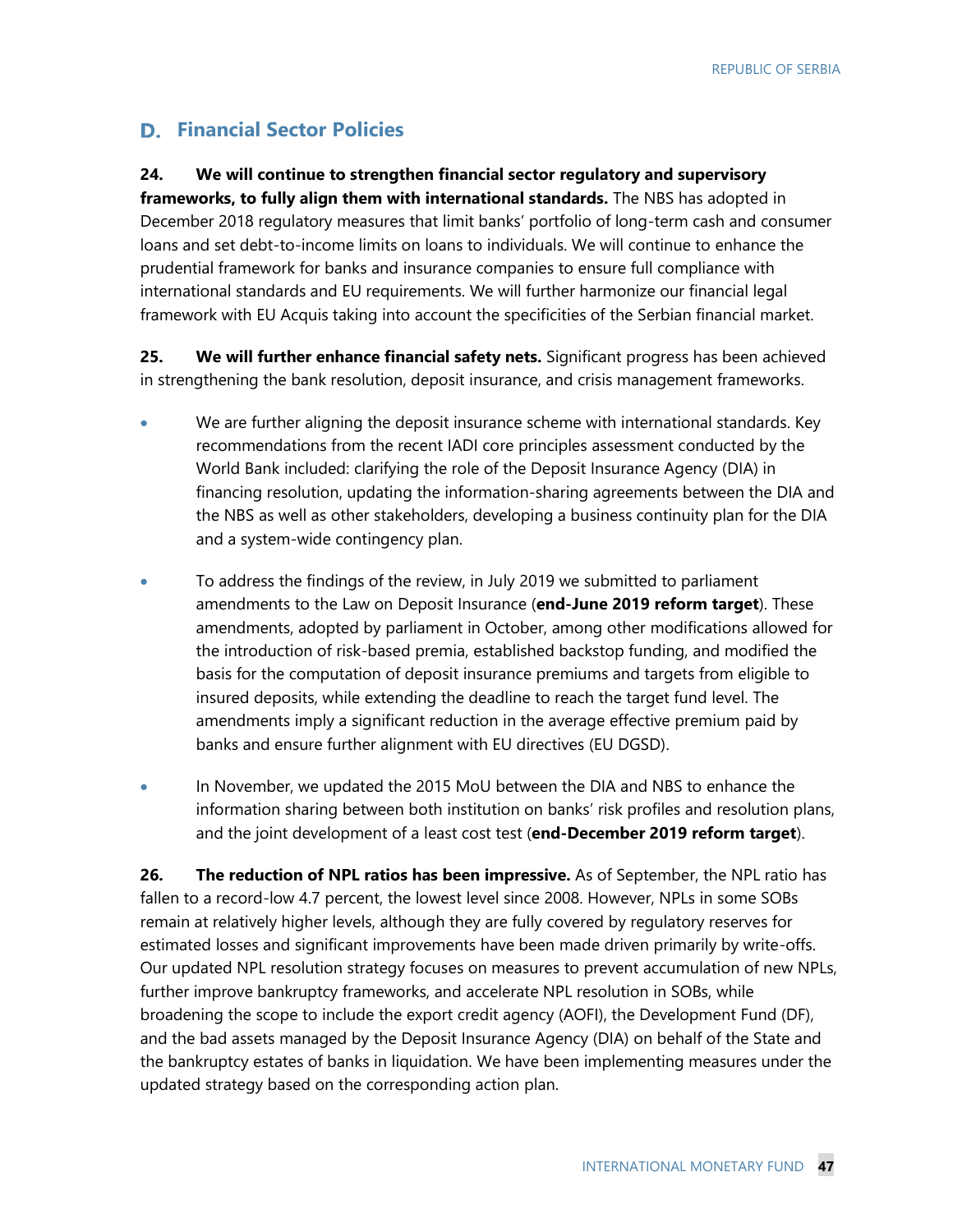- We are advancing a time-bound action plan to resolve the DIA portfolio of bad assets by end-2020 through a tendering process implemented in two phases; and in June 2019 the first phase of the sale was completed (**end-December 2018 reform target**).
- In September, we launched the tender for the sale of the second, larger portfolio (of EUR 1.8bn), in line with the time-bound action plan **(end-September 2019 reform target).**  The deadlines for submission of non-binding and binding offers are December 2, 2019 and April 15, 2020, respectively, and the transaction is expected to be completed by end-June 2020. If needed, we will also develop a time-bound plan to resolve the residual assets of the DIA portfolio before end-2020.
- We have prepared, with support of the World Bank, a study on corporate indebtedness in Serbia and prevention of NPLs.
- We are establishing, with support of the IFC and an external consultant, an internet portal for online auctions of bankruptcy assets.

### **27. We will continue to implement our state-owned financial institutions reform**

**agenda.** We are strengthening our oversight over financial institutions with state-ownership.

- We remain committed to the privatization of Komercijalna Bank through a transparent and competitive process. In May, we launched the privatization tender process (**end-June 2019 reform target**). We have received a number of non-binding offers, and will receive binding-offers until early December, with a view to select the winner by end-December 2019, sign the contract by end-January 2020, and complete the transaction by mid-2020.
- We continue to implement the new strategy for Banka Poštanska Štedionica (BPS). The strategy focuses on (i) the bank's commercial reorientation towards retail banking, entrepreneurs, micro-enterprises and small enterprises, (ii) improvements of the bank's internal organization, corporate governance and risk management, (iii) enhancement of its IT infrastructure, and (iv) a business plan for the period 2018-20. A new core banking system will be procured before end-2019.
- We are implementing strategic options for the smaller banks, based on the updated government strategy for state-owned banks.
- The DF and AOFI have continued to implement (i) the supervisory boards' decisions recognizing losses on their credit portfolios and (ii) the government conclusion to restrict the institutions' exposures to SOEs, enhance risk management frameworks, prevent further deterioration in asset quality, and resolve impaired assets.

**28. We will continue strengthening the AML/CFT framework.** We successfully implemented all measures listed in the action plan to address the AML/CFT weaknesses identified by the FATF. Progress has been acknowledged by MONEYVAL and FATF, and in June 2019 the latter decided to remove Serbia from its grey list of countries with AML/CFT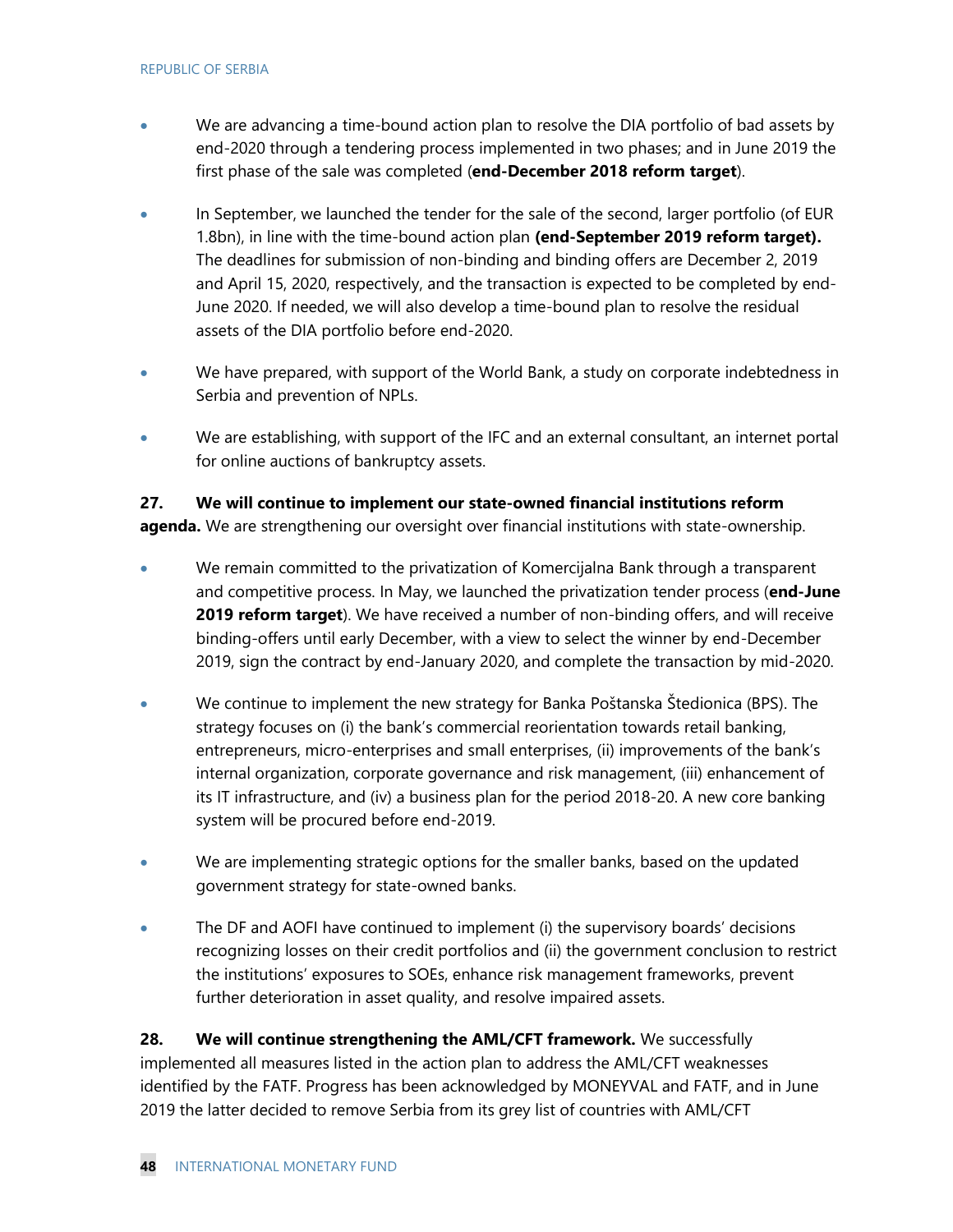deficiencies. We maintain a close coordination across agencies to further improve the effectiveness of the AML/CFT system and to continue implementing MONEYVAL recommendations.

- The amendments to the AML/CFT Law, the Law on Centralized Records of Beneficial Owners, the Law on Games of Chance, and the Law on Real Estate Lease and Trade Agency have been submitted to parliament and will be adopted by end-2019. In October, we adopted the new Law on Accounting and the new Law on Auditing. These changes and new laws aim at addressing outstanding FATF recommendations (22, 23, and 28), related mainly to AML/CFT requirements for designated non-financial businesses and professions.
- We continue our regular reporting under the EU agenda, both as part of negotiating chapters (e.g. Chapters 24 and 4) and sub-committees of monitoring the implementation of the Stabilization and Association Agreement.
- We continue implementing the 2018 National Risk Assessment Action Plan.
- We are preparing a new National Strategy Against Money Laundering and the Financing of Terrorism for 2020-2024, to be adopted by March 2020.

### **29. We are developing strategies for capital market deepening and development finance.**

- Serbia's capital markets remain underdeveloped with limited stock-market activity, nascent domestic bond market volumes, and a virtually nonexistent corporate bond market. Alternative sources of financing such as private equity or venture capital, are negligible. A diagnostic assessment, prepared with the World Bank support, focused on developing capital markets and diversifying sources of long-term financing. A working group, chaired by the Minister of Finance, will prepare a strategic outline of the main objectives, priority areas and measures by end-2019, which will serve as a guide for the development of a strategy and an action plan to enhance Serbia's capital markets by July 2020.
- A working group for Developing Finance has been formed, led by the Ministry of Economy and with support from the World Bank. An external consultant was hired to prepare a strategy for development finance as well as an action plan to implement it by end-December 2019. The World Bank has prepared a report on access to finance for micro, small and medium enterprises in Serbia, which will further support efforts under the development finance strategy.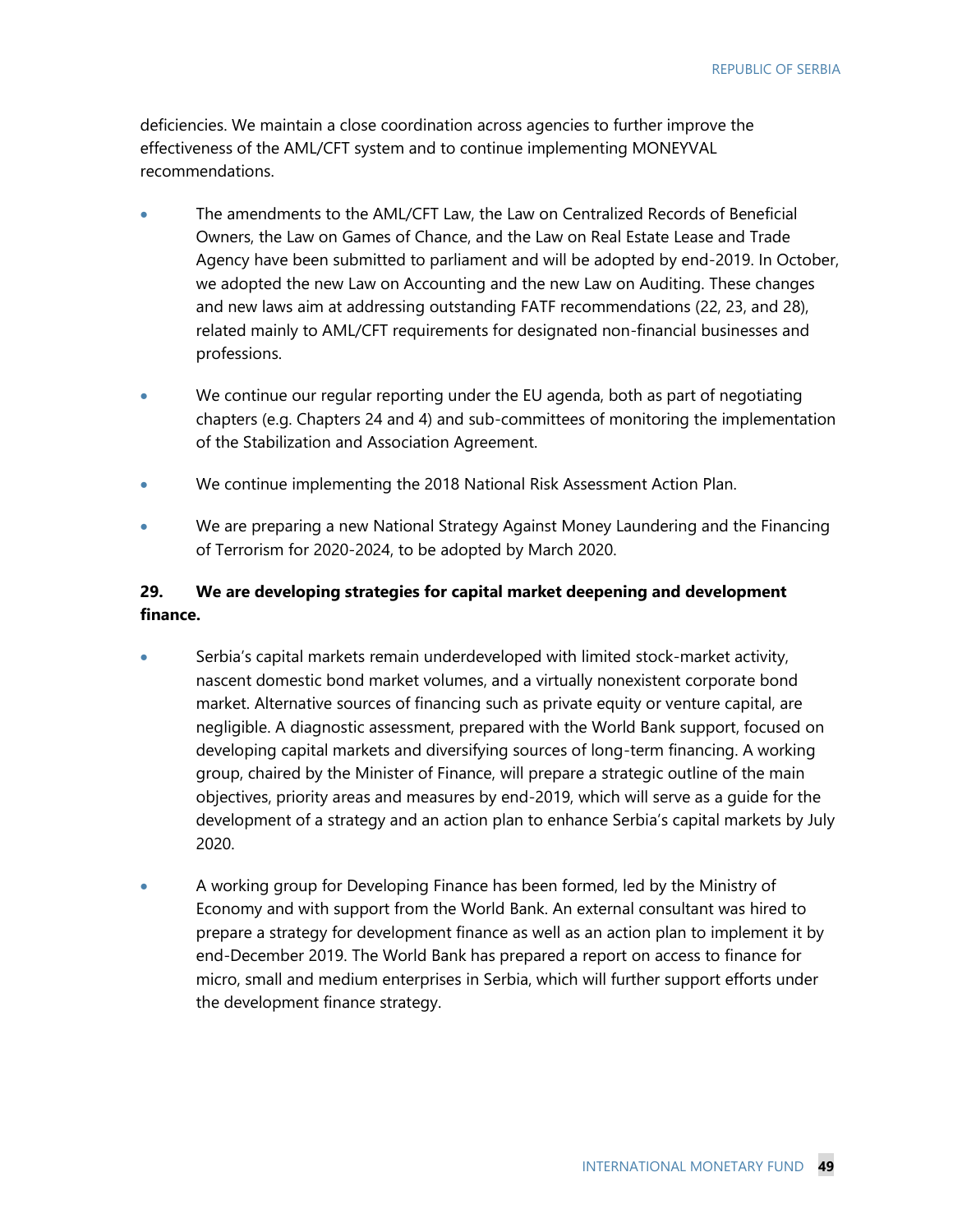### **Structural Policies**

### **30. We will continue to implement structural reforms to improve the business**

**environment and support higher private sector-led growth.** Our focus is on policies to improve the investment climate, reduce informality, enhance competitiveness, promote job creation, and complete the resolution of public and state-owned enterprises.

**31. We are implementing measures to fight the grey economy.** We continue to implement the Action Plan on the National Program for Countering the Grey Economy. Our priorities include improvements in the inspection system, modernization of Tax Administration, strengthening of incentives for voluntary compliance, and improving the business environment to encourage entrepreneurship and innovation. We are improving coordination across inspections by developing e-inspection software, which provides a horizontal e-platform facilitating full implementation of a risk-based approach to inspection oversight.

#### **32. We are implementing measures to further increase labor force participation:**

- In August 2019, we submitted to parliament the Law on Agency Employment, aimed at improving labor conditions for agency employees working in beneficiary companies, eliminate unfair competition in this area, and foster employment.
- We will advance measures to address constraints for women labor force participation, based on the National Gender Equality Strategy 2016–20. We will implement measures aimed at ensuring a more equal participation of women and men in parenting and economy of care, as well as those that will improve women's economic and labor market status, particularly for women in vulnerable groups.

**33. We are committed to continue restructuring large public utilities companies to enhance efficiency and contain fiscal costs and risks.** We remain fully committed to implement the corporate and financial restructuring in these companies over the medium term.

• **Elektroprivreda Srbije (EPS).** We have continued to implement the 2016-2019 labor optimization plan. We are implementing the action plan prepared with support of the EBRD and adopted in March 2019 to improve corporate governance. In 2020, we will change the legal status of EPS to a joint stock company, in line with the ongoing corporate restructuring process and financial consolidation, aiming to improve the viability of the company and ensure its professional management. We have adopted a number of government decisions to establish ownership rights of all property and assets of EPS. We will launch a tender for the valuation of the company's properties and assets (**end-December 2019 reform target**). By June 2020, we will finalize an assessment of electricity tariffs in order to ensure full cost recovery, incorporating the cost of increased reliance on renewable energy sources and investment needs to ensure safeguard adequate generation capacity.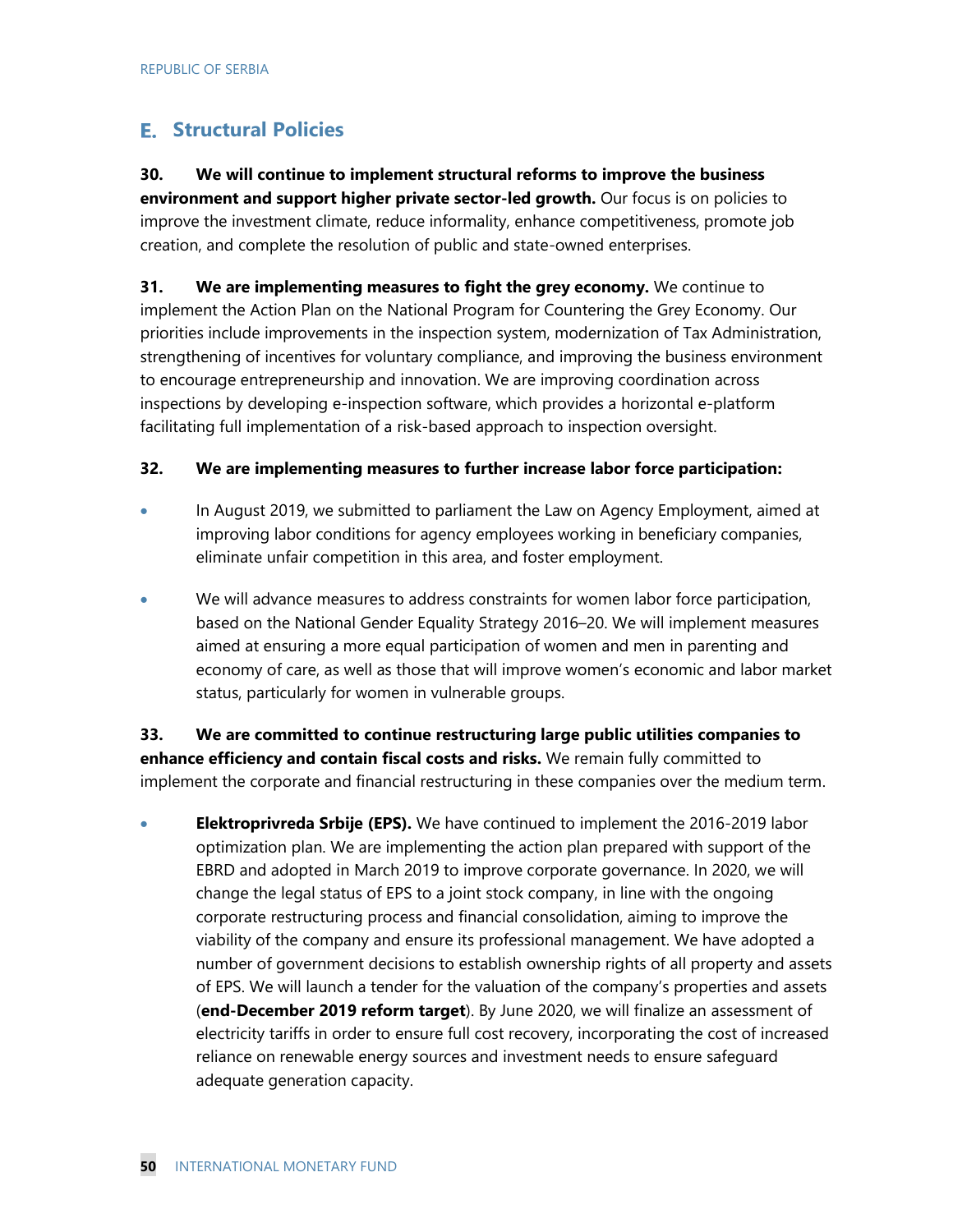• **Srbijagas.** Payment discipline has improved, and an investment appraisal methodology proposed by the World Bank is being implemented. We will phase out Srbijagas' reliance on government support for servicing debt incurred in the period 2008-2012 by the end of the program period.

### **34. We will make progress on the few strategic companies in the portfolio of the former Privatization Agency for which resolution is still pending**:

- Negotiations with potential investors are ongoing regarding Petrohemija and we intend to launch a privatization tender following ongoing discussions with potential investors (**end-February 2019 reform target**).
- After the unsuccessful second tender to privatize MSK, we continue to explore options for potential strategic investments or partnerships.
- We have appointed a privatization advisor for Lasta and plan to launch the privatization tender by April 2020, with a view to complete the transaction by end-2020.
- We have developed, with the assistance of the World Bank, a time-bound action plan for Resavica mines, that foresees the closure of four unviable mines, while developing a voluntary social program and labor optimization plan. We will ensure sufficient resources in the budget to transparently support Resavica through subsidies and to prevent further accumulation of arrears to EPS.

**35. We continue to resolve enterprises in the portfolio of the former Privatization Agency through either privatization or bankruptcy, in accordance with the revised Privatization Law.** By October 2019, more than 310 companies entered bankruptcy, and 62 were privatized since end-2014. About 35,500 employees from 354 companies have received severance payments. 84 companies with nearly 30,000 employees remain.

**36. We are developing a new ownership and governance strategy for SOEs.** The strategy will provide an integrated approach to oversight and monitoring of SOE operations, financial consolidation, restructuring or divestment plans, and measures to improve governance and institutional frameworks. The strategy will complement ongoing efforts to better monitor and tackle fiscal risks and enhance efficiency. To support this work, we published a comprehensive list of public enterprises (PEs) and SOEs covering all levels of government as of end-2018 (central and local) where the government has at least 10 percent stake and include consolidated ownership cases where PEs or SOEs own other companies (**end-October 2019 reform target**). We will also adopt, with the EBRD support, an ownership policy document consistent with the core principles embodied in the OECD Guidelines on Corporate Governance of State-Owned Enterprises, and a time-bound action plan to implement it (**revised and reset end-July 2020 reform target**). These documents will: identify ownership rationales and high-level objectives of the State's ownership; develop criteria for classification of SOEs; design the framework for setting objectives and targets for SOEs and for monitoring their achievement; and review the Legal and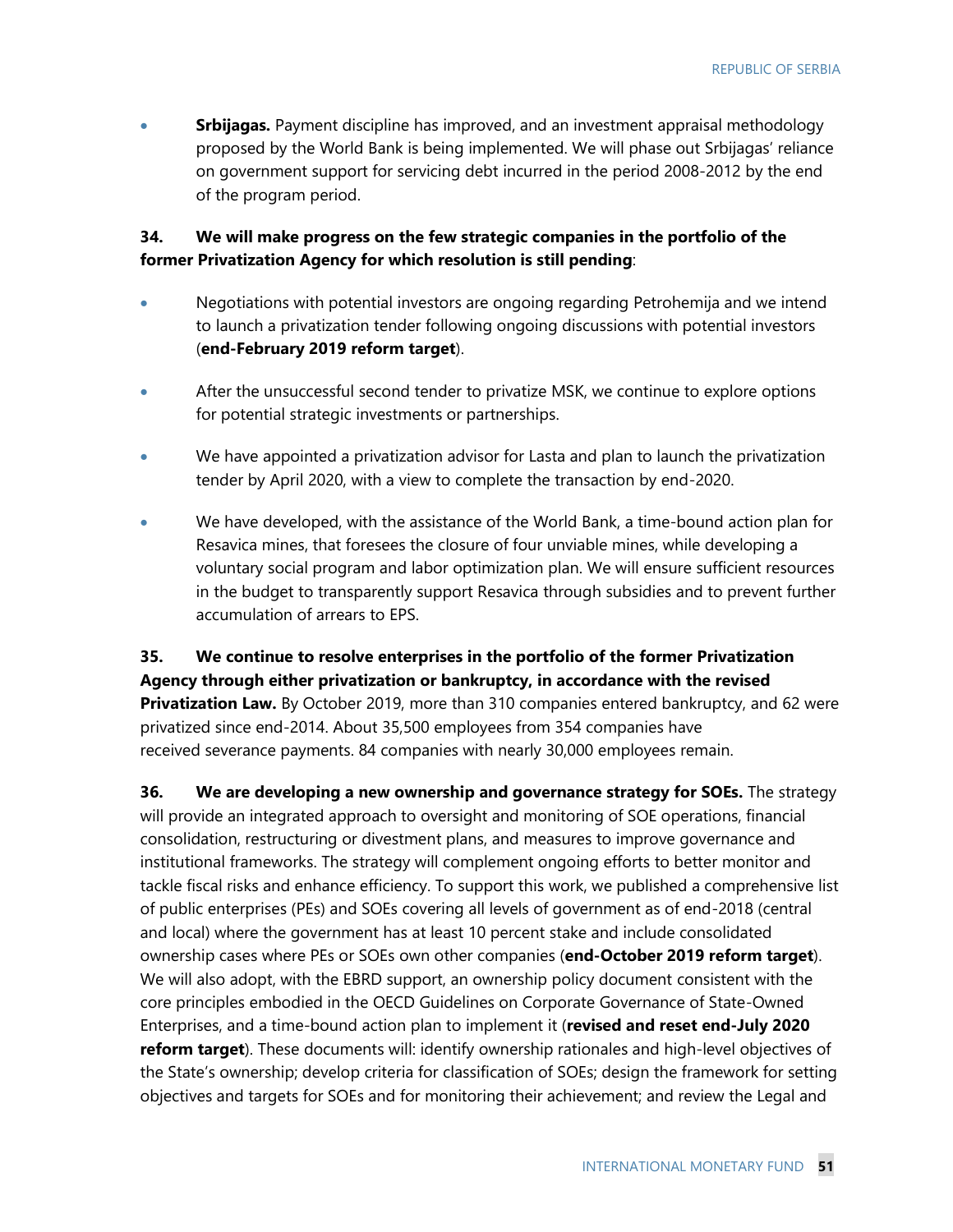regulatory framework for corporate governance of SOEs. We will also adopt a dividend policy by end-June 2020 that fits with our long-run views of the key PEs and SOEs. We will also make efforts to promptly resolve the excessive reliance on acting directors in state-owned companies.

### **37. We will continue to improve the quality and transparency of national statistics:**

- We remain committed to comprehensive, timely, and automatic data sharing across relevant compiling agencies (including SORS and NBS) for statistical purposes. To ensure compilation efficiency and consistency of outputs, and to further strengthen cooperation and coordination across statistical authorities, in September we updated the Memorandum of Cooperation signed between SORS, MOF (Macro-fiscal unit, Treasury, PDA), and NBS. The updated Memorandum reflects best practices and describe the roles and responsibilities of each reporting agency with regards to current and envisaged fiscal reporting both within the national legal context and official reporting to international institutions.
- By the end of the program, the Serbian Statistical Agency (SORS) will submit monthly GFSM 2014 fiscal accounts to the Enhanced General Data Dissemination System (eGDDS), covering the budgetary government and Roads and Corridors of Serbia.
- We will resume reporting of the GFS Yearbook to the IMF Statistics Department by end-March 2020.
- In conjunction with Eurostat and the IMF, we have continued to upgrade our national accounts. We have developed supply and use tables (SUT) for 2015-17 and started disseminating them in September 2019.

### **Program Monitoring**

**38.** Progress in the implementation of the policies under this program will be monitored through quantitative targets (QTs)—including an inflation consultation clause, continuous targets (CTs) and reform targets (RTs). These are detailed in Tables 1 and 2, with definitions provided in the attached Technical Memorandum of Understanding.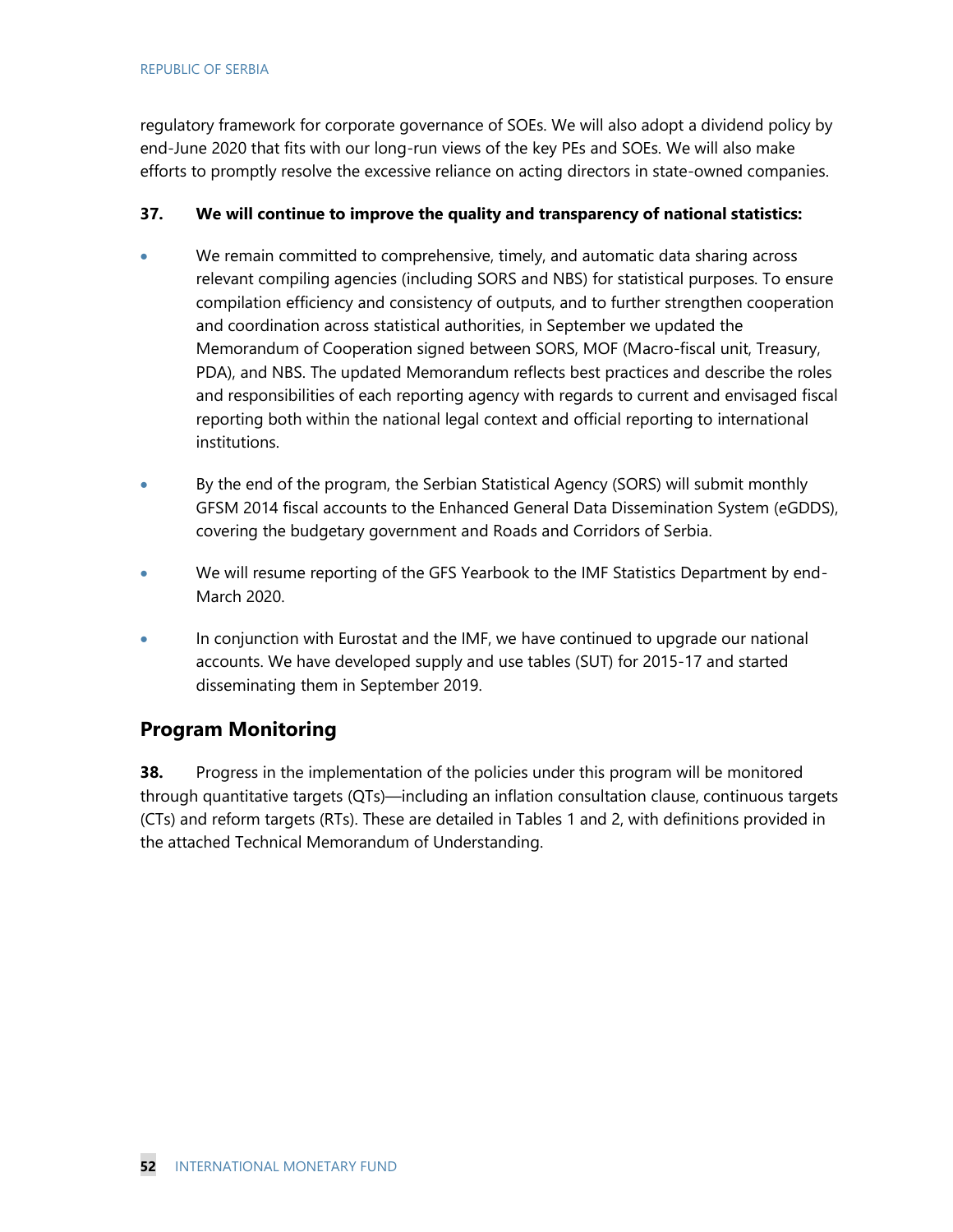#### **Table 1 a. Serbia: Quantitative Targets, 201 9 -20 1/**

|                                                                                                                                                                                     |           |               |               |           |               |              |           | 2019          |        |           |          |         | 2020     |         |  |  |
|-------------------------------------------------------------------------------------------------------------------------------------------------------------------------------------|-----------|---------------|---------------|-----------|---------------|--------------|-----------|---------------|--------|-----------|----------|---------|----------|---------|--|--|
|                                                                                                                                                                                     | Mar.      |               |               | Jun.      |               |              | Sep.      |               | Dec.   | Mar.      | Jun.     | Sep.    | Dec.     |         |  |  |
|                                                                                                                                                                                     | Prog. QT  | Adj.<br>Prog. | Act.          | IT $7/$   | Adj.<br>Prog. | Act.         | Prog. QT  | Adj.<br>Prog. | Act.   | IT $7/$   | Prog. QT | IT $7/$ | Prog. QT | IT $7/$ |  |  |
|                                                                                                                                                                                     | CR 18/375 |               |               | CR 18/375 |               |              | CR 19/238 |               |        | CR 19/238 |          |         |          |         |  |  |
| I. Quarterly Quantitative Targets (QT)                                                                                                                                              |           |               |               |           |               |              |           |               |        |           |          |         |          |         |  |  |
| 1 Ceiling on the general government fiscal deficit 2/ 3/ (in billions of dinars)                                                                                                    | 18.9      |               | $26.0 - 11.2$ | 2.2       |               | $4.9 - 17.3$ | 4.5       | $-1.3 - 35.1$ |        | 26.2      | 37.6     | 32.7    | 22.9     | 28.9    |  |  |
| 2 Ceiling on current primary expenditure of the Serbian Republican Budget excluding capital<br>expenditure and interest payments (in billions of dinars) 2/                         | 221.9     |               | 221.1 219.2   | 457.8     | 457.4 460.0   |              | 718.4     | 717.0 681.1   |        | 988.4     | 234.5    | 478.3   | 716.2    | 984.4   |  |  |
| 3 Ceiling on accumulation of domestic payment arrears by the consolidated general government<br>except local governments, the Development Fund, and AOFI (in billions of dinars) 4/ | 0.5       | $\cdots$      | $-0.4$        | 0.5       | $\cdots$      | $-0.9$       | 0.5       | $\cdots$      | $-0.5$ | 0.5       | 1.0      | 1.0     | 1.0      | 1.0     |  |  |
| <b>II. Continuous Targets</b>                                                                                                                                                       |           |               |               |           |               |              |           |               |        |           |          |         |          |         |  |  |
| 4 Ceiling on accumulation of external debt payment arrears by General Government, Development<br>Fund, and AOFI (in billions of euros)                                              | 0.0       | $\cdots$      | 0.0           | 0.0       | $\cdots$      | 0.0          | 0.0       | $\cdots$      | 0.0    | 0.0       | 0.0      | 0.0     | 0.0      | 0.0     |  |  |
| III. Inflation consultation band (quarterly) 5/                                                                                                                                     |           |               |               |           |               |              |           |               |        |           |          |         |          |         |  |  |
| Upper band limit (1.5 percent above center point)                                                                                                                                   | 4.4       |               |               | 3.5       |               |              | 3.4       |               |        | 3.5       | 3.3      | 4.0     | 3.2      | 3.4     |  |  |
| End of period inflation, center point 6/                                                                                                                                            | 2.9       | $\cdots$      | 2.8           | 2.0       | $\cdots$      | 7.5          | 1.9       |               | 1.2    | 2.0       | 7.8      | 2.5     | 1.7      | 1.9     |  |  |
| Lower band limit (1.5 percent below center point)                                                                                                                                   | 1.4       |               |               | 0.5       |               |              | 0.4       |               |        | 0.5       | 0.3      | 1.0     | 0.2      | 0.4     |  |  |

4/ Quarterly changes for numbers in 2018. Cumulative change since December 31, 2018 for numbers starting in 2019.

5/ Staff level consultation is required upon breach of the band limits.

6/ Defined as the change over 12 months of the end-of-period consumer price index, as measured and published by the Serbian Statistics Office.

7/ Indicative targets are not monitored as part of the program conditionality.

**53**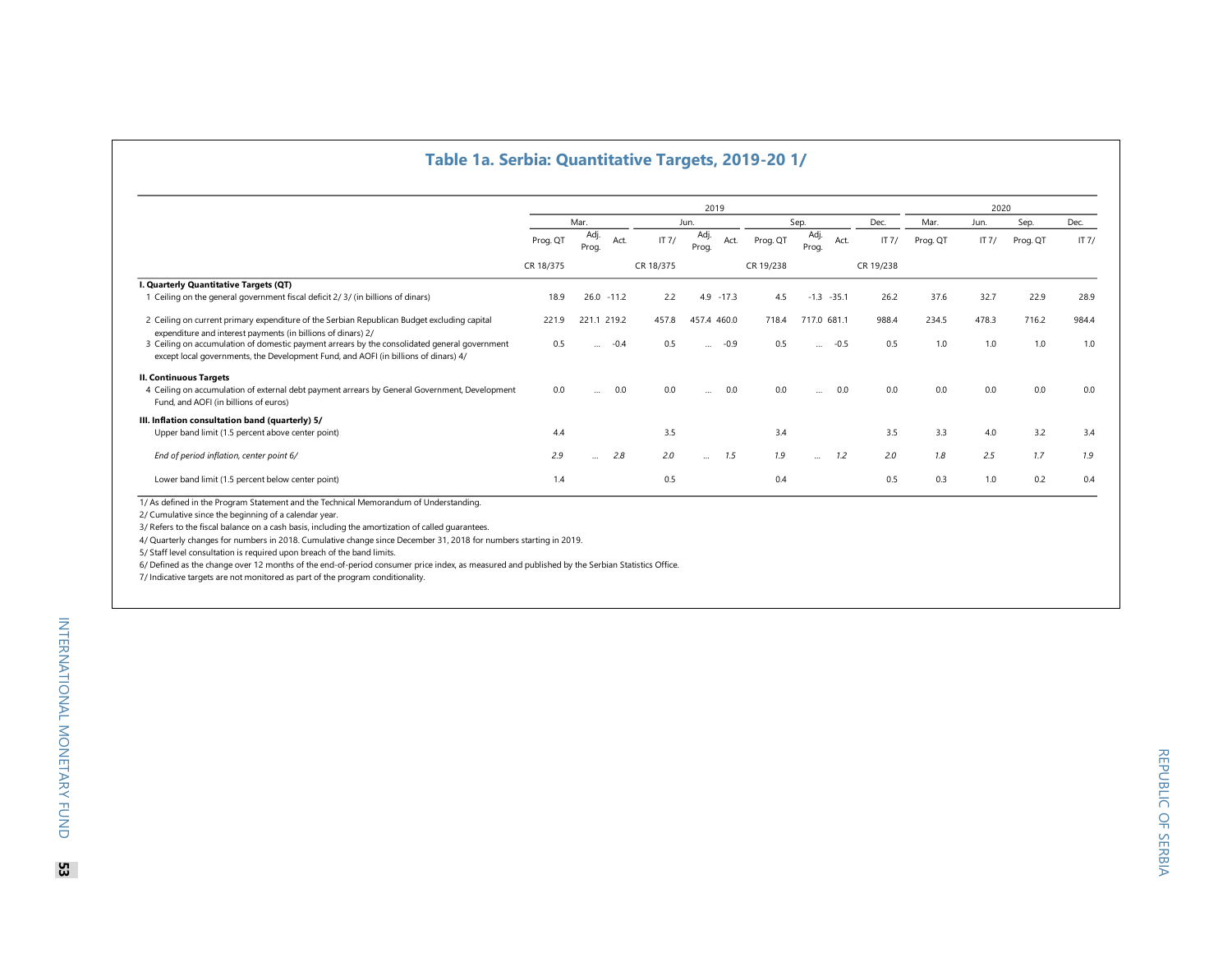### **Table 1b. Serbia: Standard Continuous Targets**

Not to impose or intensify restrictions on the making of payments and transfers for current international transactions.

Not to introduce or modify multiple currency practices.

Not to conclude bilateral payments agreements which are inconsistent with Article VIII.

Not to impose or intensify import restrictions for balance of payments reasons.

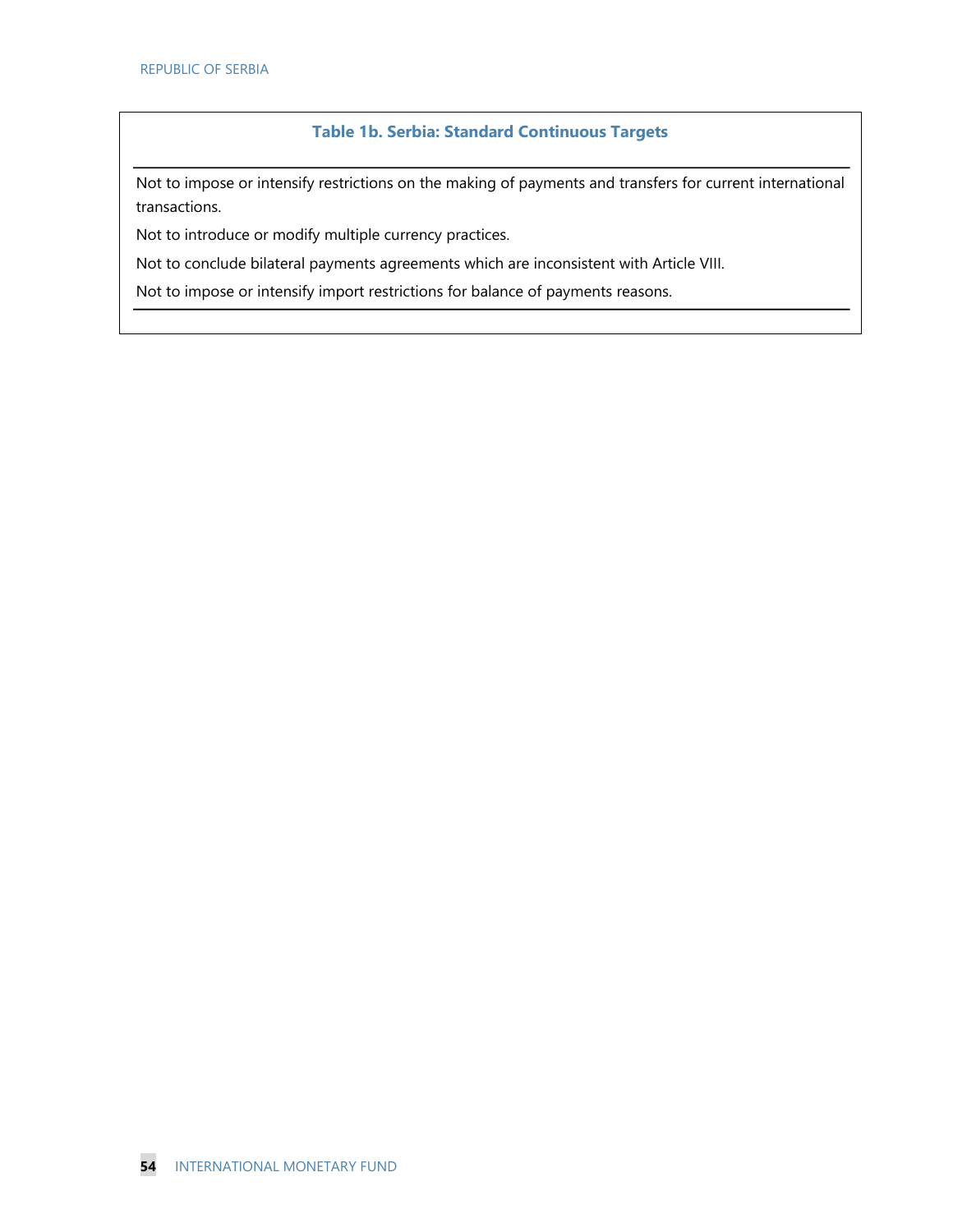### **Table 2. Serbia: Prior Actions and Reform Targets**

| <b>Actions</b>                                                                                                                                                                                                                                                                    | <b>Target Date</b>  | <b>Status</b>                                                                                                | <b>Objective</b>                                                                          |
|-----------------------------------------------------------------------------------------------------------------------------------------------------------------------------------------------------------------------------------------------------------------------------------|---------------------|--------------------------------------------------------------------------------------------------------------|-------------------------------------------------------------------------------------------|
| <b>Prior Actions</b>                                                                                                                                                                                                                                                              |                     |                                                                                                              |                                                                                           |
| Adoption by the National Assembly of the 2020 budget consistent with fiscal parameters.                                                                                                                                                                                           |                     | Met.                                                                                                         | Increase fiscal transparency.                                                             |
| <b>Reform Targets</b>                                                                                                                                                                                                                                                             |                     |                                                                                                              |                                                                                           |
| <b>Fiscal</b>                                                                                                                                                                                                                                                                     |                     |                                                                                                              |                                                                                           |
| Approve a government decree defining wage coefficients under the new Public Sector Employee Wage System for local<br>governments, public services, and public administration.                                                                                                     | End-May 2020        | Reset to end-July 2020.                                                                                      | Rationalize pay and improve incentives across<br>public sector.                           |
| 2 Issue a detailed rule book to the 2017 Capital Project Regulation, covering methodology for project appraisal and<br>selection.                                                                                                                                                 | End-January, 2019   | Not met. Issued in July 2019.                                                                                | Unifies methodology for the project and cost-<br>benefit analysis and raise transparency. |
| 3 Establish Capital Investment Commission (CIC) and update Capital Project Regulation to (i) clarify roles of MoF, CIC, and<br>other line ministries, (ii) remove the exclusion of IPA-funded projects, and (iii) expand the coverage to government-to-<br>government agreements. | End-April, 2019     | Not met. CIC established in April 2019 and<br>decree on capital investment projects<br>updated in July 2019. | Improve selection, appraisal, and<br>implementation of public infrastructure projects.    |
| 4 Complete consolidation of core STA activities into fewer sites.                                                                                                                                                                                                                 | End-June, 2019      | Met.                                                                                                         | Advance reforms of the State Tax                                                          |
| 5 Adopt a government decision on a revised public employment framework for 2020.                                                                                                                                                                                                  | End-September, 2019 | Revised and reset to end-September 2020.                                                                     | Improve employment flexibility while                                                      |
| 6 Reach decision on a preferred approach to the STA IT system upgrade.                                                                                                                                                                                                            | End-October, 2019   | Met.                                                                                                         | Advance reforms of the State Tax                                                          |
| Prepare a strategy and methodology to properly monitor fiscal risks.                                                                                                                                                                                                              | End-July, 2020      |                                                                                                              | Reduce fiscal risks.                                                                      |
| Financial                                                                                                                                                                                                                                                                         |                     |                                                                                                              |                                                                                           |
| 8 Approve a time-bound action plan to resolve part of the DIA portfolio of bad assets by end-2020 through a tendering<br>process implemented in two phases (agreed with the World Bank); and complete the first phase of the sale.                                                | End-December, 2018  | Not met. Action plan adopted in December<br>2018. First phase completed in June 2019.                        | Resolve bad assets and address fiscal risks.                                              |
| 9 (i) Submit to the National Assembly amendments to the Law on Deposit Insurance Agency and the Law on Deposit<br>Insurance to incorporate the findings of IADI assessment and update parametrization; and (ii) introduce risk-based<br>premia.                                   | End-June, 2019      | Not met. Submitted in July 2019.                                                                             | Align deposit insurance scheme with<br>international standards.                           |
| 10 Issue tenders for the second phase of DIA asset sales, in line with the time-bound action plan.                                                                                                                                                                                | End-September, 2019 | Met.                                                                                                         | Resolve bad assets.                                                                       |
| 11 Sign an updated MOU between the DIA and NBS to reflect new resolution tools given to the NBS and the need for<br>information sharing.                                                                                                                                          | End-December, 2019  | Met.                                                                                                         | Strengthen financial safety nets.                                                         |
| <b>Structural</b>                                                                                                                                                                                                                                                                 |                     |                                                                                                              |                                                                                           |
| 12 Adopt a government decision to launch a privatization tender for Petrohemija.                                                                                                                                                                                                  | End-February, 2019  | Not met.                                                                                                     | Reduce fiscal risks.                                                                      |
| 13 Publication of a comprehensive list of SOEs as of December 31, 2018 (covering all levels of government including<br>consolidated ownership; include information on main economic activity; at least 10 percent government ownership<br>stake).                                 | End-October, 2019   | Met.                                                                                                         | Improve SOE governance.                                                                   |
| 14 Launch a tender for the valuation of EPS property and assets.                                                                                                                                                                                                                  | End-December, 2019  |                                                                                                              | Improve SOE governance.                                                                   |
| 15 Government adoption of an ownership policy document and a time-bound action plan to implement it.                                                                                                                                                                              | End-February, 2020  | Revised and reset to end-July 2020.                                                                          | Improve SOE governance.                                                                   |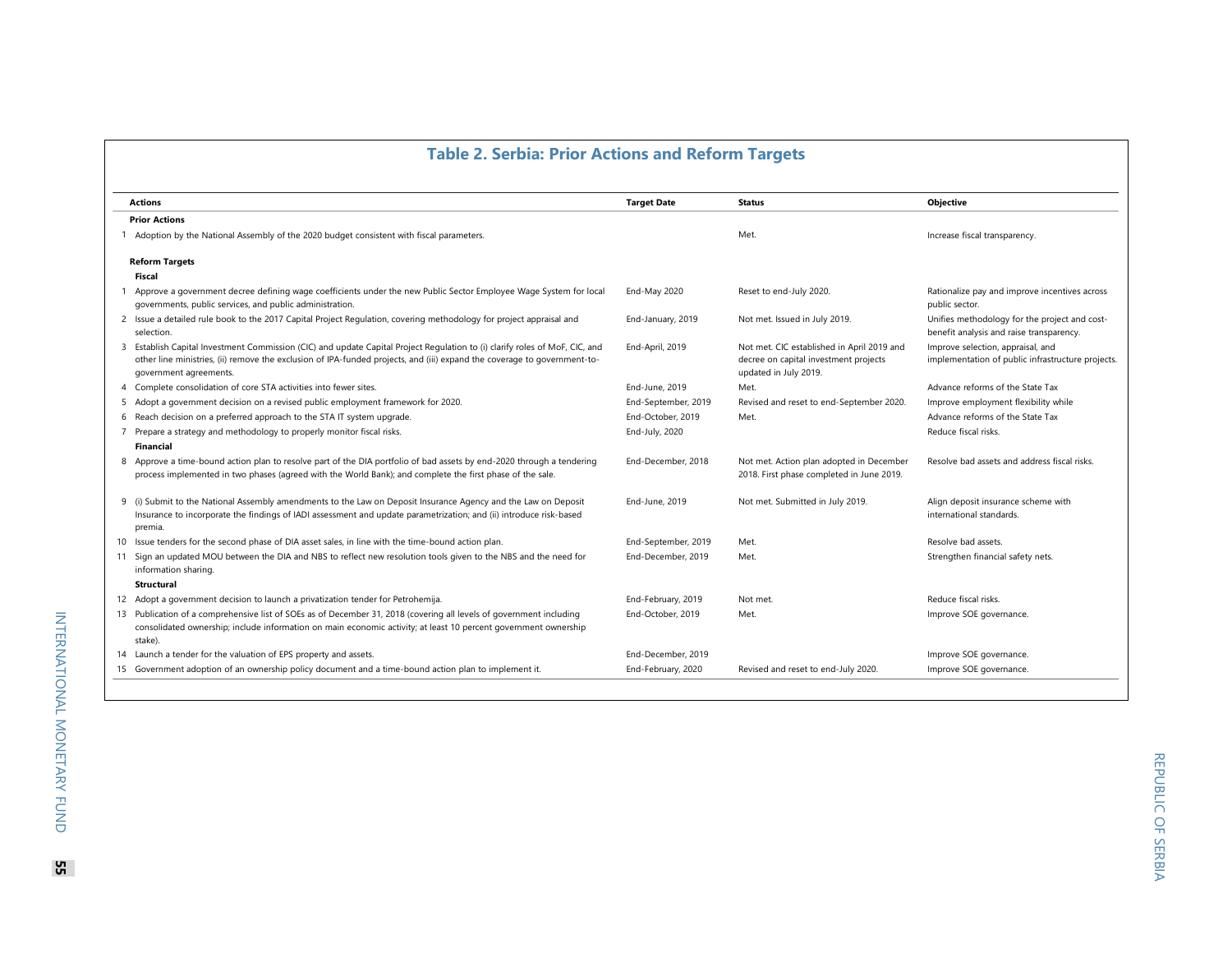### **Attachment I. Technical Memorandum of Understanding**

**1.** This Technical Memorandum of Understanding (TMU) sets out the understandings regarding the definition of indicators used to monitor developments under the program. To that effect, the authorities will provide the necessary data to the European Department of the IMF as soon as they are available. As a general principle, all indicators will be monitored on the basis of the methodologies and classifications of monetary, financial, and fiscal data in place on May 18, 2018, except as noted below.

### **Fiscal Conditionality**

**2. The general government fiscal deficit** is defined as the difference between total general government expenditure (irrespective of the source of financing) including expenditure financed from foreign project loans, payments of called guarantees, cost of bank resolution and recapitalization, cost of debt takeover if debt was not previously guaranteed, repayments of debt takeover if debt was previously guaranteed, and payment of arrears (irrespective of the way they are recorded in the budget law) and total general government revenue (including grants). For program purposes, the consolidated general government comprises the Serbian Republican government (without indirect budget beneficiaries), local governments, the Pension Fund, the Health Fund, the Military Health Fund, the National Agency for Employment, the Roads of Serbia Company (JP Putevi Srbije) and any of its subsidiaries, and the company Corridors of Serbia. Any new extra budgetary fund or subsidiary established over the duration of the program would be consolidated into the general government. Privatization receipts are classified as a financial transaction and are recorded "below the line" in the General Government fiscal accounts. Privatization receipts are defined in this context as financial transactions.

### **3. Current primary expenditure of the Republican budget (without indirect budget**

**beneficiaries)** includes wages, subsidies, goods and services, transfers to local governments and social security funds, social benefits from the budget, other current expenditure, net lending, payments of called guarantees, cost of bank resolution and recapitalization, cost of debt takeover if debt was not previously guaranteed, repayments of debt takeovers if debt was previously guaranteed, and payment of arrears (irrespective of the way they are recorded in the budget law). It does not include capital spending and interest payments.

### *Adjustors*

• The quarterly ceilings on **the general government fiscal deficit** will be adjusted downward (upward) to the extent that cumulative non-tax revenues of the General Government from dividends, debt recovery receipts, debt issuance premiums, and concession and Public Private Partnership (PPP) receipts recorded above-the-line exceed (fall short of) programmed levels. The IMF Statistics Department will determine the proper statistical treatment of any concession or PPP transaction signed during the IMF program.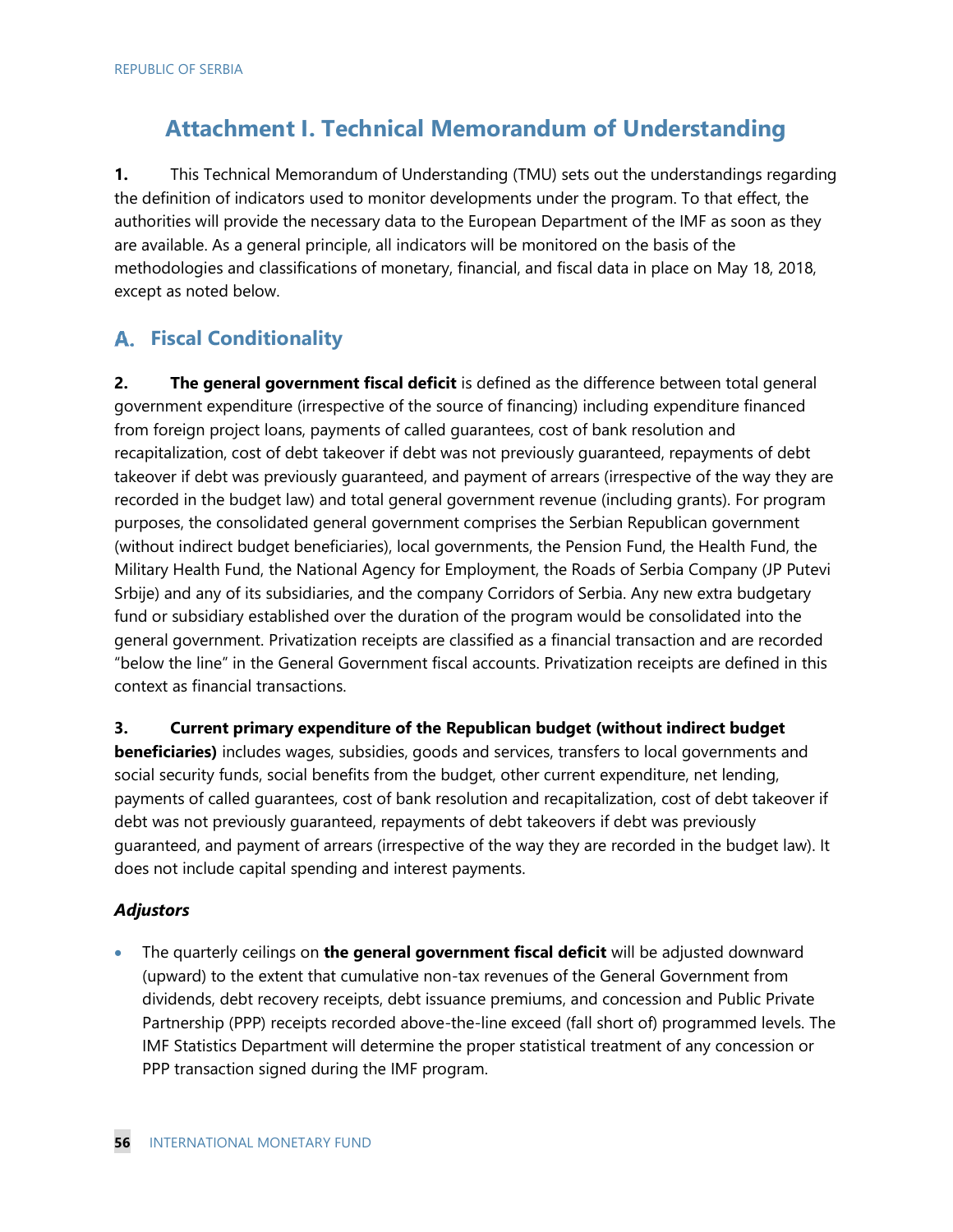|                                                                | End-Sep.<br>2019 | End-Dec.<br>2019 | End-Mar.<br>2020 | End-Jun.<br>2020 | End-Sep.<br>2020 | End-Dec.<br>2020 |
|----------------------------------------------------------------|------------------|------------------|------------------|------------------|------------------|------------------|
|                                                                |                  |                  |                  |                  |                  |                  |
| Programmed<br>cumulative<br>dividends                          | 17.1             | 17.1             | 17.1             | 17.1             | 17.1             | 17.1             |
| Programmed<br>cumulative<br>debt recovery<br>receipts          | 2.5              | 2.5              | $\overline{4}$   | $\overline{4}$   | $\overline{4}$   | 4                |
| Programmed<br>cumulative<br>debt issuance<br>at a premium      | $\mathbf 0$      | $\mathbf 0$      | 6                | $\sqrt{6}$       | 6                | 6                |
| Programmed<br>concession and<br>PPP receipts<br>recorded above | $\mathbf 0$      | $\mathbf 0$      | $\mathbf 0$      | $\mathbf 0$      | $\mathbf 0$      | 0                |

**Text Table - Cumulative Programmed Revenues of the General Government from Dividends,** 

- The quarterly ceilings on the **primary current expenditure of the Republican budget** will be adjusted upward (downward) to the extent that (i) cumulative earmarked grant receipts exceed (fall short of) the programmed levels and (ii) cumulative proceeds from small-scale disposal of assets (the sale of buildings, land, and equipment) recorded as non-tax revenues exceed the programmed levels up to a cumulative annual amount of 2 billion dinars in each year. For the purposes of the adjustor, grants are defined as noncompulsory current or capital transfers received by the Government of Serbia, without any expectation of repayment, from either another government or an international organization, including the EU.
- The quarterly ceilings on the **general government fiscal deficit** and the **primary current expenditure of the Republican budget** in 2019 will be adjusted downward to the extent that the Republican budget expenditures associated with the resolution of CHF mortgage litigation falls short of the maximum of RSD 9.75 billion direct government expenditure assumed in the context of resolution. For the purpose of calculating the adjustor, these expenditures will be converted from euros into dinars using the National Bank of Serbia's middle RSD/EUR exchange rate prevailing on the day when the Ministry of Finance issues a 5-year bond to the banks.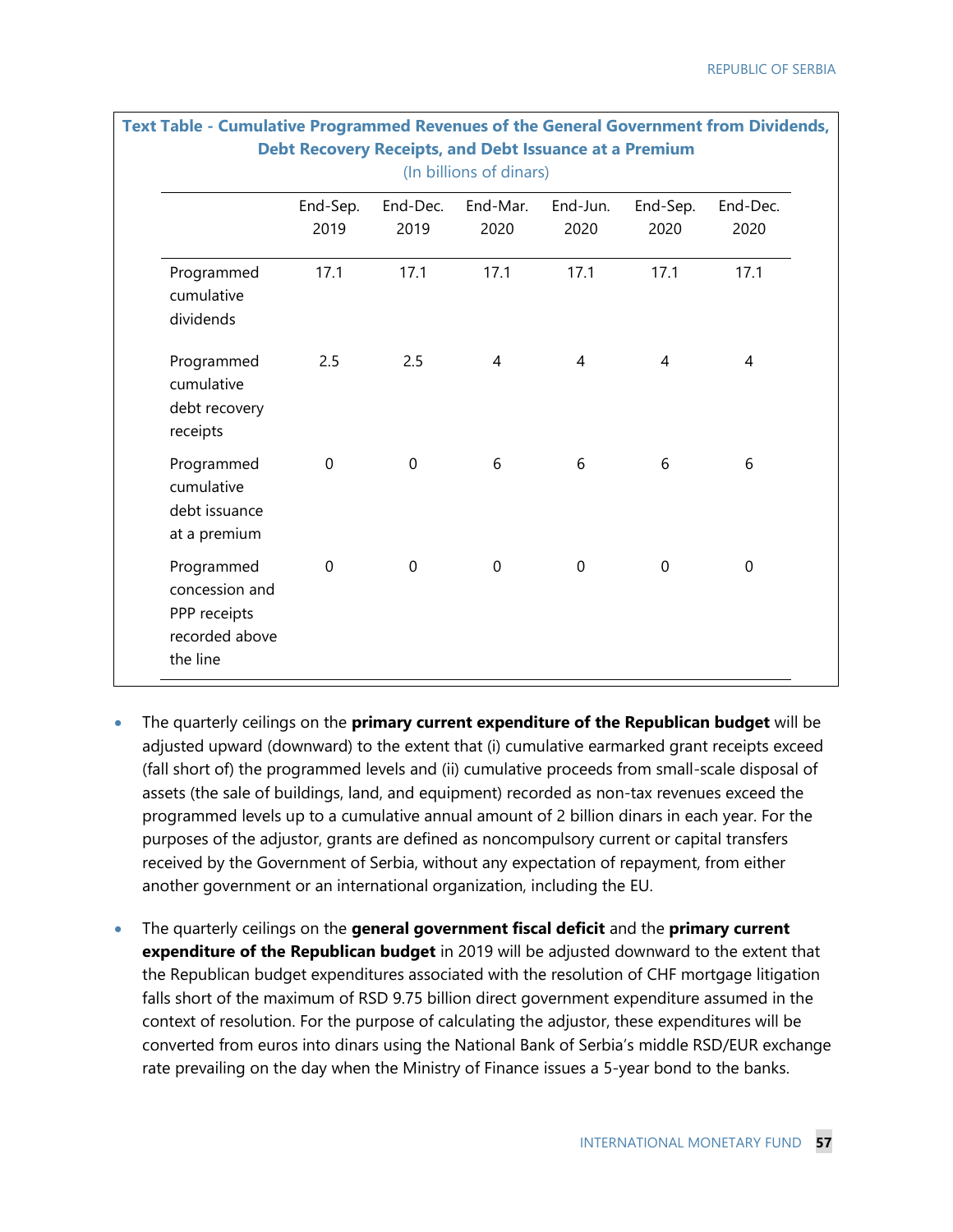• The quarterly ceilings on the **general government fiscal deficit** and the **primary current expenditure of the Republican budget** in 2020 will be adjusted upward by a maximum of RSD 11 billion to the extent that the Republican Budget assumes expenditures associated with repayment of foreign currency savings to citizens of the former Federal Republic of Yugoslavia, in addition to RSD 4 billion that has already been budgeted for in the 2020 Budget. For the purpose of calculating the adjustor, the total amount will be recorded above the line in the fiscal presentation and will be converted from euros into dinars using the National Bank of Serbia's middle RSD/EUR exchange rate prevailing on the day when the Ministry of Finance issues the associated bond to non-residents.

|                               | End- | End-        |             |             |             |      |
|-------------------------------|------|-------------|-------------|-------------|-------------|------|
|                               |      |             | End-        | End-        | End-        | End- |
|                               | Sep. | Dec.        | Mar.        | Jun.        | Sep.        | Dec. |
|                               | 2019 | 2019        | 2020        | 2020        | 2020        | 2020 |
| Programmed<br>cumulative ear- | 9.3  | 13.9        | 2.5         | 5.5         | 9.3         | 13.9 |
| marked grants<br>receipts     |      |             |             |             |             |      |
| Programmed                    | 0    | $\mathbf 0$ | $\mathbf 0$ | $\mathbf 0$ | $\mathbf 0$ | 0    |
| cumulative receipts           |      |             |             |             |             |      |

**4. Domestic arrears.** For program purposes, domestic arrears are defined as the belated settlement of a debtor's liability which is due under the obligation (contract) for more than 60 days, or the creditor's refusal to receive a settlement duly offered by the debtor. The program will include a quantitative target on the change in total domestic arrears of (i) all consolidated general government entities as defined in ¶2 above, except local governments; (ii) the Development Fund, and (iii) AOFI. Arrears to be covered include outstanding payments on wages and pensions; social security contributions; obligations to banks and other private companies and suppliers; as well as arrears to other government bodies. This quantitative target will be measured as the change in the stock of domestic arrears relative to the stock at December 31, 2018, which stood at RSD 3.41 billion.

**5. Debt issued at a premium.** For program purposes, debt issued at a premium refers to proceeds accruing to the government that are recorded as revenue when the government issues debt at a premium. It most commonly occurs when a bond with an above-market coupon is reopened ahead of a coupon payment.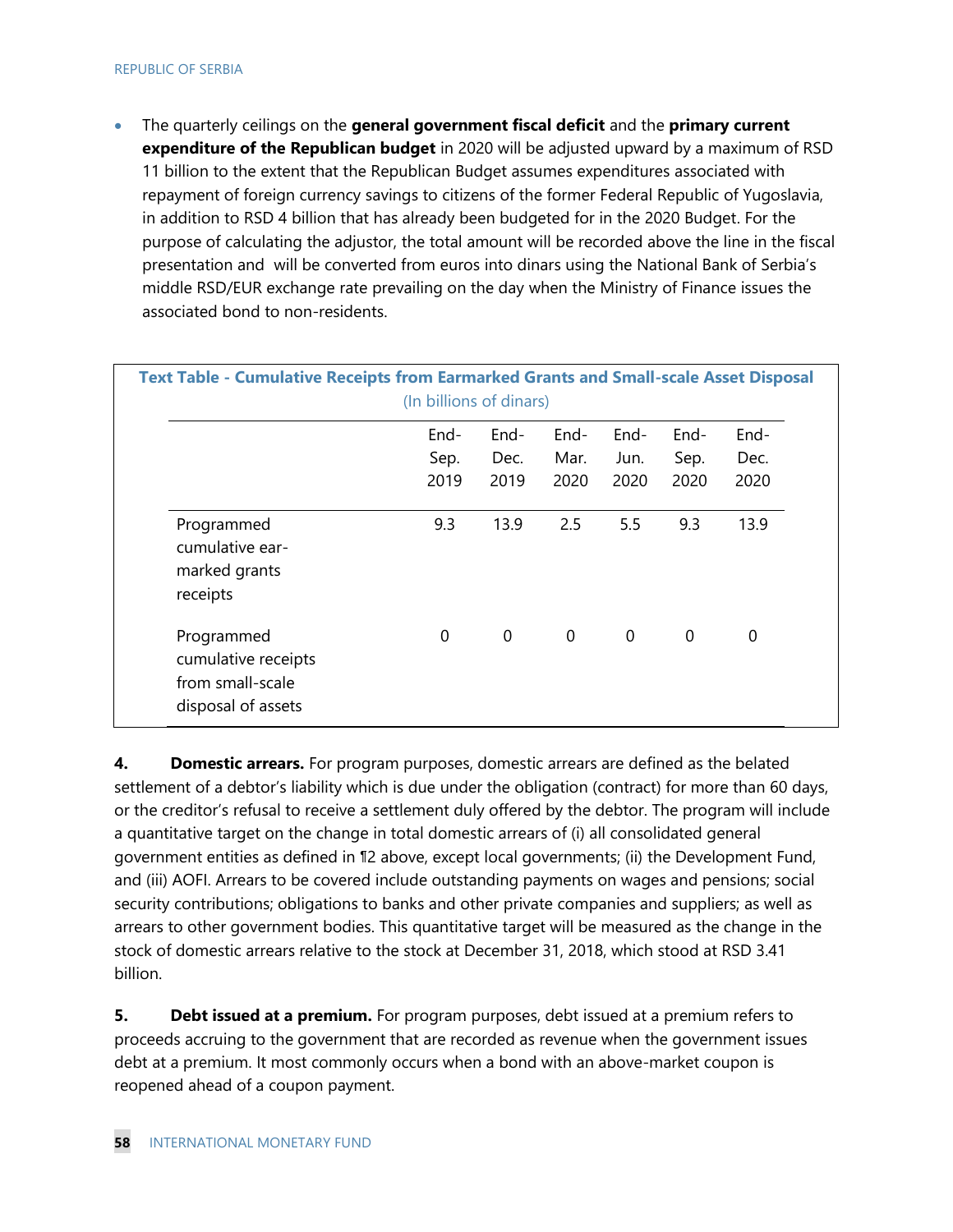### **Ceiling on External Debt Service Arrears**

**6. Definition.** External debt-service arrears are defined as overdue debt service arising in respect of obligations incurred directly or guaranteed by the consolidated general government, the Export Credit and Insurance Agency (AOFI), and the Development Fund, except on debt subject to rescheduling or restructuring. The program requires that no new external arrears be accumulated at any time under the arrangement on public sector or public sector guaranteed debts. The authorities are committed to continuing negotiations with creditors to settle all remaining official external debtservice arrears.

**7. Reporting.** The accounting of external arrears by creditor (if any), with detailed explanations, will be transmitted on a monthly basis, within four weeks after the end of each month.

### **Inflation Consultation Mechanism**

**8.** Inflation is defined as the change over 12 months of the end-of-period consumer price index (CPI), base index (2006=100), as measured and published by the Serbian Statistics Office (SORS). Where the official press release differs from the index calculation, the index calculation will be used.

**9.** Breaching the inflation consultation band limits (specified in Program Statement, Table 1) at the end of a quarter would trigger discussions with IMF staff on the reasons for the deviation and the proposed policy response.

### **D.** Reporting

**10.** General government revenue data and the Treasury cash position table will be submitted weekly; and the stock of spending arrears as defined in ¶6 45 days after the end of each quarter. General government comprehensive fiscal data (including social security funds) will be submitted within 35 days of the end of each month.

**11.** The stock of spending arrears (> 60 days past due) as reported in the MOF e-invoice system will be submitted within 14 calendar days after the end of each month.

**12.** Gross issuance of new guarantees by the Republican budget for project and corporate restructuring loans will be submitted within 35 days of the end of each month.

**13.** Cumulative below-the-line lending by the Republican budget will be submitted within 35 days of the end of each month.

**14.** Borrowing by the Development Fund and AOFI will be submitted within four weeks of the end of each month.